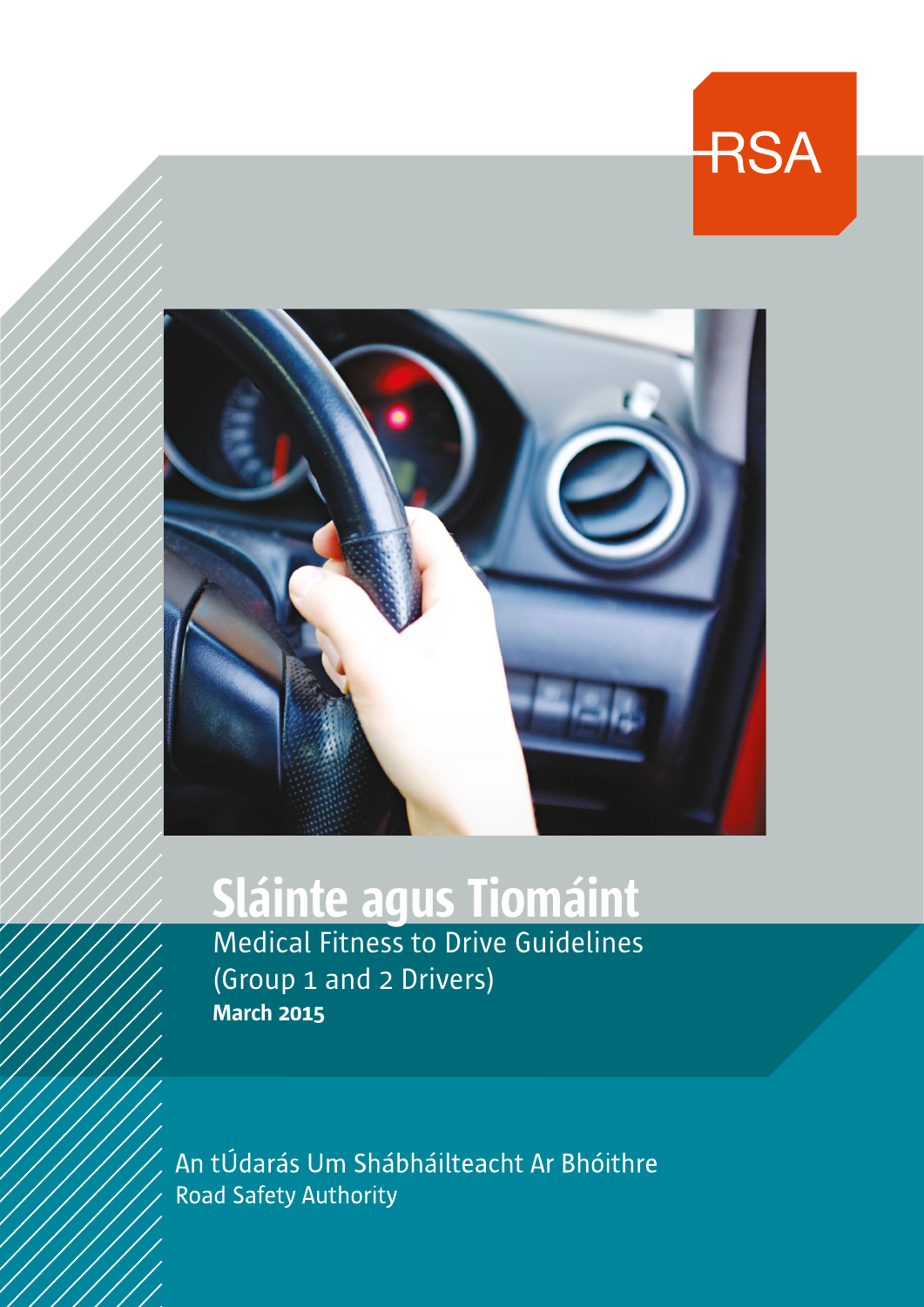This document will replace all preceding editions of *Sláinte agus Tiomáint* and *Medical Aspects of Driver Licensing A Guide for Registered Medical Practitioners 2010*. Further amendments, changes or editions will be made available electronically on www.rsa.ie and www.ndls.ie

This document may be cited in part or in whole for the specific guidance of health professionals and patients. However this document must not be reproduced in part or in whole for commercial purposes.

The most recent edition will only be made available electronically on www.rsa.ie and www.ndls.ie.

N.B. Health professionals are advised to review www.rsa.ie or www.ndls.ie for updates and changes.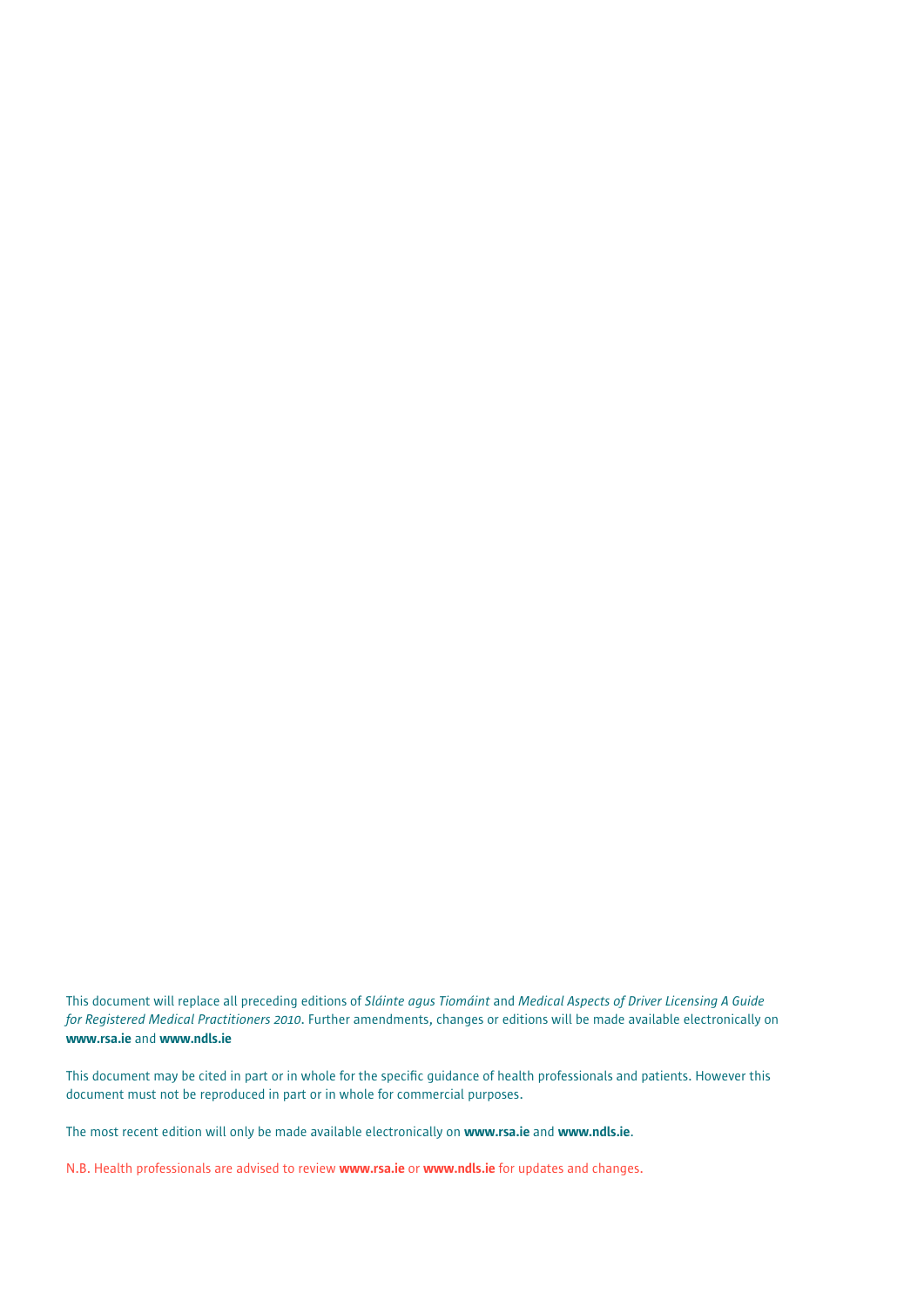### Údarás Um Shábháilteacht Ar Bhóithre Road Safety Authority

# Sláinte agus Tiomáint

# Medical Fitness To Drive Guidelines

(Group 1 and Group 2 Drivers) March 2015 4th Edition

National Programme Office for Traffic Medicine Royal College of Physicians of Ireland (RCPI)/Road Safety Authority (RSA)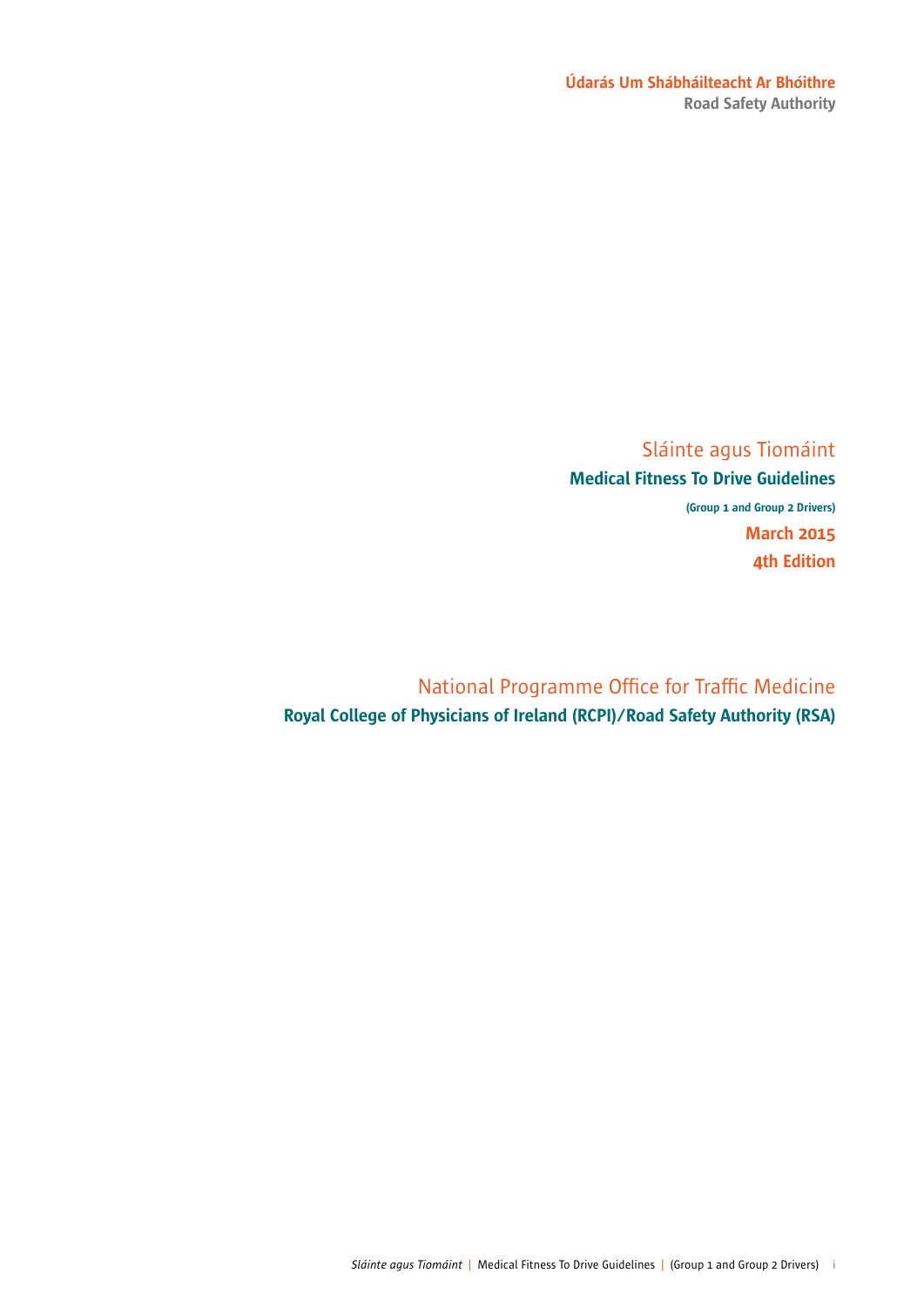Road Safety Authority

### Legal Disclaimer

The Guidelines for medical fitness to drive *Sláinte agus Tiomáint* ('the Guidelines') have been compiled by the Road Safety Authority in conjunction with the National Programme Office for Traffic Medicine\* using all reasonable care and are based on expert medical opinion and relevant literature at the time of printing. A limited number of sections relating to diabetes, epilepsy vision and neurology disease and obstructive sleep apnoea syndrome as set by 2009/113/EC and 2014/85/EU Directives (amending Directive 2006/126/EC) have the force of law implemented by regulations 12 and 20 of the Road Traffic (Licensing of Drivers) Regulations 2006, Statutory Instruments Number 537 of 2006, as amended by the Road Traffic (Licensing of Drivers) (Amendment) (No.) Regulations 2010, Statutory Instruments Number 544 of 2010. These will be marked with an EU Symbol in the Guidelines. Neither the Road Safety Authority nor the National Programme Office for Traffic Medicine nor the Royal College of Physicians of Ireland to which it is also associated accepts responsibility for any consequences arising from their application, including any liability in respect of any claim or cause of action arising out of, or in relation to, the use or reliance on the Guidelines.

Health professionals should keep informed of any changes in health care and health technology that may affect their assessment of drivers. They should also maintain an awareness of any changes in the law that may affect their legal responsibilities.

*\*The National Programme Office for Traffic Medicine was established as a joint initiative between the Road Safety Authority and the Royal College of Physicians of Ireland of Ireland in 2011.*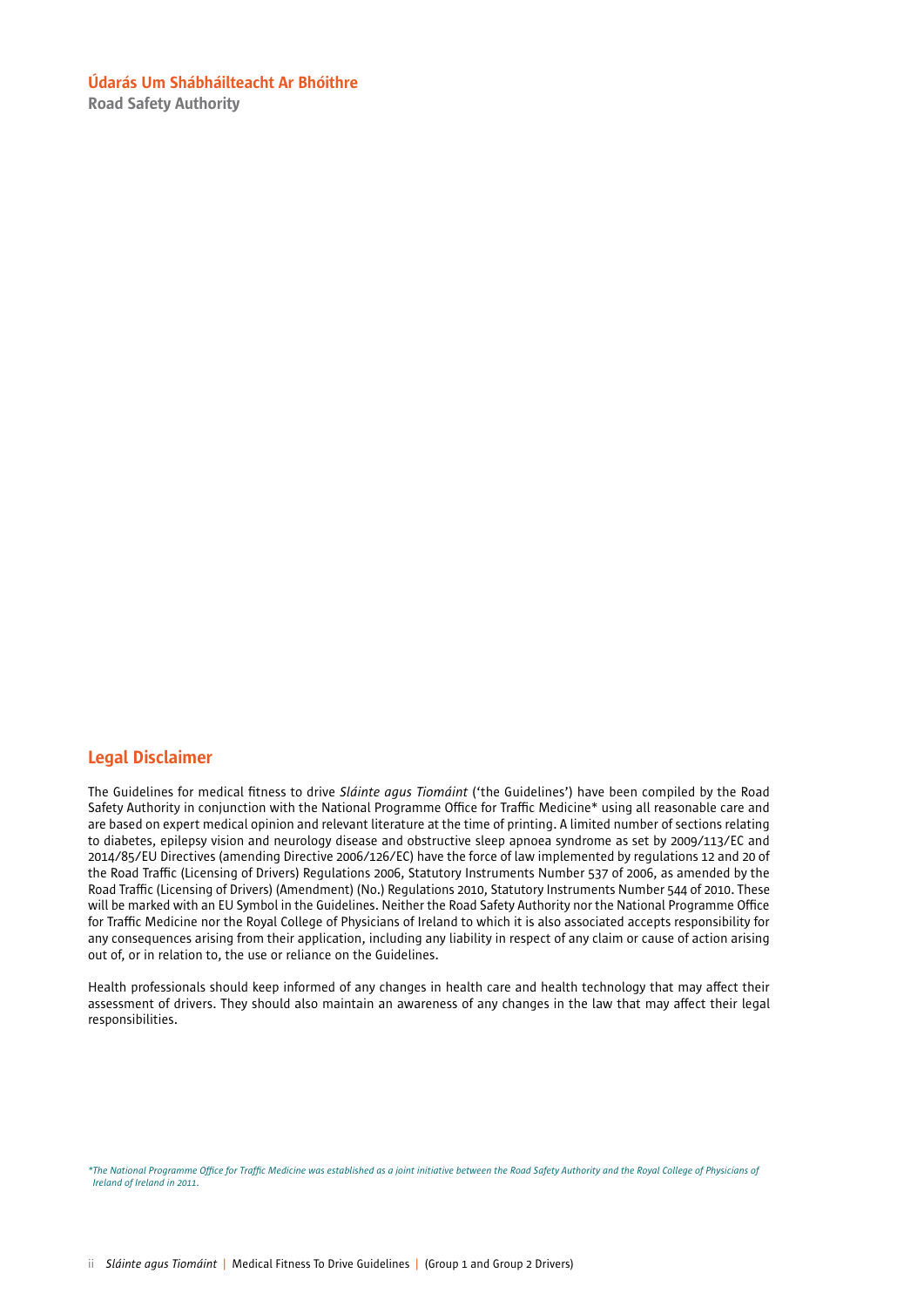### Foreword

*Sláinte agus Tiomáint* provides guidance on medical fitness for drivers and highlights the need for all of us to appreciate that the state of our health impacts, to a greater or lesser degree, on our ability to drive safely. Driver fitness is governed by EU law and regulations made in Ireland under the Road Traffic Acts. *Sláinte agus Tiomáint* is an interpretation of these laws; however, the Directive/regulations form the overriding legal basis for driver medical fitness in Ireland.

One of the objectives of *Sláinte agus Tiomáint* is to promote mobility and to do this in a way that is consistent with safety on our roads. Once a driver is aware of any health aspects that impact on driving and follows the advice of their doctor, they can continue to drive in most cases.

Sláinte agus Tiomáint forms one part of a broader information and communication campaign to increase awareness among medical professionals and the wider public about fitness to drive. Sláinte agus Tiomáint was developed by the National Programme Office for Traffic Medicine which has been established as a joint initiative between the Road Safety Authority and the Royal College of Physicians of Ireland. In developing the Guidelines, the National Programme Office for Traffic Medicine engaged widely with stakeholders to ensure that they reflect good practice.

The Office also works to ensure that all doctors, healthcare disciplines, medical professionals, An Garda Síochána and transport professionals have training and support for the practical implementation of the guidelines on the ground. *Sláinte agus Tiomáint* is an important addition to the range of initiatives that ensures we can continue to drive safely on our roads.

Moyagh Murdock, CEO Road Safety Authority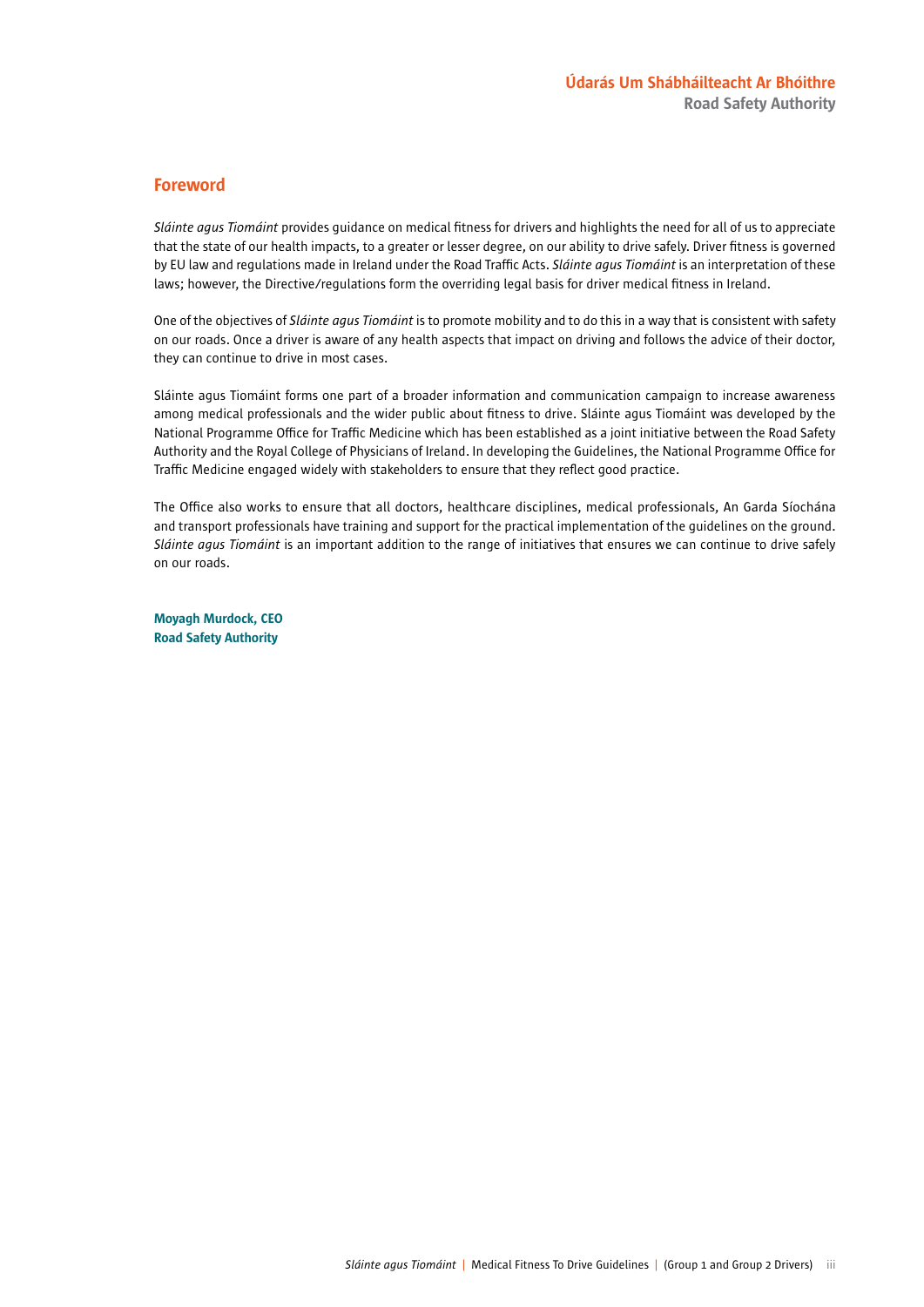Road Safety Authority

### **Contents**

# Part A: General information

| 1.0   |  |
|-------|--|
| 1.1   |  |
| 2.0   |  |
| 2.1   |  |
| 2.2   |  |
| 2.3   |  |
| 2.3.1 |  |
| 2.3.2 |  |
| 2.3.3 |  |
| 2.3.4 |  |
| 2.4   |  |
| 2.4.1 |  |
| 3.0   |  |
| 3.1   |  |
| 3.2   |  |
| 3.3   |  |
| 3.4   |  |
| 3.5   |  |
| 3.6   |  |
| 3.7   |  |
| 3.8   |  |
| 3.9   |  |
| 3.9.1 |  |
| 3.9.2 |  |
| 4.0   |  |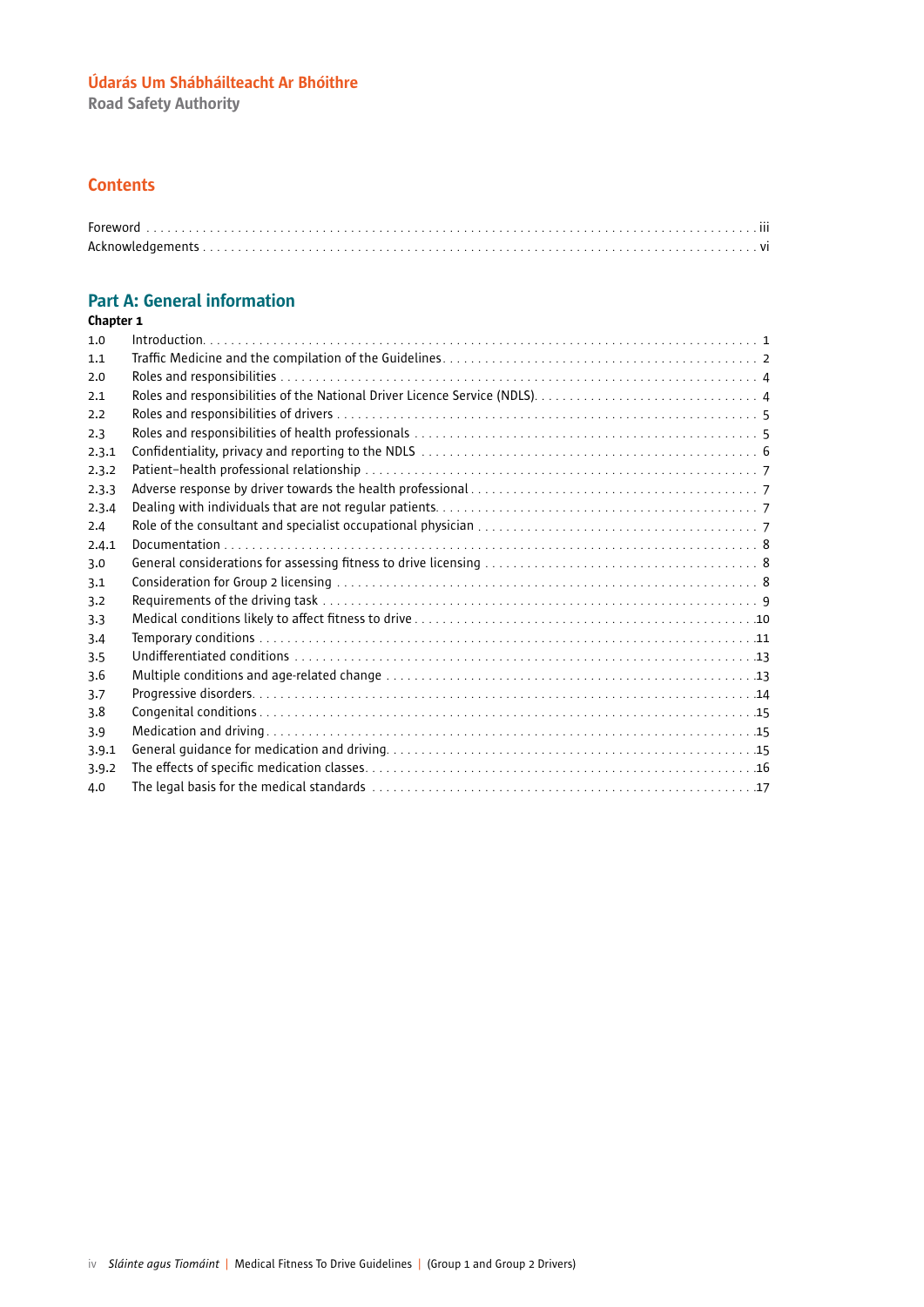# Part B: Medical fitness to drive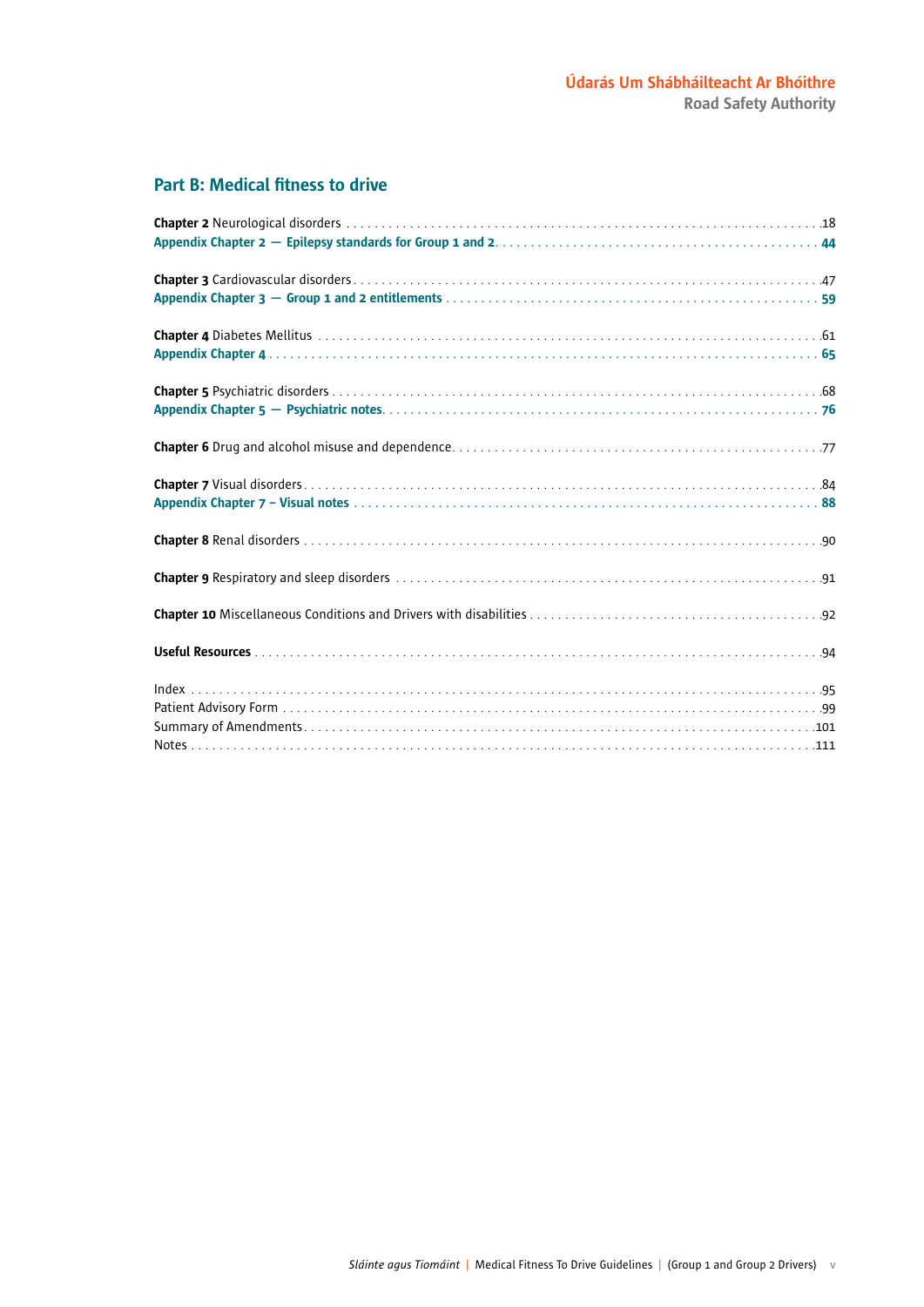Road Safety Authority

### Acknowledgements

The National Programme Office for Traffic Medicine, a joint initiative between the Road Safety Authority and the Royal College of Physicians of Ireland would like to express its appreciation for the support it has received from the representatives of the following professional bodies and organisations in the development of these Guidelines.

AA Ireland **Mr Conor Faughnan** Nursing and Midwifery Board of Ireland Muscom Ms Kathleen Walsh An Garda Síochána **Superintendent Pat McCabe** Association of Occupational Therapists of Ireland **Dr Tadhg Stapleton** Association of Optometrists Ireland Mr Martin O'Brien Clinical Pharmacology, RCSI Prof David Williams College of Psychiatry of Ireland Dr Paul Fearon Coroners Society of Ireland **Dr Brian Farrell** Coroners Society & Forensic and Legal Medicine and the Prof Denis Cusack Medical Bureau of Road Safety Faculty of Occupational Medicine **Dr Paul Guéret and Dr Declan Whelan** Faculty of Public Health Medicine **Dr Patricia Fitzpatrick** Health and Safety Authority Mr Kieran Sludds Irish Association for Emergency Medicine **Dr Gerry Lane** Irish Association of Rehabilitation Medicine **Dr Eugene Wallace and Dr Paul Carroll Irish Cardiac Society Dr Edward Keelan** Irish College of General Practitioners **Dr Gerry Cummins & Dr Ide Delargy** Irish College of Nephrology **Dr George Mellotte** Irish College of Ophthalmologists **Dr Garry Treacy & Ms Patricia Logan Irish Endocrine Society Dr Graham Roberts** Irish Institute of Clinical Neuroscience **Prof Norman Delanty** Irish Institute of Trauma and Orthopaedic Surgery Mr Derek Bennett Irish Association of Orthoptists **Ms Jaina Byrne** Irish Patients Association **Mr Stephen McMahon** Irish Society of Community & Public Health Medicine **Dr Joanna Joyce Cooney** and HSE Principal Medical Officers Group Irish Society of Physicians in Geriatric Medicine **Dr David Robinson** Irish Society of Rheumatology **Dr Ronan Mullan** Irish Thoracic Society **Prof Walter McNicholas** National Programme Office for Traffic Medicine Prof Desmond O'Neill (Director) Neurosurgeons **Mr David Allcutt** Pharmaceutical Society of Ireland Ms Irene Patterson Psychological Society of Ireland **Dr Michael Gormley** Royal College of Physicians of Ireland Dr Declan Bedford (Chair)

Road Safety Authority **Mr. Authority** Ms Deirdre Finnerty, Mr Michael Dolan & Mr Liam Keane

In addition, we would like to acknowledge the contributions made by Dr William Flannery and Dr Sean O'Callaghan (Irish College of General Practitioners). We also are appreciative of the support from the United Kingdom Driver and Vehicle Licensing Agency and the assistance of Austroads in permitting the adaptation of extracts of their fitness to drive guidelines in the introductory chapters of this guide.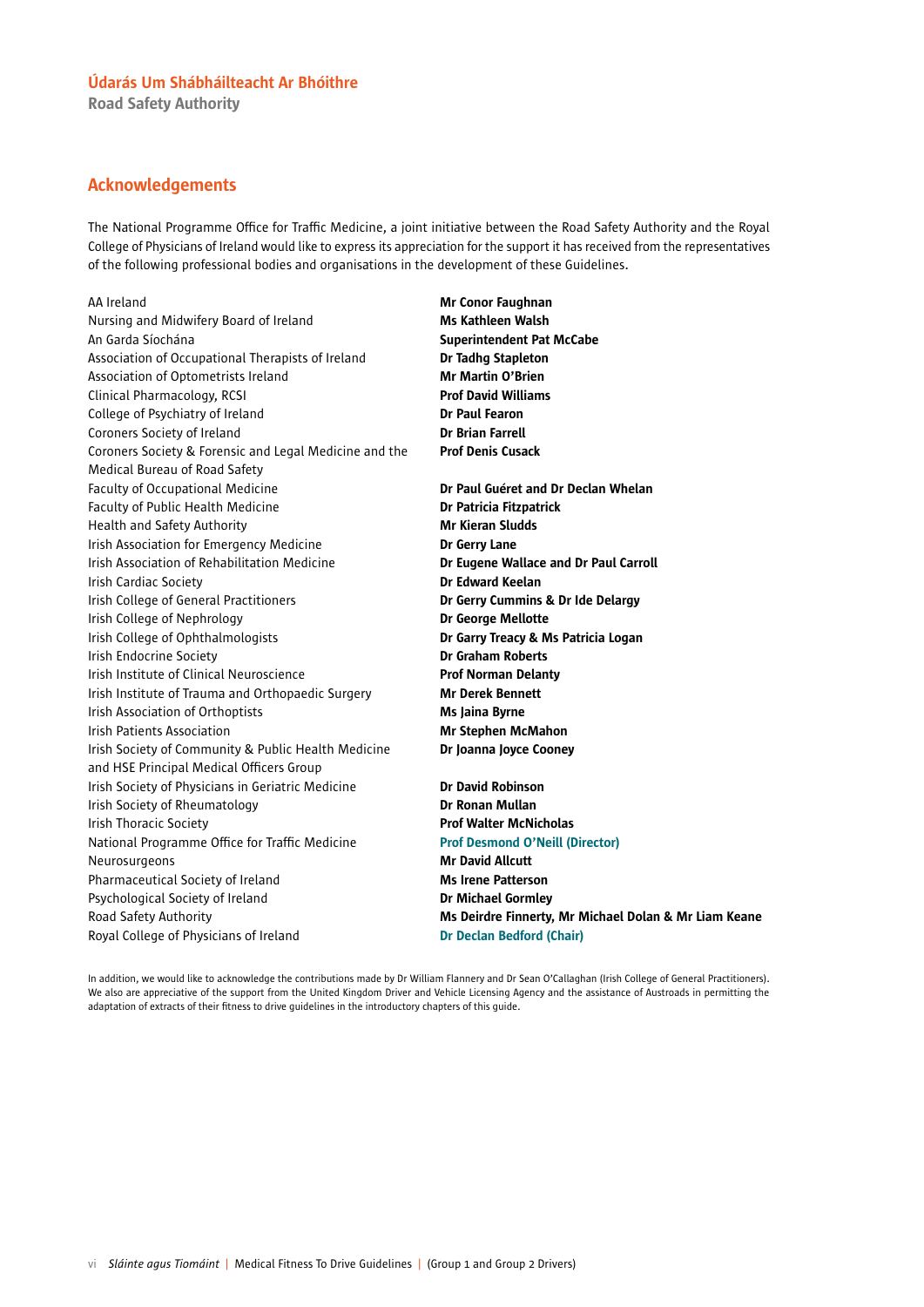# Part A: General information

### Chapter 1

### 1.0 Introduction

This publication summarises Irish medical guidelines of fitness to drive. The information in these Guidelines are intended to assist doctors and other healthcare professionals in advising their patients on fitness to drive, requirements for reporting to their National Driver Licence Service (NDLS)\* and guidance on review of stability, progression or improvement of these conditions. It should be used by health professionals when:

- Treating any patient who holds a driver licence whose condition may impact on their ability to drive safely. The majority of adults drive, thus a health professional should routinely consider the impact of a patient's condition on their ability to drive safely. Awareness of a patient's occupation or other driving requirements is also helpful.
- Undertaking an examination at the request of NDLS:
	- Assessing a person whose driving the NDLS believes may be unsafe (i.e. 'for cause' examinations).
	- For licence renewal of an older driver.

This publication focuses on long-term health and disability-related conditions and their associated functional effects that may impact on driving. It sets out clear minimum medical requirements for licensing and forms the medical basis of decisions made by the NDLS. This publication also provides general guidance with respect to patient management for fitness to drive.

This publication is intended for use by any health professional who is involved in assessing a person's fitness to drive including but not confined to:

- medical practitioners (general practitioners (GP and other specialists)
- optometrists
- occupational therapists
- psychologists
- physiotherapists
- alcohol and drug addiction counsellors

These medical standards refer to Group 1 and Group 2 licence holders. The categories are outlined below.

These Guidelines are a part of a larger project of the National Programme Office for Traffic Medicine a joint initiative between the Road Safety Authority and the Royal College of Physicians of Ireland. This larger project will encompass the annual renewal and updating of Group 1 and Group 2 medical fitness to drive guidelines in conjunction with the delivery of education and research supports and developments such as conditional or restricted licences. The literature searches underpinning the annual review of the guidelines are available on the website of the National Programme Office for Traffic Medicine www.rcpi.ie/trafficmedicine

Group 1 Categories A, A1, A2, AM, B, BE, or W i.e. motorcycles, cars and tractors (with or without trailer).

Group 2 Categories C, CE, C1, C1E, D, DE, D1 or D1E i.e. truck and bus (with or without trailer).

The vehicles in Group 2 are regarded as higher-risk vehicles which require a higher standard of physical and mental fitness on the part of the driver.

Contact Details for Medical Fitness to Drive Email: medicalfitness@rsa.ie Website: www.ndls.ie telephone no.: 1890406040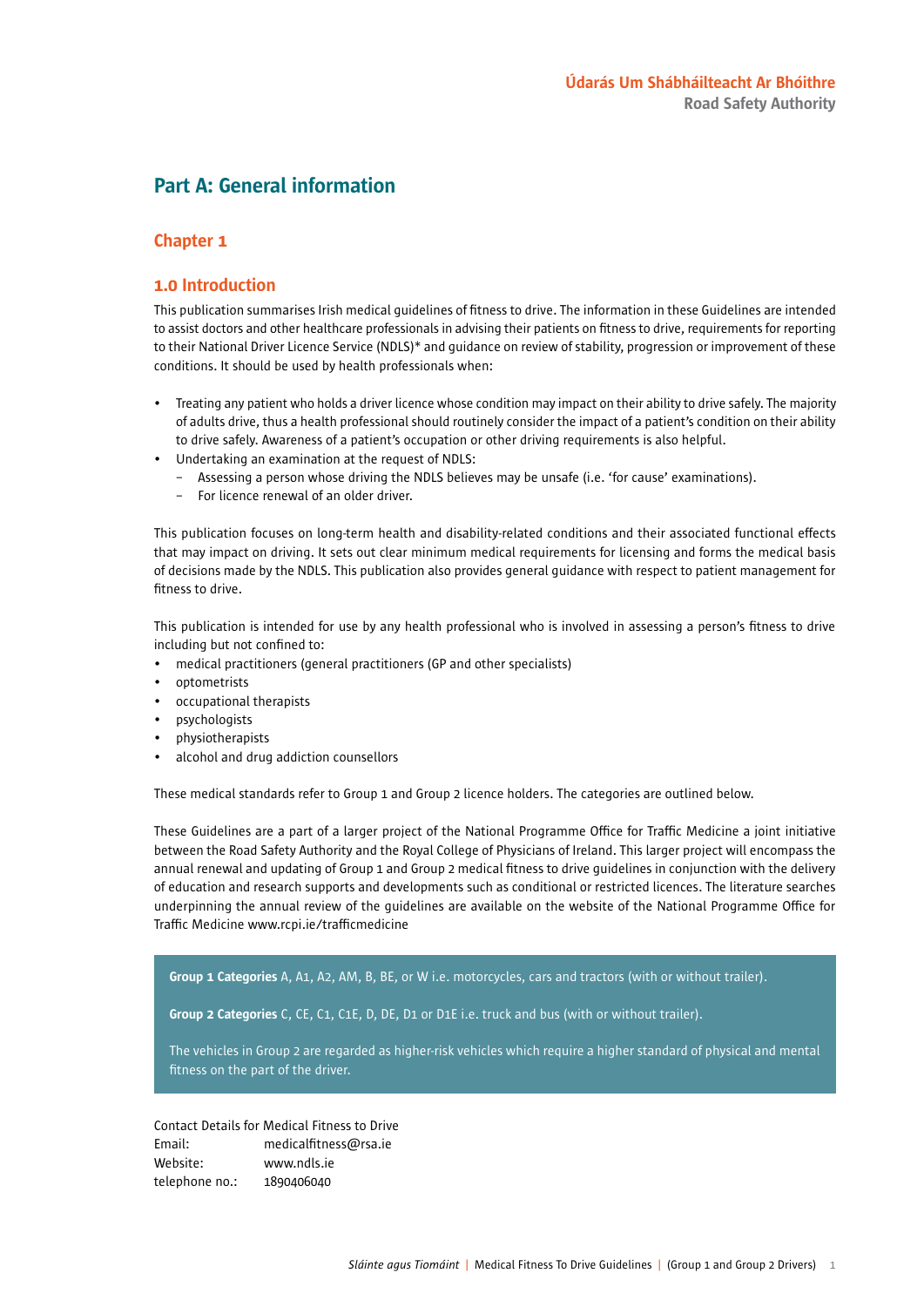Road Safety Authority

### 1.1 Traffic medicine and the compilation of the guidelines

Although the first automobile fatality in the world occurred in Ireland in 18591 , Traffic Medicine is a relatively new specialism embracing all those disciplines, techniques, and methods aimed at reducing the harm traffic crashes inflict on human beings (International Traffic Medicine Association, 2009). There is also an enabling/rehabilitative element which tries to ensure that transport mobility (an important constituent of well-being and social inclusion) is not hampered, or rendered unsafe, by remediable illness or functional loss.

It involves a wide range of disciplines, with a rapidly increasing research database which encompasses an active process of reflection, debate and consensus to maximise safe mobility. The most visible face of Traffic Medicine in most jurisdictions is the 'medical fitness to drive' aspect of driver licensing. Support for the approach of using evidence based guidelines is provided by evidence of a significant drop in crashes among drivers when such guidelines are systematically applied<sup>2</sup>.

These Guidelines represent a synthesis of current research and clinical practice on medical fitness to drive as interpreted by the National Programme Office for Traffic Medicine, a joint initiative of the Road Safety Authority and the Royal College of Physicians of Ireland (see Acknowledgements). The contributors to the RCPI Working Group on Traffic Medicine includes virtually every medical specialty relevant to medical fitness to drive, as well as associated disciplines, the Irish Patients' Association, the Garda S'och‡na and the Automobile Association.

The Guidelines are based on four major sources of knowledge: i) Significant articles in the peer reviewed literature<sup>3</sup>;ii) Position papers by scientific organisations<sup>4</sup>; iii) National guidelines, particularly those of the UK Driver and Vehicle Licensing Agency, Australia's Austroads, the Canadian Medical Association (CMA), the American Medical Association (AMA) as well as the US FMCSA Medical Examiner Handbook Information for Group 2<sup>5</sup>; iv) the 'grey' literature including reports from the US Transportation Research Board, UK Transport Research Laboratory and other sources<sup>6</sup>. In addition, some key overview reports are used<sup>7</sup> and the Directives of the European Union provide a legislative framework for some aspects, particularly vision, diabetes, epilepsy and sleep apnoea<sup>8</sup>.

Annual syntheses of emerging research from medical databases are prepared each year and distributed to the Working Group and its sub-groups to aid in the deliberations on potential revisions of each section. The key search strategy is through the Medical SubHeading term "Automobile Driving" in the MedLine database, with allocation of the results to the various sections of the guide (see NPOTM website for 2014 searches). Given that any one recommendation may affect practice across many disciplines, the various aspects of medical fitness to drive are examined by various sub-groups (Vision, Substance Abuse, Diabetes, Cardiology, Psychiatry and Rehabilitation) but also by the whole Working Group.

*<sup>1.</sup> Fallon I, O'Neill D. The world's first automobile fatality. Accid Anal Prev 2005 Jul;37(4):601-3.*

*<sup>2.</sup> Redelmeier DA, Yarnell CJ, Thiruchelvam D, Tibshirani RJ. Physicians' warnings for unfit drivers and the risk of trauma from road crashes. N Engl J Med. 2012 Sep 27;367(13):1228-36.*

*<sup>3.</sup> e.g. Laberge-Nadeau, Trucks and Diabetes, Diabetes Care, 2000;23:612-7; Hansotia P, Broste SK. The effect of epilepsy or diabetes on the risk of automobile accidents. N Eng J Med. 1991;324:22–26.*

*<sup>4.</sup> e.g. American Diabetes Association, Lorber D, Anderson J, Arent S, Cox DJ, Frier BM, Greene MA, Griffin JW Jr, Gross G, Hathaway K, Kohrman DB, Marrero DG, Songer TJ, Yatvin AL. Diabetes and driving. Diabetes Care. 2013 Jan;36 Suppl 1:S80-5; American Academy of Neurology, American Epilepsy Society, Epilepsy Foundation of America. Consensus statements, sample statutory provisions, and model regulations regarding driver licensing and epilepsy. Epilepsia. 1994;35:696–705; Iverson, D.J., et al., Practice parameter update: evaluation and management of driving risk in dementia: report of the Quality Standards Subcommittee of the American Academy of Neurology. Neurology, 2010. 74(16): p. 1316-24.* 

*<sup>5.</sup> e.g. DVLA, https://www.gov.uk/government/publications/at-a-glance; Austroads, http://www.austroads.com.au/assessing-fitness-to-drive; / CMA, http:// www.cma.ca/ AMA, http://www.ama-assn.org/ama; FMCSA, http://nrcme.fmcsa.dot.gov/mehandbook/part\_4\_work\_ep.aspx;*

*<sup>6.</sup> e.g. Medical Conditions and Driving: A Review of the Scientific Literature (1960–2000), Technical Report for the National Highway and Traffic Safety*  Administration and the Association for the Advancement of Automotive Medicine Project, Washington, TRB's Conference Proceedings 27 - Transportation in an *Aging Society: A Decade of Experience. Washington DC, Transportation Research Board, 2004; Tunbridge, RJ,Keigan, M,James, FJ. The incidence of drugs and alcohol in road accident fatalities, Crowthorne, Transport Research Laboratory, 2001.*

*<sup>7.</sup> Vaa T. (2003) Impairment, Diseases, Age and Their Relative Risks of Accident Involvement: Results from Meta-Analysis, TØI Report 690 for the Institute of Transport Economics, Oslo, Norway; Charlton JL, Koppel S, Odell M, Devin A, Langford J, O'Hare M, et al. Influence of chronic illness on crash involvement of motor vehicle drivers. 2nd ed. Report 300.Victoria, Australia: Monash University Accident Research Centre; 2010; Available: www.monash.edu.au/miri/ research /reports/muarc300.html (accessed 2012 Oct. 10); Dobbs BM. (2005) DC; Marshall, Shawn C. (2008). The Role of Reduced Fitness to Drive Due to Medical Impairments in Explaining Crashes Involving Older Drivers. Traffic Injury Prevention, 9 (4), 291-298.*

*<sup>8.</sup> Directive 80/1263/EEC; Directive (91/439/EEC); Directive 2006/126; Directive 2009/113/EC; Directive 2014/85/EU.*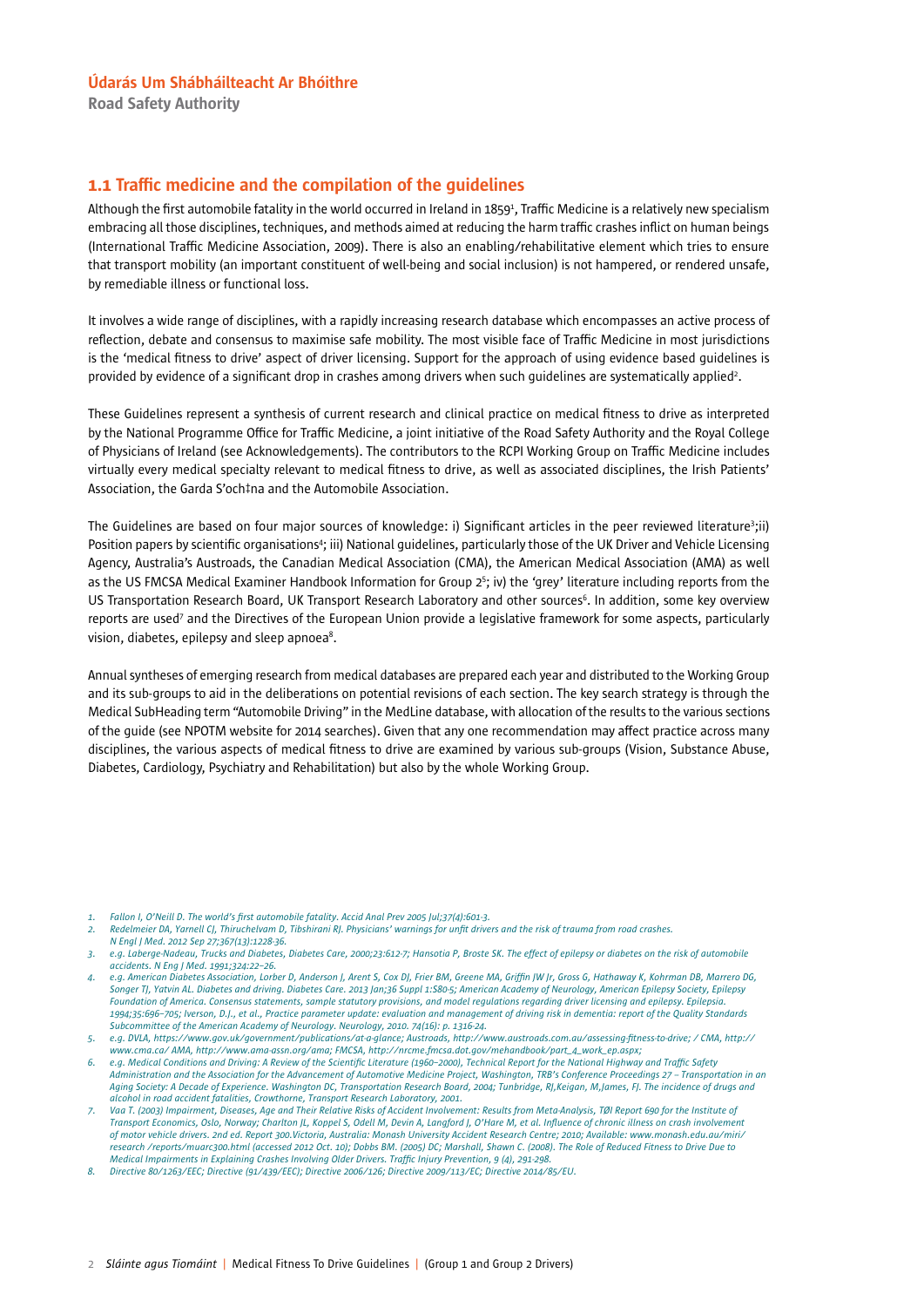The determination of the guidelines, and their annual review. is based on a number of factors, including likelihood of crash relating to factors associated with each illness, the importance of personal transport, fit with the practice and working of the Irish health services, European Union legislation and interdisciplinary perspectives.

The perspective of both drivers and patients is incorporated through their review of the material processed through the Working Group: the incorporation of such perspectives is a topic which is not covered in the research literature on medical fitness to drive but thus far has been consensual in the development and review of the Irish guidelines.

In addition, and consistent with good practice in guideline preparation<sup>9</sup>, external review of the guidelines is undertaken by an international expert in the field. Finally, the NPOTM also reviews the utility and applicability of the guidelines with end users<sup>10</sup>. The NPOTM is joint-funded by the Road Safety Authority and RCPI, the preparation and review process of these guidelines is editorially independent from both bodies.

We are fortunate to be able to work with, and draw on the experience of, the UK Driver and Vehicle Licensing Authority (DVLA). The Irish Guidelines are to a very significant extent based on its At a Glance Guide to the current Medical Standards of Fitness to Drive, and some of the specialist contributors to the Guidelines are honorary members of the Advisory Panels of the DVLA. These Panels, which meet biannually, consist of doctors and other professionals eminent in the respective of cardiology, neurology, diabetes, vision, alcohol/substance misuse and psychiatry together with lay members. Consequently, both the Irish and UK standards are reviewed and updated regularly.

Whilst every effort has been made to ensure the accuracy of the information contained, no guarantees can be given concerning the completeness or up-to-date nature of the information provided in these Guidelines, which are only accurate at the time of publication. Health Professionals should keep themselves up-to-date with changes in medical knowledge and technology that may influence their assessment of drivers, and with legislation that may affect the duties of the health professional or the driver. Therefore, neither the Road Safety Authority nor the National Programme Office for Traffic Medicine nor the Royal College of Physicians of Ireland accept liability whatsoever arising from errors or omissions in the Guidelines.

It is also emphasised that the majority of these Guidelines are for use as guidance only, and should be viewed in the context of appropriate Continuing Professional Development on the topic of medical fitness to drive, as well as referral for appropriate specialist advice. However, a limited number, relating to diabetes, epilepsy vision ,neurological diseases and obstructive sleep apnoea syndrome, have the force of law, by virtue of the confirmation of the 2009 Directive and 2014 Directive into regulations 12 and 20 of the Road Traffic (Licensing of Drivers) Regulations 2006, Statutory Instruments Number 537 of 2006, as amended by the Road Traffic (Licensing of Drivers) (Amendment) (No.) Regulations 2010, Statutory Instruments Number 544 of 2010. These will be marked with an EU Symbol in the Guidelines.

*<sup>9.</sup> Rapoport MJ, Weegar K, Kadulina Y, BŽdard M, Carr D, Charlton J, Dow J,Gillespie I, Hawley C, Koppel S, McCullagh S, Molnar F, Murie-Fern‡ndez M, Naglie G, O'Neill D, Shortt S, Simpson C, Tuokko H, Vrkljan B, Marshall S. AnInternational Study of the Quality of National-Level Guidelines on Driving with Medical Illness. QJM. 2015 Feb 5. pii: hcv038. [Epub ahead of print] PubMed PMID:25660605.*

*<sup>10.</sup> Kahvedžic A, Mcfadden R, Cummins G, Carr D, O'Neill D. Impact of new guidelines and educational programme on awareness of medical fitness to drive among general practitioners in Ireland. Traffic Inj Prev. 2014 Oct 30:0. [Epubahead of print]*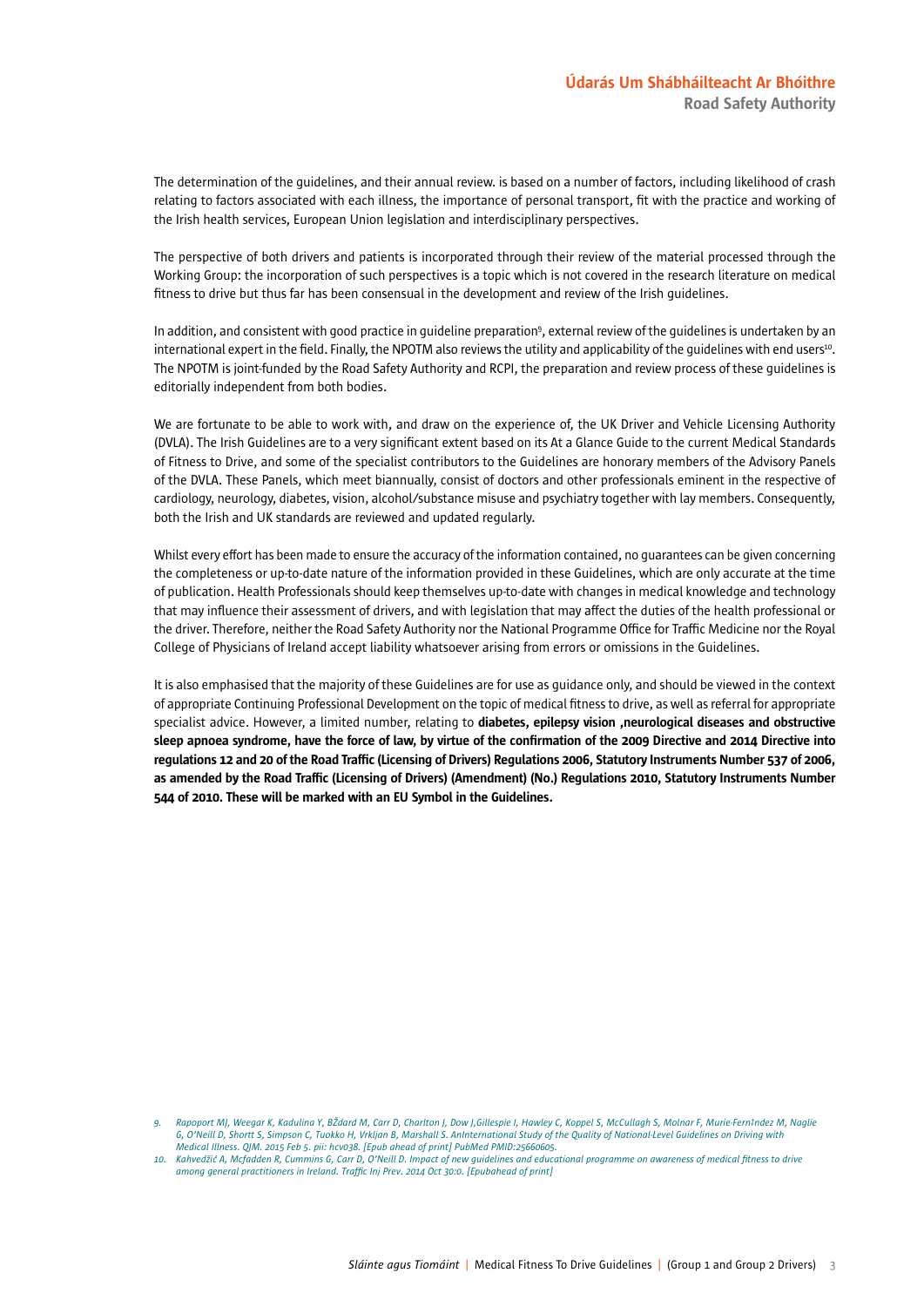Road Safety Authority

### 2.0 Roles and responsibilities

#### Table 1: Roles and responsibilities of drivers, health professionals and driver licensing authorities

#### Driver

- To report to the National Driver Licence Service (NDLS) and their insurance provider any long-term or permanent injury or illness that may affect their ability to drive without elevated risk: if holding a licence from an EU country other than Ireland, or a recognised country for licence exchange, and developing a condition which could elevate risk of impairment while driving, the driver must contact the NDLS to arrange for an exchange of their licence.
- To respond truthfully to questions from the health professional regarding their health status and the likely impact on their driving ability.
- To adhere to prescribed medical treatment and monitor and manage their condition(s) and any adaptations with ongoing consideration of their fitness to drive.
- To comply with requirements of their licence as appropriate, including periodic medical reviews.

#### Health professional

- To assess the person's medical fitness to drive based on the current *Sláinte agus Tiomáint* medical standards.
- To advise the person regarding the impact of their medical condition or disability on their ability to drive and recommend restrictions and ongoing monitoring as required.
- To advise the person of their responsibility to report their condition to the NDLS if their long-term or permanent injury or illness may affect their ability to drive.
- To treat, monitor and manage the person's condition with ongoing consideration of their fitness to drive.
- To report to the NDLS regarding a person's fitness to drive in the exceptional circumstances where there is a risk to the public and the driver cannot or will not cease driving.

#### National Driver Licence Service (NDLS)

- To make all decisions regarding the licensing of drivers. The NDLS will consider reports provided by health professionals.
- To inform the driving public of their responsibility to report any long-term or permanent injury or illness to the NDLS if the condition may affect their ability to drive safely.
- Will act on reports of third parties, Gardaí, general public and healthcare workers regarding concerns of public safety relating to medical fitness to drive.

### 2.1 Roles and responsibilities of the NDLS

The responsibility for issuing, renewing, suspending, withdrawing, refusing or cancelling a person's driving licence lies ultimately with the NDLS. Licensing decisions are based on a full consideration of relevant factors relating to the driver's health and driving performance record. In making a licensing decision, the authority will seek input regarding a person's medical fitness to drive, either directly from the driver and/or from a health professional by way of D501 Medical Report. Where appropriate, the authority will also consider unsolicited reports from health professionals or the police regarding a person's fitness to drive. Payments for health examinations or assessments related to fitness to drive are not the responsibility of the NDLS.

An appeals mechanism is available for drivers who have been refused a licence on medical grounds. The NDLS will inform drivers of the appeals process when informing them of the licensing decision.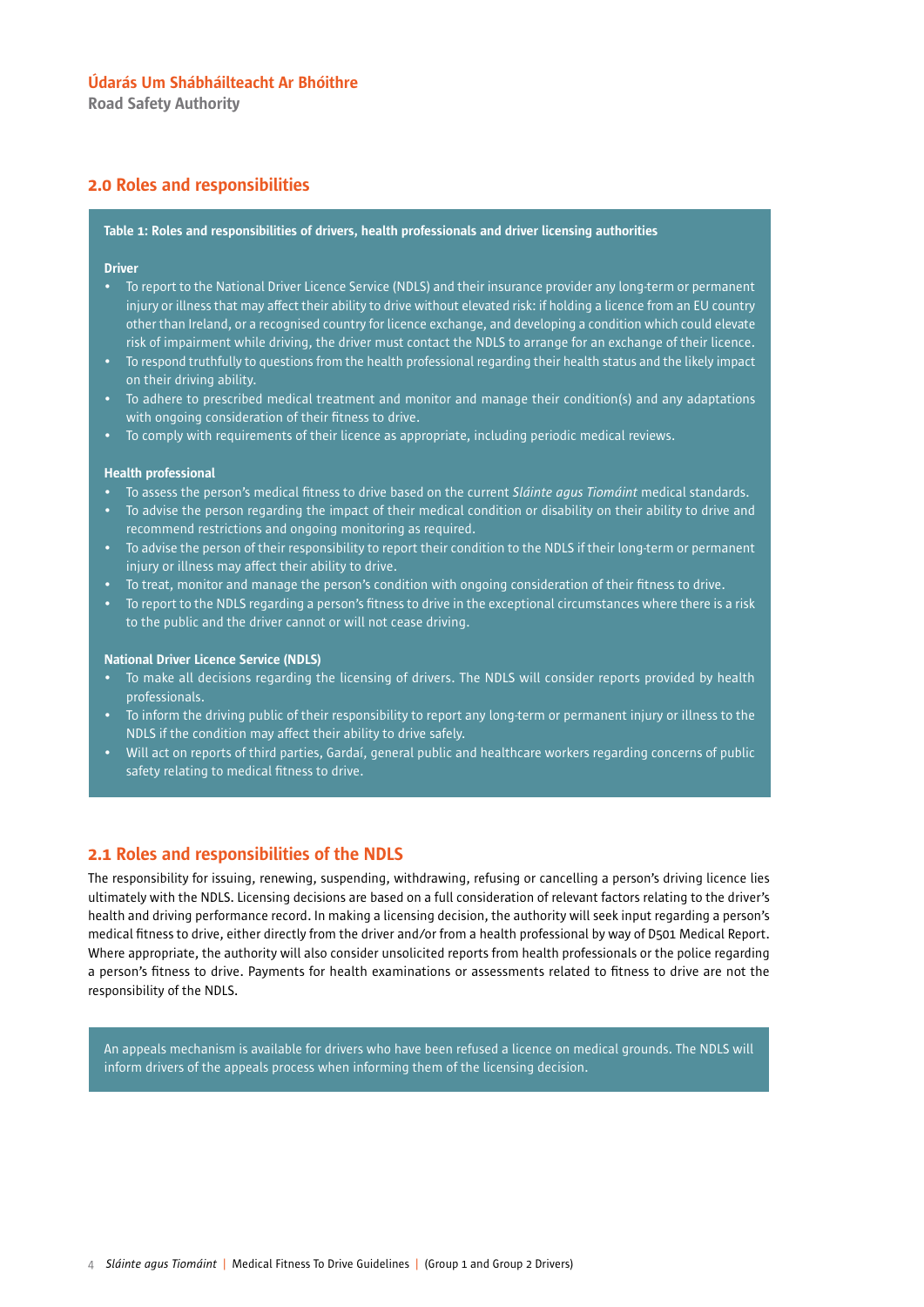### 2.2 Roles and responsibilities of drivers

Irish and EU legislation requires that a driver should advise the NDLS of any long-term or permanent injury or illness that may elevate risk of impairment while driving.

Regulations 12 and 20 of the Road Traffic (Licensing of Drivers) Regulations 2006, Statutory Instruments Number 537 of 2006, as amended by the Road Traffic (Licensing of Drivers) (Amendment) (No. 2) Regulations 2010, Statutory Instruments Number 544 of 2010, give effect to Commission Directives regarding medical criteria for certification of fitness to drive, in particular relating to diabetes, epilepsy vision, neurological diseases and obstructive sleep apnoea syndrome.

At licence application and renewal, drivers complete a declaration regarding their health, including whether they have any relevant medical conditions from a list of 23 medical conditions. As advised on the Driver Application/Renew Form, when the listed medical conditions are present the NDLS requests that a medical examination is required to confirm a driver's fitness to hold a driver licence. In the case of medical examinations requested by the NDLS, drivers have a duty to declare their health status to the examining health professional. Drivers are also required to report to the NDLS when they become aware of a health condition that may affect their ability to drive safely.

A driver should not drive while medically unfit to do so and can be convicted of an offence for doing so. Under Sections 32 and 48 of the Road Traffic Act 1961, drivers should be aware that there may be long-term financial, insurance and legal consequences where there is failure to report a medical condition that may impact on their ability to drive safely to the NDLS and insurance provider. Drivers must adhere to prescribed medical treatment and monitor and manage their condition(s) and any adaptations with ongoing consideration of their fitness to drive.

### 2.3 Roles and responsibilities of health professionals

Drivers rely on health professionals to advise them if a permanent or long-term injury or illness could elevate risk of impairment while driving, and whether it should be reported to the NDLS. The health professional has an ethical obligation, and potentially a legal one, to give clear advice to the driver in cases where an illness or injury may elevate risk of impairment while driving, and to maximise health and function so as to facilitate ease and driving safety. In the case of an incident illness which may affect driving ability, it is the responsibility of the healthcare professional attending the patient for the relevant care episode to advise the patient on medical fitness to drive.

There may be options other than complete cessation of driving where a driver presents with a particular condition, a restriction such as a modified braking system can be coded on the driving licence allowing for safer mobility. In the future the RSA will be providing for additional codes which will include a code for restricting driving to daytime only. Health professionals are advised to note in the medical record the nature of the advice given.

When what appears to be dangerous driving, possibly related to medical fitness to drive issues, is reported to a healthcare professional by a third party, it is a misguided kindness to pursue an exclusively medical approach. Dangerous driving is a hazard to the driver and other road users and is a statutory offence so people who witness dangerous driving should report it immediately to the Gardaí - a useful number is the Traffic Watch lo-call number 1890 205 805. Unless witnessed by the healthcare professional directly, the onus for reporting lies with the person witnessing the alleged dangerous driving. The medical issues can be pursued at a later stage.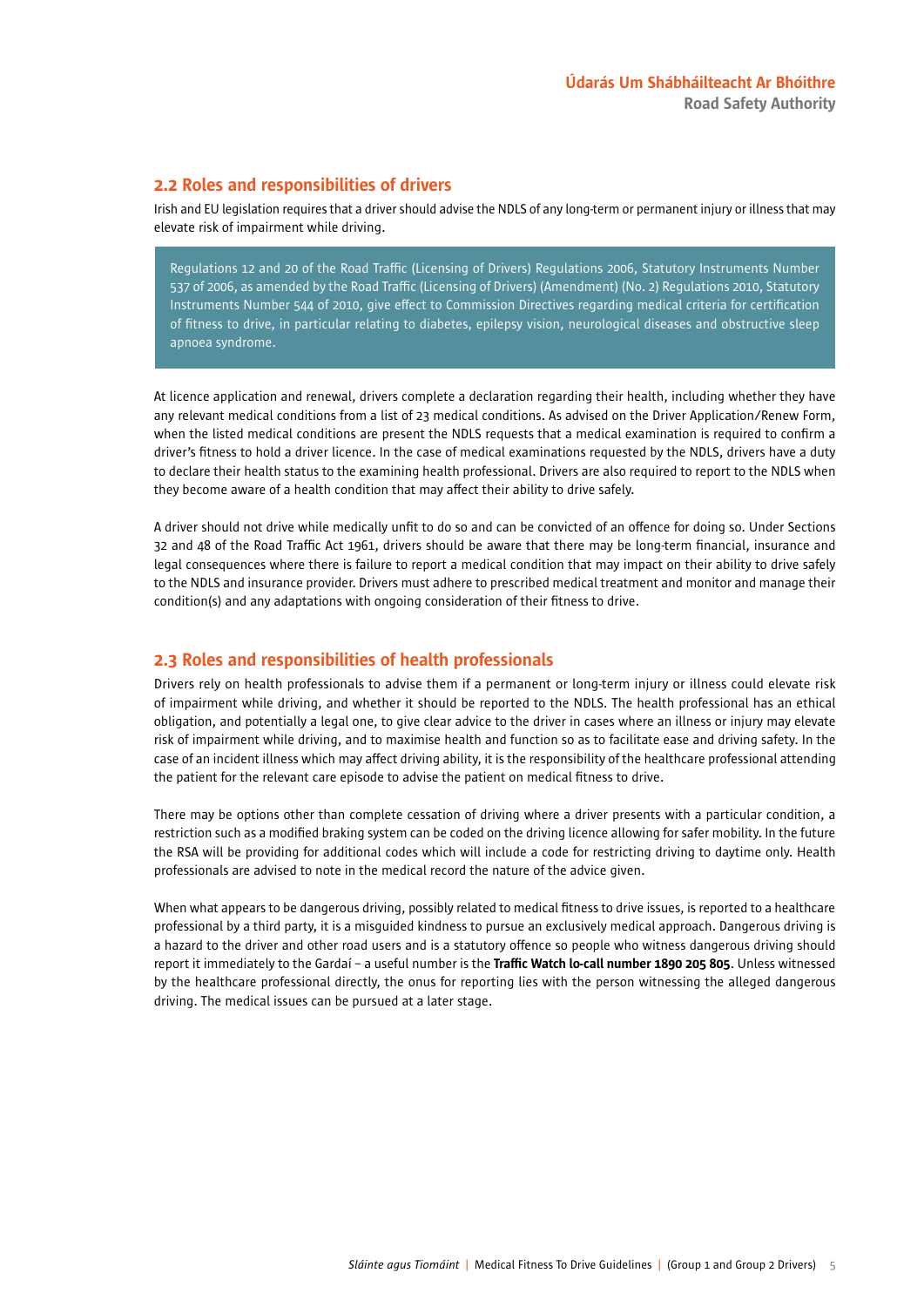Road Safety Authority

Underlying the professional obligation to manage risk and fitness to drive, there is also a professional and moral obligation to recognise and support mobility through appropriate diagnosis, treatment and support, as the consequences of driving cessation can lead to serious health, mobility and quality of life concerns as well $111$ .

### 2.3.1 Confidentiality, privacy and reporting to the NDLS

Health professionals have both an ethical and legal duty to maintain patient confidentiality. The ethical duty is generally expressed through codes issued by professional bodies. The legal duty is expressed through legislative and administrative means, and includes measures to protect personal information about a specific individual. The duty to protect confidentiality also applies to the NDLS. The patient–professional relationship is built on a foundation of trust. Patients disclose highly personal and sensitive information to health professionals because they trust that the information will remain confidential. If such trust is broken, many patients could either forego examination/treatment and/or modify the information they give to their health professional, thus placing their health at risk.

Although confidentiality is an essential component of the patient–professional relationship, there are, on rare occasions, ethically and/or legally justifiable reasons for breaching confidentiality. With respect to assessing and reporting fitness to drive, the duty to maintain confidentiality is legally qualified in certain circumstances in order to protect public safety. The Irish Medical Council Guidelines provide for breach of confidentiality if the driver represents a risk to the safety of others, refuses or cannot inform the NDLS, fails to stop or adapt driving appropriately, and is not amenable to appropriate persuasion and discussion. The health professional should consider reporting directly to the NDLS in situations where the driver is:

- Unable or unwilling to appreciate the impact of their condition which is impacting on their fitness to drive; and is
- Unable or unwilling to take notice of the health professional's recommendations; and
- Continues driving despite appropriate advice and is likely to endanger the public.

If the situation is urgent and rises outside of normal NDLS working hours and in the opinion of the health professional is likely to prove a significant threat to the public, consideration should be given to inform the Gardaí.

A positive duty is imposed on health professionals to notify the relevant authority in writing of a belief that a driver is physically or mentally unfit to drive, poses a risk to public safety and is not compliant with professional advice to stop driving. It is preferable that any action taken in the interests of public safety should be taken with the consent of the driver wherever possible and should certainly be undertaken with the driver's knowledge of the intended action to the greatest extent possible. The driver should be fully informed as to why the information needs to be disclosed to the NDLS, and be given the opportunity to consider this information. Failure to inform the driver will only exacerbate the driver's (and others') mistrust in the patient–professional relationship.

It is recognised that there might be an occasion where the health professional feels that informing the driver of the disclosure may place the health professional at risk of violence. Under such circumstances, the health professional must consider how to appropriately manage such a situation. In making a decision to report directly to the NDLS, it may be useful for the health professional to consider:

- The seriousness of the situation (i.e. the immediate risks to public safety).
- The risks associated with disclosure without the individual's consent or knowledge, balanced against the implications of non-disclosure.
- The health professional's ethical and professional obligations.
- Whether the circumstances indicate a serious and imminent threat to the health, life or safety of any person.

*11. Oxley, J., & Whelan, M. (2008). It cannot be all about safety: the benefits of prolonged mobility. Traffic injury prevention, 9(4), 367-378*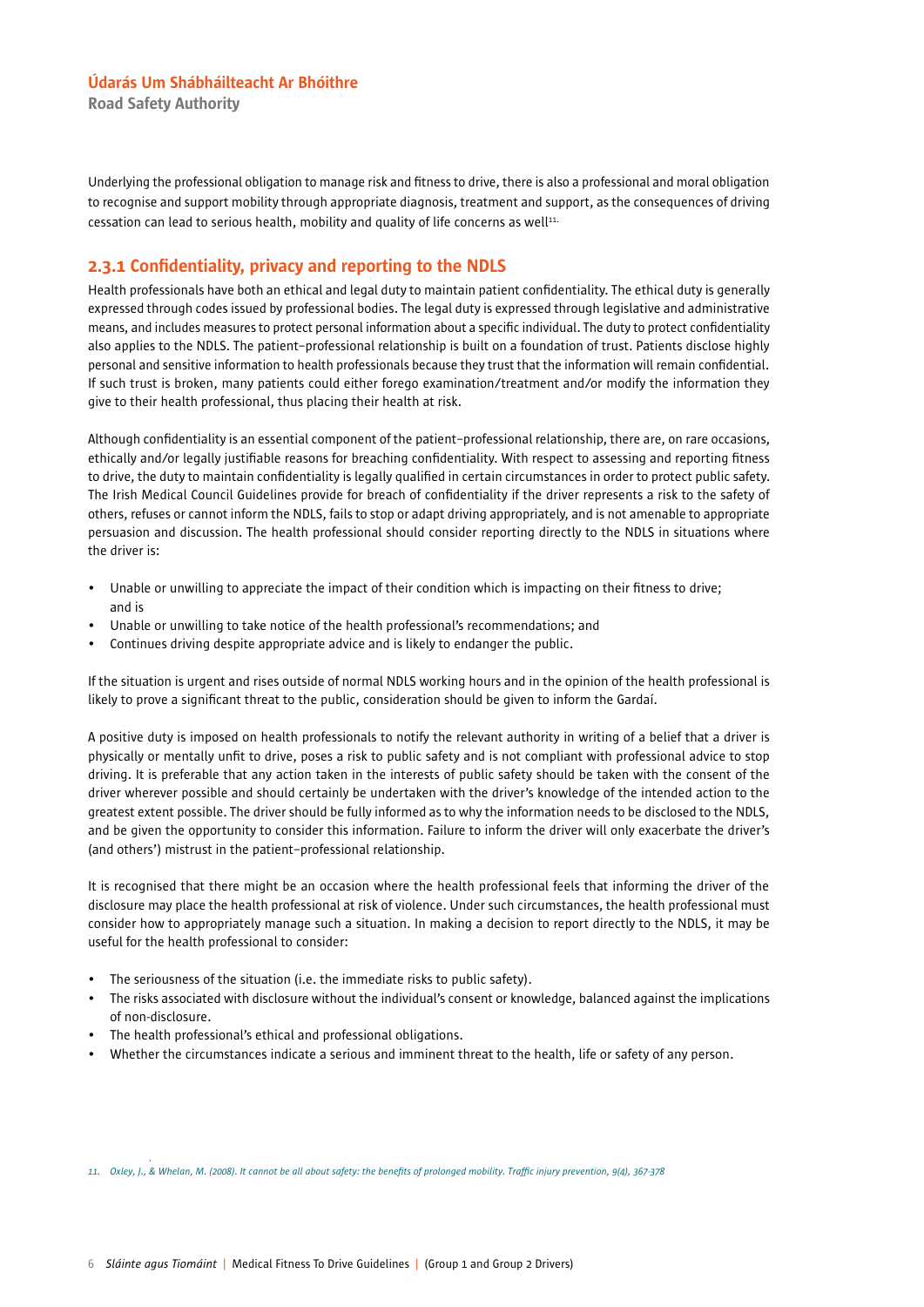#### Examinations requested by the NDLS

When a driver presents for a medical examination at the request of the NDLS, the situation is different with respect to confidentiality. The driver will present with a form or letter from the NDLS, requesting an examination for the purposes of licence application or renewal. In the future the completed form will generally be returned by the driver to the NDLS, thus there is no risk of breaching confidentiality or privacy, provided only information relevant to the driver's driving ability is included on the form, and a copy of the form/report should be retained by the assessing clinician.

#### Privacy legislation

All health professionals and the NDLS should be aware of data protection and other applicable legislation when collecting and managing patient information and when forwarding such information to third parties.

#### 2.3.2 Patient–health professional relationship

It is expected that the health professional will be able to act objectively in assessing a patient's fitness to drive. If this cannot be achieved, for example, where there may be the possibility of the patient ceasing contact or avoiding all medical management of their condition, health professionals should be prepared to disqualify themselves and refer their patient to another practitioner.

### 2.3.3 Adverse patient reaction towards the health professional

Sometimes patients feel affronted by the possibility of restrictions to their driving or withdrawal of their licence, and may be hostile towards their treating health professionals. In such circumstances, the health professional may elect to refer the driver to another practitioner or may refer them directly to the NDLS without a recommendation regarding fitness to drive with the former being the preference of the NDLS, as a completed D501 Medical Report is required in such cases to inform the licensing decision. The NDLS recognise that it is their role to enforce the laws on driver licensing and road safety and will not place pressure on health professionals that might needlessly expose them to risk of harassment or intimidation. In addition guidelines of the medical council on hostile and violent behaviour i.e. Guide to professional conduct and ethics for registered medical practitioners' s.14.1 should be considered. In addition, particularly for conditions such as dementia where insight may be reduced, helpful guides are available for the manner in which such conversations may be managed by doctors, families and patients from the Hartford Foundation http://hartfordauto.thehartford.com/UI/ Downloads/Crossroads.pdf and the Alzheimer Society of Ireland http://www.alzheimer.ie/Alzheimer/media/SiteMedia/ Helpline%20and%20Information%20Resources/pwd%20resources/Driving-and-dementia\_FactSheet\_web.pdf

### 2.3.4 Dealing with individuals that are not regular patients

Care should be taken when health professionals are dealing with drivers who are not regular patients. Some drivers may seek to deceive health professionals about their medical history and health status, and may 'doctor shop' for a desirable opinion. If a health professional has doubts about an individual's reason for seeking a consultation, they should consider:

- Asking permission from the individual to request their medical file from their regular health professional.
- Conducting a more thorough examination of the individual than would usually be undertaken.

#### 2.4 Role of the consultant including specialist occupational physician

In most circumstances, medical assessments of drivers can be conducted by a GP. However, if doubt exists about a patient's fitness to drive or if the patient's particular condition or circumstances are not covered specifically by the standards, review by a consultant experienced in the management of the particular condition is warranted and the GP should refer the patient to such a specialist.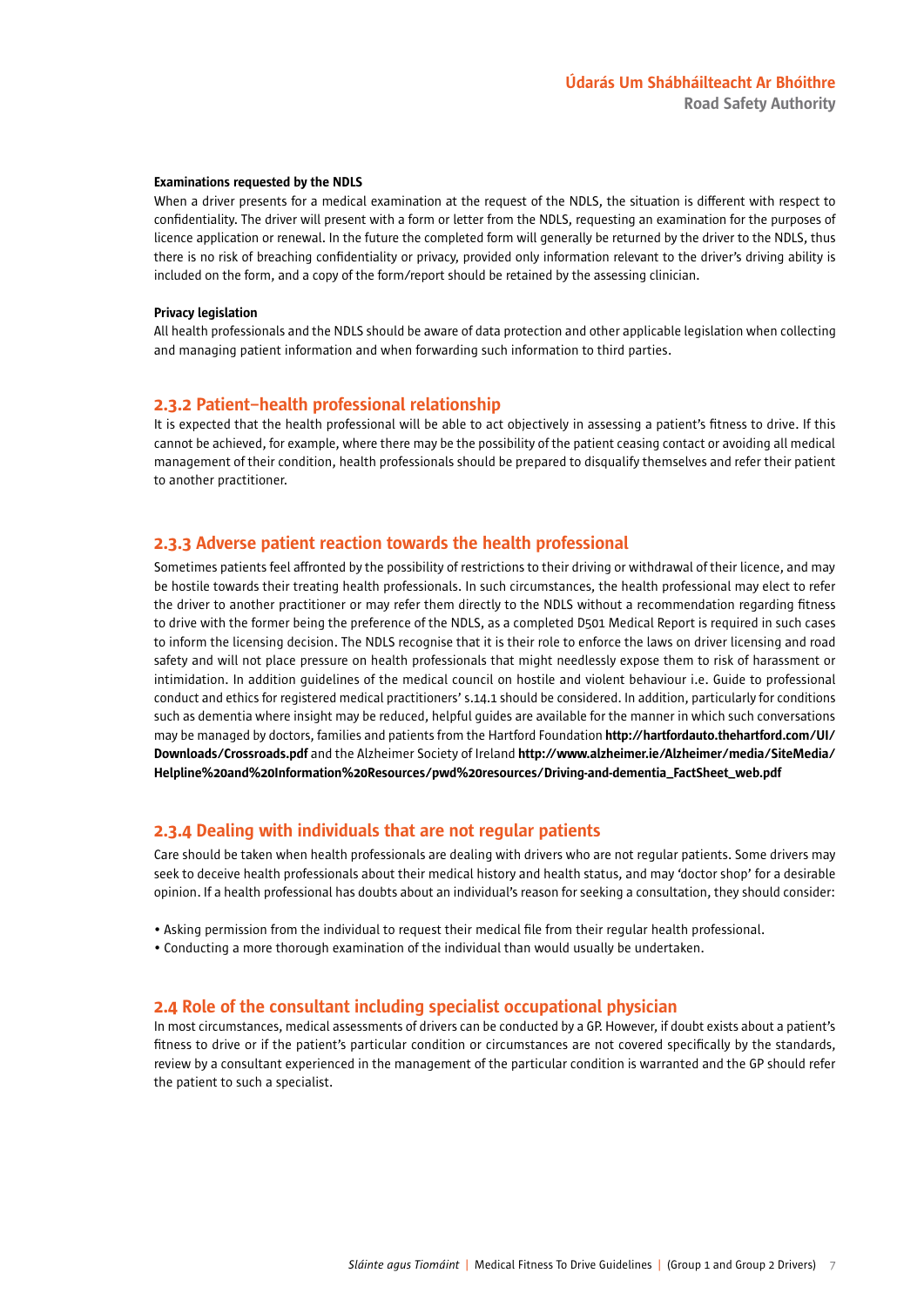Road Safety Authority

If in doubt about the patient's suitability to drive, referral to a further specialist and associated multi-disciplinary team (i.e. physiotherapy, occupational therapy, psychology, optometry) and/or on-road testing with a driving assessor qualified to assess driving among those with disabilities may be of assistance.

The consultant or specialist occupational physician should advise the driver's GP on the fitness to drive or otherwise relating to their specialist area of expertise. This would enable the GP to complete the D501 based on their assessment of the overall health of the driver, as well as incorporating the specialist opinion.

The D501 is the form in general use for all medical conditions: the D502 is used at original licence application, and if through medical or surgical intervention the driver's vision improves to the point that corrective lenses, previously specified on a driving licence application, are no longer needed.

### 2.4.1 Documentation

Clear documentation of the assessment results and communication with the patient and NDLS is important, as well as maintenance of a record of decisions and advice given to the driver. D501 (Medical Reports) or D502 (Eyesight Reports)are only accepted by NDLS if printed and signed as double-sided documents. The D501 (Medical Report) and D502 (Eyesight Report) forms are available for download at www.ndls.ie and www.rsa.ie. Where there is any doubt about how to complete the D501 (Medical Report) or D502 (Eyesight Report) forms please review the guide on our websites.

To aid the documentation of the assessment process, a Patient Advisory Form is available on the RSA and NDLS website that provides written information that can be given to the patient and it is also advisable to keep this form on file.

### 3.0 General considerations for assessing fitness to drive

The aim of determining fitness to drive is to achieve a balance between minimising any driving-related road safety risks for the individual and the community posed by the driver's permanent or long-term injury or illness, and maintaining the driver's lifestyle and employment-related mobility independence. Indeed, for many conditions, remediation and rehabilitation may improve driver comfort and safety.

The following pages outline the general principles and considerations for assessing driver fitness. Also included in this section is a summary of the assessment process. These principles should be considered in conjunction with the specific standards outlined in Part B of this publication.

### 3.1 Considerations for Group 2 licensing

The assignment of medical standards for vehicle drivers is based on an evaluation of the driver, passenger and public safety risk, where risk = likelihood of the event x severity of consequences.

Group 2 vehicle crashes may present a severe threat to passengers, other road users (including pedestrians and cyclists) and residents adjacent to the road. Such crashes present potential threats in terms of weight and height, spillage of chemicals, fire and other significant property damage.

Group 2 vehicle drivers generally spend considerable time on the road, thus increasing the likelihood of a motor vehicle crash. Crashes involving Group 1 drivers are likely to have less severe consequences.

Therefore, to ensure that the risk to the public is similar for Group 1 and Group 2 vehicle drivers, the medical fitness requirements for the latter must be more stringent. This is required in order to reduce to a minimum the risk of crash due to long-term injuries or illnesses. The standards outlined in this publication reflect these differences.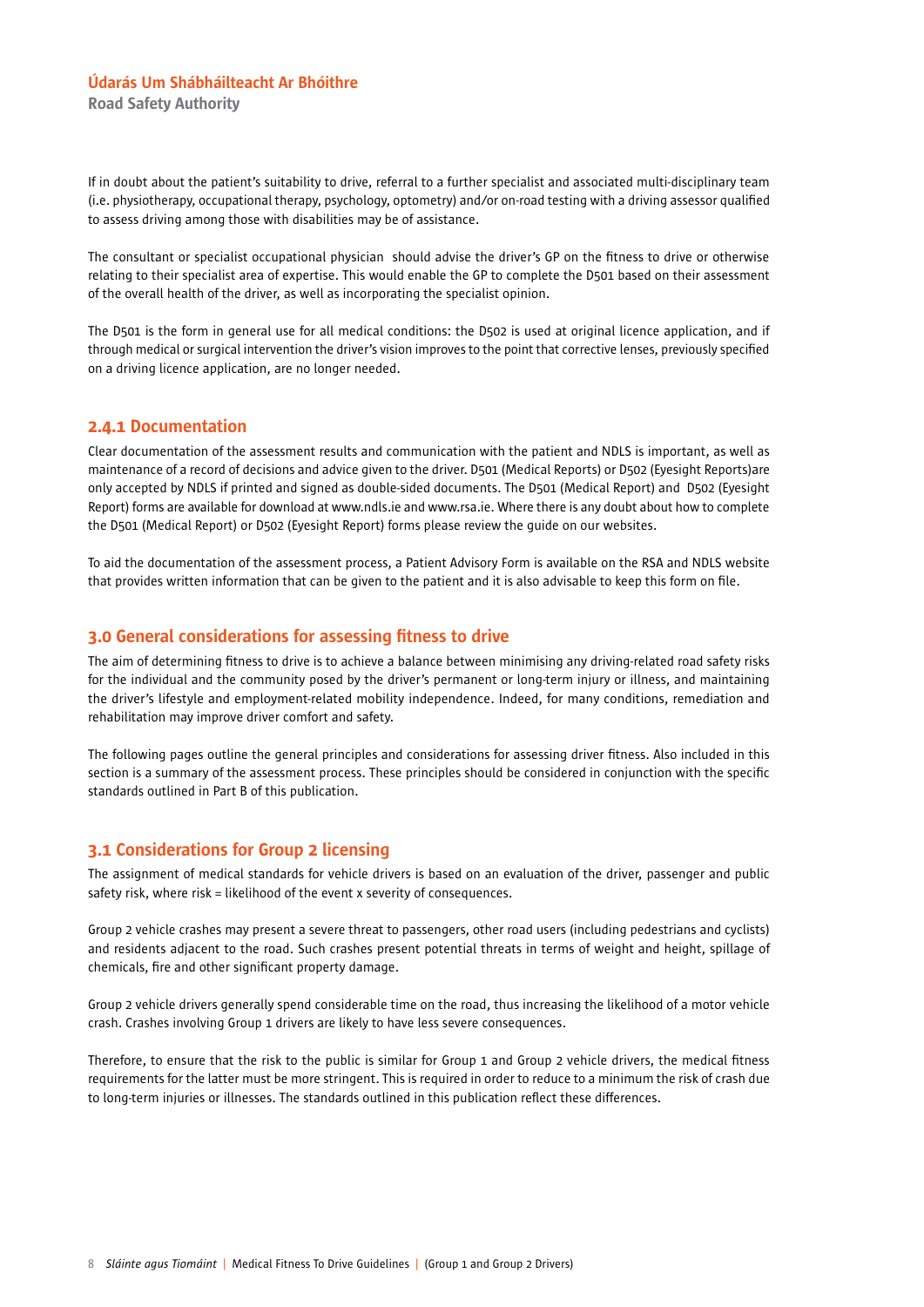In developing the standards, a number of approaches have been adopted to manage the increased risk associated with driving a Group 2 vehicle. These approaches include:

• There are generally longer non-driving periods prescribed for Group 2 vehicle drivers compared with private vehicles, for example, after a seizure or heart attack.

#### Licensing and medical fitness to drive

• Some medical conditions may preclude a person from driving a Group 2 vehicle but they may still be eligible to hold a full or short period licence for a private vehicle, for example, early dementia.

#### Note:

In such cases, both sets of standards may need to be consulted. The standards are intended for application to drivers who drive within the ambit of ordinary road laws. Drivers who are permitted to exceed these laws, such as emergency service vehicle drivers, should have a risk assessment and an appropriate level of medical standard applied, as determined by the relevant occupational health service.

The review period for a short period licence for a Group 2 vehicle driver is 1, 3 or 5 years.

Group 2 standards are minimum standards and do not preclude employers setting higher standards in terms of the demands of driving and other tasks encountered in the course of employment.

### 3.2 Requirements of the driving task

Consideration of the requirements of the driving task is fundamental to assessing a person's medical fitness to drive. The driving task involves a complex and rapidly repeating cycle that requires a level of skill and the ability to interact with both the vehicle and the external environment at the same time. Information about the road environment is obtained via the visual and auditory senses. The information is operated on by many cognitive and behavioural processes including short and long-term memory and judgement, which leads to decisions being made about driving. Decisions are put into effect via the musculoskeletal system, which acts on the steering, gears and brakes to alter the vehicle in relation to the road.

The overall process is co-ordinated via a complex process involving behaviour, strategic and tactical abilities and personality<sup>12</sup> and adaptive strategies are important in maintaining the normal parameters of driving safety in the face of illness and disability<sup>13</sup>. This repeating sequence depends, among other elements, on:

- vision
- visuospatial perception
- hearing
- attention and concentration
- memory
- insight
- judgement
- adaptive strategies
- reaction time
- planning/organisation
- ability to self monitor
- sensation
- muscle power
- co-ordination

Given these requirements, it follows that many body systems need to be functional in order to ensure safe and timely execution of the skills required for driving.

- *12. Fuller R. Towards a general theory of driver behaviour. Accid Anal Prev 2005;37(3):461-72.*
- *13. Langford J, Braitman K, Charlton J, Eberhard J, O'Neill D, Staplin L, Stutts J. TRB Workshop 2007: Licensing authorities' options for managing older driver safety practical advice from the researchers. Traffic Inj Prev 2008;9(4):278-81.*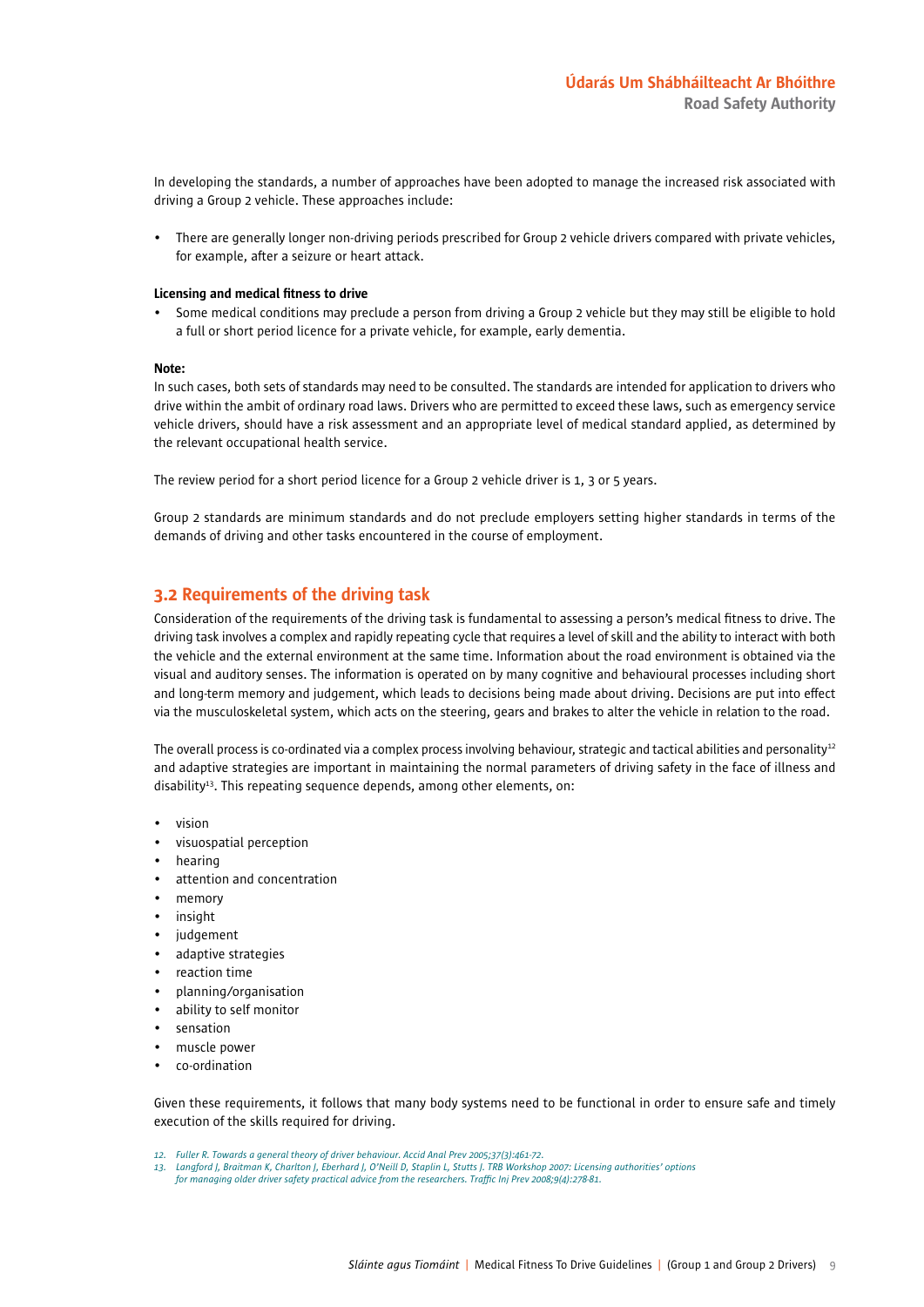Road Safety Authority

#### Table 2: Environmental factors affecting driving performance

Driving tasks occur within a dynamic system influenced by complex driver, vehicle, task, organisational and external road environment factors including:

- The driver's experience, training and attitude.
- The driver's physical, mental and emotional health, including fatigue and the effect of prescription and non prescription (over the counter) medicines.
- The driver's insight, self-regulation of health and driving, and prudence
- The road system, for example, signs, other road users, traffic characteristics and road layout.
- Legal requirements, for example, speed limits and blood alcohol concentration.
- The natural environment, for example, night, extremes of weather and glare.
- Vehicle and equipment characteristics, for example type of vehicle, braking performance and maintenance.
- Personal requirements, trip purpose, destination, appointments, time pressures etc.
- Passengers and their potential to distract the driver.
- If the Group 2 driver is employed by a company, it may be helpful for the assessing doctor to ask the patient for a copy of the specifics of driving task and its nature and extent as identified and evaluated under his/her employer's risk assessment process.

### 3.3 Medical conditions likely to affect fitness to drive

Given the many causal factors in motor vehicle crashes, the extent to which medical conditions contribute is difficult to assess. There is, however, recognition of the potential for certain conditions to cause serious impairments. In general, this can occur through three different pathways:

- Suddenly disabling events
	- i.e., syncope, epilepsy, ICDs…
- Physical constraints
	- i.e., Parkinsonism, hemiplegia, vision…
- Impairment of self-regulation
	- i.e., imprudence, psychiatric illness, cognitive impairment…

And a driver may present with a condition or conditions relevant to these pathways due to conditions such as:

- blackouts
- cardiovascular diseases
- diabetes
- musculoskeletal conditions
- neurological conditions such as epilepsy, dementia and cognitive impairment due to other causes
- psychiatric conditions
- substance misuse/dependency
- sleep disorders
- vision problems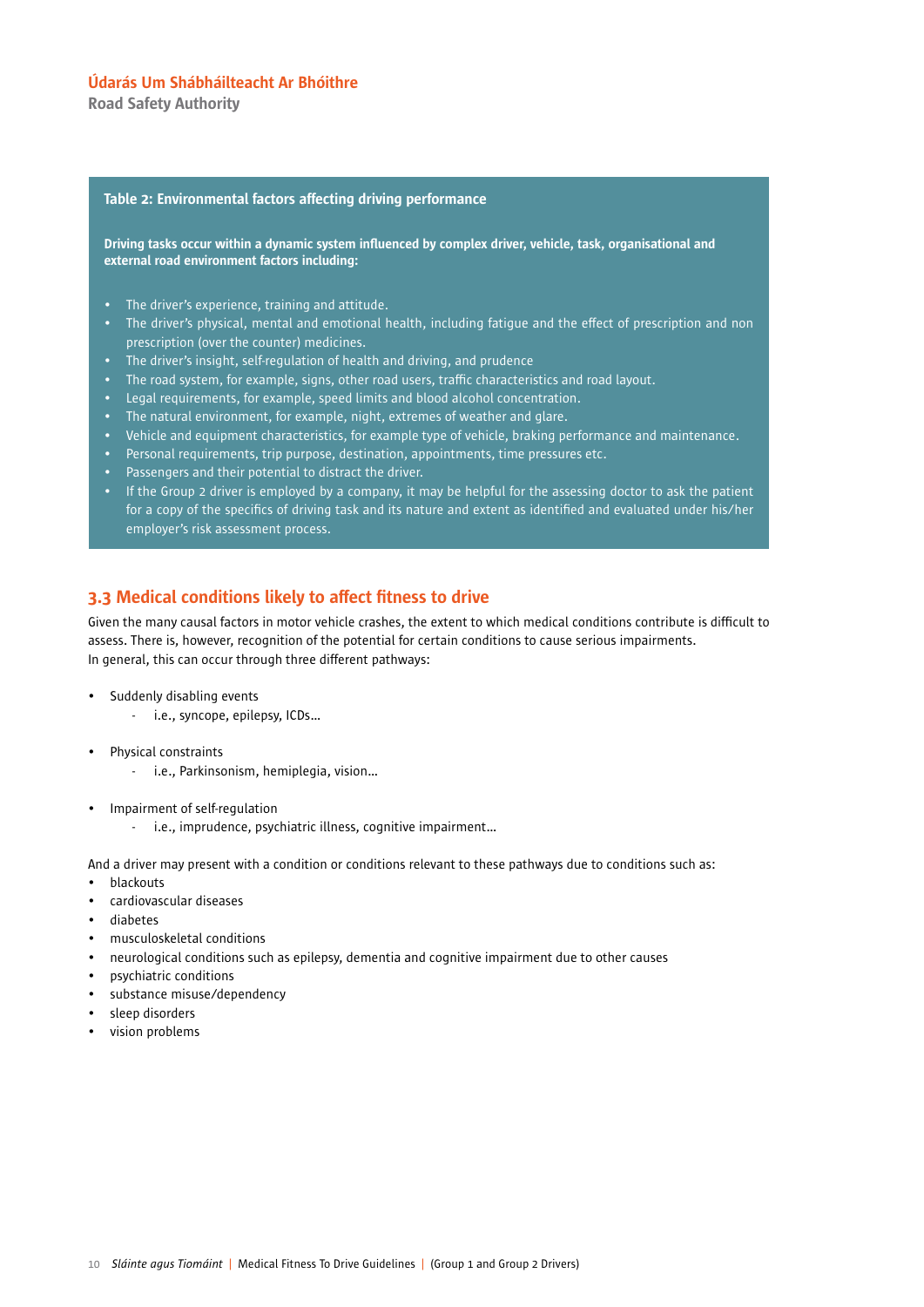Treatments for medical conditions (including drug treatments and others) can also affect driving ability positively or negatively.

Drivers may present to treating health professionals with a range of conditions, some that affect driving temporarily, or may affect the driver's ability to drive at some time in the future, or that are complicated by the presence of multiple conditions. The content of this publication focuses on common conditions known to affect fitness to drive and, in particular, on determining the risk of a patient's involvement in a serious vehicle crash caused by loss of control of the vehicle.

It is accepted that other medical conditions or combinations of conditions may also be relevant and that it is not possible to define all clinical situations where an individual's overall function would compromise public safety. A degree of professional judgement, with more extensive assessment or specialist opinion as required, is therefore required in assessing fitness to drive.

Should a clinician require further assessment of a driver (for example, occupational therapy specialist opinion or on-road test), the doctor in charge of their care should be able to advise the driver whether or not it is appropriate for them to continue to drive during the period until these further assessments have been completed. Drivers may be reminded that if they choose to ignore medical advice to cease driving, there could be consequences with respect to their insurance cover.

### 3.4 Temporary conditions

There is a wide range of conditions that temporarily affect the ability to drive safely. These include conditions such as post major surgery, severe migraine, or injuries to limbs. These conditions are self-limiting and hence do not impact on licence status; therefore, the NDLS need not be informed. However, the treating health professional should provide suitable advice to such driver's regarding driving safely. Such advice should be based on consideration of the likely impact of the driver's condition and their specific circumstances on the driving task as well as their specific driving requirements. Table 3 provides guidance on some common conditions that may temporarily impact on driving ability. Note: this publication does not attempt to address every condition or situation that might temporarily affect safe driving ability. For conditions not specifically mentioned relevant clinical specialist advice may need to be invoked. *See following table for examples of management of temporary conditions.*

*9. Barnett K, Mercer SW, Norbury M, Watt G, Wyke S, Guthrie B. Epidemiology of multimorbidity and implications for health care, research, and medical education: a cross-sectional study. Lancet. 2012 Jul 7;380(9836):37-43.*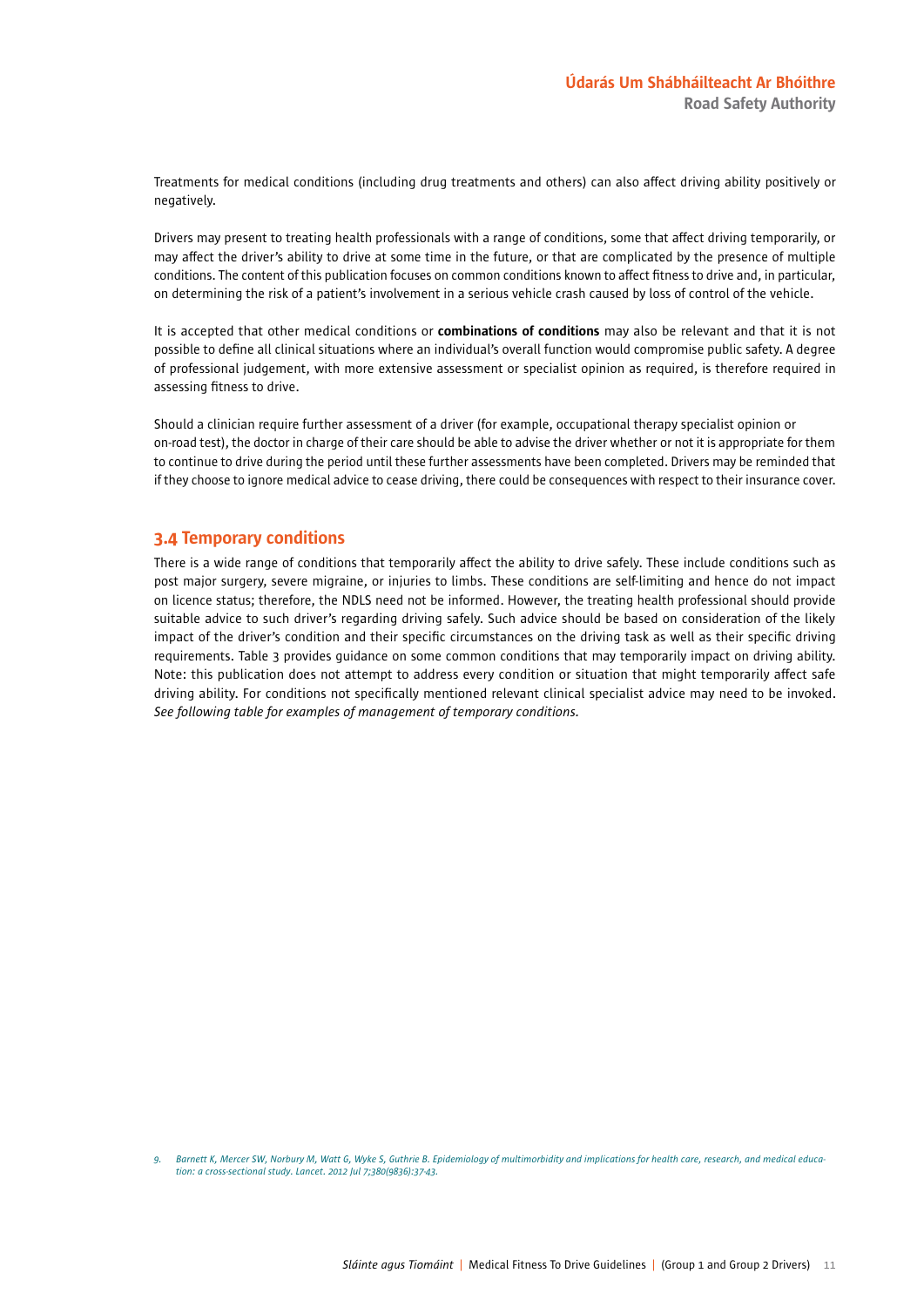Road Safety Authority

#### Table 3: Examples of management of temporary conditions

#### Condition and impact on driving

#### Management guidelines

#### Anaesthesia

Physical and mental capacity may be impaired for some time post anaesthesia (including both general and local anaesthesia). The effects of general anaesthesia will depend on factors such as duration of anaesthesia, the drugs administered and the surgery performed. The effect of local anaesthesia will depend on dosage and the region of administration. The use of analgesics and sedatives should also be considered.

In cases of recovery following surgery or procedures under general or local anaesthesia, it is the responsibility of the surgeon/dentist and anaesthetist

to advise patients not to drive until physical and mental recovery is compatible with driving safety.

- Following minor procedures under local anaesthesia without sedation (e.g. dental block), driving may be acceptable immediately after the procedure.
- Following brief surgery or procedures with shortacting anaesthetic drugs, the patient may be fit to drive after a normal night's sleep.
- After longer surgery or procedures requiring general anaesthesia, it may not be safe to drive for 24 hours or more.

#### Post surgery

Surgery will impact on driving ability to varying degrees depending on the location, nature and extent of the procedure.

#### **Pregnancy**

Under normal circumstances pregnancy should not be considered a barrier to driving. However, conditions that may be associated with some pregnancies should be considered when advising patients. These include:

- Fainting or light-headedness.
- Hyperemesis gravidarum.
- Hypertension of pregnancy.
- Post caesarean section.

#### Temporary or short-term vision impairments

A number of conditions and treatments may impair vision in the short term, for example, temporary patching of an eye, use of mydriatics or other drugs known to impair vision, or eye surgery. For long-term vision problems, refer to Part B, Chapter 7, Vision and eye disorders.

#### Deep vein thrombosis and pulmonary embolism

While deep vein thrombosis may lead to an acute pulmonary embolus there is little evidence that such an event causes crashes. Therefore there is no licensing standard applied to either condition. Non-driving periods are advised.

The non-driving period post surgery should be determined by the treating health professionals.

A caution regarding driving may be required depending on the severity of symptoms and the expected effects of medication.

People whose vision is temporarily impaired by a shortterm eye condition or an eye treatment should be advised not to drive for an appropriate period.

The non-driving period after stable or anticoagulation should be determined by the treating health professionals.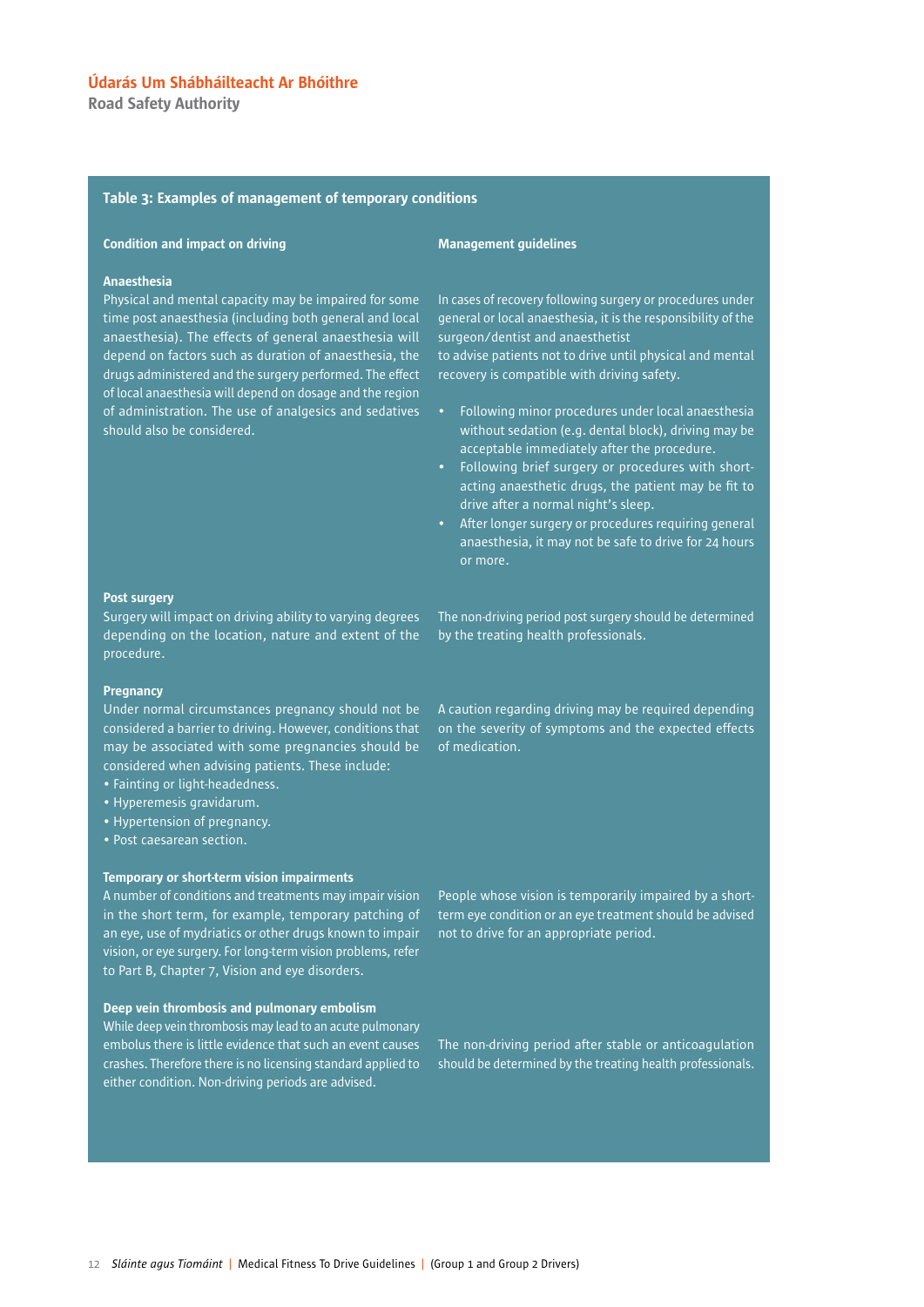### 3.5 Undifferentiated conditions

A driver may present with symptoms that could have implications for their licence status but the diagnosis is not clear. Investigation of the symptoms will mean there is a period of uncertainty before a definitive diagnosis is made and before the licensing requirements can be confidently applied.

Each situation will need to be assessed individually, with due consideration being given to the probability of a serious disease or long-term or permanent injury or illness that may affect driving, and to the circumstances in which driving is required. However, patients presenting with symptoms of a potentially serious nature, for example, chest pains, dizzy spells or black-outs, or delusional states should be advised not to drive until their condition can be adequately assessed. During this interim period, in the case of private vehicle drivers, no formal communication with the NDLS is required. After a diagnosis is firmly established and the standards applied, normal notification procedures apply, if needed. The health professional should consider the impact on the driver's livelihood and investigate the condition as quickly as possible.

### 3.6 Multiple conditions and age-related change

Where a vehicle driver has multiple conditions or a condition that affects multiple body systems, there may be an additive or a compounding detrimental effect on driving abilities, for example, in:

- Congenital disabilities such as cerebral palsy, spina bifida and various syndromes.
- Multiple trauma causing orthopaedic and neurological injuries as well as psychiatric sequelae.
- Multi-system diseases such as diabetes, connective tissue disease and HIV.
- Dual diagnoses involving psychiatric illness and drug or alcohol addiction.
- Ageing-related changes in motor, cognitive and sensory abilities together with degenerative disease.
- Fatigue related to cancer and neurological conditions.

Although these medical standards are designed principally around individual conditions, clinical judgement is needed to integrate and consider the effects on safe driving of any medical conditions and disabilities that a driver may present with. For example, glaucoma may cause a slight loss of peripheral vision. If combined with cervical spondylosis and low insight, there is likely to be a substantial reduction in the driver's visual fields and possibly their perceptual abilities, thus increasing the risks of missing important visual information when driving.

Advanced age, in itself, is not a barrier to driving, and functional ability rather than chronological age should be the criterion used in assessing the fitness to drive of older people, although physicians should be mindful that multi- morbidity increases with age<sup>14</sup>. Age-related physical and mental changes vary greatly between individuals but will eventually affect the ability to drive safely. Professional judgement must determine what is acceptable decline (compensated by the driver's long experience and self-imposed limitations on when and where they drive) and what is irreversible, hazardous deterioration in driving-related skills, requiring reporting to the NDLS. This may require careful consideration and specialist referral: options include specialist medical referral, occupational therapy assessment, and an on-road assessment.

As all possible combinations of disabilities are too numerous to detail here, the following guidelines provide a general approach to assessing these drivers:

#### The driving task:

First, consider the ergonomics of the driving task. How might the various impairments (sensory, cognitive and musculoskeletal), disabilities and general fitness levels impact on function required to complete driving-related tasks?

#### General functionality:

Consider to what extent the person is currently able to function with regard to domestic or occupational requirements and what compensatory or coping strategies may have been developed. Information gained from relatives or carers is also likely to be important in this regard. Individuals may be likely to cope better with congenital or slow-onset conditions compared with traumatic or rapidly developing conditions.

*14. Barnett K, Mercer SW, Norbury M, Watt G, Wyke S, Guthrie B. Epidemiology of multimorbidity and implications for health care, research, and medical education: a cross-sectional study. Lancet. 2012 Jul 7;380(9836):37-43.*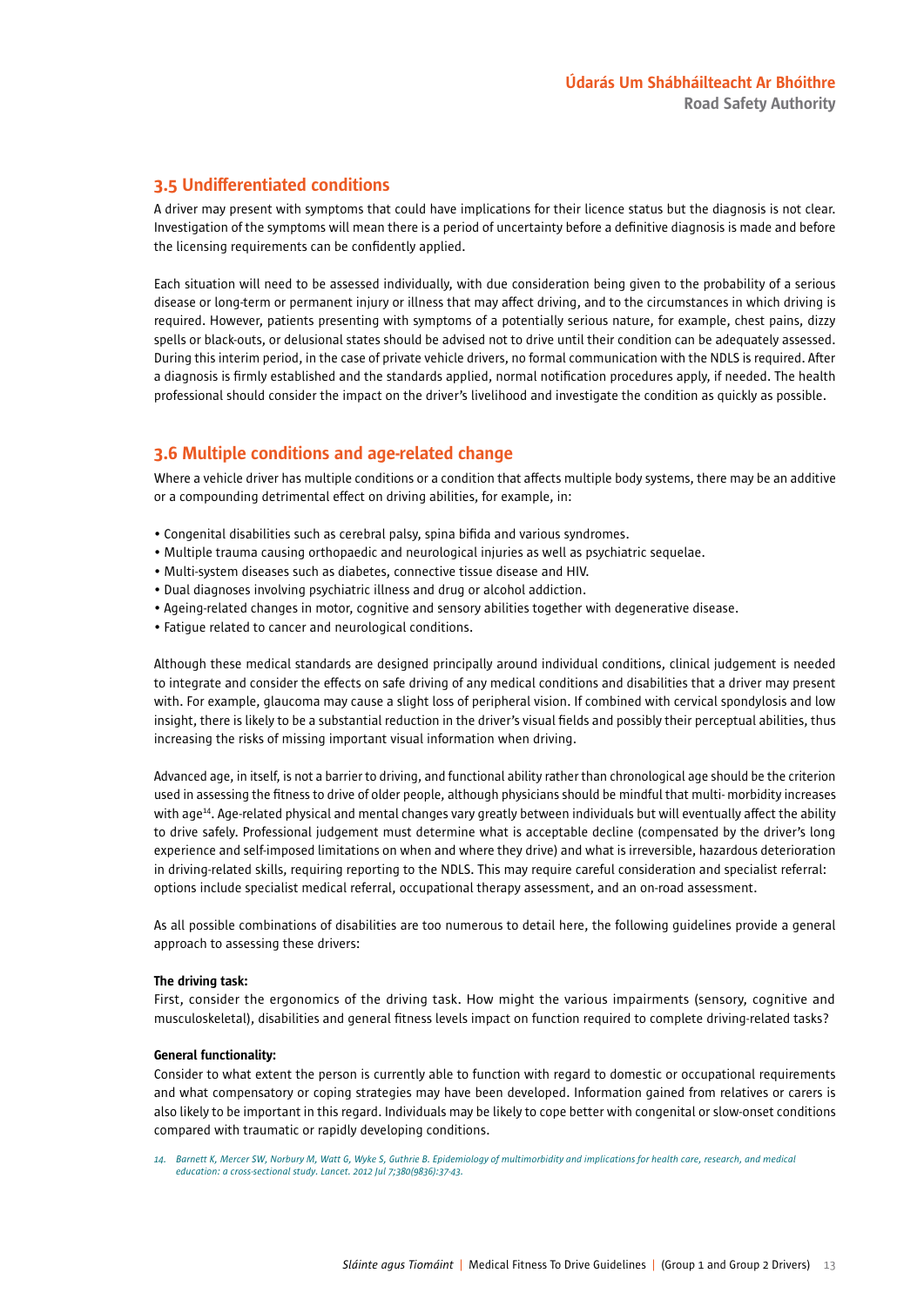Road Safety Authority

#### Clinical assessment:

*The key considerations are:*

- Cognition (including attention, concentration, presence of hallucinations and delusions, insight, judgement, memory, problem-solving skills, thought processing and visuospatial skills).
- Motor function (including joint movements, strength and co-ordination).
- Sensory (in particular visual acuity and visual fields but also cutaneous, muscle and joint sensation).

It may be necessary for the health professional to consider medical standards for each condition. However, it is insufficient simply to apply the medical standards contained in this publication for each condition separately, as a driver may have several minor impairments that alone may not affect driving but when taken together may make risks associated with driving unacceptable. It will, therefore, be necessary to integrate all clinical information, bearing in mind the additive or compounding effect of each condition on the overall capacity of the driver to control the vehicle, and to act and react in an appropriate and timely way to emergent traffic and road conditions.

#### Capacity to learn to drive:

Young people with multiple disabilities may seek the opportunity to gain a driving licence. In order to ensure they receive informed advice and reasonable opportunities for training, it is helpful if they are trained by a driving instructor with experience in the area of teaching drivers with disabilities.

#### Occupational therapy assessment:

A referral for an assessment by a generalist occupational therapist may be useful. It could request an evaluation of overall functioning (personal, mobility, community and work activities) as well as seek an opinion on general capacity for driving.

#### On-road driving assessment:

An on-road assessment may also be helpful.

In light of the information given above, the health professional may advise the driver regarding their fitness to drive and provide advice to the NDLS. The key question is: Is there a likelihood the person will be unable to control the vehicle and act or react appropriately to the driving environment in a safe, consistent and timely manner?

Where one or more conditions are progressive, it may be important to reduce driving exposure and ensure ongoing monitoring of the driver. The requirement for periodic reviews can be included as recommendations. This is also important for drivers with conditions likely to be associated with future reductions in insight and self-regulation. If lack of insight may become an issue in the future, it is important to advise the driver to report the condition(s) to the NDLS.

### 3.7 Progressive disorders

Often diagnoses of progressive disorders are made well before there is any need to question whether the driver remains safe to drive (e.g. multiple sclerosis). However, it is advantageous to raise issues relating to the likely effects of these disorders on personal independent mobility early in the management process so as to facilitate future planning, and possible eventual driving cessation and sourcing of alternative transportation.

In a mobile society, people frequently make choices about employment, place of residence and recreational and social activities based on the assumption of continued access to a car. Changing jobs, home and social contacts takes a great deal of time and places substantial emotional demands on drivers and their families.

It is, therefore, recommended that the driver be advised appropriately where a progressive condition is diagnosed that may result in future restrictions on driving. It is important to give the driver as much lead time as possible to make the lifestyle changes that may later be required. Assistance from an occupational therapist may be valuable in such instances.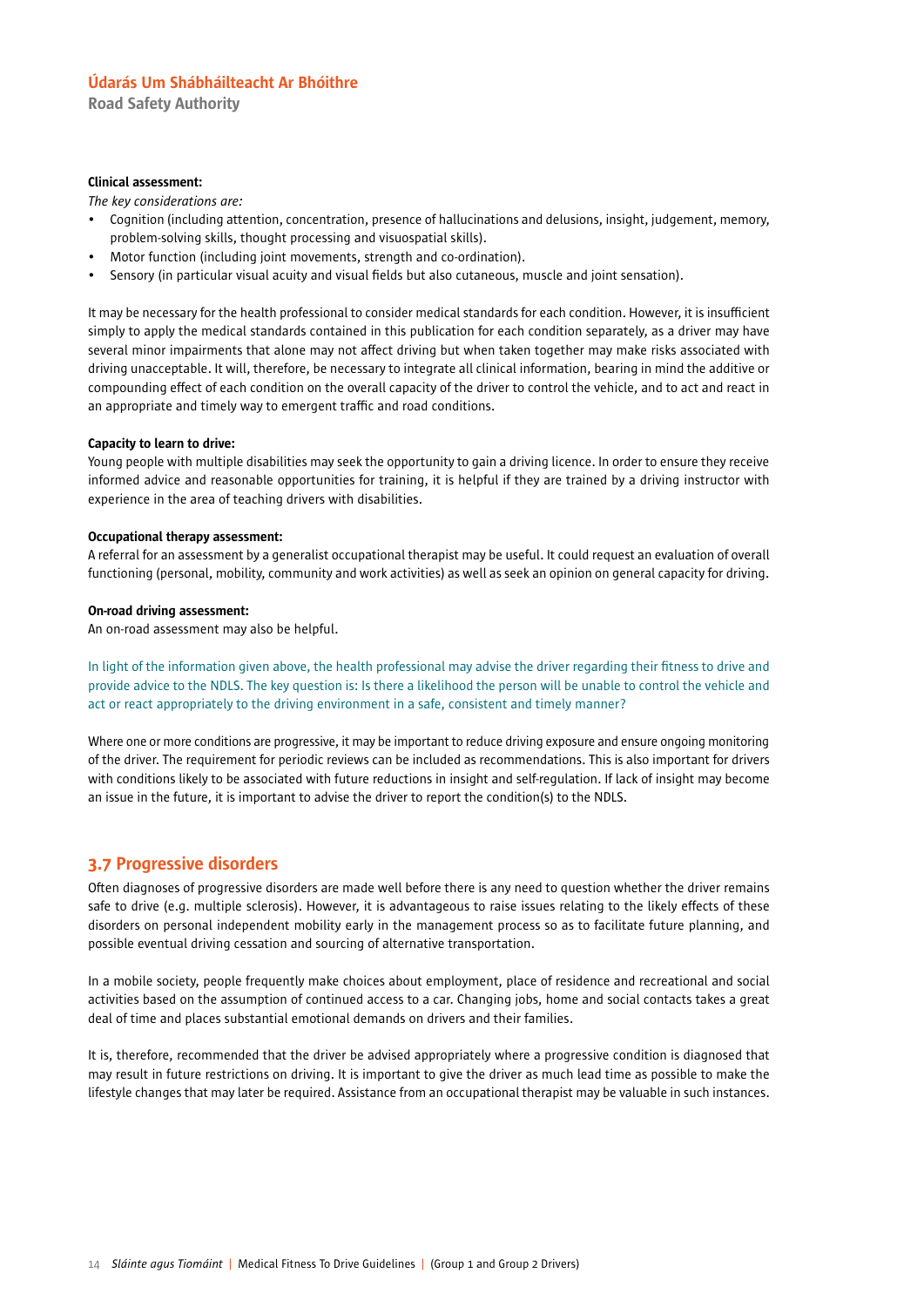### 3.8 Congenital conditions

People with congenital or childhood conditions may have developed coping strategies that enable safe driving despite their impairment. They will require individual assessment by a Specialist and may need tutoring prior to a practical assessment. While they may require specific vehicle modifications, if the condition is static they may not require periodic reviews.

### 3.9 Medications and driving

The definition of prescription medications for the purpose of these Guidelines is recommended as: Licensed medical product for human use requiring to be used in accordance with a prescription or medical product for human use requiring it to be used in accordance with prescription or medical or healthcarer (including pharmacist) advice.

Any medication that acts on the central nervous system has the potential to adversely affect driving skills, although it must be also recognised that many medications, such as antiparkinsonian medications, anti-inflammatory agents and antidepressants, may actually make driving safer and more comfortable.

Central nervous system depressants, for example, may reduce vigilance, increase reaction times and impair decision making in a very similar manner to alcohol. In addition, medications that affect behaviour may exaggerate adverse behavioural traits and introduce risk-taking behaviours. Group 2 drivers need to be mindful that such effects may be considered to be included in the Safety, Health and Welfare at Work Act (2005) s.13 (b) which stipulates that *"employees must...ensure… that he or she is not under the influence of an intoxicant to the extent that he or she is in such a state as to endanger his or her own safety, health or welfare at work or that of any other person."*

Acute impairment due to alcohol or drugs (including illicit, prescription and over-the-counter drugs) is managed through specific road safety legislation that prohibits driving over a certain blood alcohol concentration (BAC) or when impaired by drugs. This is a separate consideration to long-term medical fitness to drive and licensing, thus specific medical requirements are not provided in this publication. Dependency and substance misuse, including chronic misuse of prescription drugs, is a licensing issue and standards are outlined in Chapter 6.

Where medication is relevant to the overall assessment of fitness to drive in the management of specific conditions, such as diabetes, epilepsy and psychiatric conditions, this is covered in the respective chapters. Prescribing doctors and pharmacists do however, need to be mindful of the potential effects of all prescribed and over-the-counter medicines and to advise drivers accordingly. *General guidance is provided below.*

### 3.9.1 General guidance for prescription medicine and driving

While many medicines have effects on the central nervous system most, with the exception of benzodiazepines, tend not to pose a significantly increased crash risk when the medicines are used as prescribed, and once the driver is stabilised on the treatment. This may also relate to drivers' self-regulating their driving behaviour. When advising patients and considering their general fitness to drive, whether in the short or longer term, health professionals should consider the following:

- The balance between potential impairment due to the medicine and the driver's improvement in health on safe driving ability.
- The individual response of the patient some individuals are more affected than others.
- The type of licence held and the nature of the driving task, i.e. Group 2 vehicle driver assessments should be more stringent.
- The added risks of combining two or more medicines capable of causing impairment, including alcohol.
- The added risks of sleep deprivation on fatigue while driving, which is particularly relevant to Group 2 vehicle drivers.
- The potential impact of changing medications or changing dosage.
- The cumulative effects of medications.
- The presence of other medical conditions that may combine to adversely affect driving ability.
- Other factors that may exacerbate risks, such as known history of alcohol or drug misuse.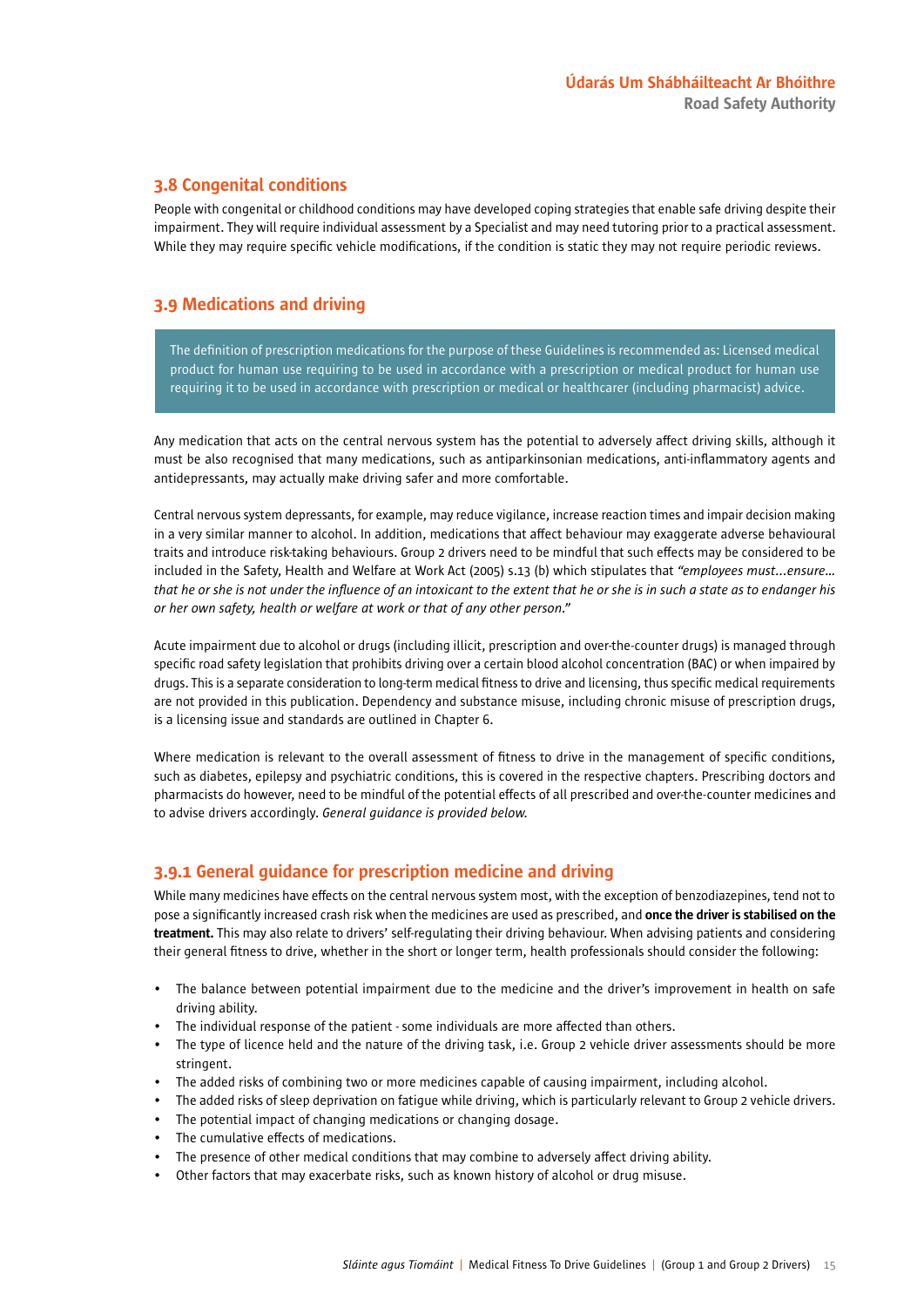Road Safety Authority

For individual medicinal products, the summary of product characteristics (SmPC) and patient information leaflet (PIL) may be a useful source of information on the impact of these products on driving safety. SmPCs and PILs can be found on the IMB website: www.imb.ie.

Liaison between prescribing doctors and pharmacists is encouraged in the consideration of advice given to drivers taking medications which may impact on driving safety.

### 3.9.2 The effects of specific medicine classes

For the following psychoactive medications, the driver should be advised about concerns over sedation while initiating and changing treatment, and that driving should cease if such signs are noted: resumption should only recommence when such sedating side-effects have ceased.

#### Benzodiazepines

Benzodiazepines, particularly long-acting benzodiazepines, increase the risk of a crash. In many of these cases, benzodiazepines were either abused or used in combination with other impairing substances. If a hypnotic is needed, a shorter-acting medicine is preferred. Tolerance to the sedative effects of the longer-acting benzodiazepines used in the treatment of anxiety gradually reduces their adverse impact on driving skills.

#### Antidepressants

Although antidepressants are one of the more commonly detected drug groups in fatally injured drivers, this tends to reflect their wide use in the community. The ability to impair is greater with sedating tricyclic antidepressants, such as amitriptyline and dosulepin, than with less sedating serotonin reuptake inhibitors, such as fluoxetine and sertraline, and the mixed reuptake inhibitors. However, antidepressants can reduce the psychomotor and cognitive impairment caused by depression and return mood towards normal. This can improve driving performance.

#### Antipsychotics

This diverse class of drugs can improve performance if substantial psychotic-related cognitive deficits are present. However, most antipsychotics are sedating and have the potential to adversely affect driving skills through blockade of central dopaminergic and other receptors. Older drugs such as chlorpromazine are very sedating due to their additional actions on the cholinergic and histamine receptors. Some newer drugs are also sedating, such as clozapine, olanzapine and quetiapine, while others such as aripiprazole, risperidone and ziprasidone are less sedating. Sedation may be a particular problem early in treatment and at higher doses.

#### **Opioids**

There is little direct evidence that opioid analgesics such as hydromorphone, morphine or oxycodone have direct adverse effects on driving behaviour<sup>14</sup>. Cognitive performance is reduced early in treatment, largely due to their sedative effects, but neuroadaptation is rapidly established. This means that drivers on a stable dose of an opioid may not have a higher risk of a crash. This includes drivers on buprenorphine and methadone for their opioid dependency, providing the dose has been stabilised over some weeks and they are not abusing other impairing drugs. Driving at night may be a problem due to the persistent miotic effects of these drugs reducing peripheral vision.

#### Medicinal Cannabis

The Health Products Regulatory Authority (successor to the Irish Medicines Board) authorised, in July 2014, by issue of a product license, an approved human medicine containing the active ingredients of cannabis which may be prescribed as treatment for symptom improvement in adult patients with moderate to severe spasticity due to multiple sclerosis (MS). The therapeutic indication is for patients with MS who have not responded adequately to other anti-spasticity medication and who demonstrate clinically significant improvement in spasticity related symptoms during an initial trial of therapy. Medicinal cannabis may impair judgment and performance of skilled tasks. Research however suggests that drivers adapted to their medicinal dose generally, but not always, maintain their driving ability<sup>15</sup>. Drivers should be advised about potential effects of the medication on their driving and also advised to self-monitor accordingly for any indications of impairment of driving particularly when they first start to take the medication and until they are established on a stable daily dose.

*<sup>14.</sup> Mailis-Gagnon A, Lakha SF, Furlan A, Nicholson K, Yegneswaran B, Sabatowski R. Systematic review of the quality and generalizability of studies on the effectsof opioids on driving and cognitive/psychomotor performance. Clin J Pain. 2012 Jul;28(6):542-55.*

*<sup>15.</sup> Freidel, M., et al. "Drug resistant MS spasticity treatment with Sativex¨ add-on and driving ability." Acta Neurologica Scandinavica (2014).*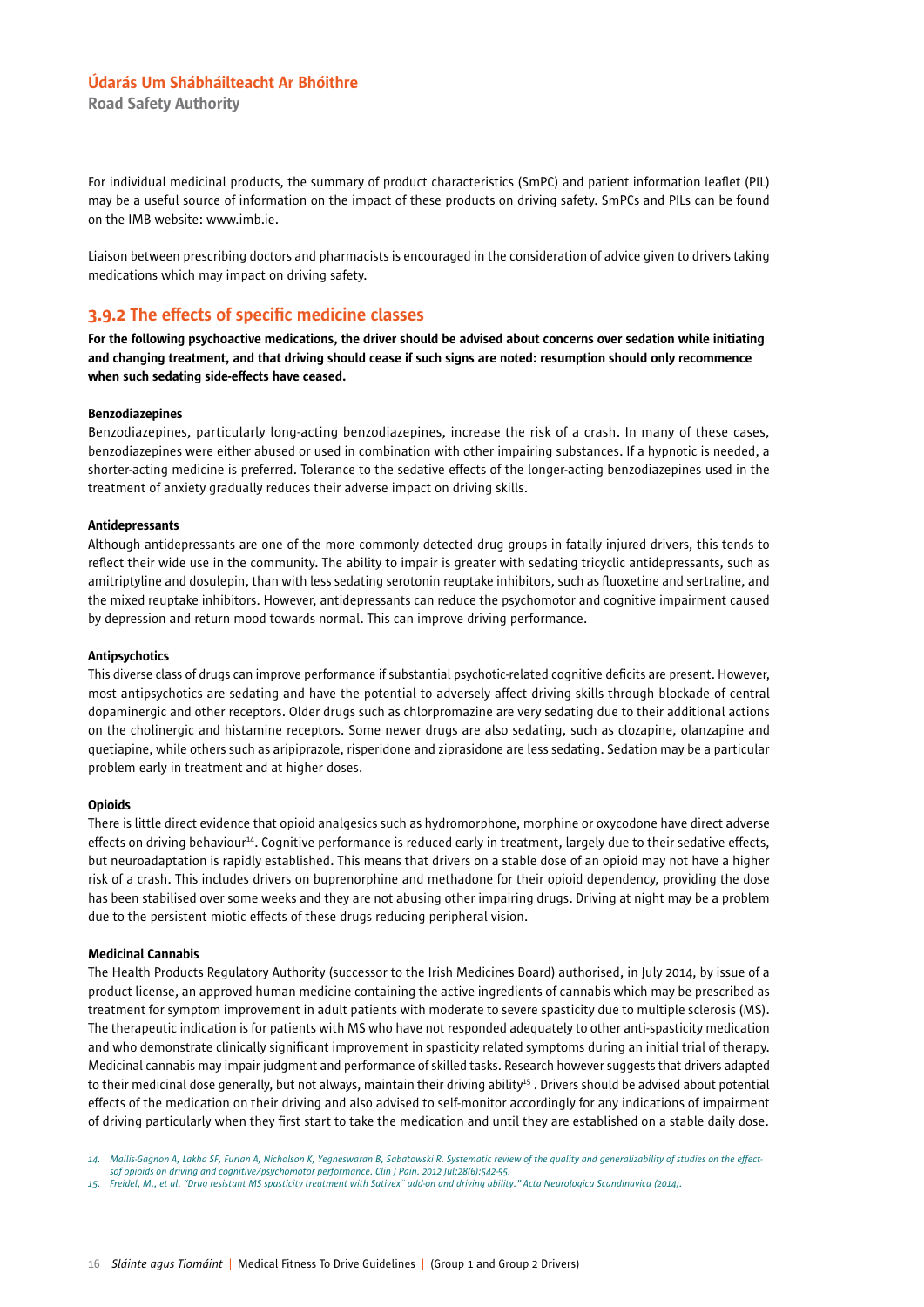### 4.0 The legal basis for the medical standards

Since January 2013 the Road Safety Authority is the licensing authority with the responsibility of ensuring that all licence holders are fit to drive. The legal basis of fitness to drive arises from the Road Traffic (Licensing of Drivers) Regulations 2006, Statutory Instrument Number 537 of 2006, as amended which provide for the medical standards in EU Directive 2006/126 as amended. *(See table to follow)*.

#### Table 4: Legal considerations for licensing

#### • NDLS processes following medical advice

Driving licences are issued or maintained by the NDLS on the basis that the driver has not been advised to cease driving by a doctor or healthcare professional on the basis of clinical assessment and the advice contained within these Guidelines. Should a driver be advised to cease driving by a doctor or healthcare professional on the basis of clinical assessment and the advice contained within these Guidelines, he/she should inform the NDLS if so indicated in these Guidelines. It is then a matter for the NDLS to take appropriate action.

#### • Appeals

Decisions about the granting of a driving licence are a matter for the NDLS and arrangements concerning the review or appeal against such decisions should be taken up with the NDLS.

#### • Age limits

Group1 Licences are normally issued for a 10 year period subject to expiry at age 70 years, unless restricted to a shorter duration for medical reasons. There is no upper limit but after age 70 renewal is necessary every 3 years, or every year if medical assessment so indicates. All licence applications after 70 currently require a medical report furnished by the applicant. Group 2 licences are issued for a maximum of 5 years up to the age of 70.

#### • Garda/Army driver licensing

Responsibility for determining the standards, including medical requirements, to be applied to Garda/Army vehicle drivers, rests with the Garda Commissioner/Army Director of Services.

#### • Taxi drivers

The provision of driving licences for small public service vehicles is the responsibility of An Garda Síochána. Responsibility for determining the standards, including medical requirements, to be applied to taxi drivers, over and above the Group 1 driving licence requirements, rests with the National Transport Authority, who are required to consult with the Garda Commissioner in relation to such proposals.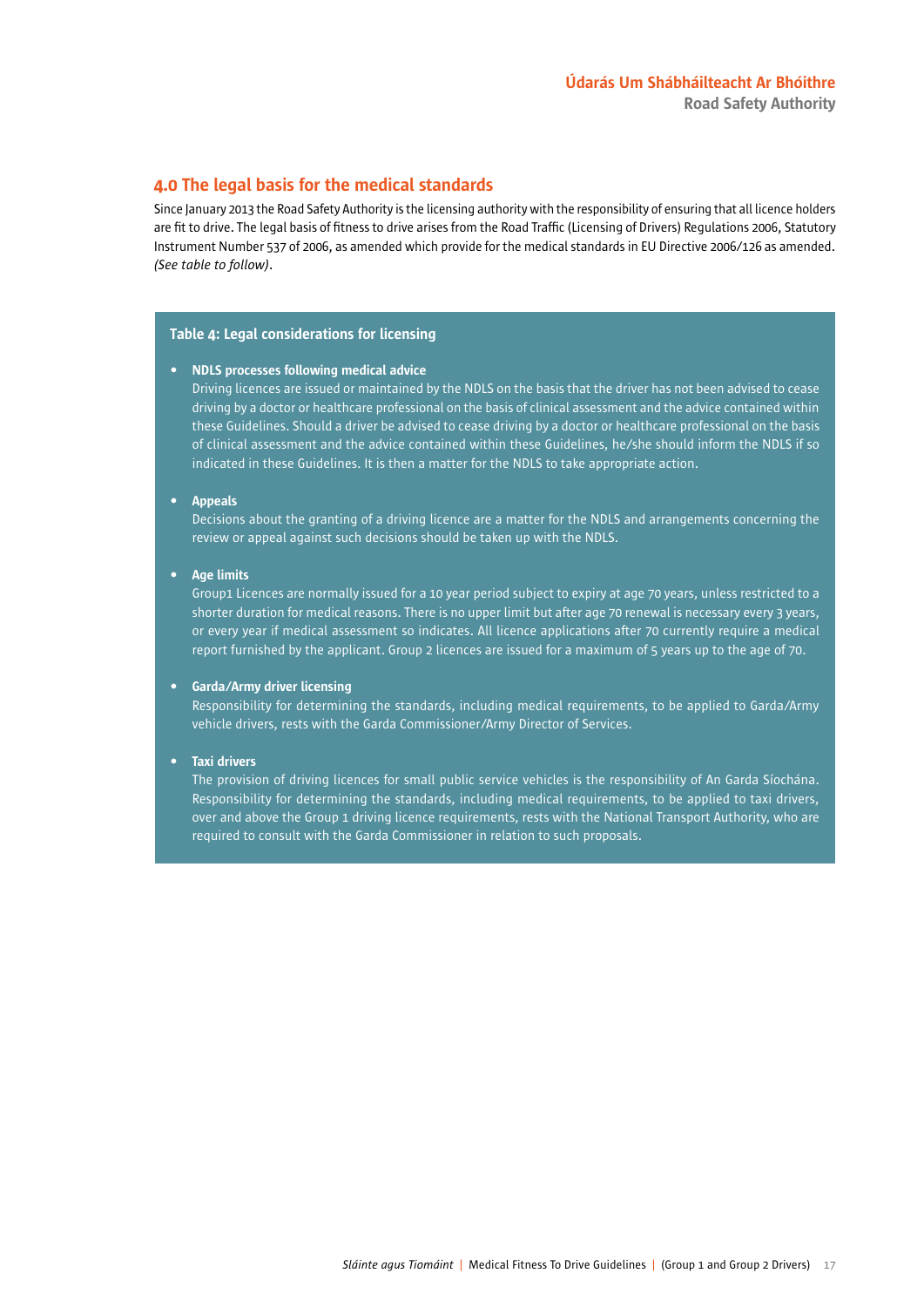# Part B: Medical fitness to drive

### Chapter 2



## Neurological disorders<sup>16</sup>

Group 2 standards are minimum standards and do not preclude employers setting higher standards in terms of the demands of the driving tasks encountered in the course of employment.

| <b>Neurological Disorders</b>                                                                                                                                                                                                                                                                                                                               | <b>Group 1 - Entitlement ODL</b><br>car, motorcycle and tractor                                                                                                                                                                                                                                                                                                                                                                                                                                                                                                                           | <b>Group 2 Entitlement ODL</b>                                                                                                                                                                                                                                                                                                                                                                                                                                                                                                                                                                                                                                                                |
|-------------------------------------------------------------------------------------------------------------------------------------------------------------------------------------------------------------------------------------------------------------------------------------------------------------------------------------------------------------|-------------------------------------------------------------------------------------------------------------------------------------------------------------------------------------------------------------------------------------------------------------------------------------------------------------------------------------------------------------------------------------------------------------------------------------------------------------------------------------------------------------------------------------------------------------------------------------------|-----------------------------------------------------------------------------------------------------------------------------------------------------------------------------------------------------------------------------------------------------------------------------------------------------------------------------------------------------------------------------------------------------------------------------------------------------------------------------------------------------------------------------------------------------------------------------------------------------------------------------------------------------------------------------------------------|
| <b>Epilepsy</b><br>Epileptic attacks are the most<br>frequent medical cause of<br>collapse at the wheel.<br><b>N.B.</b> If within a 24 hour period<br>more than one epileptic attack<br>occurs, these are treated as a<br>"single event" for the purpose of<br>applying the epilepsy standards.<br>Epilepsy includes all events:<br>major, minor and auras. | The epilepsy standards apply.<br>Provided a licence holder/<br>applicant is able to satisfy the<br>standards, a 3 year licence<br>will be issued normally by the<br>NDLS. Before age 70 a person<br>must be seizure-free for 5<br>years to qualify for a 10 year<br>licence in the absence of any<br>other disqualifying condition.<br>Fit to drive if seizure-free for<br>5 years since the last attack,<br>with medication if necessary<br>in the absence of any other<br>disqualifying condition.<br>(See appendix to this chapter<br>for full standards).<br>Driver must notify NDLS. | Standards require a driver to remain<br>seizure-free for 10 years since the<br>last attack without antiepileptic<br>medication.<br>The applicant should:<br>be without anti-epileptic<br>$\bullet$<br>medication for the required<br>period of seizure freedom.<br>have appropriate medical<br>$\bullet$<br>follow-up completed.<br>after extensive neurological<br>$\bullet$<br>investigation, have no<br>relevant cerebral pathology<br>established and there is no<br>epileptiform activity on the<br>electroencephalogram (EEG).<br>have an EEG and an appropriate<br>$\bullet$<br>neurological assessment should<br>be performed after the acute<br>episode.<br>Driver must notify NDLS. |

*<sup>16.</sup> Helpful recent reviews include: Devlin, A, et al. (2012). Epilepsy and driving: Current status of research. Epilepsy Research, 102, 135— 152. Classen, S., et al., (2009). Traumatic brain injury and driving assessment: an evidence-based literature review [Review]. American Journal of Occupational*  Therapy, 63(5), 580-591.Klimkeit, E.I, et al., (2009). Driving ability in Parkinson's Disease: Current status of research. Neuroscience & Biobehavioral Reviews, 33,<br>223-231.Breen DA, Breen DP, Moore JW, Breen PA, O'Neill D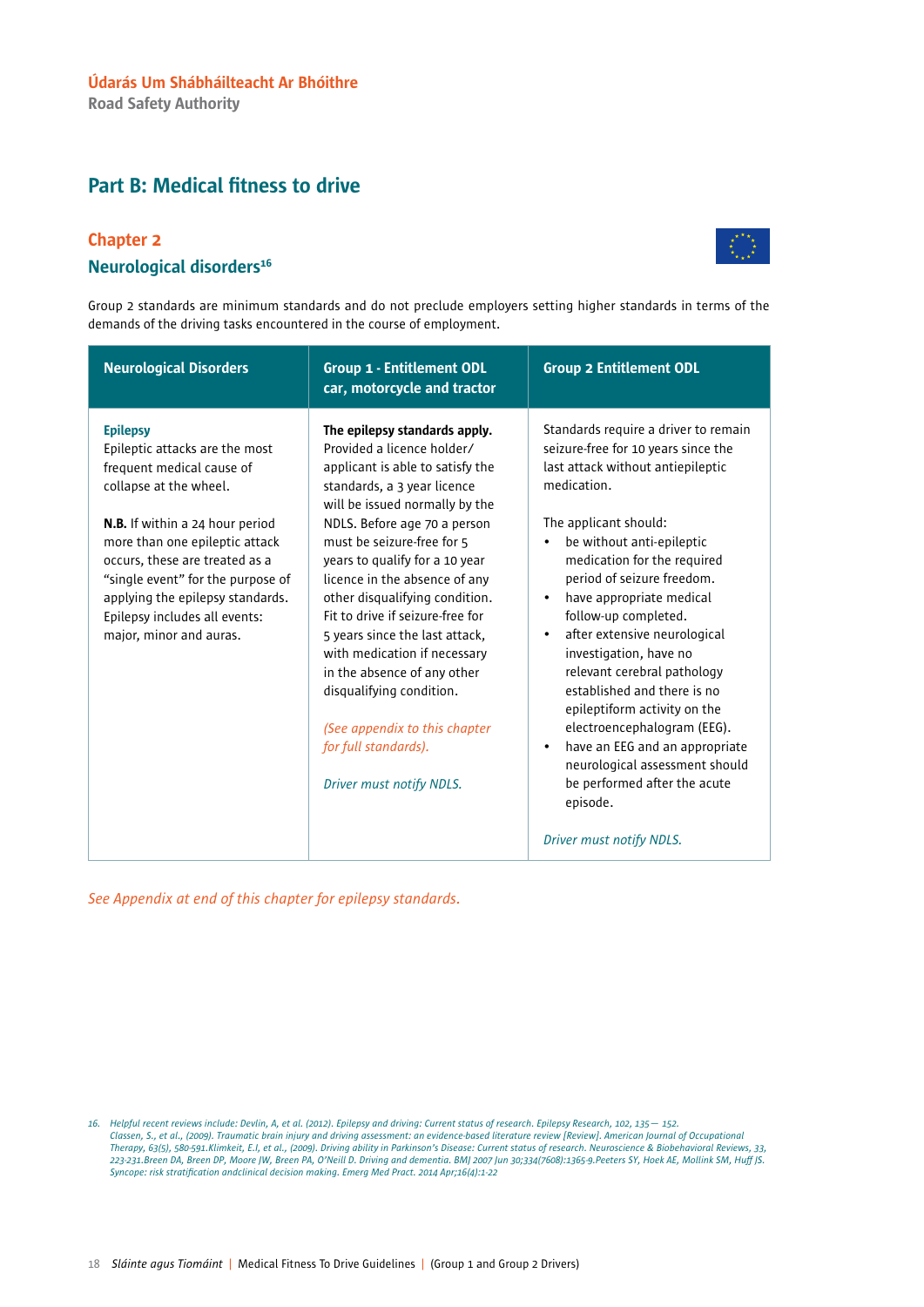### Údarás Um Shábháilteacht Ar Bhóithre Road Safety Authority

| <b>Neurological Disorders</b>   | <b>Group 1 - Entitlement ODL</b><br>car, motorcycle and tractor                                                                                                                                                                                                                                          | <b>Group 2 Entitlement ODL</b>                                                                                                                                                                                                                                                                                                                                                                                                                                                                                                                                                              |
|---------------------------------|----------------------------------------------------------------------------------------------------------------------------------------------------------------------------------------------------------------------------------------------------------------------------------------------------------|---------------------------------------------------------------------------------------------------------------------------------------------------------------------------------------------------------------------------------------------------------------------------------------------------------------------------------------------------------------------------------------------------------------------------------------------------------------------------------------------------------------------------------------------------------------------------------------------|
| <b>First unprovoked seizure</b> | 6 months off driving from<br>the date of the seizure unless<br>there are clinical factors or<br>investigation results which,<br>in the opinion of the treating<br>consultant suggest an<br>unacceptably high risk of a<br>further seizure, i.e. 20% or<br>greater per annum.<br>Driver must notify NDLS. | 5 years off driving from the date of<br>the seizure if the licence holder has<br>undergone recent assessment by a<br>neurologist and there are no clinical<br>factors or investigation results (e.g.<br>EEG, brain scan) which indicate<br>that the risk of a further seizure is<br>greater than 2% per annum. They<br>should have taken no antiepileptic<br>medication throughout the 5 year<br>period immediately prior to the<br>granting of the licence.<br>Driver must notify NDLS.<br>If risk of further seizure is greater<br>than 2% per annum Group 2<br>epilepsy standards apply. |
|                                 | The following features are consistent with a person having a good prognosis:                                                                                                                                                                                                                             |                                                                                                                                                                                                                                                                                                                                                                                                                                                                                                                                                                                             |

- No relevant structural abnormality of the brain on imaging;
- No definite epileptiform activity on EEG;
- Clinical evaluation of the neurologist;
- Seizure risk considered to be 2% or less per annum for Group 2 licensing and 20% or less per annum for ordinary driving licensing.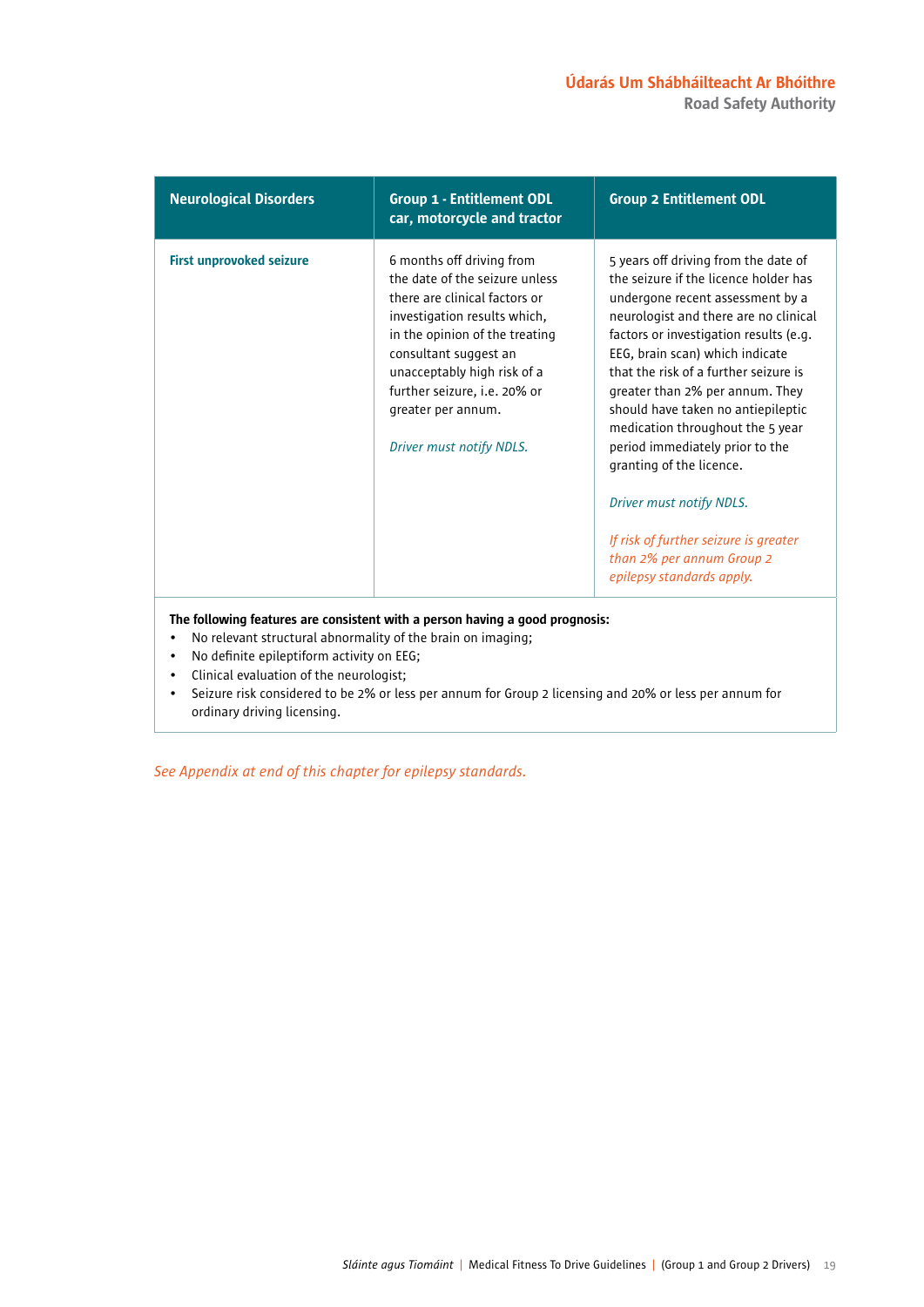Road Safety Authority

| <b>Neurological Disorders</b>                                                                                                                | <b>Group 1 - Entitlement ODL</b><br>car, motorcycle and tractor                                                                                                                                                                                                                                                                                                                                                                                                                                                                                          | <b>Group 2 Entitlement ODL</b>                                                                                                                                                                                                                                                                                                                                                                                                                                                                                                                                                                 |
|----------------------------------------------------------------------------------------------------------------------------------------------|----------------------------------------------------------------------------------------------------------------------------------------------------------------------------------------------------------------------------------------------------------------------------------------------------------------------------------------------------------------------------------------------------------------------------------------------------------------------------------------------------------------------------------------------------------|------------------------------------------------------------------------------------------------------------------------------------------------------------------------------------------------------------------------------------------------------------------------------------------------------------------------------------------------------------------------------------------------------------------------------------------------------------------------------------------------------------------------------------------------------------------------------------------------|
| Epilepsy/epileptic seizures<br>General guidance for all<br>neurosurgical conditions if<br>associated with epilepsy or<br>epileptic seizures. | In all cases where epilepsy has<br>been diagnosed, the epilepsy<br>standards apply. These cases will<br>include all cases of single seizure<br>where a primary cerebral cause<br>is present and the liability to<br>recurrence cannot be excluded.<br>An exception may be made when<br>seizures occur at the time of an<br>acute head injury or intracranial<br>surgery.<br>When seizures occur at the<br>time of intracranial venous<br>thrombosis, 6 months is<br>required, free from attacks,<br>before resuming driving.<br>Driver must notify NDLS. | In all cases where a "liability to<br>epileptic seizures" either primary or<br>secondary has been diagnosed, the<br>specific epilepsy standard for this<br>group applies. The only exception<br>is a seizure occurring immediately<br>at the time of an acute head injury<br>or intracranial surgery, and not<br>thereafter and/or where no liability<br>to seizure has been demonstrated.<br>Following head injury or intracranial<br>surgery, the risk of seizure must<br>have fallen to no greater than 2%<br>per annum before returning to<br>Group 2 driving.<br>Driver must notify NDLS. |
| <b>Withdrawal of antiepileptic</b><br>medication and driving                                                                                 | (See Appendix to this chapter<br>for full standards).                                                                                                                                                                                                                                                                                                                                                                                                                                                                                                    | (See Appendix to this chapter<br>for full standards).                                                                                                                                                                                                                                                                                                                                                                                                                                                                                                                                          |
| <b>Provoked seizures</b><br>(Apart from alcohol or<br>illicit drug misuse)                                                                   | (See Appendix to this chapter<br>for full standards).                                                                                                                                                                                                                                                                                                                                                                                                                                                                                                    | (See Appendix to this chapter<br>for full standards).                                                                                                                                                                                                                                                                                                                                                                                                                                                                                                                                          |
| <b>Non Epileptic seizure attacks</b>                                                                                                         | Can be considered once<br>attacks have been satisfactorily<br>controlled and there are no<br>relevant mental health issues.                                                                                                                                                                                                                                                                                                                                                                                                                              | Can be considered once attacks have<br>been satisfactorily controlled and<br>there are no relevant mental health<br>issues.                                                                                                                                                                                                                                                                                                                                                                                                                                                                    |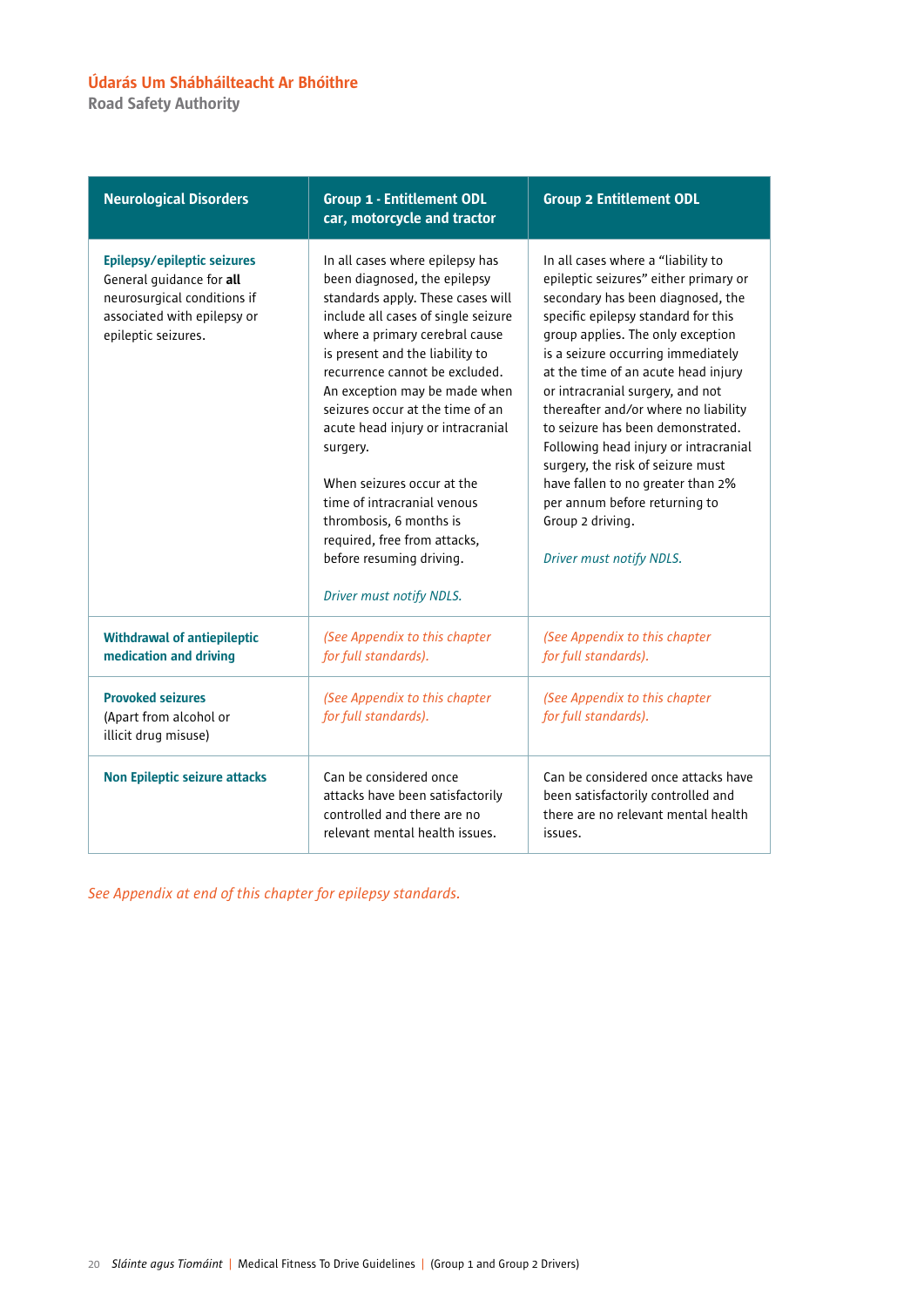### Loss of consciousness/loss of or altered awareness

#### Excluding Cough Syncope (See Chapter 9)

A full history is imperative to include pre-morbid history, prodromal symptoms, period of time unconscious, degree of amnesia and confusion on recovery. A neurological cause, for example, epilepsy, subarachnoid haemorrhage, can often be identified by the history, examination and the appropriate referral made. The relevant *Sláinte agus Tiomáint* guidelines will then apply. In 80% of all cases there is a cardiovascular cause and again, these can also be determined by history, examination and ECG. Investigate and treat accordingly and use the relevant *Sláinte agus Tiomáint* guidelines.

#### The remaining cases can be classified under five categories in the following table:

| <b>Neurological Disorders</b>                                                                                                                                                                                                                                | <b>Group 1 - Entitlement ODL</b><br>car, motorcycle and tractor | <b>Group 2 Entitlement ODL</b>                                                                      |
|--------------------------------------------------------------------------------------------------------------------------------------------------------------------------------------------------------------------------------------------------------------|-----------------------------------------------------------------|-----------------------------------------------------------------------------------------------------|
| 1. Reflex Vasovagal Syncope<br>Definite provocational factors<br>with associated prodromal<br>symptoms and which are<br>unlikely to occur whilst sitting or<br>lying. Benign in nature.                                                                      | No driving restrictions.                                        | No driving restrictions.                                                                            |
| If recurrent, will need to<br>check the "3 Ps" apply on<br>each occasion (provocation/<br>prodrome/postural).<br>(If not see Number 6 below).                                                                                                                | NDLS need not be informed.                                      | NDLS need not be notified.<br>N.B. Cough Syncope see Chapter 9                                      |
| 2. Solitary loss of consciousness/<br>loss of or altered awareness<br>likely to be unexplained syncope<br>but with a high probability of<br>reflex vasovagal syncope.<br>These have no clinical evidence<br>of structural heart disease and a<br>normal ECG. | No driving restrictions.<br>NDLS need not be informed.          | Can drive 3 months after the event if<br>no further recurrence.<br>N.B. Cough Syncope see Chapter 9 |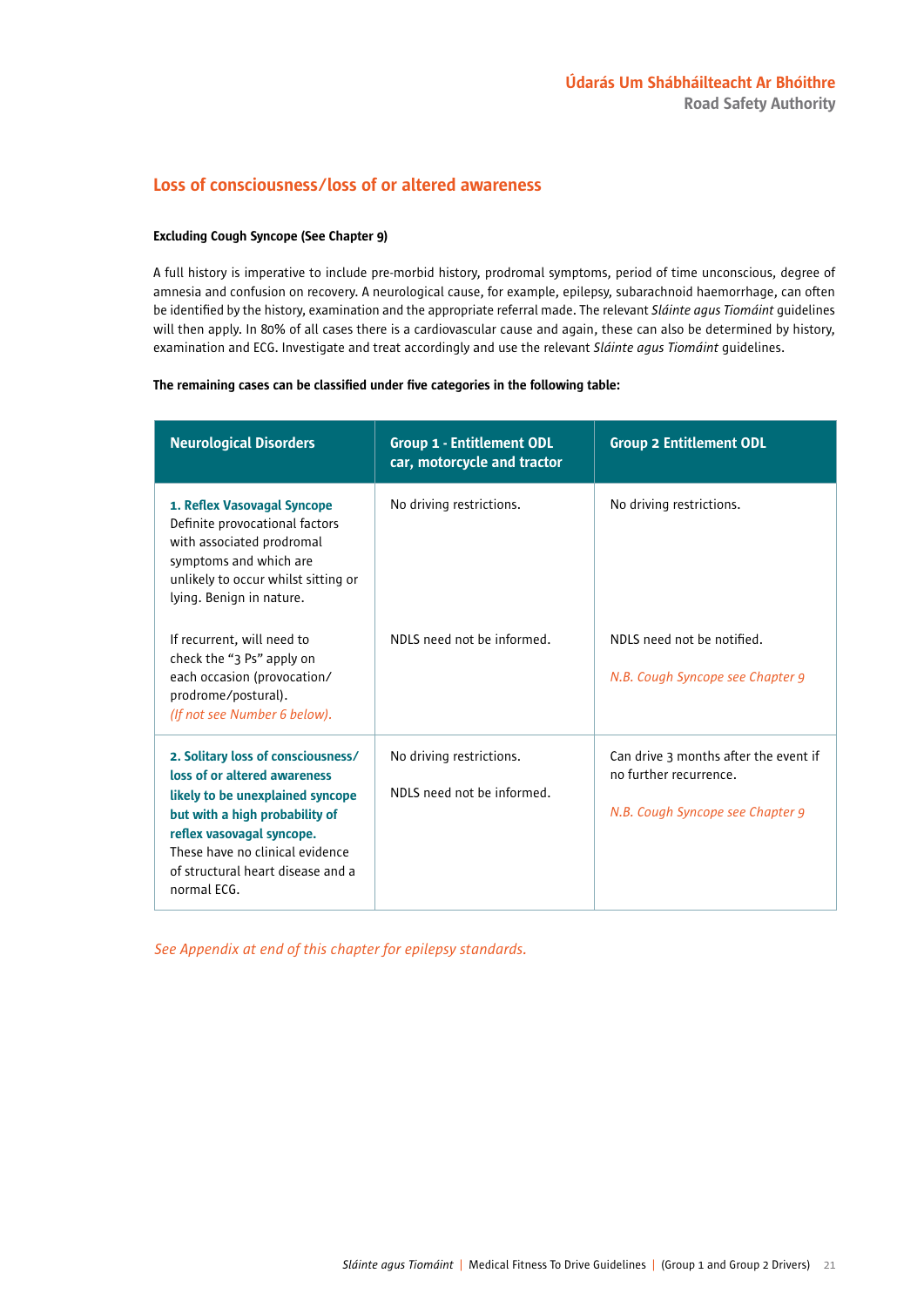Road Safety Authority

| <b>Neurological Disorders</b>                                                                                                                                                                                                                                                                                                                                                                                                                                                                                                                                                               | <b>Group 1 - Entitlement ODL</b><br>car, motorcycle and tractor                                                                                                                                                                                                                                                                                                                                                                                                                                                        | <b>Group 2 Entitlement ODL</b>                                                                                                                                                                                                                                                                  |
|---------------------------------------------------------------------------------------------------------------------------------------------------------------------------------------------------------------------------------------------------------------------------------------------------------------------------------------------------------------------------------------------------------------------------------------------------------------------------------------------------------------------------------------------------------------------------------------------|------------------------------------------------------------------------------------------------------------------------------------------------------------------------------------------------------------------------------------------------------------------------------------------------------------------------------------------------------------------------------------------------------------------------------------------------------------------------------------------------------------------------|-------------------------------------------------------------------------------------------------------------------------------------------------------------------------------------------------------------------------------------------------------------------------------------------------|
| 3. Solitary loss of consciousness/<br>loss of or altered awareness<br>likely to be cardiovascular in<br>origin (Excluding 1 or 2 directly<br>preceding).<br>Factors indicating high risk:<br>A. Abnormal ECG.<br>B. Clinical evidence of<br>structural heart disease.<br>C. Syncope causing injury,<br>occurring at the wheel or<br>whilst sitting or lying.<br>D. More than one episode in<br>previous 6 months.<br>Further investigations such<br>as ambulatory ECG (48hrs),<br>echocardiography and exercise<br>testing may be indicated after<br>consultant opinion has been<br>sought. | No driving for 6 months if no<br>cause identified.<br>Can drive 4 weeks after<br>the event if the cause has<br>been identified and treated<br>satisfactorily.<br>Driver must notify NDLS.                                                                                                                                                                                                                                                                                                                              | No driving for 12 months if no cause<br>identified.<br>Can drive 3 months after the event<br>if the cause has been identified and<br>treated satisfactorily.<br>Driver must notify NDLS.                                                                                                        |
| **For Pacemakers see Chapter 3                                                                                                                                                                                                                                                                                                                                                                                                                                                                                                                                                              |                                                                                                                                                                                                                                                                                                                                                                                                                                                                                                                        |                                                                                                                                                                                                                                                                                                 |
| 4. Solitary loss of consciousness/<br>loss of or altered awareness<br>with seizure markers.<br>This category is for those<br>where there is a strong clinical<br>suspicion of a seizure but no<br>definite evidence.<br>Factors to be considered:<br>Without reliable prodromal<br>symptoms.<br>Unconsciousness for more<br>than 5 minutes.<br>Amnesia longer than 5<br>$\bullet$<br>minutes.<br>Injury.<br>$\bullet$<br>Tongue biting.<br>$\bullet$<br>Incontinence.<br>$\bullet$<br>Remain conscious but with<br>$\bullet$<br>confused behavior.<br>Headache post attack.<br>$\bullet$    | 6 months off driving from the<br>date of an episode of loss of<br>consciousness/loss of or altered<br>awareness. However, if a person<br>has a previous history of epilepsy<br>or a solitary seizure, 12 months'<br>freedom from any further<br>episode of loss of consciousness<br>with seizure markers must be<br>attained.<br>If a person suffers recurrent<br>episodes of loss of consciousness<br>with seizure markers, 12<br>months' freedom from such<br>episodes must be attained.<br>Driver must notify NDLS. | 5 years off driving from the date<br>of an episode if the licence holder<br>has undergone assessment by an<br>appropriate consultant and no<br>relevant abnormality has been<br>identified on investigation, for<br>example EEG and brain scan, where<br>indicated.<br>Driver must notify NDLS. |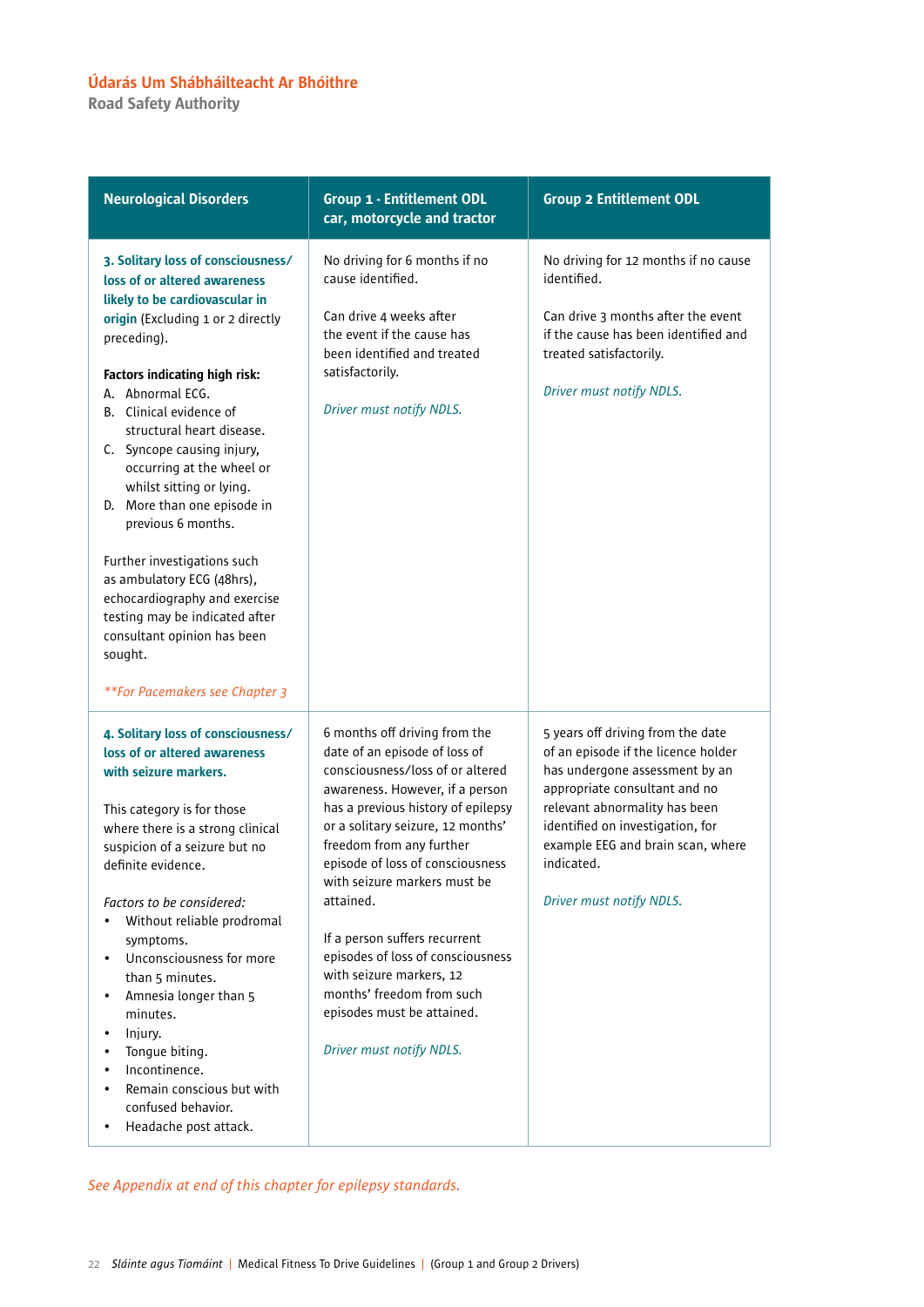| <b>Neurological Disorders</b>                                                                                                                                                                                                                 | <b>Group 1 - Entitlement ODL</b><br>car, motorcycle and tractor                                                                                                                                                                                                                                                                                                                                                     | <b>Group 2 Entitlement ODL</b>                                                                                                                                                                                                                     |
|-----------------------------------------------------------------------------------------------------------------------------------------------------------------------------------------------------------------------------------------------|---------------------------------------------------------------------------------------------------------------------------------------------------------------------------------------------------------------------------------------------------------------------------------------------------------------------------------------------------------------------------------------------------------------------|----------------------------------------------------------------------------------------------------------------------------------------------------------------------------------------------------------------------------------------------------|
| 5. Solitary loss of consciousness/<br>loss of or altered awareness<br>with no clinical pointers.<br>This category will have had<br>appropriate neurological<br>and cardiac opinion and<br>investigations but with no<br>abnormality detected. | No driving for 6 months.<br>Driver must notify NDLS.                                                                                                                                                                                                                                                                                                                                                                | No driving for 1 year if no further<br>recurrence.<br>Driver must notify NDLS.                                                                                                                                                                     |
| 6. Two or more episodes of<br>loss of consciousness/loss of<br>or altered awareness without<br>reliable prodromal symptoms.                                                                                                                   | No driving for 12 months or until<br>the risk has been reduced to<br>< 20% per annum.<br>Driver must notify NDLS.                                                                                                                                                                                                                                                                                                   | No driving for 5 years<br>or until the risk has been reduced to<br>< 2% per annum.<br>Driver must notify NDLS.                                                                                                                                     |
| <b>Primary/Central Hypersomnias</b><br>Including Narcoleptic syndromes                                                                                                                                                                        | Cease driving on diagnosis.<br>Fit to drive when there has<br>been a period of between 3 and<br>6 months satisfactory control<br>of symptoms with appropriate<br>treatment. If not on appropriate<br>treatment, driving may be<br>allowed subject to a satisfactory<br>objective assessment of<br>maintained wakefulness.<br>Driver must notify NDLS if<br>driving cessation is going to be 6<br>months or greater. | Cease driving on diagnosis.<br>Fit to drive subject to consultant<br>assessment and a satisfactory<br>objective assessment of<br>maintained wakefulness.<br>Driver must notify NDLS if driving<br>cessation is going to be 6 months or<br>greater. |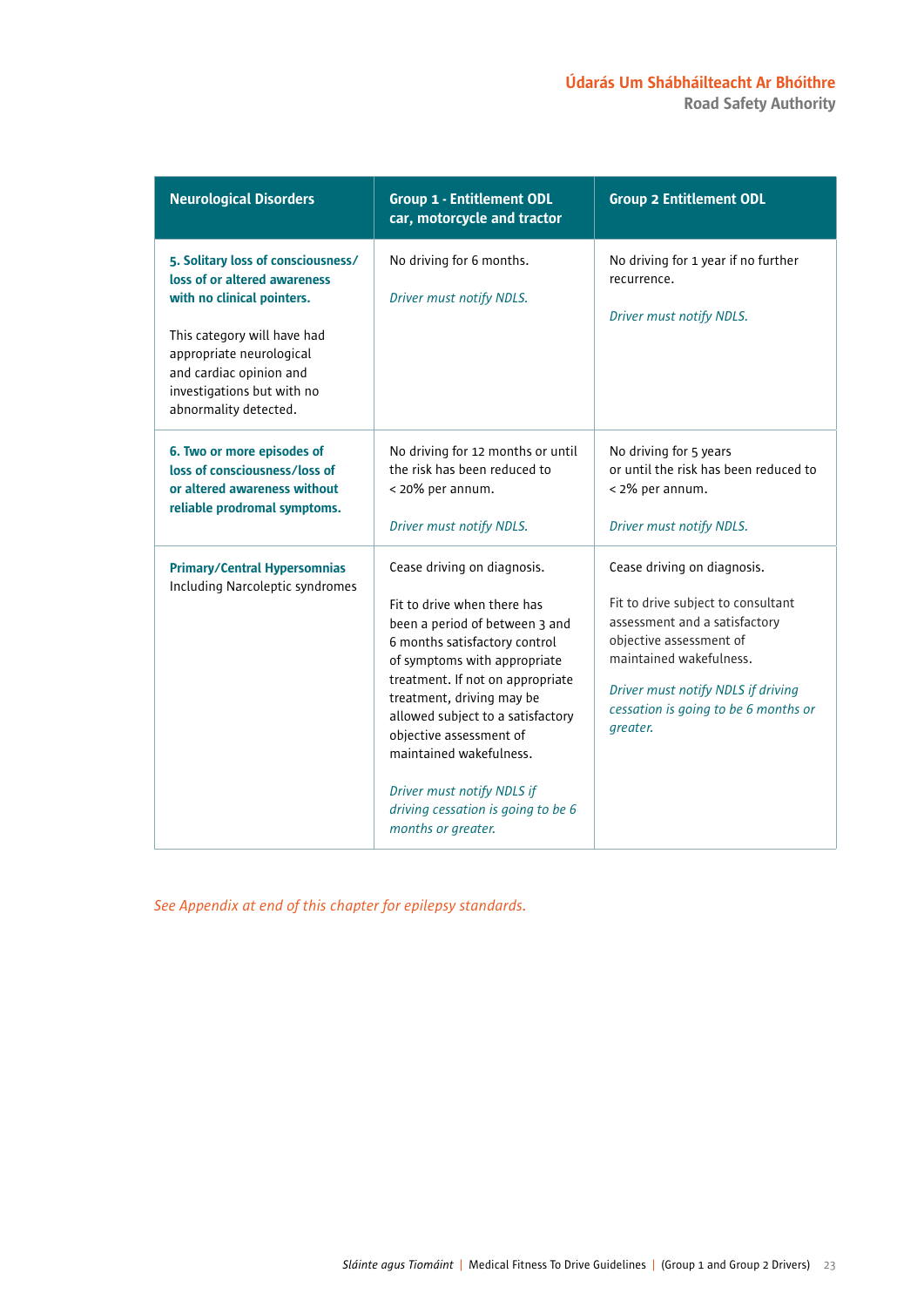Road Safety Authority

| <b>Neurological Disorders</b>                                                                                                                                                                                                                                            | <b>Group 1 - Entitlement ODL</b><br>car, motorcycle and tractor                                                                                                                                                                                                                                                                                                                                                                                                                                                                                                                                                                                                               | <b>Group 2 Entitlement ODL</b>                                                                                                                                                                                                                                                                                                           |
|--------------------------------------------------------------------------------------------------------------------------------------------------------------------------------------------------------------------------------------------------------------------------|-------------------------------------------------------------------------------------------------------------------------------------------------------------------------------------------------------------------------------------------------------------------------------------------------------------------------------------------------------------------------------------------------------------------------------------------------------------------------------------------------------------------------------------------------------------------------------------------------------------------------------------------------------------------------------|------------------------------------------------------------------------------------------------------------------------------------------------------------------------------------------------------------------------------------------------------------------------------------------------------------------------------------------|
| <b>Chronic Neurological Disorders</b><br>E.g. Multiple sclerosis, motor<br>neurone disease, myopathy etc.,<br>which may affect vehicle control<br>because of impairment of co-<br>ordination and muscle power.<br>See section: Drivers with<br>disabilities, Chapter 10. | Providing medical assessment<br>confirms that driving<br>performance is not impaired,<br>can drive.<br>1 or 3 year licence may be<br>advised. Should the driver<br>require a restriction to certain<br>controls, the law requires this to<br>be specified on the licence. Due<br>consideration should be given to<br>functional status, rehabilitation,<br>specialist on-road assessment<br>and adaptations which may<br>help to adapt to, or overcome,<br>relevant cognitive and physical<br>impairment.<br>Driver must notify NDLS.                                                                                                                                         | May not drive if condition is<br>progressive or disabling. If driving<br>would not be impaired and<br>condition stable, can be considered<br>for licensing subject to satisfactory<br>consultant assessment and annual<br>review.<br>Driver must notify NDLS.                                                                            |
| Parkinson's disease and other<br>forms of Parkinsonism                                                                                                                                                                                                                   | Should not drive if condition or<br>functional status is sufficiently<br>impaired so as to impair driving<br>safety and/or there is clinically<br>significant variability in motor<br>function. Due consideration<br>should be given to medication<br>review (with due attention<br>to tendency to drowsiness/<br>sleepiness), rehabilitation,<br>specialist on-road assessment<br>and adaptations which may<br>help to adapt to, or overcome,<br>relevant cognitive and physical<br>impairment. If driving safety not<br>impaired, can continue driving<br>subject to satisfactory reports.<br>Fitness to drive is subject to<br>regular review.<br>Driver must notify NDLS. | Should not drive if condition is<br>disabling and/or there is clinically<br>significant variability in motor<br>function. If driving would not be<br>impaired, can be considered for<br>licensing subject to individual<br>assessment by a consultant.<br>Licence may be issued subject to<br>annual review.<br>Driver must notify NDLS. |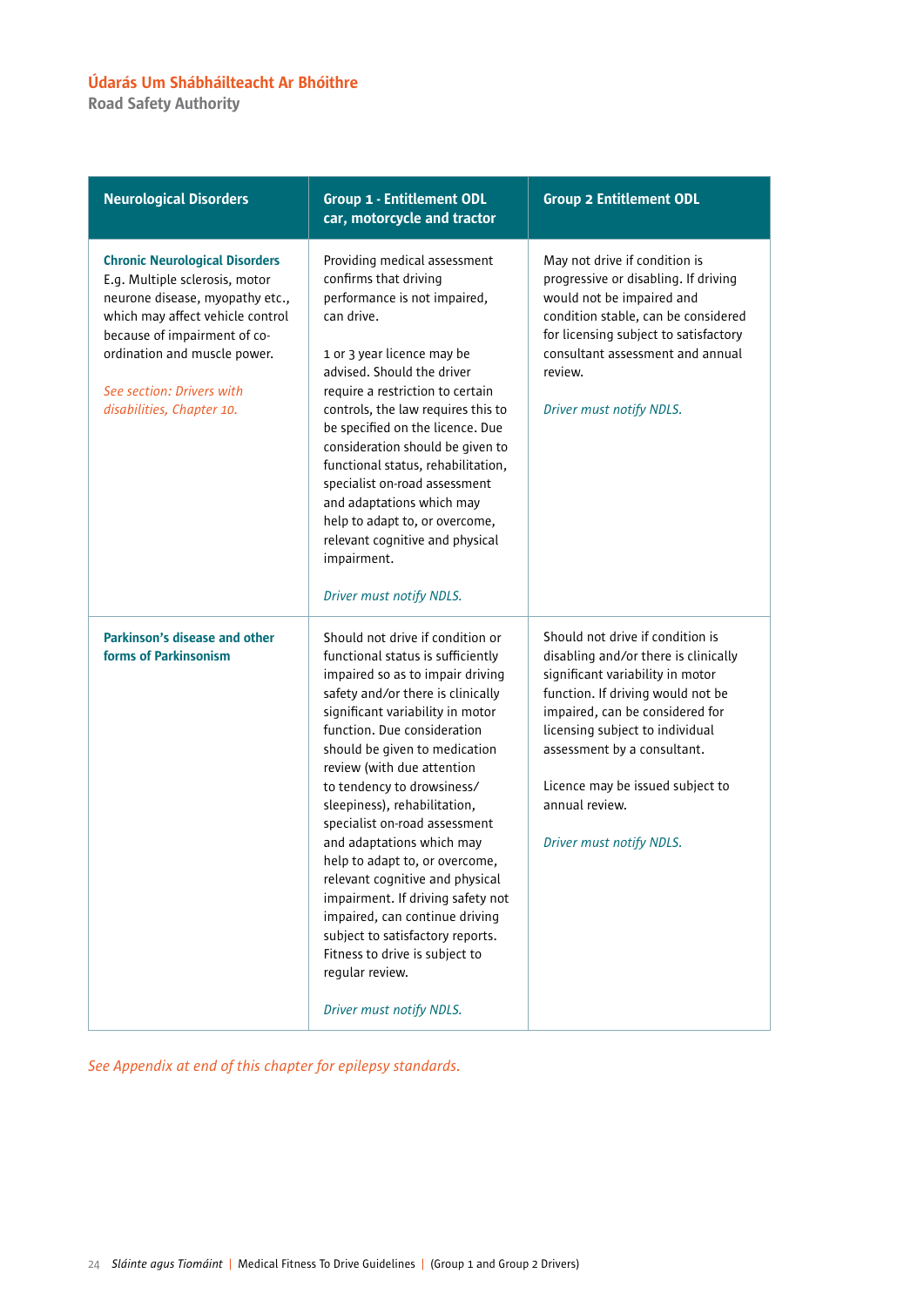### Údarás Um Shábháilteacht Ar Bhóithre Road Safety Authority

| <b>Neurological Disorders</b>                                                                                   | <b>Group 1 - Entitlement ODL</b><br>car, motorcycle and tractor                                                                                                                                                                                                                                                                                   | <b>Group 2 Entitlement ODL</b>                                                                                                                                                                                                             |
|-----------------------------------------------------------------------------------------------------------------|---------------------------------------------------------------------------------------------------------------------------------------------------------------------------------------------------------------------------------------------------------------------------------------------------------------------------------------------------|--------------------------------------------------------------------------------------------------------------------------------------------------------------------------------------------------------------------------------------------|
| Liability to sudden attacks of<br>unprovoked or<br>unprecipitated disabling<br>dizziness or vestibular symptoms | Cease driving on diagnosis.<br>Driving will be permitted<br>when satisfactory control of<br>symptoms achieved. If remains<br>asymptomatic a 10 year licence<br>or if over 60 a licence expiring<br>at age 70, can be issued. After<br>age 70 a one or 3 year licence,<br>subject to medical report, can<br>be issued.<br>Driver must notify NDLS. | Cease driving on diagnosis.<br>Consider underlying diagnosis<br>and if likely to cause recurrent<br>attacks, must be symptom-free and<br>completely controlled for 1 year<br>from last attack before resuming.<br>Driver must notify NDLS. |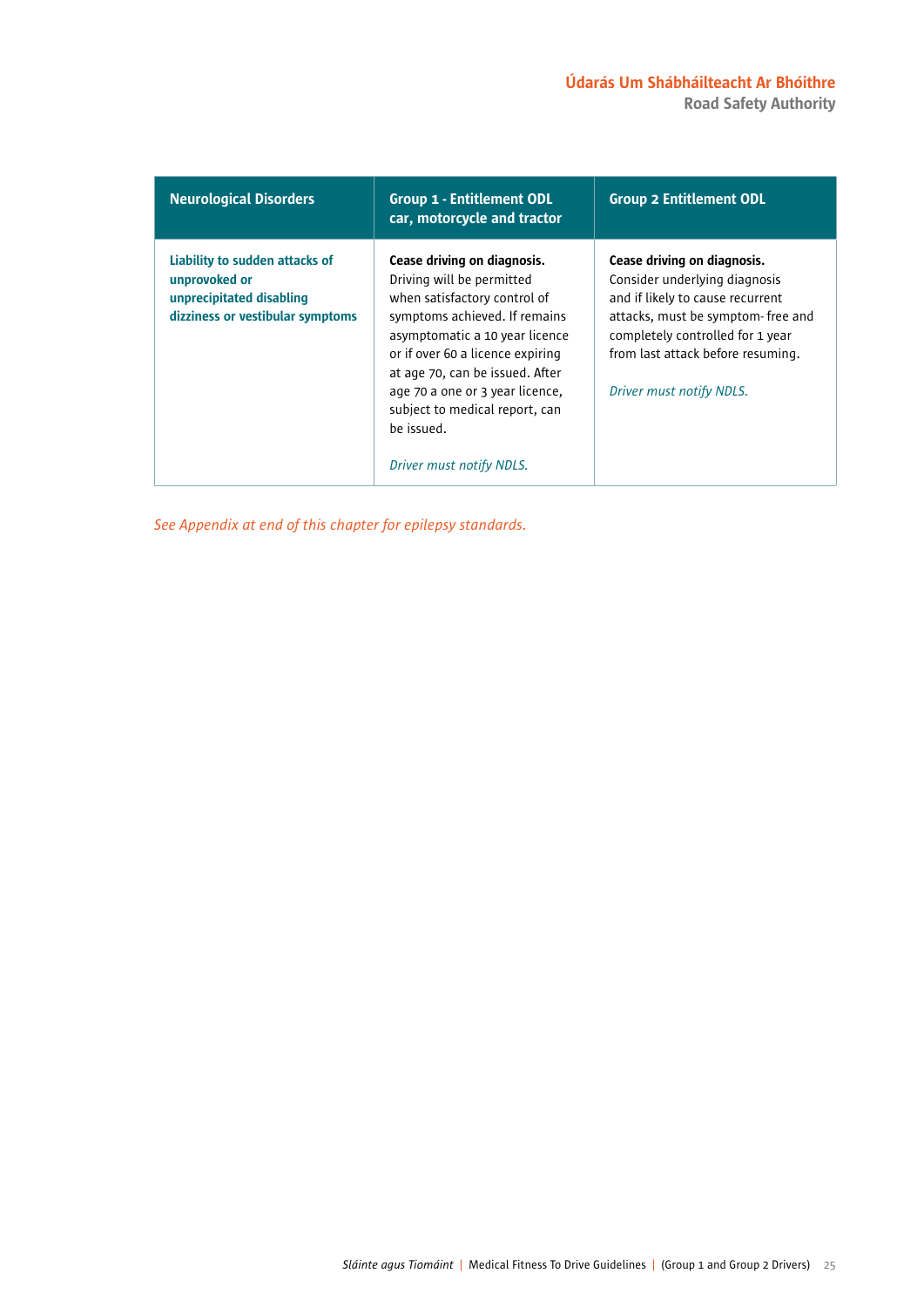Road Safety Authority

| <b>Neurological Disorders</b> | <b>Group 1 - Entitlement ODL</b><br>car, motorcycle and tractor                                                                                                                                                                                                                                                                                                                                                                                                                                                                                                                                                                                                                                                                                                                                                                                                                                                                                                                                                                                                                                                                           | <b>Group 2 Entitlement ODL</b>                                                                                                                                                                                                                                                                                                                                                                                                                                                                                                                                                                                                                                                                                                                                                                                                                                                                                                                                                                                                    |
|-------------------------------|-------------------------------------------------------------------------------------------------------------------------------------------------------------------------------------------------------------------------------------------------------------------------------------------------------------------------------------------------------------------------------------------------------------------------------------------------------------------------------------------------------------------------------------------------------------------------------------------------------------------------------------------------------------------------------------------------------------------------------------------------------------------------------------------------------------------------------------------------------------------------------------------------------------------------------------------------------------------------------------------------------------------------------------------------------------------------------------------------------------------------------------------|-----------------------------------------------------------------------------------------------------------------------------------------------------------------------------------------------------------------------------------------------------------------------------------------------------------------------------------------------------------------------------------------------------------------------------------------------------------------------------------------------------------------------------------------------------------------------------------------------------------------------------------------------------------------------------------------------------------------------------------------------------------------------------------------------------------------------------------------------------------------------------------------------------------------------------------------------------------------------------------------------------------------------------------|
| Stroke/TIA                    | <b>TIA</b><br>NO need to notify NDLS.<br>Must not drive for 4 weeks.<br><b>Stroke</b><br>Must not drive for 4 weeks.<br>May resume driving after this<br>period if the clinical recovery is<br>satisfactory. There is no need<br>to notify NDLS unless there is<br>significant residual neurological<br>deficit 4 weeks after the episode;<br>of particular importance are<br>visual field defects, cognitive<br>defects including visual neglect<br>and inattention and impaired<br>limb function. Minor limb<br>weakness alone will not require<br>notification unless restriction<br>to certain types of vehicle or<br>vehicles with adapted controls<br>is needed. Due consideration<br>should be given to risk of<br>reoccurrence, rehabilitation,<br>specialist on-road assessment<br>and adaptations which may<br>help to adapt to, or overcome,<br>relevant cognitive and physical<br>impairment.<br>Seizures occurring at the time<br>of a stroke/TIA or in the ensuing<br>24 hours may be treated as<br>provoked for licensing purposes<br>in the absence of any previous<br>seizure history or previous<br>cerebral pathology. | <b>TIA</b><br>Must not drive for at least 3 months<br>following a TIA.<br><b>Stroke</b><br>Must not drive for at least 3 months<br>following a stroke.<br>Further driving requires annual<br>medical review:<br>May drive after at least 3 months<br>and subject to at least annual review<br>taking into account:<br>the nature of the driving task<br>$\bullet$<br>(e.g. petrol tanker v light van).<br>information provided by an<br>$\bullet$<br>appropriate consultant regarding<br>the level of impairment of any<br>of the following: visuospatial<br>perception, insight, judgement,<br>attention, reaction time,<br>memory, sensation, muscle<br>power, coordination, vision<br>(including visual fields) and the<br>likely impact on driving ability.<br>the results of a practical driver<br>$\bullet$<br>assessment if required.<br>the risk of recurrence.<br>$\bullet$<br>if intra-cerebral haemorrhage,<br>$\bullet$<br>that the risk of seizure is 2% or<br>less per annum, as judged by<br>competent specialist. |
|                               |                                                                                                                                                                                                                                                                                                                                                                                                                                                                                                                                                                                                                                                                                                                                                                                                                                                                                                                                                                                                                                                                                                                                           |                                                                                                                                                                                                                                                                                                                                                                                                                                                                                                                                                                                                                                                                                                                                                                                                                                                                                                                                                                                                                                   |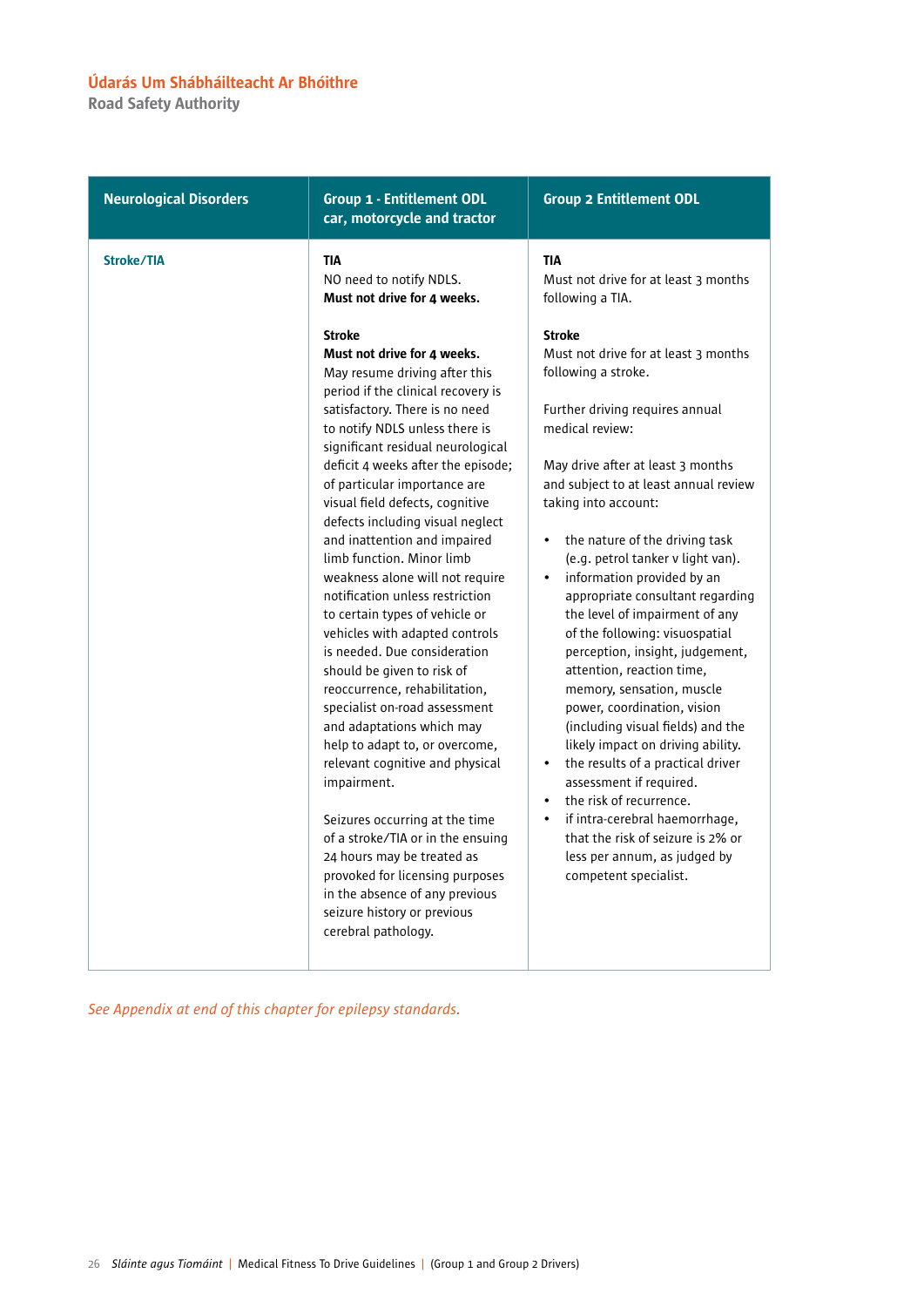### Údarás Um Shábháilteacht Ar Bhóithre Road Safety Authority

| <b>Neurological Disorders</b>                                                                            | <b>Group 1 - Entitlement ODL</b><br>car, motorcycle and tractor                                                                                                                                                                                                                                                                                                                                                                                                                            | <b>Group 2 Entitlement ODL</b>                                                                                                                                                                                                                                                                                                                                                                                                                                                                                                                                                                                                                                                                                                                                                                 |
|----------------------------------------------------------------------------------------------------------|--------------------------------------------------------------------------------------------------------------------------------------------------------------------------------------------------------------------------------------------------------------------------------------------------------------------------------------------------------------------------------------------------------------------------------------------------------------------------------------------|------------------------------------------------------------------------------------------------------------------------------------------------------------------------------------------------------------------------------------------------------------------------------------------------------------------------------------------------------------------------------------------------------------------------------------------------------------------------------------------------------------------------------------------------------------------------------------------------------------------------------------------------------------------------------------------------------------------------------------------------------------------------------------------------|
| <b>Acute Encephalitic Illnesses</b><br><b>Including Limbic Encephalitis</b><br>associated with seizures. | 1. If no seizure(s), may resume<br>driving when clinical<br>recovery is complete. (The<br>Driver must notify NDLS only<br>if there is significant residual<br>disability).<br>2. If associated with seizures<br>during acute febrile illness,<br>no driving for 6 months from<br>the date of seizure(s). Driver<br>must notify NDLS.<br>3. If associated with any<br>seizure(s) early or late during<br>or after convalescence, will<br>be required to meet current<br>epilepsy standards. | 1. As for Group 1 provided no<br>residual disabling symptoms,<br>and clinical recovery is complete<br>as assessed by a neurologist.<br>(The Driver must notify NDLS<br>only if there is significant<br>residual disability).<br>2. If associated with seizures<br>during acute febrile illness<br>must stop driving and Driver<br>must notify NDLS.<br>(a) Encephalitis - there have been<br>no further seizures for at<br>least 12 months without use<br>of antiepileptic medication<br>assessment by neurologist<br>required.<br>If associated with any seizure(s)<br>early or late during or after<br>convalescence, must stop driving,<br>Driver must notify NDLS and meet<br>current epilepsy standards before<br>driving resumes.<br>See Appendix to this Chapter<br>for full standards. |
| <b>Transient Global Amnesia</b>                                                                          | Provided epilepsy, any sequelae<br>from head injury and other<br>causes of altered awareness<br>have been excluded, no<br>restriction on driving.<br>NDLS need not be notified.                                                                                                                                                                                                                                                                                                            | A single confirmed episode does not<br>require cessation of driving. If two or<br>more episodes occur, driving should<br>cease and Driver must notify NDLS.<br>Consultant assessment required to<br>exclude all other causes of acute<br>transient memory loss.                                                                                                                                                                                                                                                                                                                                                                                                                                                                                                                                |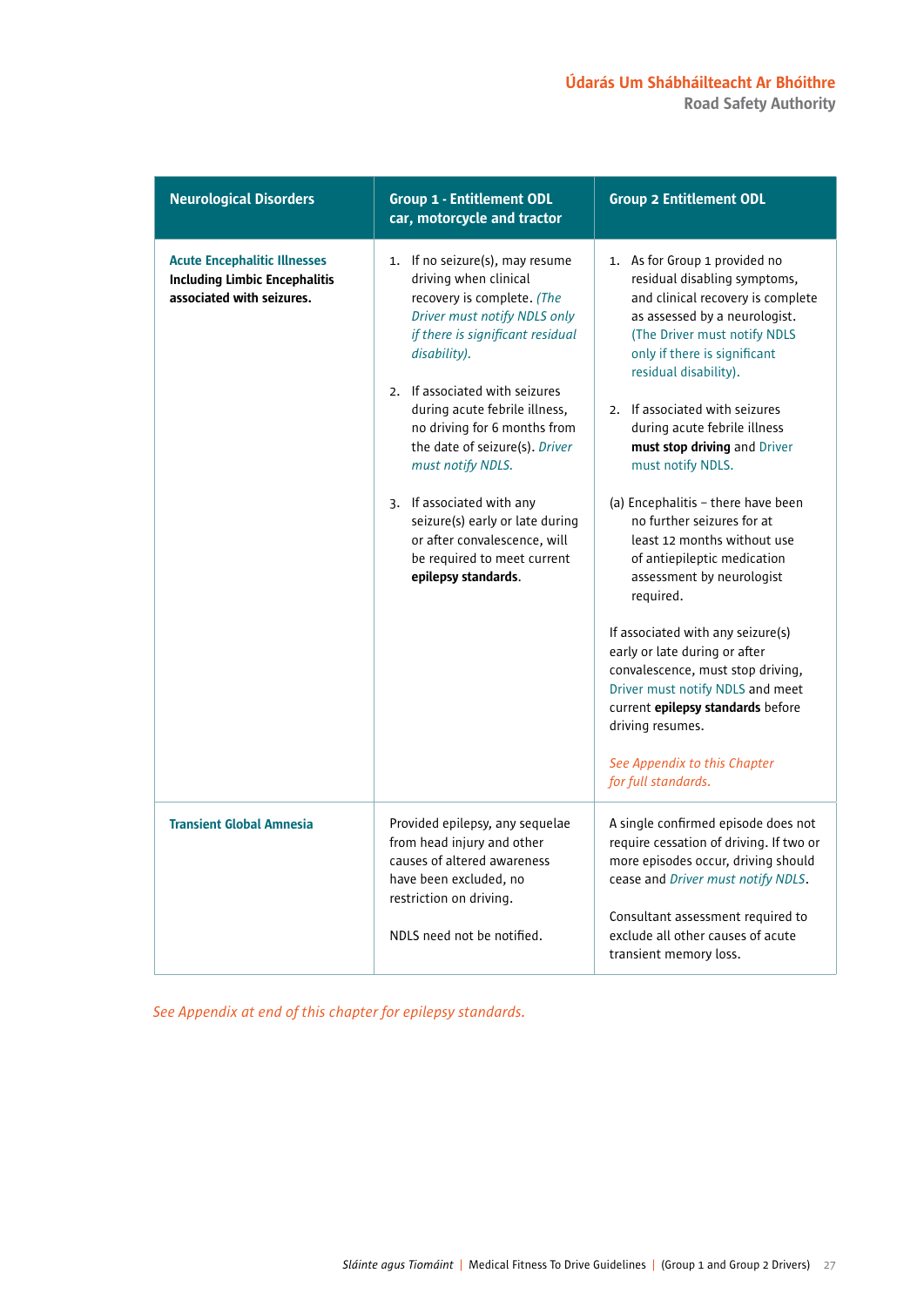Road Safety Authority

| <b>Neurological Disorders</b>                         | <b>Group 1 - Entitlement ODL</b><br>car, motorcycle and tractor | <b>Group 2 Entitlement ODL</b>                                                                                                                                   |
|-------------------------------------------------------|-----------------------------------------------------------------|------------------------------------------------------------------------------------------------------------------------------------------------------------------|
| <b>Arachnoid Cysts</b><br>Asymptomatic and untreated. | No restriction.                                                 | No restriction.                                                                                                                                                  |
| Craniotomy and/or<br><b>Endoscopic Treatment.</b>     | 6 months off driving.<br>Driver must notify NDLS.               | Can drive 2 years after treatment,<br>provided that there is no debarring<br>residual impairment likely to affect<br>driving safety.<br>Driver must notify NDLS. |
| <b>Colloid Cysts</b><br>Asymptomatic and untreated.   | No restriction.                                                 | No restriction unless prescribed<br>prophylactic medication for seizures<br>when there should be individual<br>assessment.<br>Driver must notify NDLS.           |
| Craniotomy and/or<br><b>Endoscopic Treatment.</b>     | 6 months off driving.<br>Driver must notify NDLS.               | Can drive 2 years after treatment,<br>provided that there is no debarring<br>residual impairment likely to affect<br>driving safety.<br>Driver must notify NDLS. |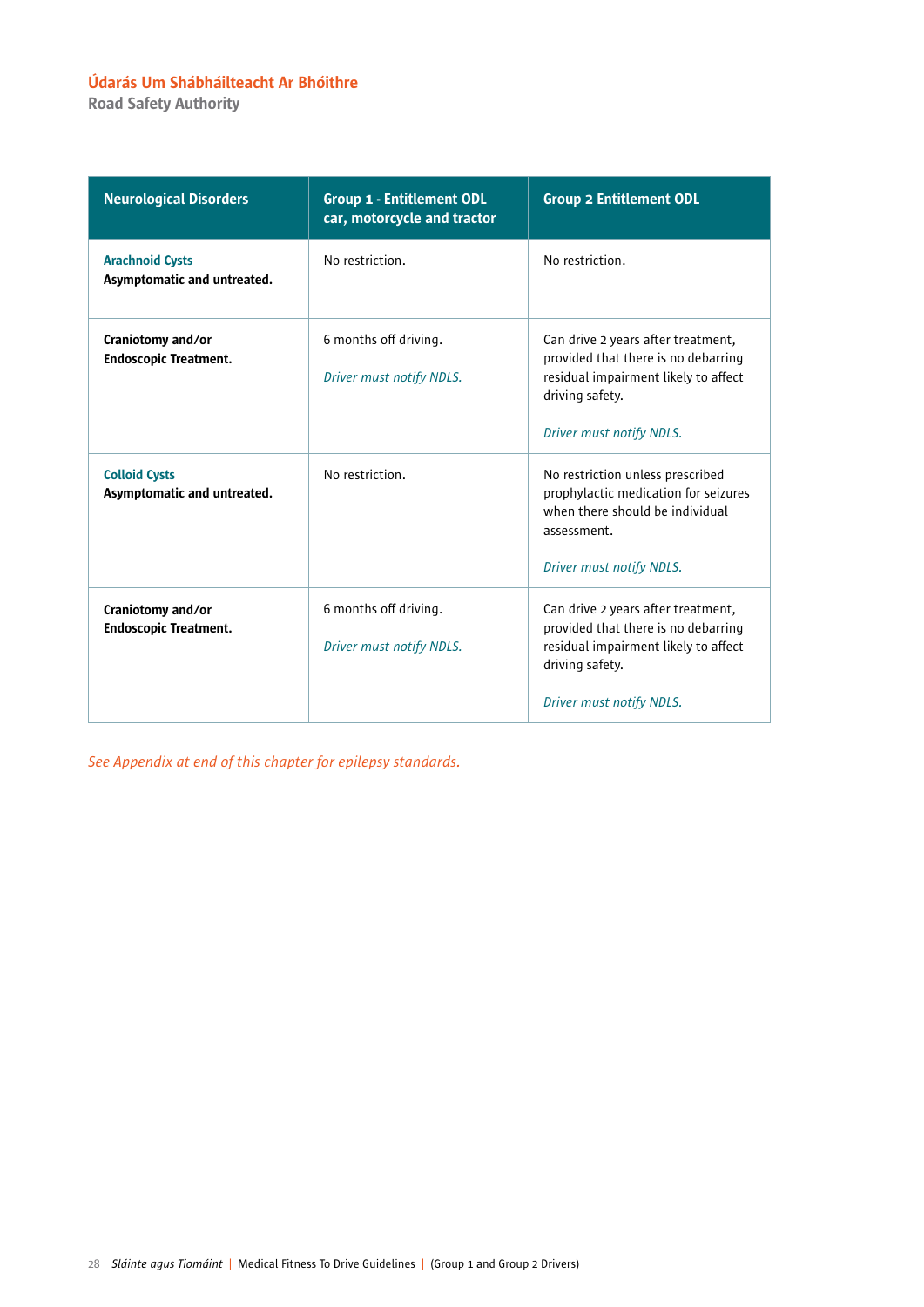Road Safety Authority

| <b>Neurological Disorders</b>                                                            | <b>Group 1 - Entitlement ODL</b><br>car, motorcycle and tractor                                                                                                                                                                  | <b>Group 2 Entitlement ODL</b>                                                                                                                                                                                                                                                                                                                                                             |
|------------------------------------------------------------------------------------------|----------------------------------------------------------------------------------------------------------------------------------------------------------------------------------------------------------------------------------|--------------------------------------------------------------------------------------------------------------------------------------------------------------------------------------------------------------------------------------------------------------------------------------------------------------------------------------------------------------------------------------------|
| <b>Pituitary Tumour</b>                                                                  | Provided no visual field defect.<br>If visual field loss:-                                                                                                                                                                       | Provided no visual field defect<br>If visual field loss:-                                                                                                                                                                                                                                                                                                                                  |
|                                                                                          | See section: Visual Disorders<br>Chapter 7.                                                                                                                                                                                      | See section: Visual Disorders<br>Chapter 7.                                                                                                                                                                                                                                                                                                                                                |
| Craniotomy                                                                               | 6 months off driving.                                                                                                                                                                                                            | 2 years off driving.                                                                                                                                                                                                                                                                                                                                                                       |
|                                                                                          | Driver must notify NDLS.                                                                                                                                                                                                         | Driver must notify NDLS.                                                                                                                                                                                                                                                                                                                                                                   |
| Transphenoidal surgery/<br>other treatment<br>(E.g. Drugs, Radiotherapy) or<br>Untreated | Drive on recovery.                                                                                                                                                                                                               | Can drive when there is no debarring<br>residual impairment likely to affect<br>driving safety.                                                                                                                                                                                                                                                                                            |
| <b>Benign Supratentorial Tumour</b><br>E.g. WHO Grade 1 Meningiomas                      |                                                                                                                                                                                                                                  |                                                                                                                                                                                                                                                                                                                                                                                            |
| <b>Treatment by Craniotomy</b>                                                           | 6 months off driving when there<br>is no debarring<br>residual impairment likely to<br>affect safe driving.<br>Driver must notify NDLS.<br>Epilepsy standards apply if<br>relevant history of seizure(s).                        | Not fit to drive.<br>In the absence of any seizures,<br>a short period licence can be<br>considered 5 years after surgery,<br>with evidence of complete removal.<br>If tumour is associated with<br>seizures, 10 years freedom from<br>seizures without antiepileptic drugs<br>following surgery and consultant<br>assessment is required.<br>Driver must notify NDLS.                     |
| <b>Treatment with</b><br><b>Stereotactic Radiosurgery</b>                                | 4 weeks off driving; thereafter<br>can drive when there is no<br>debarring residual impairment<br>likely to affect driving safety.<br>Driver must notify NDLS.<br>Epilepsy standards apply if<br>relevant history of seizure(s). | 3 years after the completion of the<br>primary treatment of the tumour the<br>driver can be considered fit to drive,<br>provided that there is evidence<br>on imaging of stability. If tumour<br>association with seizure(s), 10 years'<br>freedom from seizures without<br>antiepileptic drugs following surgery<br>and consultant assessment is<br>required.<br>Driver must notify NDLS. |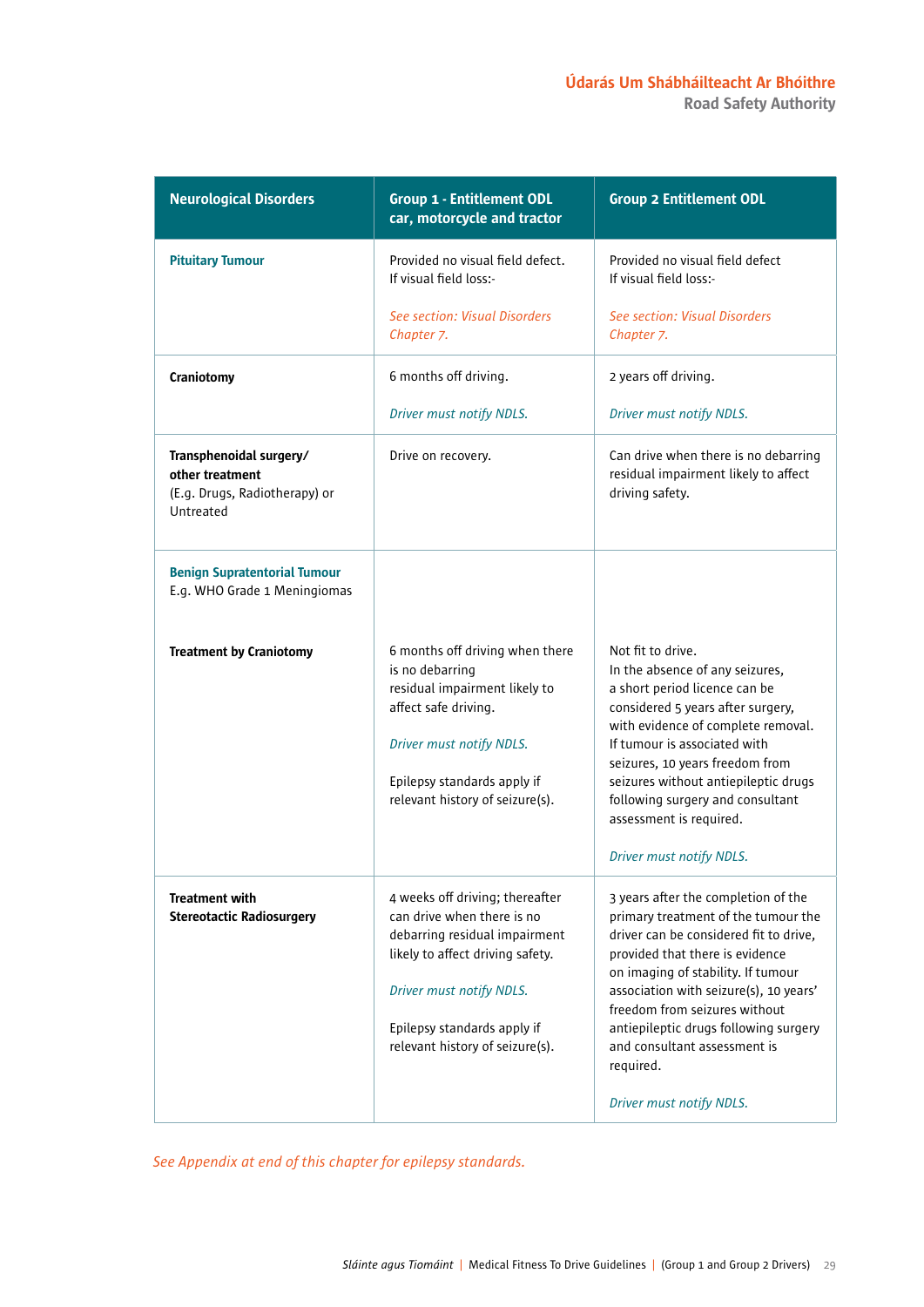Road Safety Authority

| <b>Neurological Disorders</b>                                                                          | <b>Group 1 - Entitlement ODL</b><br>car, motorcycle and tractor                                                                                                                                                                                                                         | <b>Group 2 Entitlement ODL</b>                                                                                                                                                                                                                                                                                                                                                             |
|--------------------------------------------------------------------------------------------------------|-----------------------------------------------------------------------------------------------------------------------------------------------------------------------------------------------------------------------------------------------------------------------------------------|--------------------------------------------------------------------------------------------------------------------------------------------------------------------------------------------------------------------------------------------------------------------------------------------------------------------------------------------------------------------------------------------|
| <b>Treatment with</b><br><b>Fractionated Radiotherapy</b>                                              | Can drive on completion of<br>treatment, provided that<br>there is no debarring residual<br>impairment likely to affect safe<br>driving.<br>Epilepsy standards apply if<br>relevant history of seizure(s).                                                                              | 3 years after the completion of the<br>primary treatment of the tumour the<br>driver can be considered fit to drive,<br>provided that there is evidence<br>on imaging of stability. If tumour<br>association with seizure(s), 10 years'<br>freedom from seizures without<br>antiepileptic drugs following surgery<br>and consultant assessment is<br>required.<br>Driver must notify NDLS. |
| <b>WHO Grade II Meningiomas</b><br>treated by Craniotomy<br>and/or Radiosurgery and/or<br>Radiotherapy | Requires 1 year off driving,<br>dating from the completion of<br>treatment; thereafter can drive<br>when there is no debarring<br>residual impairment likely to<br>affect driving safety.<br>Driver must notify NDLS.<br>Epilepsy standards apply if<br>relevant history of seizure(s). | Not fit to drive.<br>Driver must notify NDLS.<br>In the absence of any seizures,<br>return to driving can considered 5<br>years after surgery, with evidence<br>of complete removal. If tumour is<br>associated with seizure(s), 10 years<br>freedom from seizures without<br>antiepileptic drugs following surgery<br>is required. Consultant assessment<br>may be required.              |
| Asymptomatic, incidental<br>meningiomas: Untreated                                                     | Continue driving.                                                                                                                                                                                                                                                                       | Requires cessation of driving until<br>two scans 12 months apart showing<br>no growth. If growth, consultant<br>assessment with 1 year short period<br>licence and review.<br>Driver must notify NDLS.                                                                                                                                                                                     |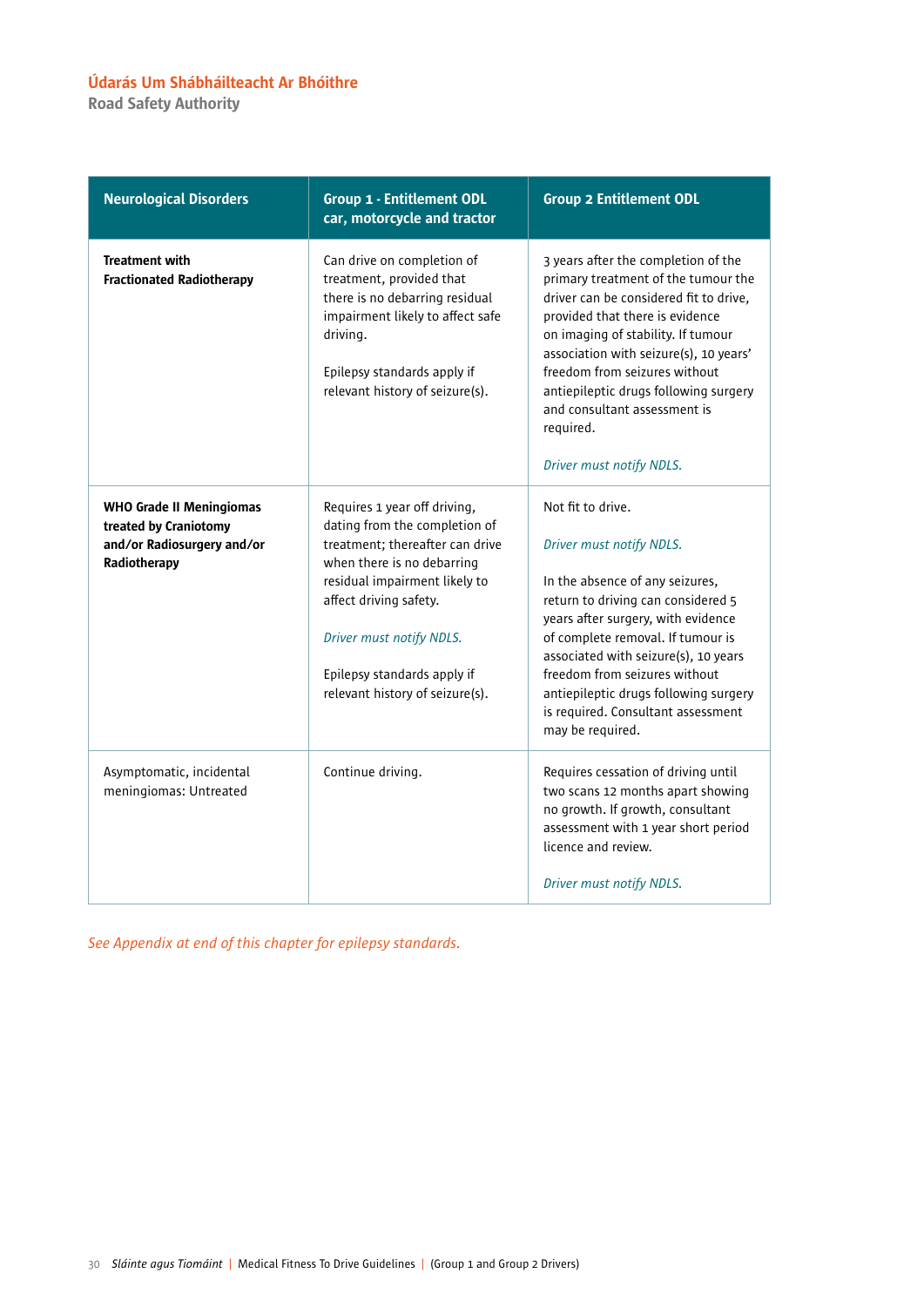Road Safety Authority

| <b>Neurological Disorders</b>                                                                                           | <b>Group 1 - Entitlement ODL</b><br>car, motorcycle and tractor                                                                                                                                                            | <b>Group 2 Entitlement ODL</b>                                                                                                                                              |
|-------------------------------------------------------------------------------------------------------------------------|----------------------------------------------------------------------------------------------------------------------------------------------------------------------------------------------------------------------------|-----------------------------------------------------------------------------------------------------------------------------------------------------------------------------|
| <b>Benign Infratentorial Tumours</b><br>E.g. Meningioma with surgery<br>by craniotomy with or without<br>radiotherapy.  | Drive on recovery.                                                                                                                                                                                                         | As for Group 1 provided that there<br>is no debarring residual impairment<br>likely to affect driving safety.                                                               |
| <b>Acoustic Neuroma/Schwannoma</b>                                                                                      | Need not notify NDLS unless<br>sudden and disabling vestibular<br>symptoms.                                                                                                                                                | Need not notify NDLS unless<br>accompanied by disabling vestibular<br>symptoms and/or the condition is<br>bilateral.                                                        |
| <b>Malignant Tumours (including</b><br>metastatic deposits)<br>and Gliomas<br>Supratentorial<br>Gliomas Grades I and II | 1 year off driving, from time<br>of completion of the primary<br>treatment; thereafter can drive<br>when there is no debarring<br>residual impairment likely to<br>affect driving safety.<br>Driver must notify NDLS.      | Not fit to drive. (Pineocytoma, Grade<br>I, can be considered on an individual<br>basis 2 years post primary treatment<br>if satisfactory MRI).<br>Driver must notify NDLS. |
| <b>WHO Grade III Meningioma</b>                                                                                         | 2 years off driving from time<br>of completion of primary<br>treatment; thereafter can drive<br>when there is no debarring<br>residual impairment likely to<br>affect driving safety.<br>Driver must notify NDLS.          | Not fit to drive. (Pineocytoma, Grade<br>I, can be considered on an individual<br>basis 2 years post primary treatment<br>if satisfactory MRI).<br>Driver must notify NDLS. |
| <b>Gliomas Grade III and IV and</b><br><b>Metastatic Deposit(s).</b>                                                    | At least 2 years off driving from<br>time of completion of primary<br>treatment; thereafter can drive<br>when there is no debarring<br>residual impairment likely to<br>affect driving safety.<br>Driver must notify NDLS. | Not fit to drive.<br>Driver must notify NDLS.                                                                                                                               |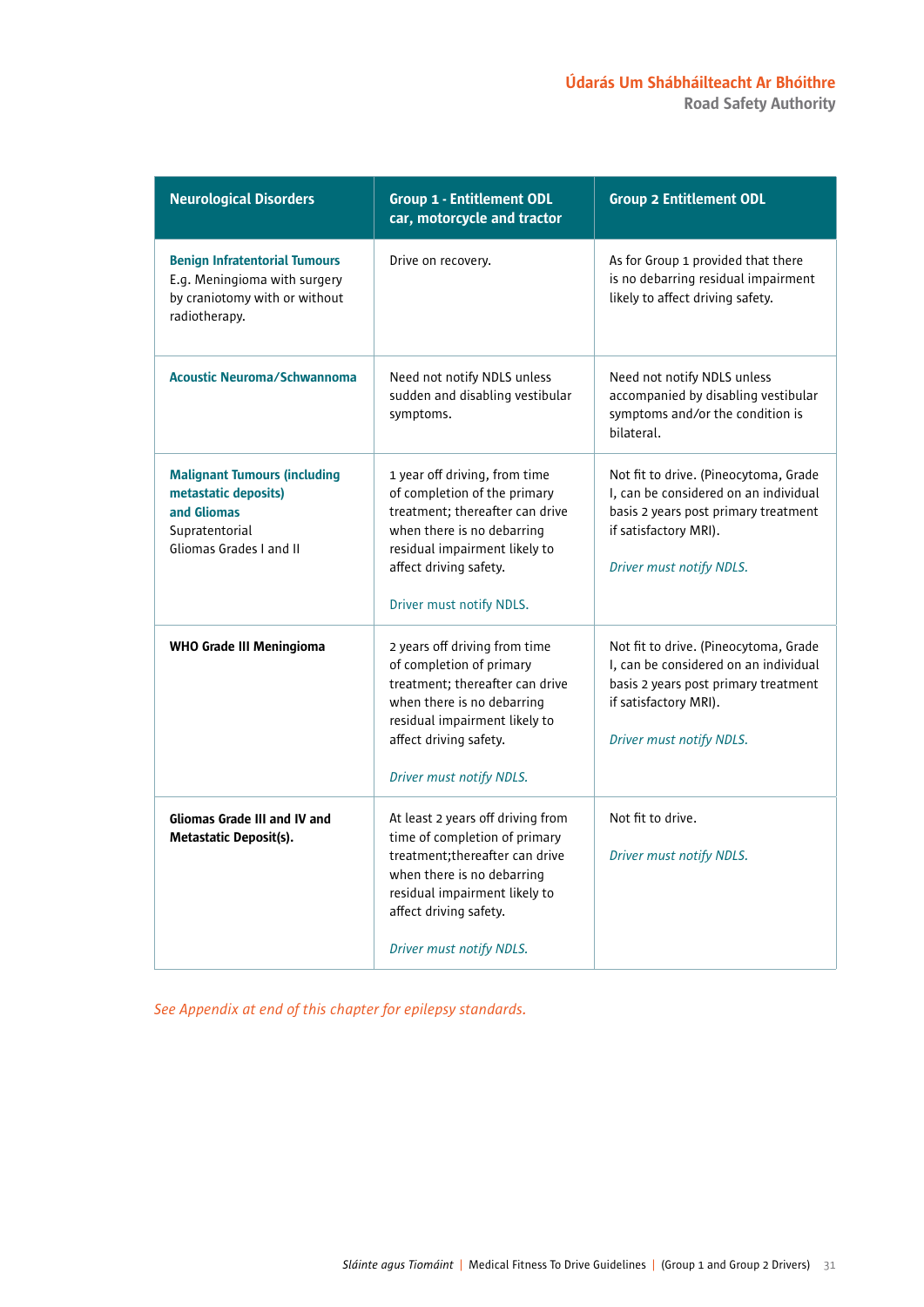Road Safety Authority

| <b>Neurological Disorders</b>                                                                                         | <b>Group 1 - Entitlement ODL</b><br>car, motorcycle and tractor                                                                                                                                                                                                                                                                                            | <b>Group 2 Entitlement ODL</b>                                                                                                                                       |
|-----------------------------------------------------------------------------------------------------------------------|------------------------------------------------------------------------------------------------------------------------------------------------------------------------------------------------------------------------------------------------------------------------------------------------------------------------------------------------------------|----------------------------------------------------------------------------------------------------------------------------------------------------------------------|
| <b>Solitary Metastatic Deposit</b>                                                                                    | If totally excised, can be<br>considered for recommending 1<br>year licence after completion of<br>primary treatment if free from<br>recurrence and no evidence of<br>secondary spread elsewhere in<br>the body; thereafter can drive<br>when there is no debarring<br>residual impairment likely to<br>affect driving safety.<br>Driver must notify NDLS. | Not fit to drive.<br>Driver must notify NDLS.                                                                                                                        |
| <b>Infratentorial Tumours</b><br>Gliomas Grade I                                                                      | As for benign tumours: i.e. drive<br>on recovery.                                                                                                                                                                                                                                                                                                          | Individual assessment.                                                                                                                                               |
| Gliomas Grade II, III & IV                                                                                            | As for Supratentorial tumour.                                                                                                                                                                                                                                                                                                                              | Not fit to drive.<br>Driver must notify NDLS.                                                                                                                        |
| <b>Medulloblastoma or Low Grade</b><br>Ependymoma                                                                     | If totally excised, can be<br>considered for 1 year licence<br>after primary treatment, if free<br>from recurrence.                                                                                                                                                                                                                                        | If entirely infratentorial, may be<br>considered for driving when disease-<br>free for 5 years after treatment.                                                      |
| High Grade Ependymomas,<br><b>Other Primary Malignant</b><br><b>Brain Tumours and Primary CNS</b><br><b>Lymphomas</b> | Normally, a period of 2 years<br>off driving is required following<br>treatment.<br>Driver must notify NDLS.                                                                                                                                                                                                                                               | Not fit to drive.<br>Driver must notify NDLS.                                                                                                                        |
| <b>Metastatic deposits</b>                                                                                            | Can be considered for driving<br>on a 1 year licence after<br>completion of primary treatment<br>if otherwise well.<br>Driver must notify NDLS.                                                                                                                                                                                                            | May drive 5 years from the date of<br>completion of the primary treatment<br>if asymptomatic and subject to<br>annual consultant review.<br>Driver must notify NDLS. |
| <b>Malignant Intracranial Tumours</b><br>in children who survive to adult<br>life without recurrence                  | Normally, till 70 licence is<br>issued/maintained.                                                                                                                                                                                                                                                                                                         | Individual assessment: see above as<br>for "Benign Supratentorial Tumour".                                                                                           |

*When a low grade glioma is an incidental finding and asymptomatic, the case may be considered on an individual basis for Group 1. See Appendix at end of this chapter for epilepsy standards.*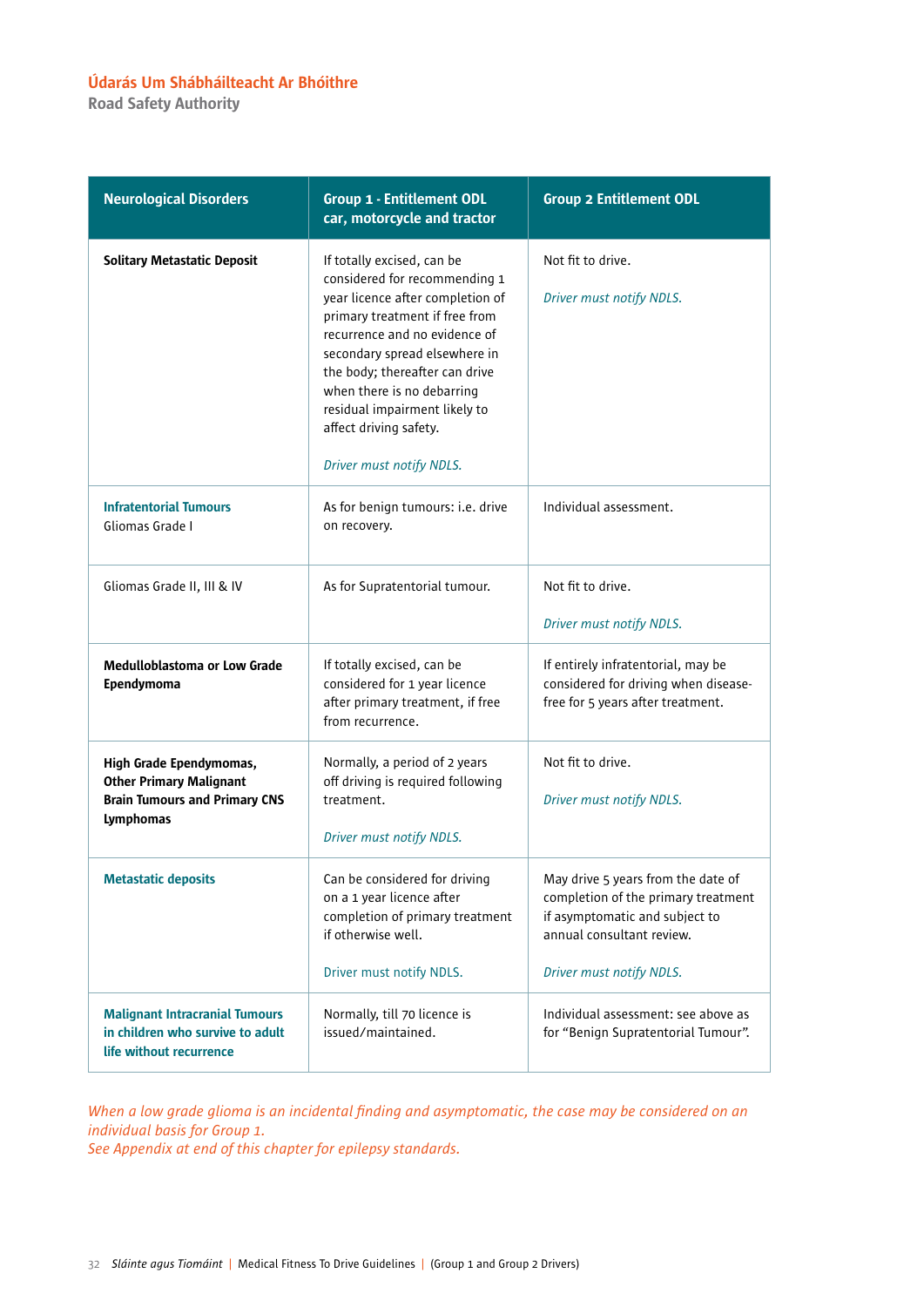| <b>Neurological Disorders</b> | <b>Group 1 - Entitlement ODL</b><br>car, motorcycle and tractor                                                                                                                                                                                                                                                                                                                                                                                                                                                                                                                                     | <b>Group 2 Entitlement ODL</b>                                                                                                                                                                                                                                                                                                                                                                                                                                                                                                                                                                 |
|-------------------------------|-----------------------------------------------------------------------------------------------------------------------------------------------------------------------------------------------------------------------------------------------------------------------------------------------------------------------------------------------------------------------------------------------------------------------------------------------------------------------------------------------------------------------------------------------------------------------------------------------------|------------------------------------------------------------------------------------------------------------------------------------------------------------------------------------------------------------------------------------------------------------------------------------------------------------------------------------------------------------------------------------------------------------------------------------------------------------------------------------------------------------------------------------------------------------------------------------------------|
| <b>Traumatic brain injury</b> | Usually requires 6-12 months<br>off driving depending on<br>features such as seizures, post-<br>traumatic amnesia, dural tear,<br>haematoma and contusions.<br>There will need to have been<br>a satisfactory clinical recovery<br>and in particular no visual<br>field defect, or cognitive or<br>behavioural impairment likely<br>to affect driving safety. Due<br>consideration should be given to<br>rehabilitation, specialist on-road<br>assessment and adaptations<br>which may help to adapt to, or<br>overcome, relevant cognitive<br>and physical impairment.<br>Driver must notify NDLS. | <b>Not fit to drive</b> if the person has had<br>head injury producing significant<br>impairment of any of the following:<br>visuospatial perception, insight,<br>judgement, attention, reaction time,<br>memory, sensation, muscle power,<br>coordination, vision (including visual<br>fields).<br>May be able to return to driving when<br>the risk of seizure has fallen to no<br>greater than 2% per annum, and with<br>no debarring residual impairment<br>likely to affect driving safety.<br>Periodic review is not required if the<br>condition is static.<br>Driver must notify NDLS. |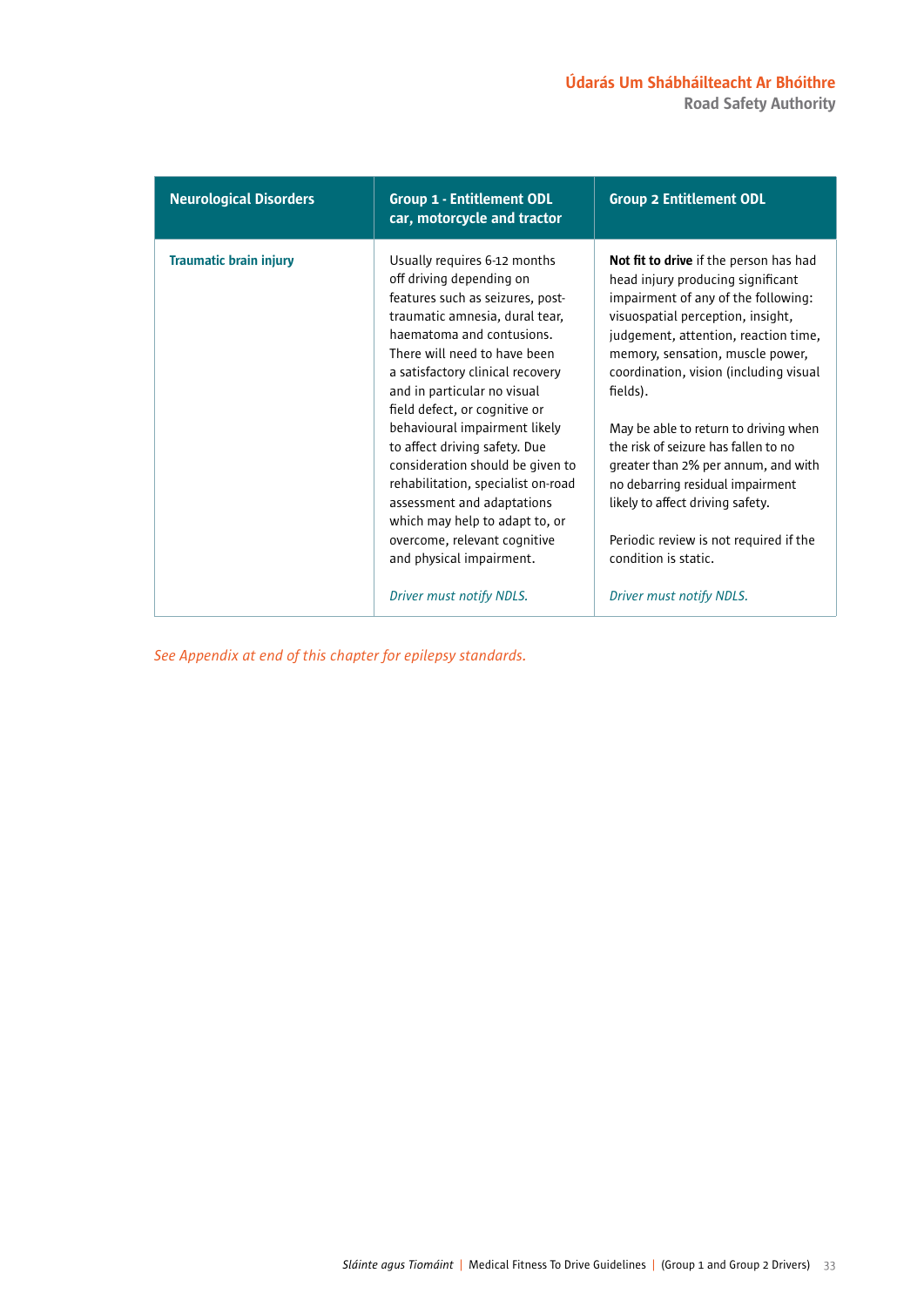Road Safety Authority

| <b>Neurological Disorders</b>                                                    | <b>Group 1 - Entitlement ODL</b><br>car, motorcycle and tractor                                                                                                                                                                                                                                                                                   | <b>Group 2 Entitlement ODL</b>                                                                                                                      |
|----------------------------------------------------------------------------------|---------------------------------------------------------------------------------------------------------------------------------------------------------------------------------------------------------------------------------------------------------------------------------------------------------------------------------------------------|-----------------------------------------------------------------------------------------------------------------------------------------------------|
| <b>Spontaneous Acute Subdural</b><br><b>Haematoma</b><br>(Treated by Craniotomy) | 6 months off driving if no<br>significant residual disability.<br>If significant residual disability,<br>due consideration should<br>be given to rehabilitation,<br>specialist on-road assessment<br>and adaptations which may<br>help to adapt to, or overcome,<br>relevant cognitive and physical<br>impairment.<br>Driver must notify NDLS.    | At least 6 months off driving,<br>with an individual assessment by<br>consultant as to fitness to return to<br>driving.<br>Driver must notify NDLS. |
| <b>Chronic Subdural</b><br>(Treated surgically)                                  | Resume driving on recovery if<br>no significant residual disability.<br>If significant residual disability,<br>due consideration should<br>be given to rehabilitation,<br>specialist on-road assessment<br>and adaptations which may<br>help to adapt to, overcome,<br>relevant cognitive and physical<br>impairment.<br>Driver must notify NDLS. | 6 months -1 year off driving, with an<br>individual assessment by consultant<br>as to fitness to return to driving.<br>Driver must notify NDLS.     |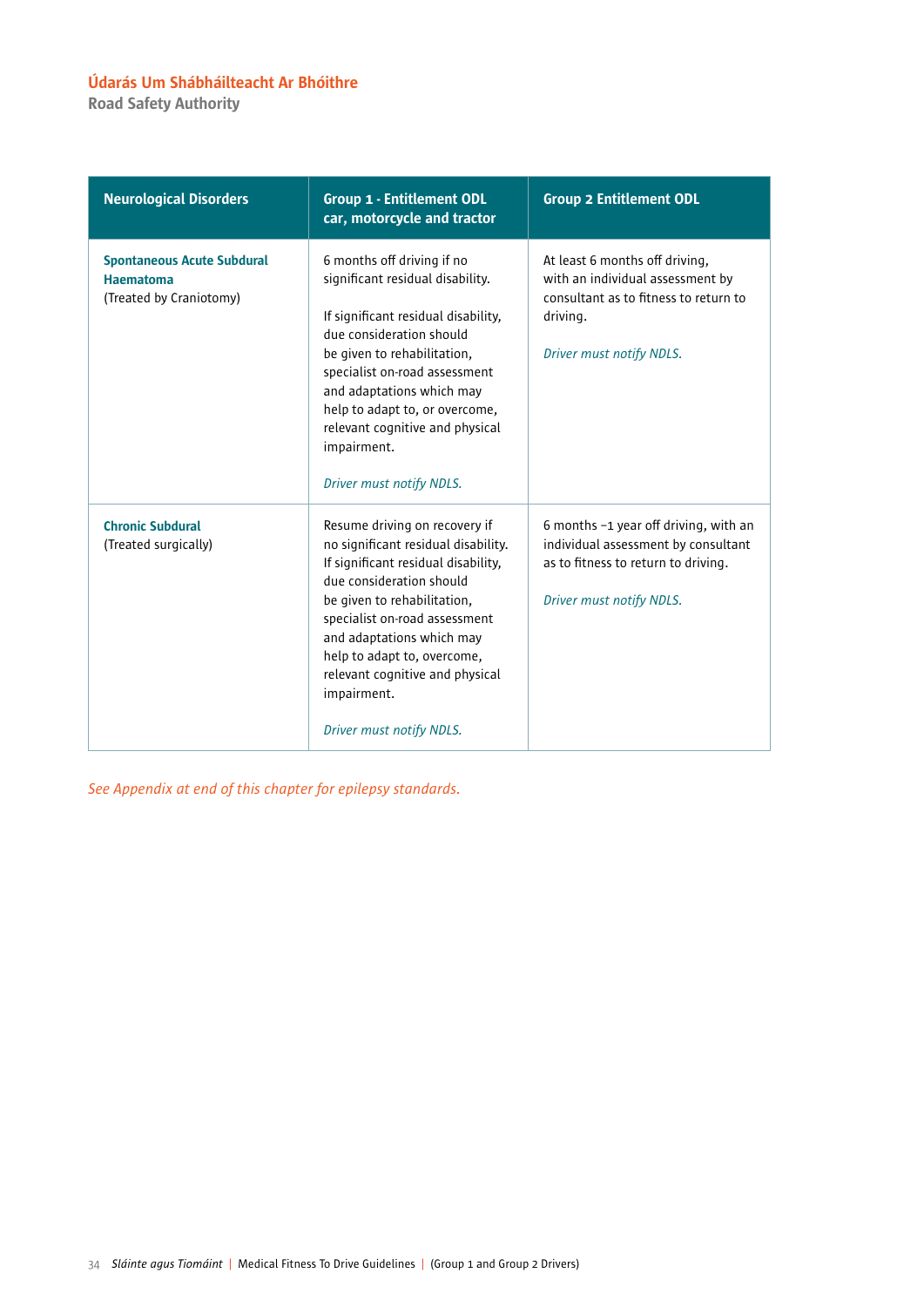| <b>Neurological Disorders</b>                        | <b>Group 1 - Entitlement ODL</b><br>car, motorcycle and tractor                                                                                                                                                                                                                                                                                                                                                                                     | <b>Group 2 Entitlement ODL</b>                                                                                                                                                                                                         |
|------------------------------------------------------|-----------------------------------------------------------------------------------------------------------------------------------------------------------------------------------------------------------------------------------------------------------------------------------------------------------------------------------------------------------------------------------------------------------------------------------------------------|----------------------------------------------------------------------------------------------------------------------------------------------------------------------------------------------------------------------------------------|
| <b>Subarachnoid Haemorrhage</b><br>1. No cause found | Provided comprehensive<br>cerebral angiography normal,<br>may resume driving following<br>recovery if no significant<br>residual disability. If significant<br>residual disability, due<br>consideration should be given to<br>rehabilitation, specialist on-road<br>assessment and adaptations<br>which may help to adapt to, or<br>overcome, relevant cognitive<br>and physical impairment.<br>Driver must notify NDLS.<br>Continued on next page | Provided comprehensive cerebral<br>angiography normal, 6 months off<br>driving and may regain licence if no<br>debarring residual impairment likely<br>to affect driving safety.<br>Driver must notify NDLS.<br>Continued on next page |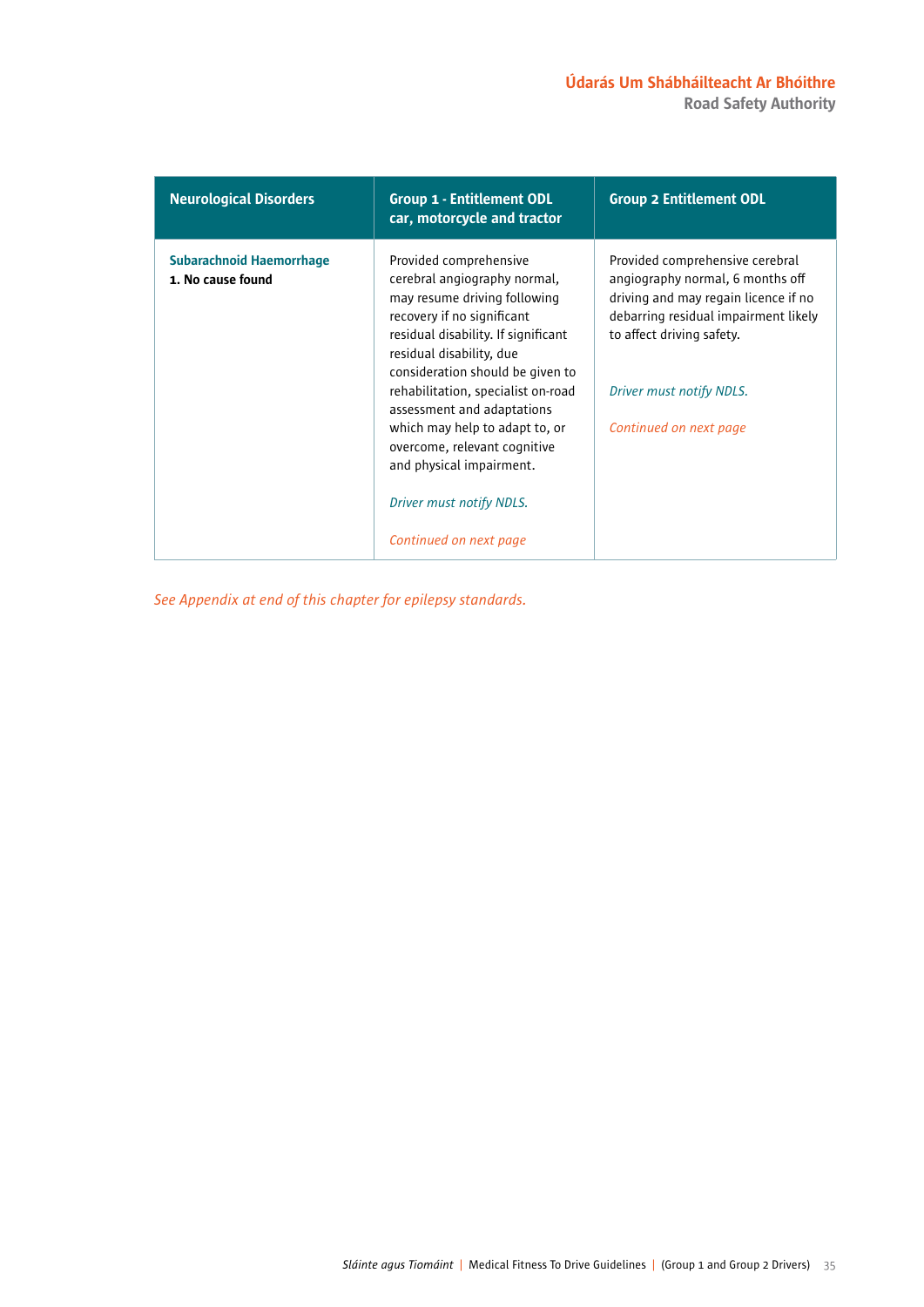Road Safety Authority

## Subarachnoid Haemorrhage

### 2A. Intracranial Aneurysm

N.B. If any other procedure is undertaken e.g. V.P. shunt, craniotomy for a haematoma etc. then the standards for that procedure shall apply.

|                                                                                                 |                                                        | <b>Modified Rankin Scale (mRS)</b>                 |                                                                                                                                     |
|-------------------------------------------------------------------------------------------------|--------------------------------------------------------|----------------------------------------------------|-------------------------------------------------------------------------------------------------------------------------------------|
|                                                                                                 | Group 1 Entitlement ODL car,<br>motorcycle and tractor | <b>Group 2 Entitlement ODL</b>                     |                                                                                                                                     |
| <b>Craniotomy Non</b><br><b>Middle Cerebral</b><br><b>Artery Aneurysm</b>                       | Drive on clinical recovery                             | $mRS < 2$ at 2 months<br>12 months off<br>driving. | mRS $2$ or $>$ at $2$<br>months 24 months<br>off driving, there<br>should be no residual<br>impairment likely to<br>affect driving. |
| <b>Craniotomy Middle</b><br><b>Cerebral Artery</b><br><b>Aneurysm</b>                           | Drive on clinical recovery                             | $mRS < 2$ at 2 months<br>24 months off<br>driving. | $mRS$ 2 or $>$ at 2<br>months. Refusal or<br>Revocation, See*<br>below.                                                             |
| <b>Endovascular</b><br><b>Treatment Non</b><br><b>Middle Cerebral</b><br><b>Artery Aneurysm</b> | Drive on clinical recovery                             | $mRS < 2$ at 2 months<br>6 months off driving      | mRS $2$ or $>$ at $2$<br>months 24 months<br>off driving, there<br>should be no residual<br>impairment likely to<br>affect driving. |
| <b>Endovascular</b><br><b>Treatment Middle</b><br><b>Cerebral Artery</b><br><b>Aneurysm</b>     | Drive on clinical recovery                             | $mRS < 2$ at 2 months<br>24 months off<br>driving. | $mRS$ 2 or $>$ at 2<br>months Refusal or<br>Revocation, See*<br>below.                                                              |

\*Consultant assessment required, seizure risk should be 2% per annum or less and there should be no residual impairment likely to affect driving.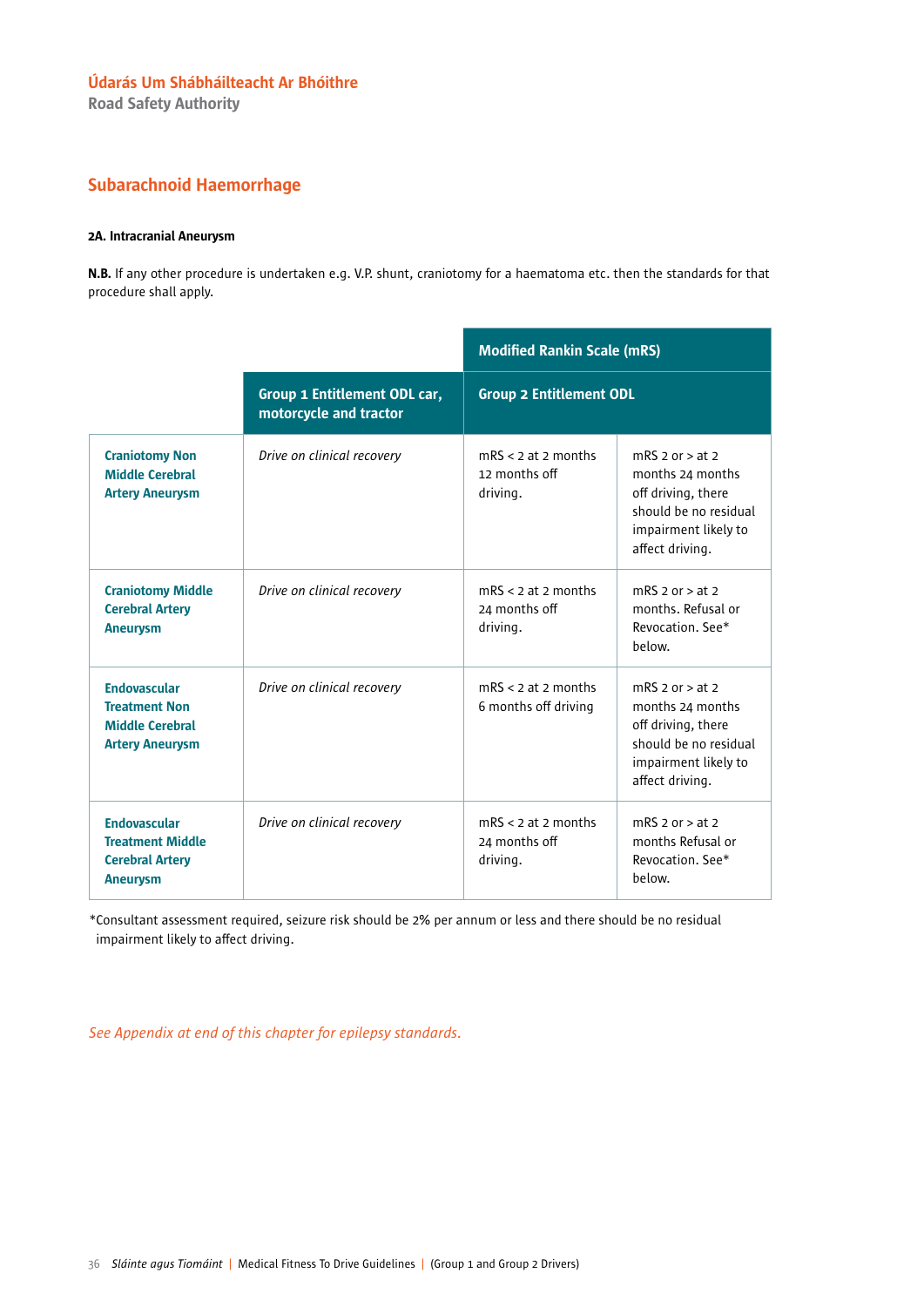| <b>Neurological Disorders</b>                                                                                                           | <b>Group 1 - Entitlement ODL</b><br>car, motorcycle and tractor | <b>Group 2 Entitlement ODL</b>                                                                                                         |
|-----------------------------------------------------------------------------------------------------------------------------------------|-----------------------------------------------------------------|----------------------------------------------------------------------------------------------------------------------------------------|
| <b>Subarachnoid Haemorrhage</b>                                                                                                         | 6 months off driving.                                           | Not fit to drive.                                                                                                                      |
| 2B. No Treatment<br>i.e. Aneurysm responsible for<br>SAH but no intervention.                                                           |                                                                 |                                                                                                                                        |
| <b>Subarachnoid Haemorrhage</b>                                                                                                         | Drive on clinical recovery.                                     | To be acceptable for licensing,<br>anterior circulation aneurysms                                                                      |
| 2C. Truly Incidental Findings of<br><b>Intracranial Aneurysm (aneurysm</b><br>has not been responsible for<br>subarachnoid haemorrhage) |                                                                 | (excluding cavernous carotid) must<br>be < 13mm in diameter. Posterior<br>circulation aneurysms must be <<br>7mm diameter.             |
| <b>No Treatment</b>                                                                                                                     |                                                                 |                                                                                                                                        |
| <b>Surgery Craniotomy</b>                                                                                                               | Drive on clinical recovery.                                     | 1 year off driving.                                                                                                                    |
| <b>Endovascular Treatment</b>                                                                                                           | Drive on clinical recovery.                                     | Cease driving until clinical recovery<br>unless there are complications from<br>the procedure as determined by<br>treating consultant. |
|                                                                                                                                         |                                                                 | N.B. The above is independent of the<br>standard for ruptured aneurysm in<br>section 2A.                                               |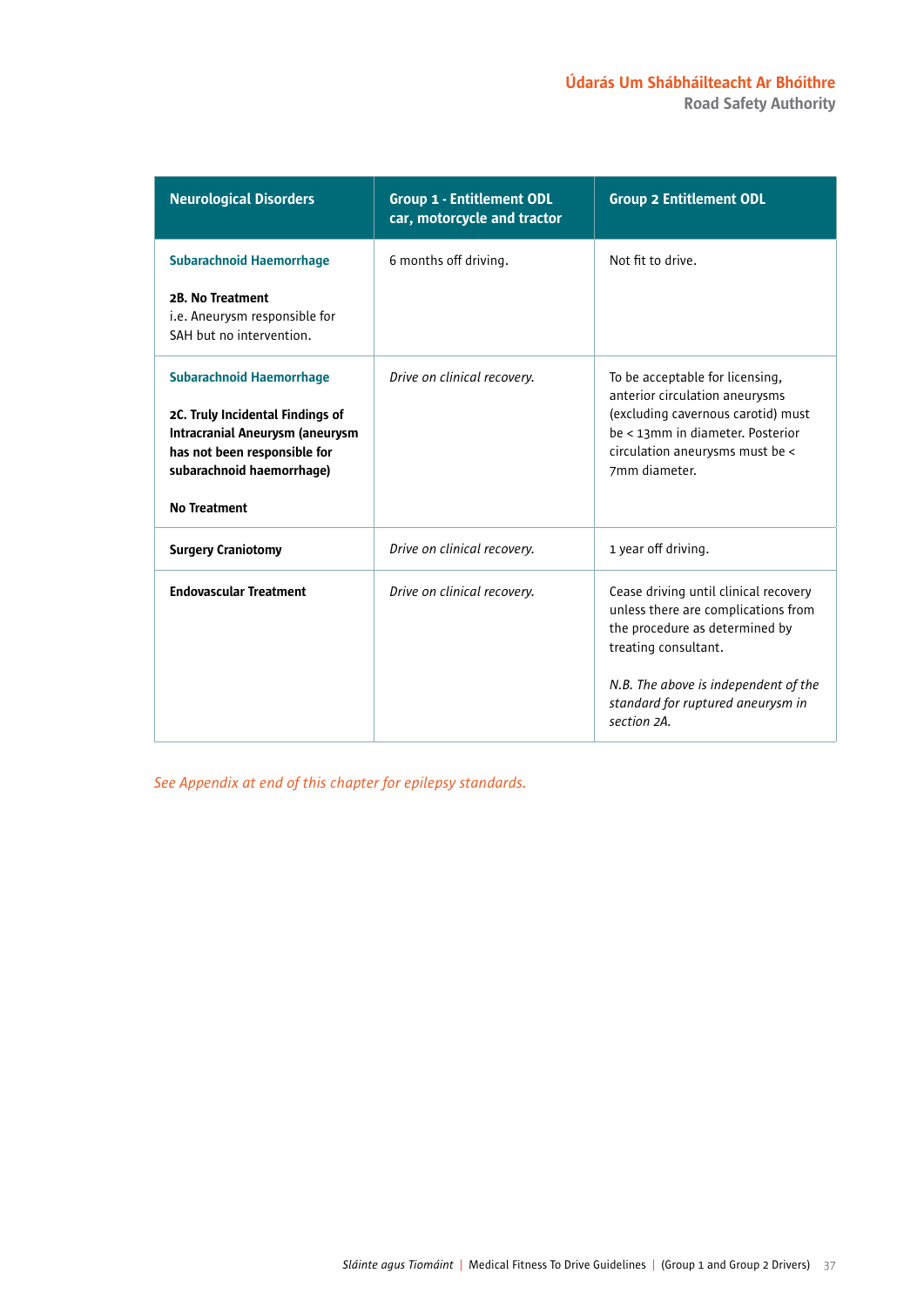Road Safety Authority

| <b>Neurological Disorders</b>                                                                                       | <b>Group 1 - Entitlement ODL</b><br>car, motorcycle and tractor                                                                                                                                                                                                                                                                                                                                              | <b>Group 2 Entitlement ODL</b>                                                                                                                                                                                                                            |
|---------------------------------------------------------------------------------------------------------------------|--------------------------------------------------------------------------------------------------------------------------------------------------------------------------------------------------------------------------------------------------------------------------------------------------------------------------------------------------------------------------------------------------------------|-----------------------------------------------------------------------------------------------------------------------------------------------------------------------------------------------------------------------------------------------------------|
| <b>Arteriovenous Malformation</b>                                                                                   |                                                                                                                                                                                                                                                                                                                                                                                                              |                                                                                                                                                                                                                                                           |
| that procedure shall apply.                                                                                         |                                                                                                                                                                                                                                                                                                                                                                                                              | N.B. If any other procedure is undertaken e.g. V.P. shunt, craniotomy for a haematoma etc. then the standards for                                                                                                                                         |
| <b>Arteriovenous Malformation Supratemtorial AVMS</b><br><b>Intracerebral Haemorrhage due to Supratemtorial AVM</b> |                                                                                                                                                                                                                                                                                                                                                                                                              |                                                                                                                                                                                                                                                           |
| A. Craniotomy                                                                                                       | 6 months off driving; can drive<br>thereafter when there is no<br>debarring residual impairment<br>likely to affect driving. If<br>significant residual disability,<br>due consideration should<br>be given to rehabilitation,<br>specialist on-road assessment<br>and adaptations which may<br>help to adapt to, or overcome,<br>relevant cognitive and physical<br>impairment.<br>Driver must notify NDLS. | Requires cessation of driving until<br>lesion is completely removed or<br>ablated and 10 years seizure-free<br>from last definitive treatment.<br>There must be no debarring residual<br>impairment likely to affect driving.<br>Driver must notify NDLS. |
| <b>B.</b> Other treatment (embolisation<br>or stereotactic radiotherapy)                                            | 4 weeks off driving; can drive<br>thereafter when there is no<br>debarring residual impairment<br>likely to affect driving.                                                                                                                                                                                                                                                                                  | Requires cessation of driving until<br>lesion is completely removed or<br>ablated and 10 years seizure-free<br>from last definitive treatment.<br>There must be no debarring residual<br>impairment likely to affect driving.<br>Driver must notify NDLS. |
| <b>C.</b> No treatment                                                                                              | 4 weeks off driving; can drive<br>thereafter when there is no<br>debarring residual impairment<br>likely to affect driving.                                                                                                                                                                                                                                                                                  | Not fit to drive.<br>Driver must notify NDLS.                                                                                                                                                                                                             |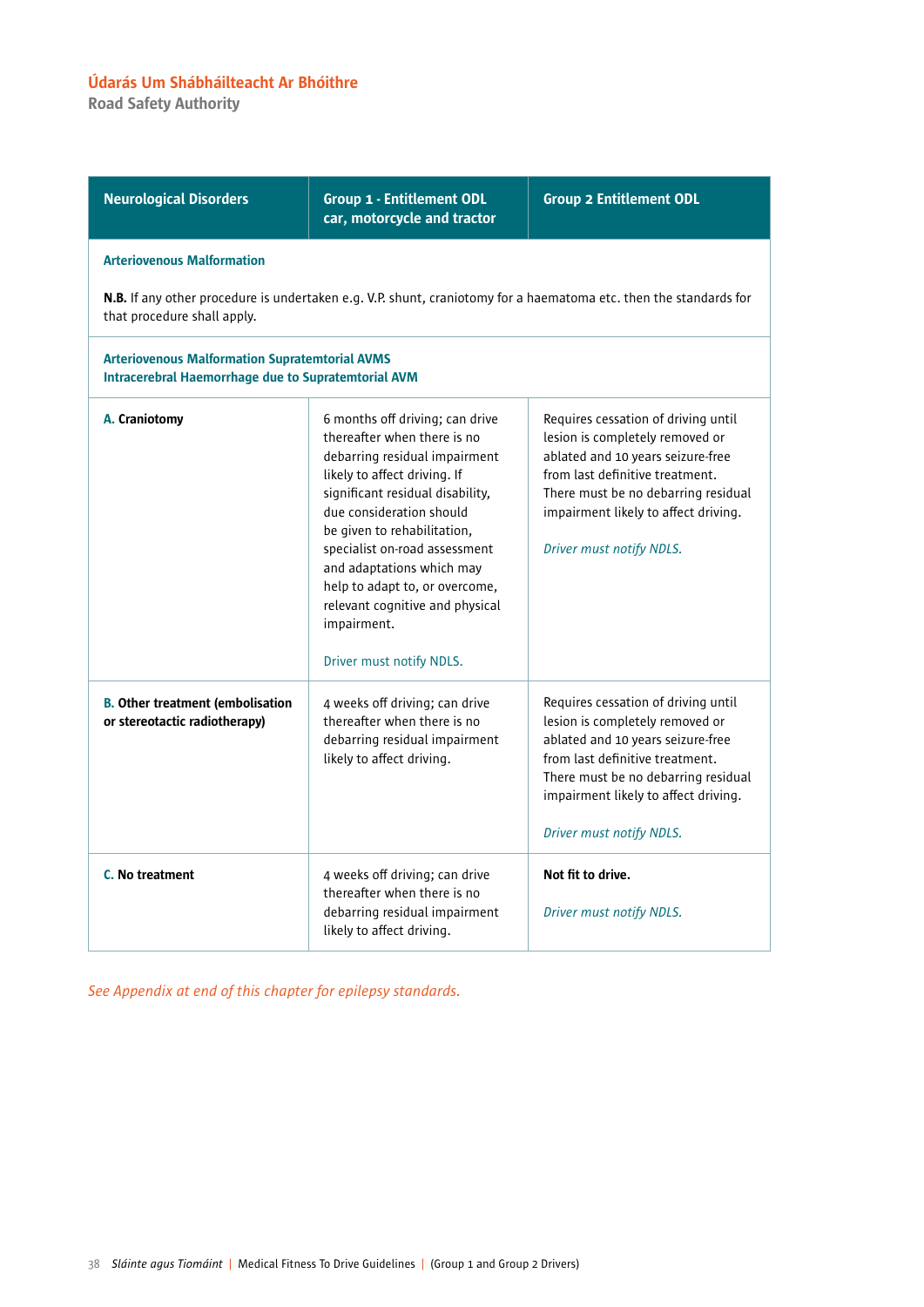| <b>Neurological Disorders</b>                                                    | <b>Group 1 - Entitlement ODL</b><br>car, motorcycle and tractor                             | <b>Group 2 Entitlement ODL</b>                                                                                                                                                                                                               |
|----------------------------------------------------------------------------------|---------------------------------------------------------------------------------------------|----------------------------------------------------------------------------------------------------------------------------------------------------------------------------------------------------------------------------------------------|
| Incidental finding of a supratentorial AVM<br>(no history of intracranial bleed) |                                                                                             |                                                                                                                                                                                                                                              |
| A. No treatment                                                                  | No restriction.                                                                             | Not fit to drive.<br>Driver must notify NDLS.                                                                                                                                                                                                |
| <b>B.</b> Surgical or other treatment                                            | See above: as for AVM with<br>Intracranial Haemorrhage.                                     | Not fit to drive until lesion is<br>completely removed or ablated<br>and 10 years seizure-free from last<br>definitive treatment. There must be<br>no debarring residual impairment<br>likely to affect driving.<br>Driver must notify NDLS. |
| Infratentorial AVMs Intracranial haemorrhage due to AVM:                         |                                                                                             |                                                                                                                                                                                                                                              |
| A. Treated by Craniotomy                                                         | Can drive when there is no<br>debarring residual impairment<br>likely to affect driving.    | Not fit to drive until confirmation<br>of complete obliteration with no<br>debarring residual impairment likely<br>to affect driving.<br>Driver must notify NDLS.                                                                            |
| <b>B. Embolisation/Stereotactic</b><br>Radiotherapy                              | Can drive when there is no<br>debarring residual<br>impairment likely to affect<br>driving. | Not fit to drive until confirmation<br>of complete obliteration with no<br>debarring residual impairment likely<br>to affect driving.<br>Driver must notify NDLS.                                                                            |
| C. No treatment                                                                  | Can drive when there is no<br>debarring residual impairment<br>likely to affect driving.    | Not fit to drive.<br>Driver must notify NDLS.                                                                                                                                                                                                |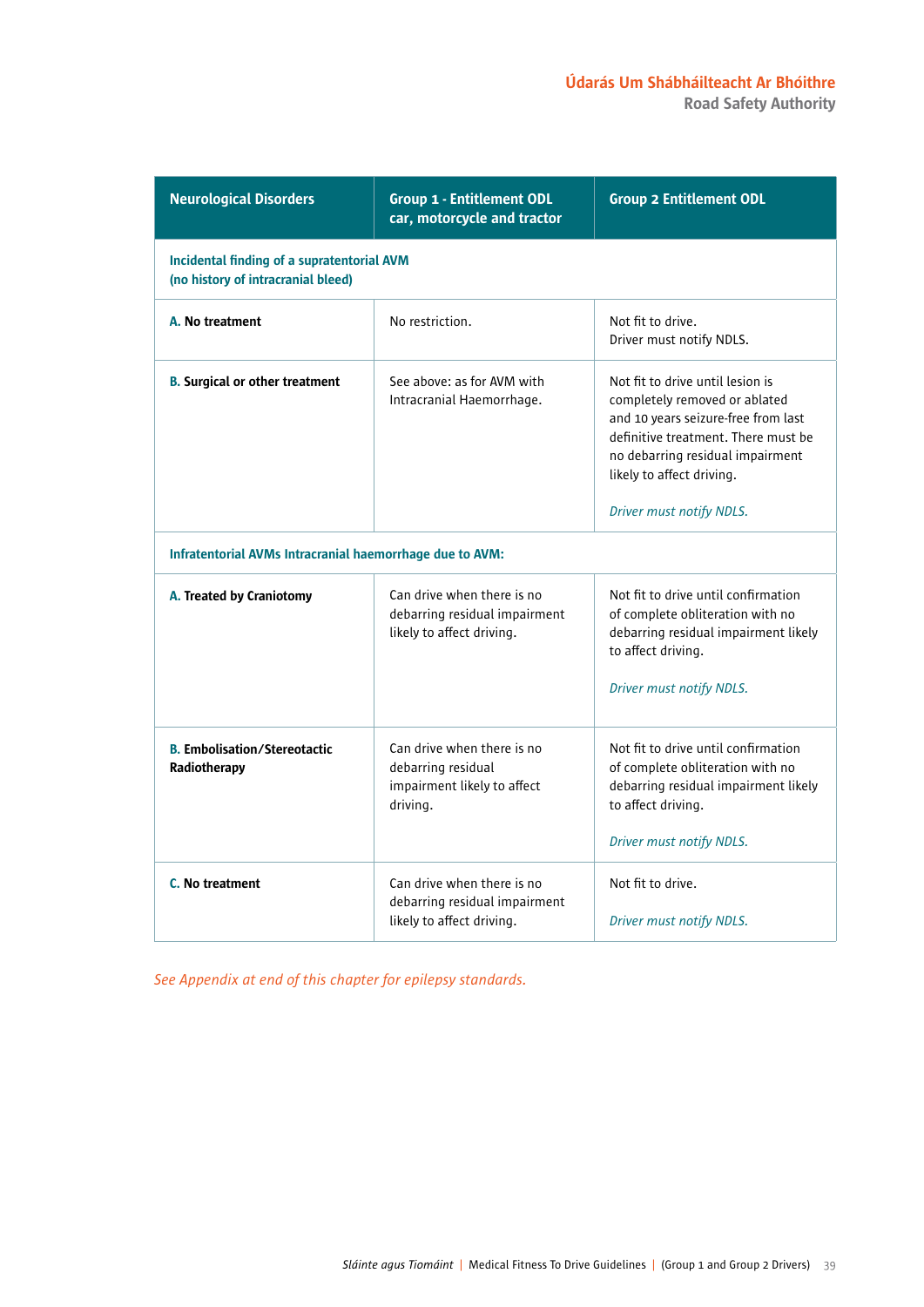Road Safety Authority

| <b>Neurological Disorders</b>                                                 | <b>Group 1 - Entitlement ODL</b><br>car, motorcycle and tractor                                                                                   | <b>Group 2 Entitlement ODL</b>                                                                                                                                    |
|-------------------------------------------------------------------------------|---------------------------------------------------------------------------------------------------------------------------------------------------|-------------------------------------------------------------------------------------------------------------------------------------------------------------------|
| Incidental finding of an infratentorial AVM                                   |                                                                                                                                                   |                                                                                                                                                                   |
| A. No treatment                                                               | No restriction.                                                                                                                                   | Not fit to drive.                                                                                                                                                 |
|                                                                               |                                                                                                                                                   | Driver must notify NDLS.                                                                                                                                          |
| <b>B.</b> Surgical or other treatment                                         | Can drive when there is no<br>debarring residual impairment<br>likely to affect driving.                                                          | Not fit to drive until confirmation<br>of complete obliteration with no<br>debarring residual impairment likely<br>to affect driving.<br>Driver must notify NDLS. |
| <b>Dural AV Fistula</b>                                                       | Continued driving subject to<br>individual assessment.                                                                                            | Driving may continue subject<br>to individual assessment by<br>appropriate consultant.<br>Driver must notify NDLS.                                                |
| <b>Cavernous Malformation Supratentorial</b>                                  |                                                                                                                                                   |                                                                                                                                                                   |
| A. Incidental, no surgical<br>treatment                                       | No restriction.                                                                                                                                   | No restriction subject to individual<br>assessment by appropriate<br>consultant.                                                                                  |
| <b>B. Seizure, no surgical treatment</b>                                      | Epilepsy standards apply if<br>history of seizure(s).                                                                                             | Epilepsy standards apply if history of<br>seizure(s).                                                                                                             |
| C. Haemorrhage and/or focal<br>neurological deficit, no surgical<br>treatment | Can drive when there is no<br>debarring residual impairment<br>likely to affect driving.<br>Epilepsy standards apply if<br>history of seizure(s). | Not fit to drive.<br>Driver must notify NDLS.                                                                                                                     |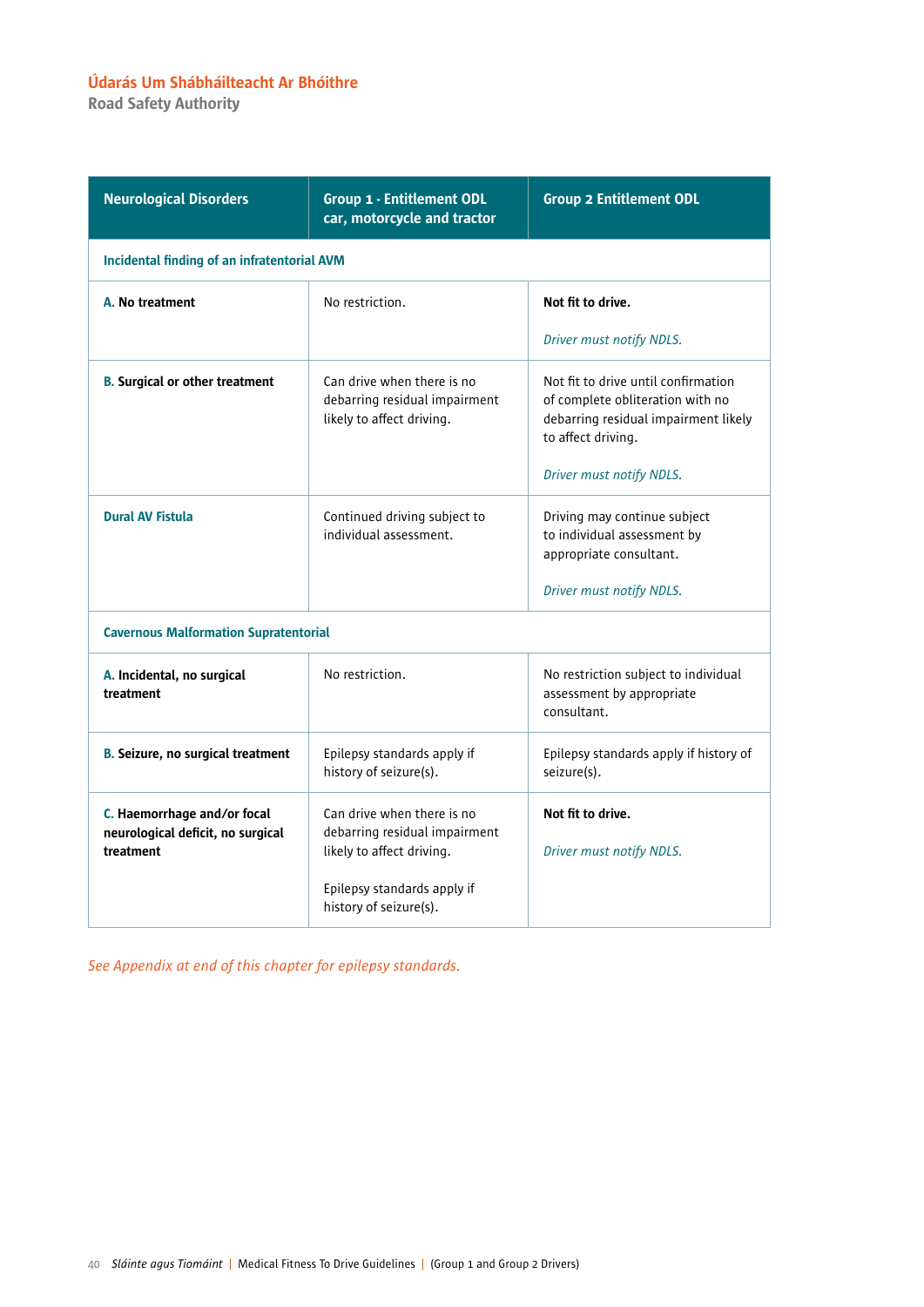| <b>Neurological Disorders</b>                          | <b>Group 1 - Entitlement ODL</b><br>car, motorcycle and tractor                                                                                                                                                                                                                                                                                                                                                                   | <b>Group 2 Entitlement ODL</b>                                                                                                  |
|--------------------------------------------------------|-----------------------------------------------------------------------------------------------------------------------------------------------------------------------------------------------------------------------------------------------------------------------------------------------------------------------------------------------------------------------------------------------------------------------------------|---------------------------------------------------------------------------------------------------------------------------------|
| <b>D. Treated by Surgical Excision</b><br>(Craniotomy) | Can drive when there is no<br>debarring residual<br>impairment likely to affect<br>driving. If significant residual<br>disability, due consideration<br>should be given to<br>rehabilitation, specialist on-road<br>assessment and adaptations<br>which may help to adapt to, or<br>overcome, relevant cognitive<br>and physical impairment.<br>Driver must notify NDLS.<br>Epilepsy standards apply if<br>history of seizure(s). | Not fit to drive until 10 years<br>post-obliteration of the lesion and<br>epilepsy standards apply.<br>Driver must notify NDLS. |
| E. Treated by radiosurgery                             |                                                                                                                                                                                                                                                                                                                                                                                                                                   |                                                                                                                                 |
| (I). Incidental                                        | No restriction.                                                                                                                                                                                                                                                                                                                                                                                                                   | Not fit to drive.<br>Driver must notify NDLS.                                                                                   |
| (II). Symptomatic                                      | Can drive when there is no<br>debarring residual impairment<br>likely to affect driving.<br>Epilepsy standards apply if<br>history of seizure(s).                                                                                                                                                                                                                                                                                 | Not fit to drive.<br>Driver must notify NDLS.                                                                                   |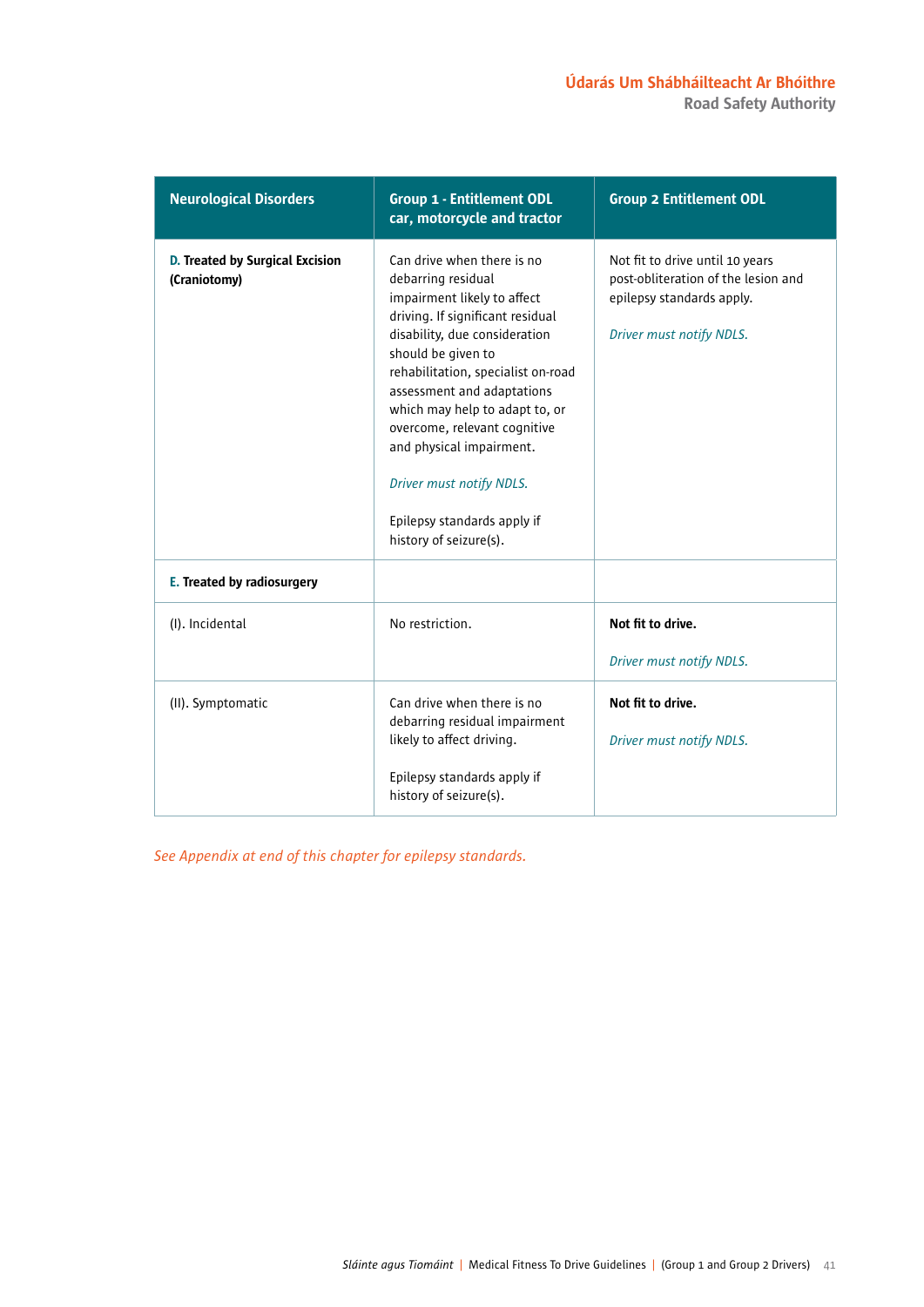Road Safety Authority

| <b>Neurological Disorders</b>                                                                    | <b>Group 1 - Entitlement ODL</b><br>car, motorcycle and tractor                                                                                   | <b>Group 2 Entitlement ODL</b>                                                                                                                                                |
|--------------------------------------------------------------------------------------------------|---------------------------------------------------------------------------------------------------------------------------------------------------|-------------------------------------------------------------------------------------------------------------------------------------------------------------------------------|
| <b>Infratentorial</b>                                                                            |                                                                                                                                                   |                                                                                                                                                                               |
| A. Incidental                                                                                    | No restriction.                                                                                                                                   | Can drive subject to specialist<br>assessment by appropriate<br>consultant.<br>Driver must notify NDLS.                                                                       |
| <b>B. With focal Neurological</b><br>Deficit or Haemorrhage whether<br>treated surgically or not | Can drive when there is no<br>debarring residual impairment<br>likely to affect driving.<br>Epilepsy standards apply if<br>history of seizure(s). | Can drive when there is no debarring<br>residual impairment likely to affect<br>driving.<br>Epilepsy standards apply if history<br>of seizure(s).<br>Driver must notify NDLS. |

*N.B. Multiple Cavernoma: no firm evidence of morbidity. Size is not an issue*

| <b>Neurological Disorders</b>                                                                                                                           | <b>Group 1 - Entitlement ODL</b><br>car, motorcycle and tractor                                                                                                                                   | <b>Group 2 Entitlement ODL</b>                                                                                                                                    |
|---------------------------------------------------------------------------------------------------------------------------------------------------------|---------------------------------------------------------------------------------------------------------------------------------------------------------------------------------------------------|-------------------------------------------------------------------------------------------------------------------------------------------------------------------|
| Intracerebral Abscess/<br><b>Subdural Empyema</b>                                                                                                       | One year off driving.<br>Driver must notify NDLS.                                                                                                                                                 | Not fit to drive. Very high<br>prospective risk of seizure(s). May<br>consider licensing if 10 years seizure-<br>free from treatment.<br>Driver must notify NDLS. |
| <b>Hydrocephalus</b>                                                                                                                                    | If uncomplicated, can be<br>recommended for continued<br>driving.                                                                                                                                 | Can be issued with a licence if<br>uncomplicated and no associated<br>neurological problems.                                                                      |
| Intraventricular Shunt or<br><b>Extraventricular Drain</b><br>Insertion or revision of upper<br>end of ventricular shunt or extra-<br>ventricular drain | 6 months off driving. Can be<br>recommended for continued<br>driving thereafter when there is<br>no debarring residual impairment<br>likely to affect driving safety.<br>Driver must notify NDLS. | Minimum 6 months off and then<br>licensing shall be dependent upon<br>the individual assessment of the<br>underlying condition.<br>Driver must notify NDLS.       |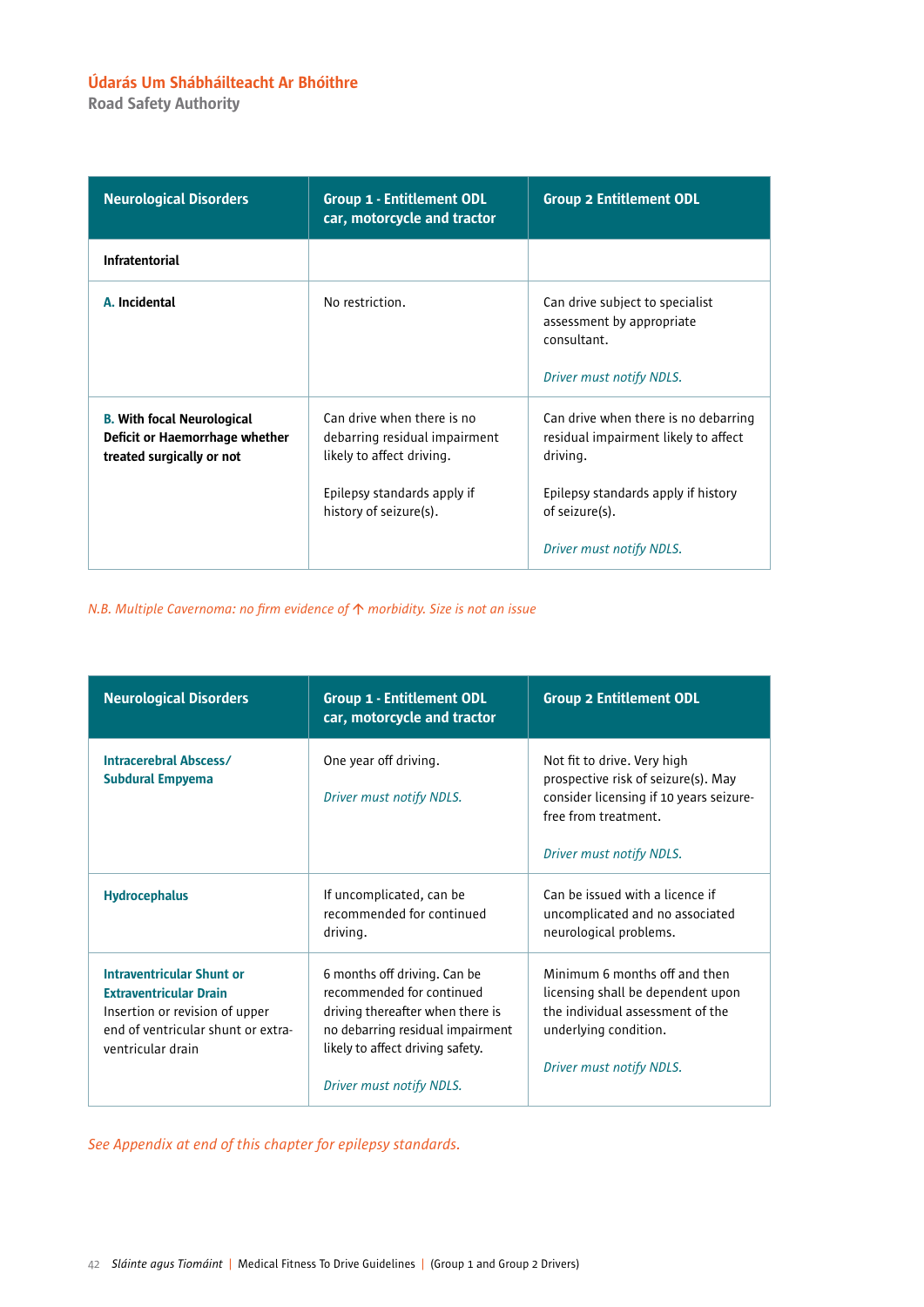| <b>Neurological Disorders</b>                                                             | <b>Group 1 - Entitlement ODL</b><br>car, motorcycle and tractor                                                                                                                                                                                                             | <b>Group 2 Entitlement ODL</b>                                                                                                                                                                                             |
|-------------------------------------------------------------------------------------------|-----------------------------------------------------------------------------------------------------------------------------------------------------------------------------------------------------------------------------------------------------------------------------|----------------------------------------------------------------------------------------------------------------------------------------------------------------------------------------------------------------------------|
| <b>Neuroendoscopic procedures</b><br>E.g. III <sup>rd</sup> ventriculostomy               | 6 months off driving. Can be<br>recommended for continued<br>driving thereafter when<br>there is no debarring residual<br>impairment likely to affect safe<br>driving.<br>Driver must notify NDLS.                                                                          | Minimum 6 months off and then<br>licensing shall be dependent upon<br>the individual assessment of the<br>underlying condition.<br>Driver must notify NDLS.                                                                |
| <b>Intracranial Pressure</b><br><b>Monitoring Device</b><br>Inserted by Burr hole surgery | The prospective risk from the<br>underlying condition must be<br>considered.                                                                                                                                                                                                | The prospective risk from the<br>underlying condition must be<br>considered.                                                                                                                                               |
| <b>Implanted Electrodes</b><br>Deep brain stimulation for<br>movement disorder or pain    | If no complications from surgery<br>and seizure, can drive when<br>there is no debarring residual<br>impairment likely to affect<br>driving safety.<br>Driver must notify NDLS.                                                                                             | If no complications from surgery,<br>seizure free and underlying condition<br>non-progressive, can drive when there<br>is no debarring residual impairment<br>likely to affect driving safety.<br>Driver must notify NDLS. |
| <b>Implanted Motor Cortex</b><br>stimulator for pain relief                               | If aetiology of pain is non-<br>cerebral e.g. trigeminal<br>neuralgia, 6 months off driving.<br>If the aetiology is cerebral e.g.<br>stroke, 12 months off driving.<br>Can then drive when there is no<br>debarring residual impairment<br>likely to affect driving safety. | Not fit to drive.<br>Driver must notify NDLS.                                                                                                                                                                              |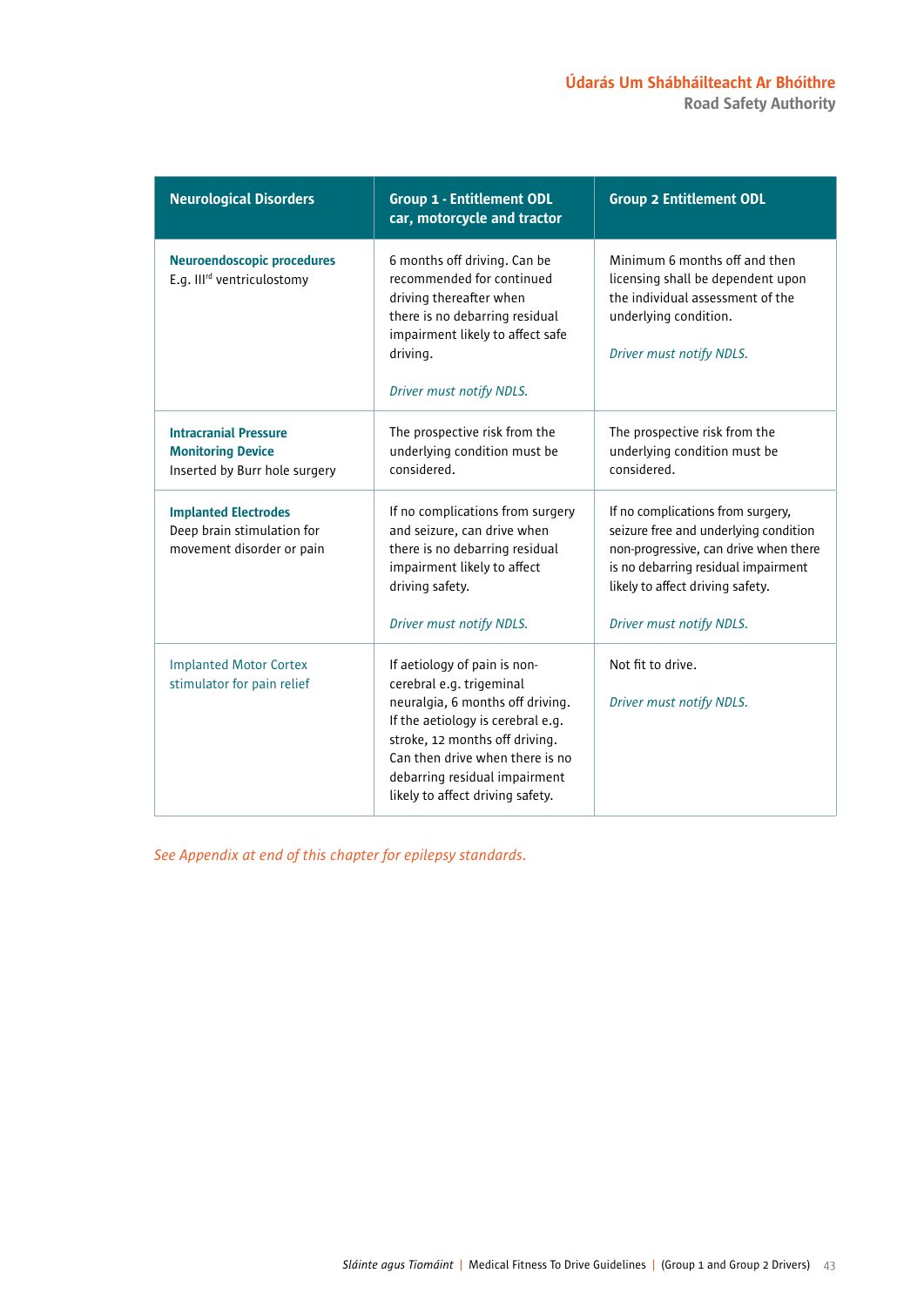Road Safety Authority

# Appendix — Chapter 2 Epilepsy standards for Group 1 and 2

### Group 1

### This means that:

- 1. A person who has suffered an epileptic attack whilst awake must refrain from driving for at least one year from the date of the attack: driving cannot resume until the driver has had no further seizures while awake for a 12-month period.
- 2. A person who has experienced seizures exclusively while asleep may be considered for a one year licence despite continuing seizures only during sleep, and subject to at least annual review, taking into account information provided by the treating doctor (with appropriate expertise and due consultation as required) as to whether the following criteria are met:
	- There have been no previous seizures while awake; and
	- The first sleep-only seizure was at least 12 months ago; and
	- The person follows medical advice, including adherence to medication if prescribed. or
	- There have been previous seizures while awake but not in the preceding one year; and
	- Sleep-only seizures have been occurring for at least one year; and
	- The person follows medical advice, including adherence to medication if prescribed.

### and in both cases

- 3. I. So far as practicable, the person complies with advised treatment and check-ups for epilepsy, AND
	- II. The driving of a vehicle by such a person should not be likely to cause danger to the public.

A specific exception to these are seizures a judged by the treating consultant neurologist as not impairing consciousness or driving ability at any time. An annual licence may be granted by the National Driver Licence Service (NDLS) subject to at least annual review, taking into account information provided by the treating consultant as to whether the following criteria are met:

- Seizures not impairing consciousness or driving ability at any time have been present for at least one year; and
- There have been no seizures of other type for at least one year; and
- The person follows medical advice, including adherence to medication if prescribed.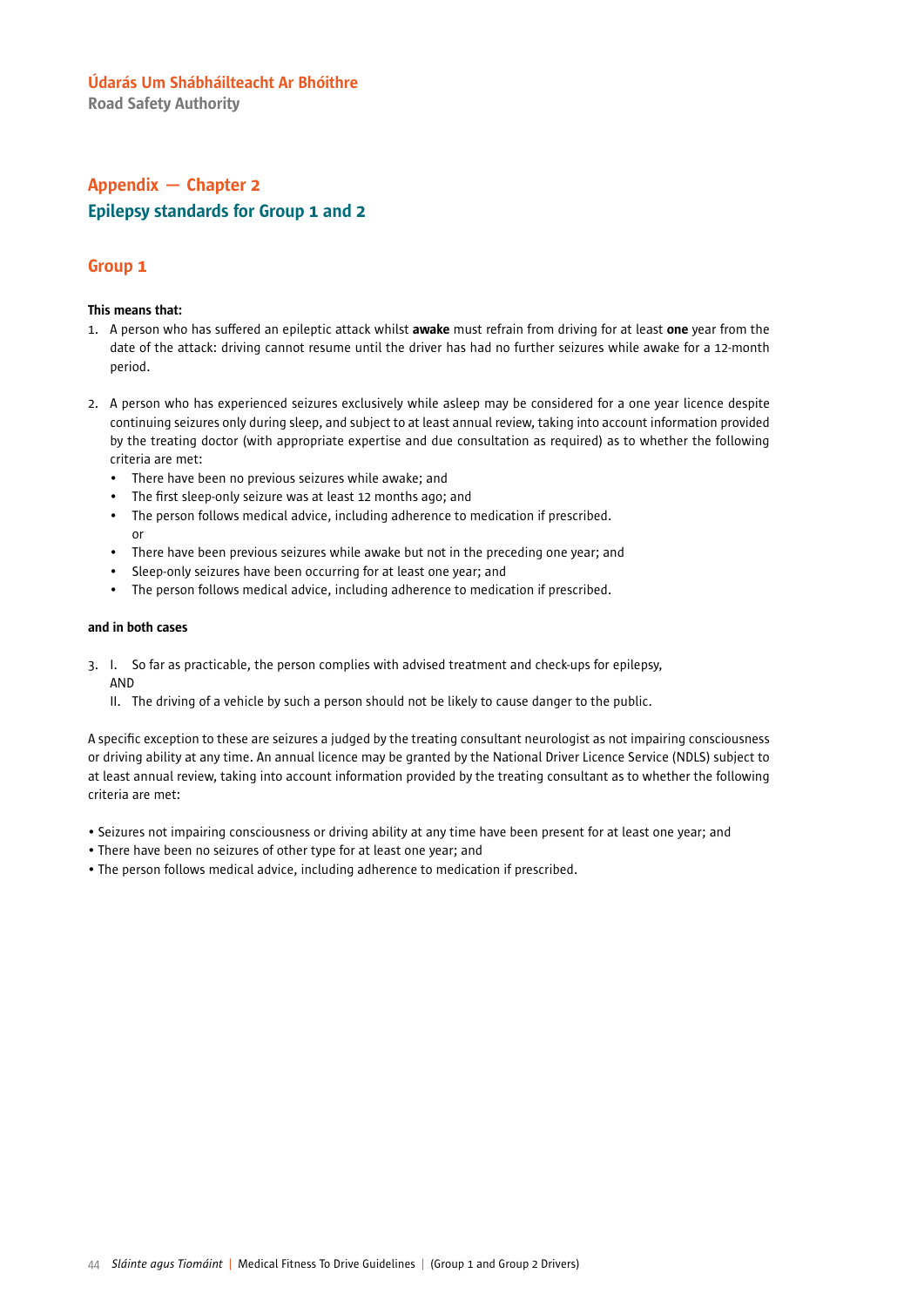### Group 2

#### This means that:

During the period of 10 years immediately preceding the date when the licence is granted the applicant/licence holder should:

- 1) be free from any epileptic attack AND
- 2) have not taken medication to treat epilepsy AND
- 3) not otherwise be a source of danger whilst driving.

In addition, someone with a structural intracranial lesion who has an increased risk of seizures will not be able to drive vehicles of this group until the risk of a seizure has fallen to no greater than 2% per annum, which permits compliance with the standards.

## Guidance for clinicians advising patients to cease driving in the case of break-through seizures in those with established epilepsy for Group 1 Drivers:

In the event of a seizure, the driver must be advised not to drive unless they are able to meet the conditions of the asleep concessions. The patient must be advised to notify the NDLS. In exceptional cases (e.g. seizure secondary to prescribing error), a consultant may advise a return after a shorter period.

## Guidance for withdrawal of antiepileptic medication being withdrawn on specific medical advice for Group 1 Drivers:

#### (N.B. This advice only relates to treatment for epilepsy)

From a medico-legal point of view, the risk of further epileptic seizures occurring during this therapeutic procedure should be noted. If an epileptic seizure does occur, the patient will need to satisfy driving licence standards before resuming driving and will need to be counselled accordingly. The current epilepsy standards require a period of at least one year free of any manifestation of epileptic seizure or attacks whilst awake from the date of the last attack; special consideration is given where attacks have occurred only whilst asleep.

It is clearly recognised that withdrawal of antiepileptic medication is associated with a risk of seizure recurrence. A number of studies have shown this, including the randomised study of antiepilepsy drug withdrawal in patients in remission, conducted by the UK Medical Research Council Anti-epileptic Drug Withdrawal Study Group in the UK17. This study shows a 30% risk of seizure in the first year of withdrawal ofmedication compared with those who continued on treatment.

Patients undergoing withdrawal of antiepilepsy medications should be warned of the risk they run, both of needing to cease driving and also of having a seizure which could result in a road traffic accident. Patients should be advised not to drive from commencement of the period of withdrawal and thereafter for a period of 6 months after cessation of treatment. A person remains as much at risk of seizure associated with drug withdrawal during the period of withdrawal as in the 6 months after withdrawal.

*<sup>17.</sup> Bonnett LJ, Shukralla A, Tudur-Smith C, Williamson PR, Marson AG. Seizure recurrence after antiepileptic drug withdrawal and the implications for driving: further results from the MRC Antiepileptic Drug Withdrawal Study and a systematic review. J Neurol Neurosurg Psychiatry. 2011 Dec;82(12):1328-33.*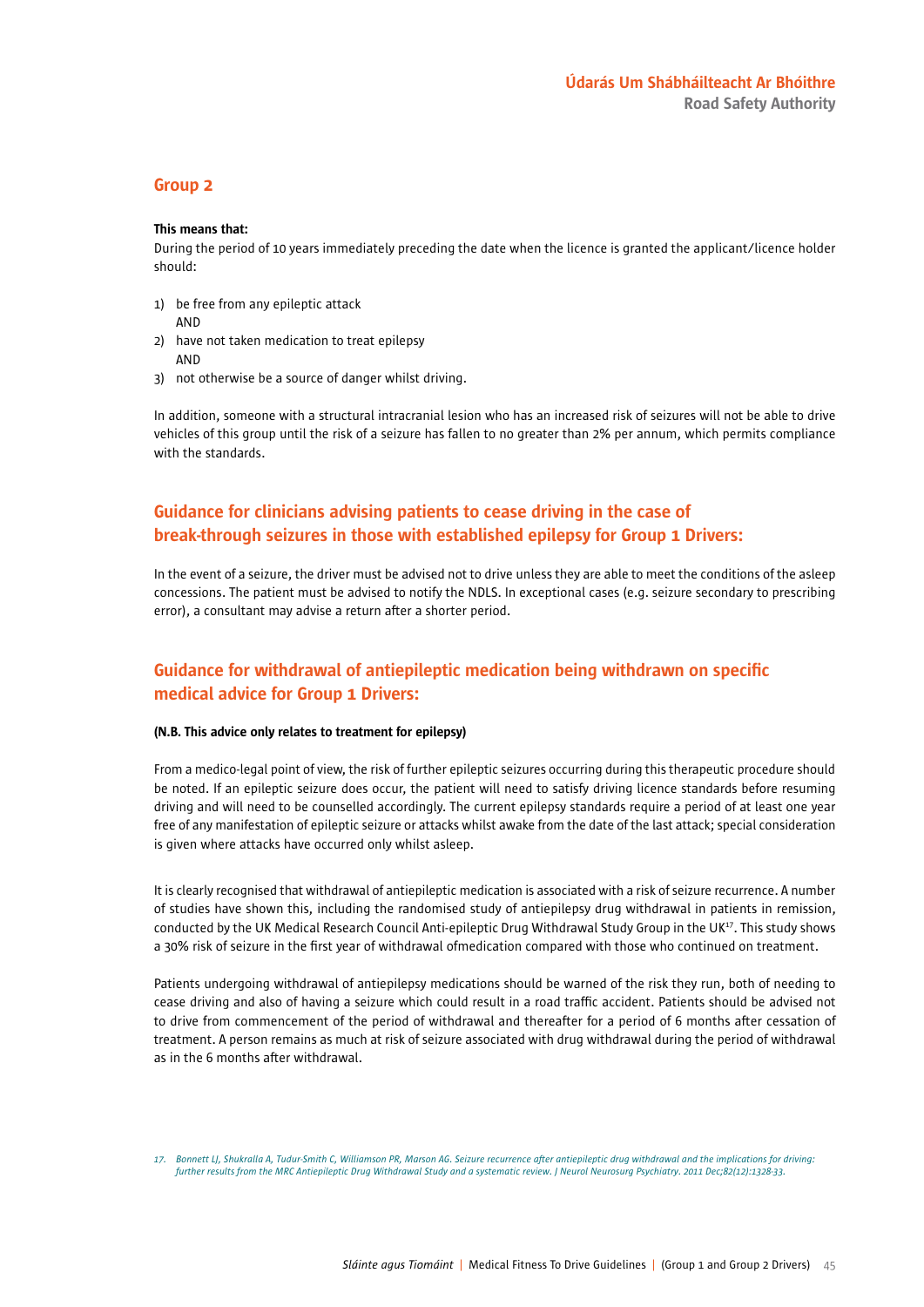Road Safety Authority

This advice may not be appropriate in every case. One specific example is withdrawal of antiepileptic medication when there is a well-established history of seizures only while asleep. In such cases, any restriction in driving is best determined by the consultant concerned, after considering the history. It is up to the driver to comply with such advice.

It is important to remember that the epilepsy standards are still relevant even if epileptic seizures occur after medication is omitted, for example on admission to hospital for any condition.

### Provoked seizures

Provoked or acute symptomatic seizures may be dealt with on an individual basis if there is no previous seizure history. Seizures associated with alcohol or drug misuse, sleep deprivation or a structural abnormality is not considered provoked for licensing purposes. Similarly, reports of seizures as a side-effect of prescribed medication do not automatically imply that such events should be considered as provoked. For seizure(s) with alcohol or illicit drugs, please see Chapter 6 in these Guidelines.

Doctors may wish to advise patients that the period of time likely to be recommended off driving will be influenced inter alia by:

- A. Whether it is clear that the seizure had been provoked by a stimulus which does not convey any risk of recurrence and does not represent an unmasking of an underlying liability; AND
- B. Whether the stimulus had been successfully/appropriately treated or is unlikely to occur at the wheel.

In the absence of any previous seizure history or previous cerebral pathology, the following seizures may also be treated as provoked:

- Eclamptic seizures.
- Convulsive syncope.
- Seizure in first week following a head injury (see head injury section) at the time of a Stroke/TIA or within the ensuing 24 hours.
- During intracranial surgery or in the ensuing 24 hours.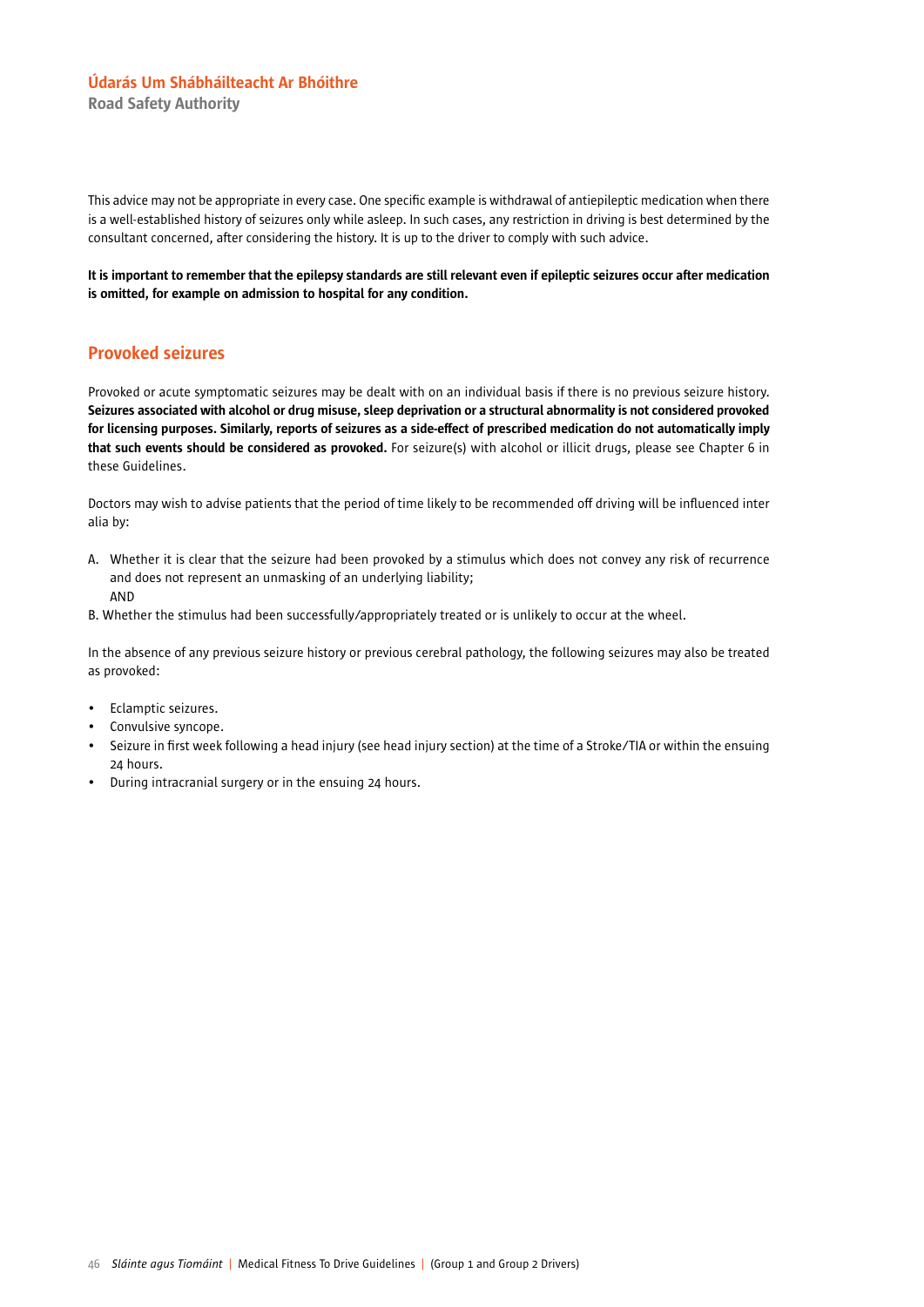# Chapter 3 Cardiovascular disorders<sup>18</sup>

A licence holder or applicant must meet the standards for cardiovascular disorders outlined below, and if there is reason to doubt that these are met, the applicant or licence holder should undergo a more detailed examination by a consultant cardiologist — see Appendix to this chapter.

Group 2 standards are minimum standards and do not preclude employers setting higher standards in terms of the demands of the driving tasks encountered in the course of employment.

| <b>Cardiovascular Disorders</b> | <b>Group 1 Entitlement ODL</b><br>car, motorcycle and tractor                        | <b>Group 2 Entitlement ODL</b>                                                                                                                   |
|---------------------------------|--------------------------------------------------------------------------------------|--------------------------------------------------------------------------------------------------------------------------------------------------|
| Angina                          | Driving must cease when<br>symptoms occur at rest, with<br>emotion, or at the wheel. | <b>Refusal or revocation with</b><br>continuing symptoms (treated<br>and/or untreated).                                                          |
|                                 | Driving may recommence when<br>satisfactory symptom control is<br>achieved.          | Driving may recommence<br>thereafter provided:<br>Free from angina for at least<br>$\bullet$                                                     |
|                                 | NDLS need not be notified.                                                           | 4 weeks.<br>The exercise or other functional<br>$\bullet$<br>test requirements can be met.<br>There is no other disqualifying<br>٠<br>condition. |
|                                 |                                                                                      | Driver must notify NDLS.                                                                                                                         |

*See appendix at end of this chapter*

18. Helpful recent reviews include: Sorajja D, Shen WK. Driving guidelines and restrictions in patients with ahistory of cardiac arrhythmias, syncope, or implantable *devices. Curr Treat Options Cardiovasc Med. 2010 Oct;12(5):443-56.*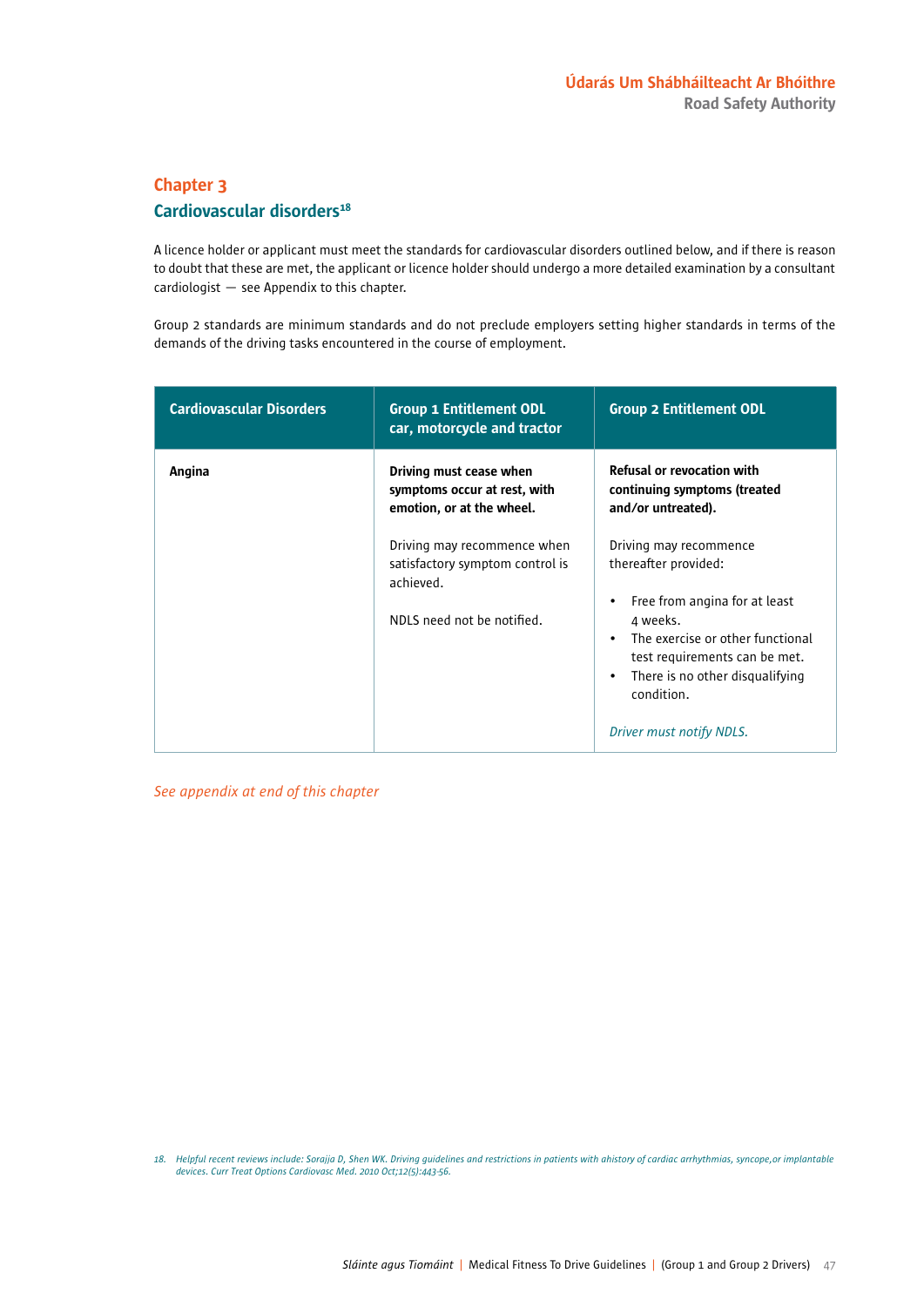Road Safety Authority

| <b>Cardiovascular Disorders</b>                                                                                                                                                                                                                                                                                   | <b>Group 1 Entitlement ODL</b><br>car, motorcycle and tractor                                                                                                                                                                                                                                                                                                                                                                                                                                                                                                                          | <b>Group 2 Entitlement ODL</b>                                                                                                                                                                                                                                                                                                    |
|-------------------------------------------------------------------------------------------------------------------------------------------------------------------------------------------------------------------------------------------------------------------------------------------------------------------|----------------------------------------------------------------------------------------------------------------------------------------------------------------------------------------------------------------------------------------------------------------------------------------------------------------------------------------------------------------------------------------------------------------------------------------------------------------------------------------------------------------------------------------------------------------------------------------|-----------------------------------------------------------------------------------------------------------------------------------------------------------------------------------------------------------------------------------------------------------------------------------------------------------------------------------|
| <b>Acute Coronary Syndromes</b><br>(ACS) defined as:<br>1. Unstable angina (symptoms at<br>rest with ECG changes).<br>2. Non STEMI with at least two<br>of the following criteria:<br>Symptoms at rest<br>Raised serum Troponin<br>٠<br><b>ECG</b> changes<br>٠<br>3. STEMI symptoms with ST<br>elevation on ECG. | If successfully treated by<br>coronary angioplasty, driving<br>may recommence after 1 week<br>provided:<br>No other URGENT<br>$\bullet$<br>revascularisation is planned.<br>(URGENT refers to within 4<br>weeks from acute event).<br>Left Ventricular Ejection<br>$\bullet$<br>Fraction (LVEF) is at least<br>35% prior to hospital<br>discharge.<br>There is no other<br>$\bullet$<br>disqualifying condition.<br>If not successfully treated by<br>coronary angioplasty, driving<br>may recommence after 4<br>weeks provided:<br>There is no other<br>٠<br>disqualifying condition. | All Acute Coronary Syndromes<br>disqualify the licence holder from<br>driving for at least 4 weeks.<br>Driving may recommence thereafter<br>provided:<br>The exercise or other functional<br>$\bullet$<br>test requirements can be met.<br>There is no other disqualifying<br>$\bullet$<br>condition.<br>Driver must notify NDLS. |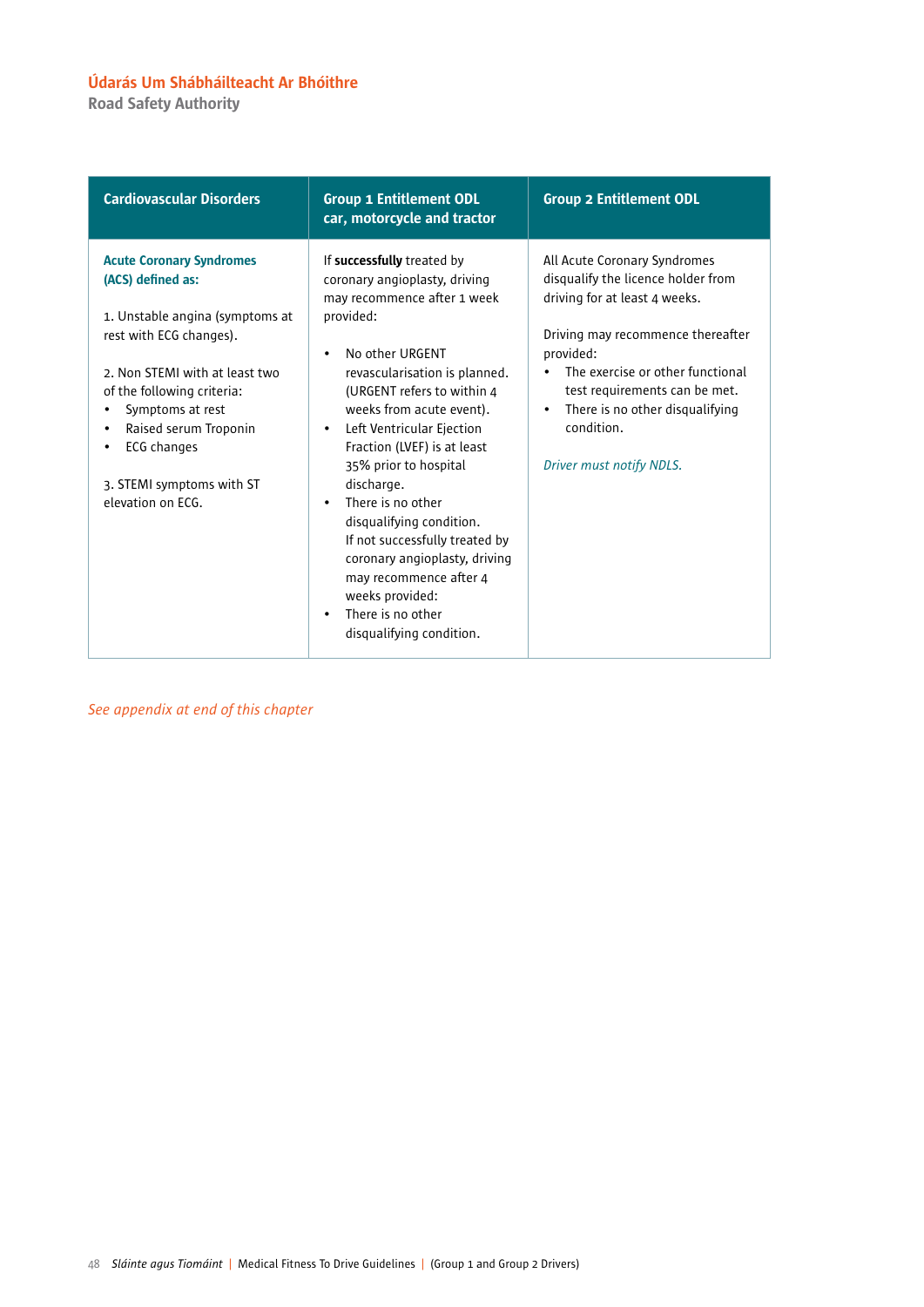Road Safety Authority

| <b>Cardiovascular Disorders</b>                                         | <b>Group 1 Entitlement ODL</b><br>car, motorcycle and tractor                                                                                                            | <b>Group 2 Entitlement ODL</b>                                                                                                                                                                                                                                                                                                                                                                                                                 |
|-------------------------------------------------------------------------|--------------------------------------------------------------------------------------------------------------------------------------------------------------------------|------------------------------------------------------------------------------------------------------------------------------------------------------------------------------------------------------------------------------------------------------------------------------------------------------------------------------------------------------------------------------------------------------------------------------------------------|
| <b>Percutaneous Coronary</b><br><b>Intervention</b>                     | Driving must cease for at least<br>2 days.                                                                                                                               | Driving must cease for at least<br>4 weeks.                                                                                                                                                                                                                                                                                                                                                                                                    |
| (Angioplasty ± stent)<br><b>Elective</b>                                | Driving may recommence<br>thereafter provided there is no<br>other disqualifying condition.<br>NDLS need not be notified.                                                | Driving may recommence thereafter<br>provided:<br>The exercise or other functional<br>$\bullet$<br>test requirements can be met.<br>There is no other disqualifying<br>$\bullet$<br>condition.<br>Driver must notify NDLS.                                                                                                                                                                                                                     |
| <b>Cardiac Surgery CABG including</b><br>valve or replacement or repair | Driving must cease for at least 4<br>weeks.<br>Driving may recommence<br>thereafter provided there is no<br>other disqualifying condition.<br>NDLS need not be notified. | Disqualifies from driving for at least<br>3 months.<br>Driving may recommence thereafter<br>provided:<br>There is no evidence of<br>$\bullet$<br>significant impairment of<br>left ventricular function <i>i.e.</i><br>LVEF is $\geq$ 35%.<br>The exercise or other functional<br>test requirements can be met<br>3 months or more post operatively.<br>There is no other disqualifying<br>$\bullet$<br>condition.<br>Driver must notify NDLS. |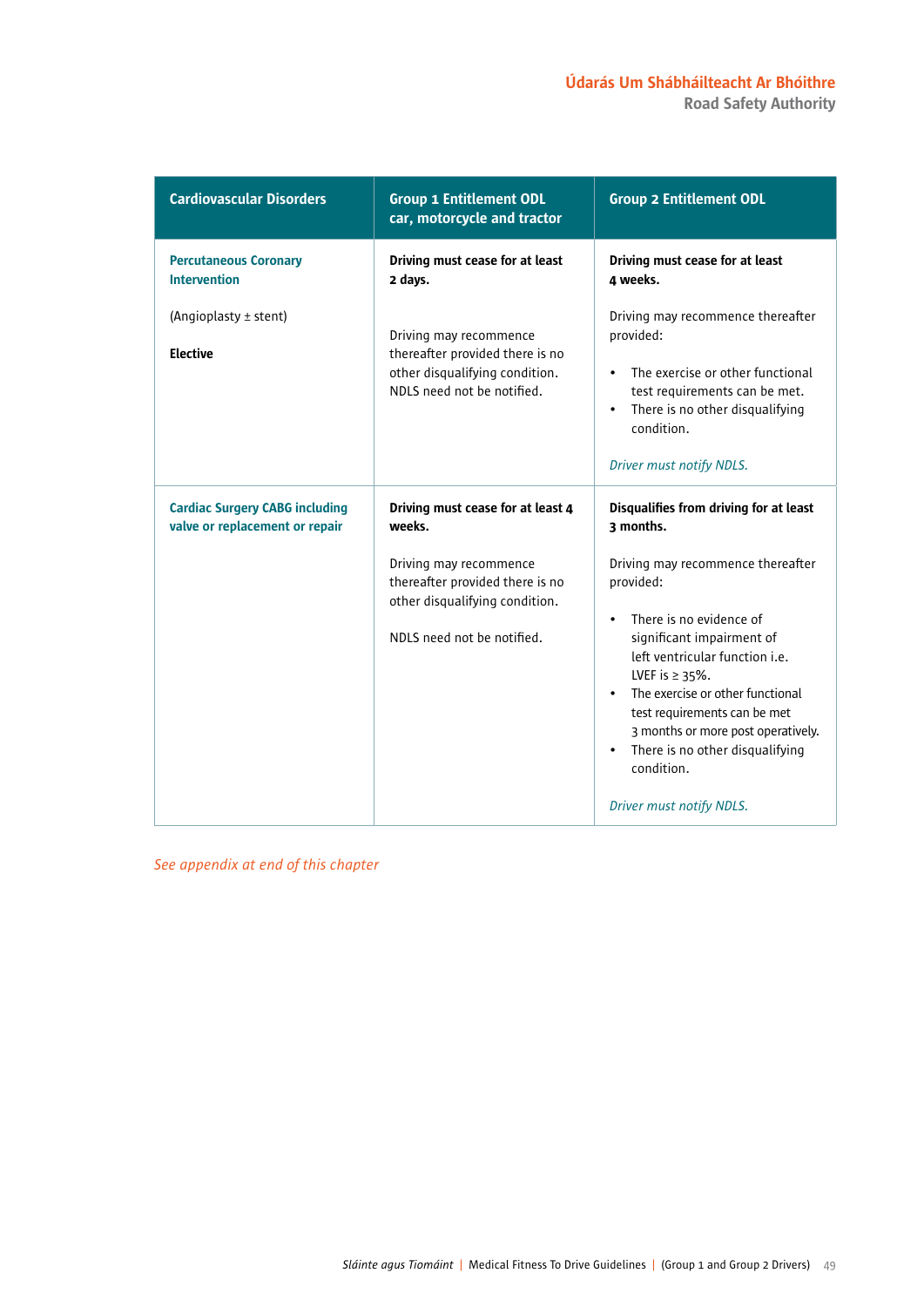Road Safety Authority

| <b>Cardiovascular Disorders</b>                                                                                                                                                                                                                                                                                                                                                      | <b>Group 1 Entitlement ODL</b><br>car, motorcycle and tractor                                                                                                                                                                                                                                   | <b>Group 2 Entitlement ODL</b>                                                                                                                                                                                                                                                                                                                                                                                                                |
|--------------------------------------------------------------------------------------------------------------------------------------------------------------------------------------------------------------------------------------------------------------------------------------------------------------------------------------------------------------------------------------|-------------------------------------------------------------------------------------------------------------------------------------------------------------------------------------------------------------------------------------------------------------------------------------------------|-----------------------------------------------------------------------------------------------------------------------------------------------------------------------------------------------------------------------------------------------------------------------------------------------------------------------------------------------------------------------------------------------------------------------------------------------|
| <b>Arrhythmia</b><br>Sinoatrial disease<br>Significant atrio-ventricular<br>conduction defect<br>Atrial flutter/fibrillation<br>Narrow or broad complex<br>tachycardia<br>(See also following Sections<br>- Pacemakers are considered<br>separately). N.B. Transient<br>Arrhythmias occurring during<br>acute coronary syndromes do<br>not require assessment under<br>this section. | Driving must cease if the<br>arrhythmia has caused or is<br>likely to cause incapacity.<br>Driving may be permitted when<br>underlying cause has been<br>identified and controlled for at<br>least 4 weeks.<br>NDLS need not be notified unless<br>there are distracting/disabling<br>symptoms. | Not fit to drive if the arrhythmia<br>has caused or is likely to cause<br>incapacity.<br>Driving may be permitted when:<br>The arrhythmia is controlled for<br>$\bullet$<br>at least 3 months.<br>The LVEF is $\geq$ 35%.<br>$\bullet$<br>There is no other disqualifying<br>condition.<br>NDLS need not be notified unless<br>there are distracting/disabling<br>symptoms.                                                                   |
| <b>Successful Catheter Ablation</b>                                                                                                                                                                                                                                                                                                                                                  | Driving must cease for at<br>least 2 days.<br>Driving may be permitted<br>thereafter provided there is no<br>other disqualifying condition.<br>NDLS need not be notified.                                                                                                                       | Following successful catheter<br>ablation for an arrhythmia that has<br>caused or would likely have caused<br>incapacity, driving should cease for<br>6 weeks. Driving may recommence<br>thereafter provided there is no other<br>disqualifying condition.<br>When the arrhythmia has not<br>caused nor would likely have caused<br>incapacity, driving may recommence<br>after 1 week provided there is no<br>other disqualifying condition. |
| Pacemaker Implant<br>Includes box change                                                                                                                                                                                                                                                                                                                                             | Driving must cease for at least<br>1 week.<br>Driving may be permitted<br>thereafter provided there is no<br>other disqualifying condition.                                                                                                                                                     | Disqualifies from driving for<br>4 weeks.<br>Driving may be permitted thereafter<br>provided there is no other<br>disqualifying condition.                                                                                                                                                                                                                                                                                                    |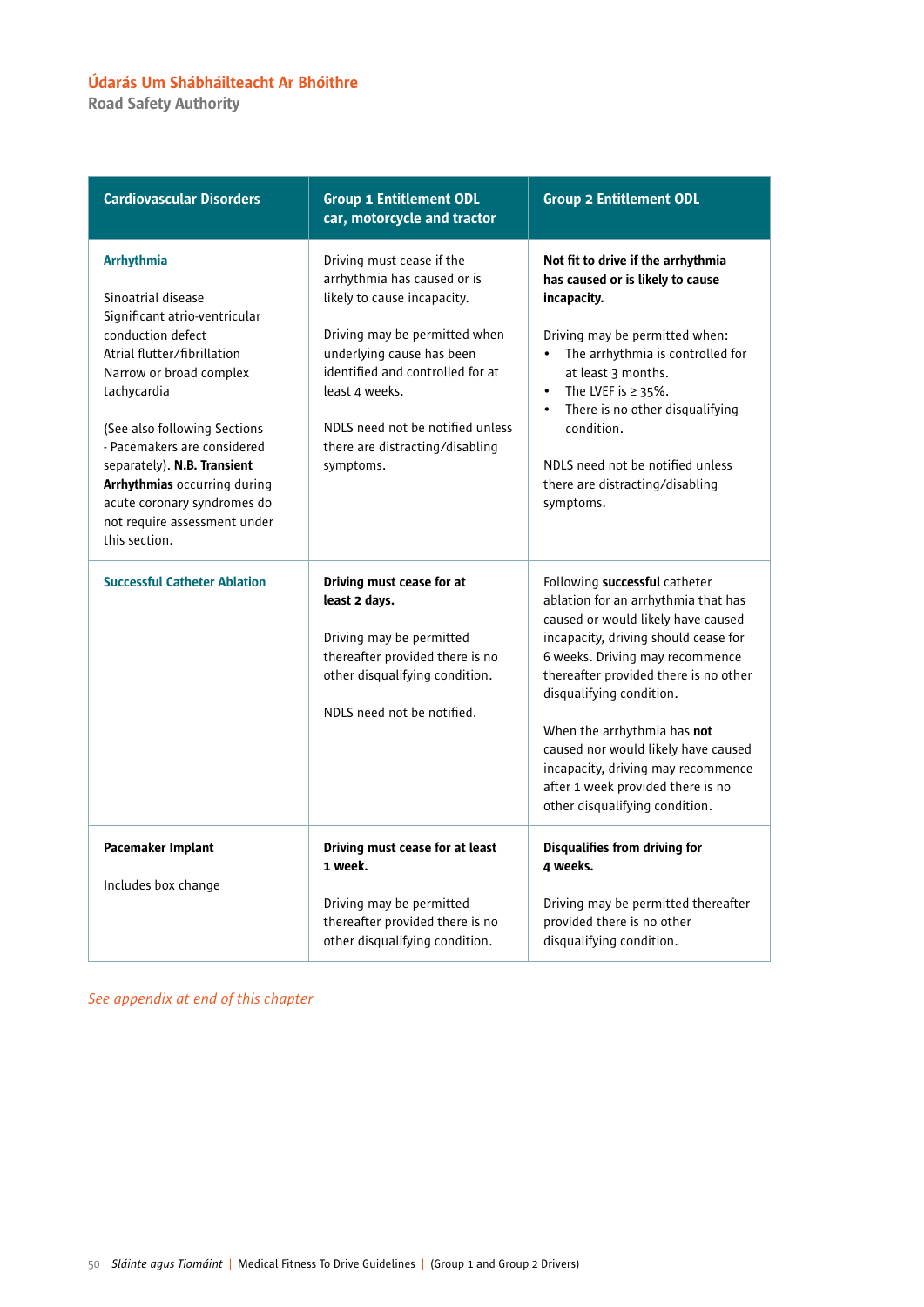Road Safety Authority

| <b>Cardiovascular Disorders</b>                                                                                                               | <b>Group 1 Entitlement ODL</b><br>car, motorcycle and tractor                                                                                                                                                                                                                                                                                                                                                                                                                                                                                                                                                                                                                                                                                                                                 | <b>Group 2 Entitlement ODL</b>                           |
|-----------------------------------------------------------------------------------------------------------------------------------------------|-----------------------------------------------------------------------------------------------------------------------------------------------------------------------------------------------------------------------------------------------------------------------------------------------------------------------------------------------------------------------------------------------------------------------------------------------------------------------------------------------------------------------------------------------------------------------------------------------------------------------------------------------------------------------------------------------------------------------------------------------------------------------------------------------|----------------------------------------------------------|
| <b>Unpaced Congenital Complete</b><br><b>Heart Block</b>                                                                                      | May drive if asymptomatic.                                                                                                                                                                                                                                                                                                                                                                                                                                                                                                                                                                                                                                                                                                                                                                    | Not fit to drive whether<br>symptomatic or asymptomatic. |
| <b>Implantable Cardioverter</b><br><b>Defibrillator (ICD)</b><br><b>Implanted for ventricular</b><br>arrhythmia associated with<br>incapacity | <b>Patients with ICDs implanted</b><br>for sustained ventricular<br>arrhythmias should not drive for:<br>1. A period of 6 months after<br>the first implant.<br>2. A further 6 months after<br>any shock therapy and/or<br>symptomatic antitachycardia<br>pacing (see 3A below).<br>3A. A period of 2 years if any<br>therapy following device<br>implantation has been<br>accompanied by incapacity<br>(whether caused by the<br>device or arrhythmia),<br>except as in 3B and 3C.<br>3B. If therapy was delivered due<br>to an inappropriate cause,<br>i.e. a trial fibrillation or<br>programming issues, then<br>fit to drive 4 weeks after<br>this has been completely<br>controlled to the satisfaction<br>of the cardiologist.<br>NDLS need not be notified.<br>Continued on next page | Not fit to drive.<br>Driver must notify NDLS.            |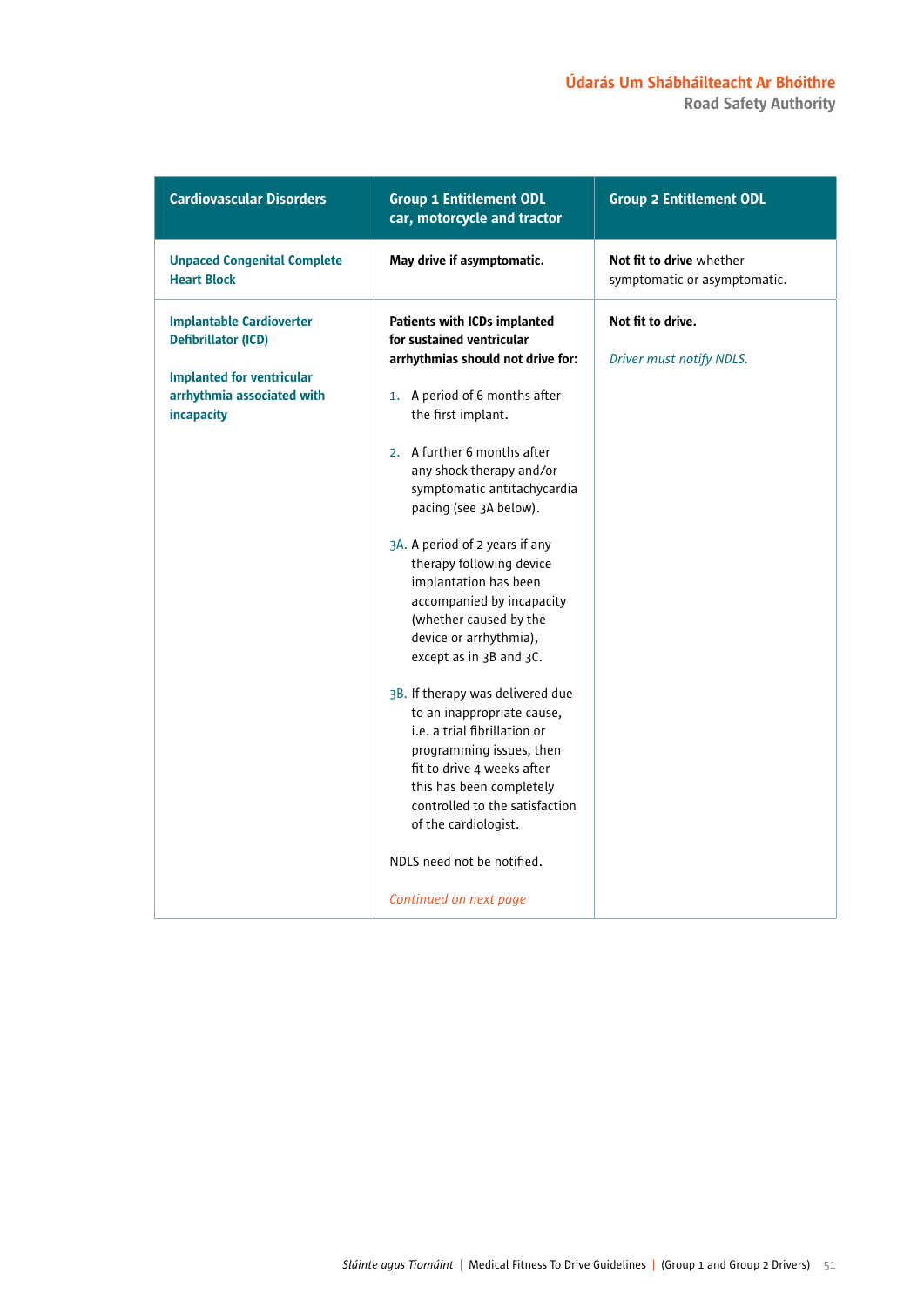Road Safety Authority

| <b>Cardiovascular Disorders</b>                                                                                                                                               | <b>Group 1 Entitlement ODL</b><br>car, motorcycle and tractor                                                                                                                                                                                                                                                                                                                                                        | <b>Group 2 Entitlement ODL</b> |
|-------------------------------------------------------------------------------------------------------------------------------------------------------------------------------|----------------------------------------------------------------------------------------------------------------------------------------------------------------------------------------------------------------------------------------------------------------------------------------------------------------------------------------------------------------------------------------------------------------------|--------------------------------|
| <b>Implantable Cardioverter</b><br><b>Defibrillator (ICD)</b><br><b>Implanted for ventricular</b><br>arrhythmia associated with<br>incapacity<br>Continued from previous page | 3C. If the incapacitating shock<br>was appropriate (i.e. for<br>sustained VT or VF) and<br>steps have been taken<br>to prevent recurrence,<br>(e.g., introduction of anti-<br>arrhythmic drugs or ablation<br>procedure) fit to drive after<br>6 months in the absence of<br>further symptomatic therapy.<br>For 2 and 3A/3C, if the patient<br>has been re-licensed prior to the<br>event, Driver must notify NDLS. |                                |
|                                                                                                                                                                               | 4. A period of 4 weeks off<br>driving must occur following<br>any revision of the electrodes<br>or alteration of anti-<br>arrhythmic drug treatment.<br>5. A period of 1 week off<br>driving is required after a<br>defibrillator box change.                                                                                                                                                                        |                                |
|                                                                                                                                                                               | Return to driving requires that:<br>1. The device is subject to<br>regular review with<br>interrogation.<br>2. There is no other disqualifying<br>condition.                                                                                                                                                                                                                                                         |                                |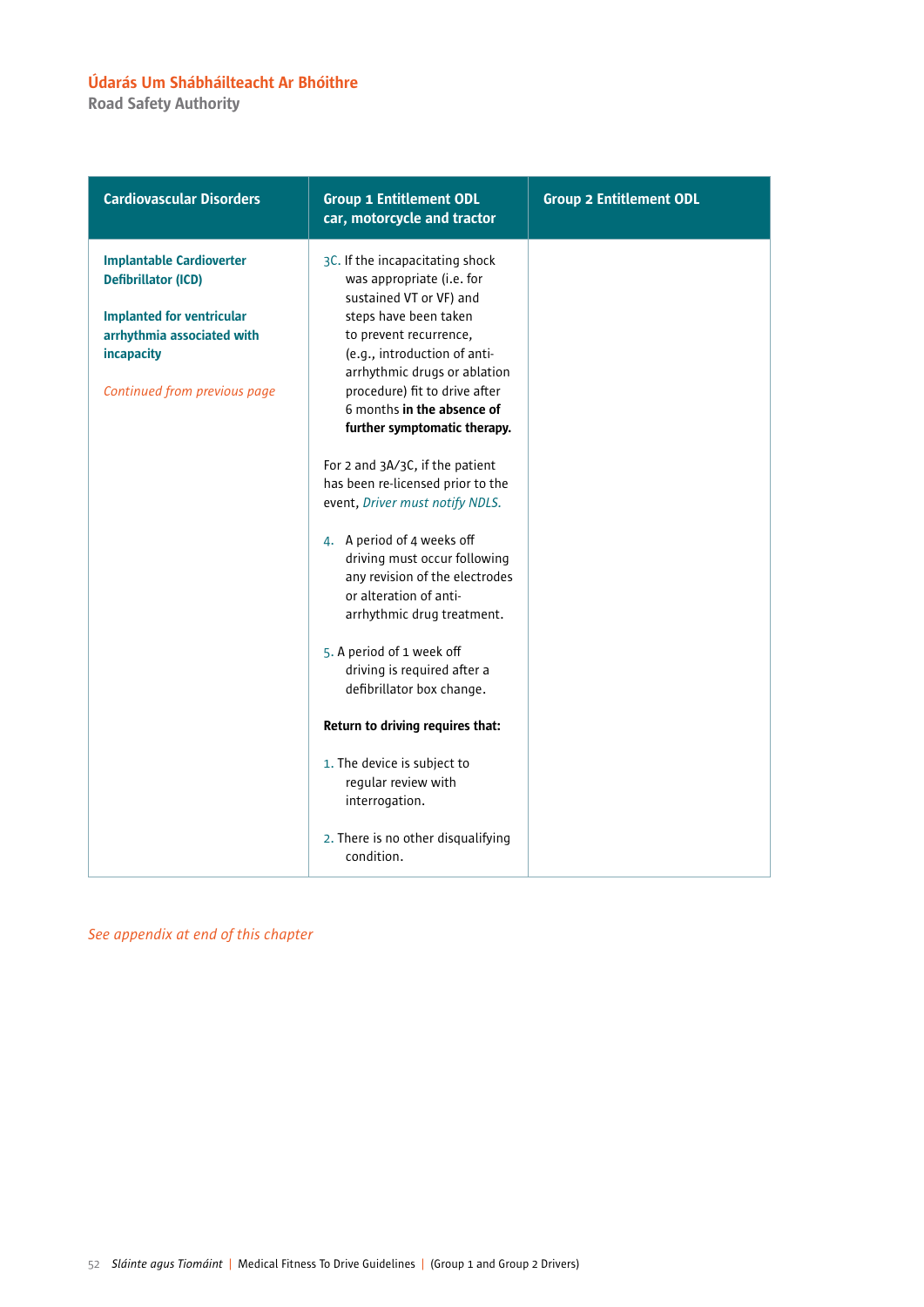| <b>Cardiovascular Disorders</b>                                                                                                                      | <b>Group 1 Entitlement ODL</b><br>car, motorcycle and tractor                                                                                                                                                                                                                                                                                                                                                                                                                                                                                                                                                                                                                                                                                                                 | <b>Group 2 Entitlement ODL</b>                |
|------------------------------------------------------------------------------------------------------------------------------------------------------|-------------------------------------------------------------------------------------------------------------------------------------------------------------------------------------------------------------------------------------------------------------------------------------------------------------------------------------------------------------------------------------------------------------------------------------------------------------------------------------------------------------------------------------------------------------------------------------------------------------------------------------------------------------------------------------------------------------------------------------------------------------------------------|-----------------------------------------------|
| <b>Implantable Cardioverter</b><br><b>Defibrillator (ICD)</b><br>Implanted for sustained<br>ventricular arrhythmia which did<br>not cause incapacity | If the patient presents with a<br>non-disqualifying cardiac event,<br>i.e. haemodynamically stable<br>non-incapacitating sustained<br>ventricular tachycardia, the<br>patient can drive 4 weeks after<br>ICD implantation providing all<br>of the following conditions are<br>met:<br>LVEF is $\geq$ 35%.<br>$\bullet$<br>No fast VT induced on<br>electrophysiological study<br>(RR < 250 msec).<br>Any induced VT could be pace-<br>terminated by the ICD twice,<br>without acceleration, during<br>the post implantation study.<br>NDLS need not be notified.<br>Should the ICD subsequently<br>deliver ATP and/or shock therapy<br>(except during normal clinical<br>testing) then the licensing criteria<br>on the previous page applies and<br>Driver must notify NDLS. | Not fit to drive.<br>Driver must notify NDLS. |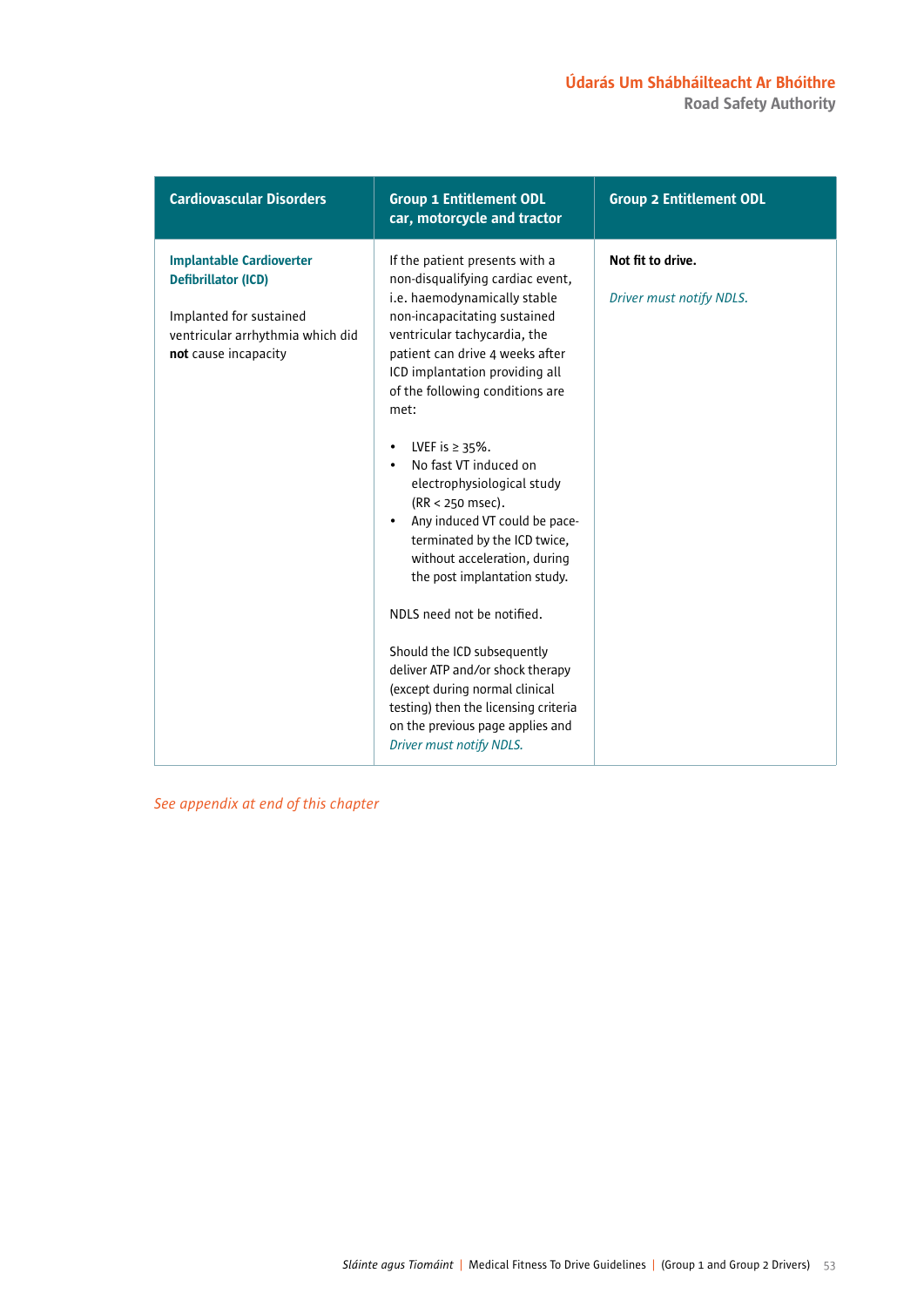Road Safety Authority

| <b>Cardiovascular Disorders</b>                                       | <b>Group 1 Entitlement ODL</b><br>car, motorcycle and tractor                                                                                                                                                                                                                                                                                                                                                             | <b>Group 2 Entitlement ODL</b>                                                                                                                                                                                                                                                                                                                         |
|-----------------------------------------------------------------------|---------------------------------------------------------------------------------------------------------------------------------------------------------------------------------------------------------------------------------------------------------------------------------------------------------------------------------------------------------------------------------------------------------------------------|--------------------------------------------------------------------------------------------------------------------------------------------------------------------------------------------------------------------------------------------------------------------------------------------------------------------------------------------------------|
| <b>Prophylactic ICD Implant</b>                                       | Asymptomatic individuals with<br>high risk of significant arrhythmia.<br>Driving should cease for 4 weeks.<br>NDLS need not be notified.<br>Should the ICD subsequently<br>deliver ATP and/or shock<br>therapy (except during normal<br>clinical testing) then the<br>licensing criteria on previous<br>page for ICD applies and<br>Driver must notify NDLS.                                                              | Not fit to drive.<br>Driver must notify NDLS.                                                                                                                                                                                                                                                                                                          |
| <b>Ascending/Descending Thoracic</b><br>and Abdominal Aortic Aneurysm | Driver must notify NDLS of any<br>aneurysm of 6cm in diameter,<br>despite treatment. Licensing<br>will be permitted subject to<br>annual review.<br>Driving may continue after<br>satisfactory medical (blood<br>pressure control) or surgical<br>treatment, without evidence<br>of further enlargement. There<br>should be no other disqualifying<br>condition. An aortic diameter of<br>6.5cm or more not fit to drive. | Not fit to drive if the aortic diameter<br>is > 5.5cm. Driving may continue<br>after satisfactory medical or<br>surgical treatment, unless other<br>disqualifying condition.<br>N.B. The exercise or other functional<br>test requirements will apply to<br>abdominal aortic aneurysm.<br>Driver must notify NDLS if aortic<br>diameter is $> 5.5$ cm. |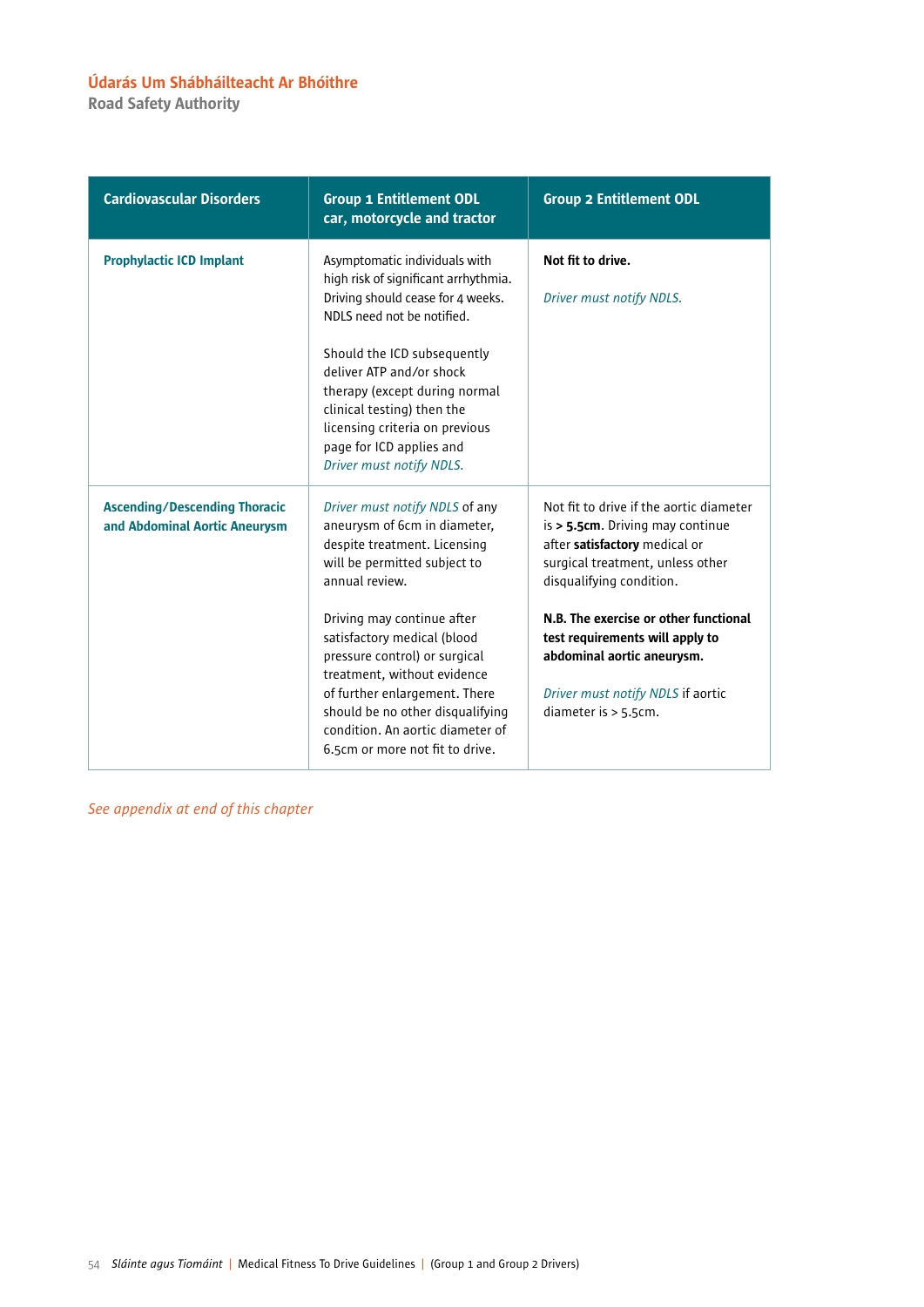| <b>Cardiovascular Disorders</b>  | <b>Group 1 Entitlement ODL</b><br>car, motorcycle and tractor                                                                                                                   | <b>Group 2 Entitlement ODL</b>                                                                                                                                                                                                                                                                                                                                                                     |
|----------------------------------|---------------------------------------------------------------------------------------------------------------------------------------------------------------------------------|----------------------------------------------------------------------------------------------------------------------------------------------------------------------------------------------------------------------------------------------------------------------------------------------------------------------------------------------------------------------------------------------------|
| <b>Chronic Aortic Dissection</b> | Driving may continue after<br>satisfactory medical (blood<br>pressure control) or surgical<br>treatment, unless other<br>disqualifying condition.<br>NDLS need not be notified. | Driving may be permitted when ALL<br>of the following criteria can be met:<br>The maximum transverse<br>$\bullet$<br>diameter of the aorta, including<br>false lumen/thrombosed<br>segment, does not exceed<br>5.5cm.<br>There is complete thrombosis of<br>$\bullet$<br>the false lumen.<br>The BP is well controlled*.<br>$\bullet$<br>* NOTE "well controlled" refers to<br>clinical, standard. |
| <b>Hypertension</b>              | Driving may continue unless<br>treatment causes unacceptable<br>side effects.<br>NDLS need not be notified.                                                                     | Not fit to drive if resting BP<br>consistently 180 mm Hg systolic<br>or more and/or 100 mm Hg<br>diastolic or more.<br>Driving may be permitted when<br>controlled provided that treatment<br>does not cause side effects which<br>may interfere with driving.                                                                                                                                     |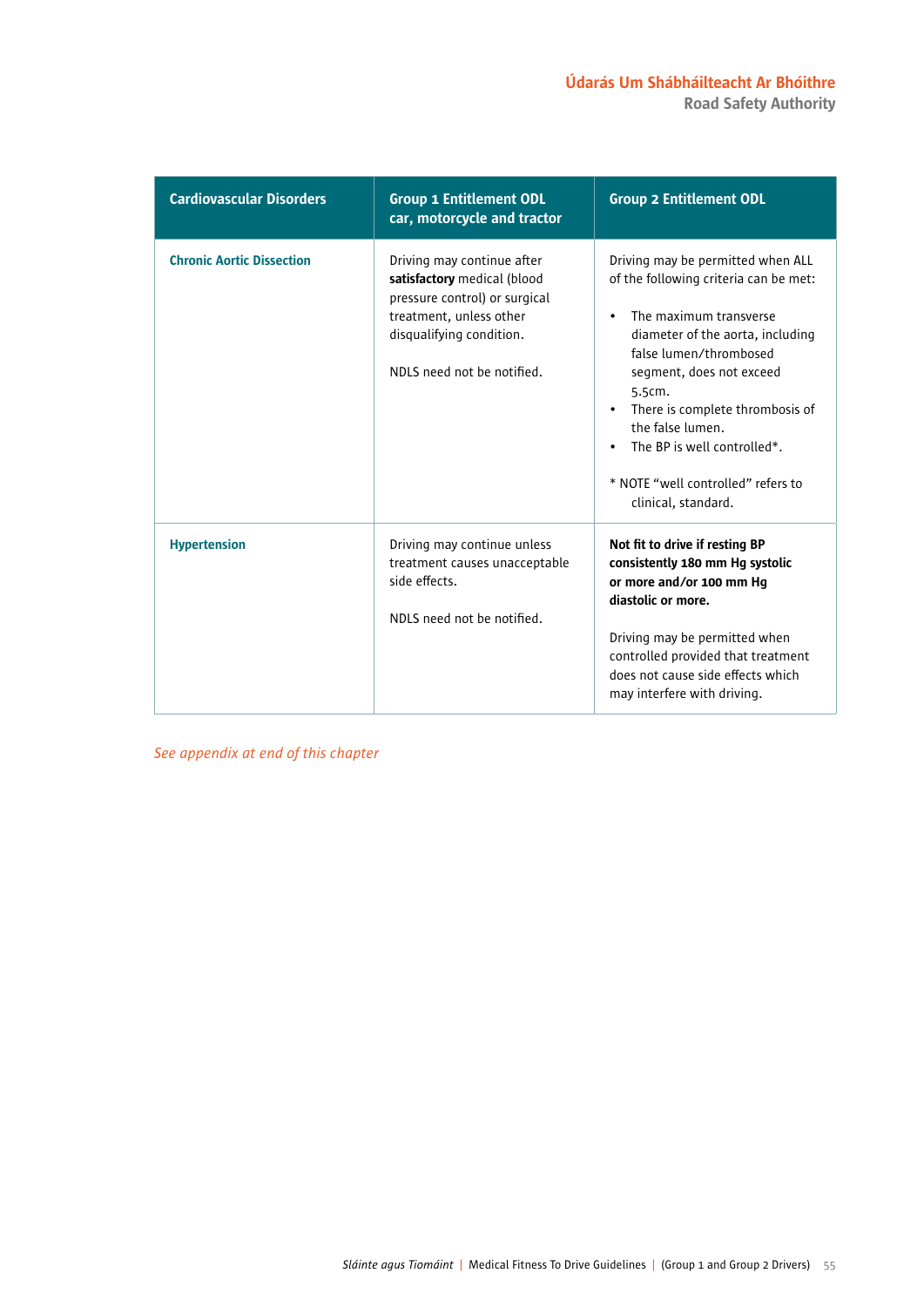Road Safety Authority

| <b>Cardiovascular Disorders</b>                                                                                 | <b>Group 1 Entitlement ODL</b><br>car, motorcycle and tractor                                    | <b>Group 2 Entitlement ODL</b>                                                                                                                                                                                                                                                                                                                                                                                                                                                                                                                                                                                                                                                                                                                                                                                                        |
|-----------------------------------------------------------------------------------------------------------------|--------------------------------------------------------------------------------------------------|---------------------------------------------------------------------------------------------------------------------------------------------------------------------------------------------------------------------------------------------------------------------------------------------------------------------------------------------------------------------------------------------------------------------------------------------------------------------------------------------------------------------------------------------------------------------------------------------------------------------------------------------------------------------------------------------------------------------------------------------------------------------------------------------------------------------------------------|
| <b>Hypertrophic</b><br>Cardiomyopathy (H.C.M.)<br>(See also arrhythmia, pacemaker<br>and ICD sections)          | Driving may continue provided<br>no other disqualifying condition.<br>NDLS need not be notified. | Not fit to drive if symptomatic.<br>Driving may only be permitted<br>when at least three of the following<br>criteria are met:<br>There is no family history in a<br>$\bullet$<br>first degree relative of sudden<br>premature death from presumed<br>HCM.<br>The cardiologist can confirm that<br>$\bullet$<br>the HCM is not anatomically<br>severe. The maximum wall<br>thickness does not exceed 3cm.<br>There is no serious abnormality<br>of heart rhythm demonstrated;<br>e.g. ventricular tachy-arrhythmia<br>excluding isolated ventricular<br>pre excitation beats.<br>There is at least a 25mm Hq<br>$\bullet$<br>increase in systolic blood<br>pressure during exercise testing<br>- (exercise testing to be repeated<br>every 3 years).<br>See Appendix to this Chapter<br>for full details.<br>Driver must notify NDLS. |
| <b>Dilated Cardiomyopathy</b><br>(See also arrhythmia,<br>pacemaker, I.C.D. and heart<br>failure sections etc.) | Driving may continue provided<br>no other disqualifying condition.<br>NDLS need not be notified. | Not fit to drive if symptomatic.<br>Driving may be permitted provided<br>that there is no other disqualifying<br>condition. NDLS need not be<br>notified.                                                                                                                                                                                                                                                                                                                                                                                                                                                                                                                                                                                                                                                                             |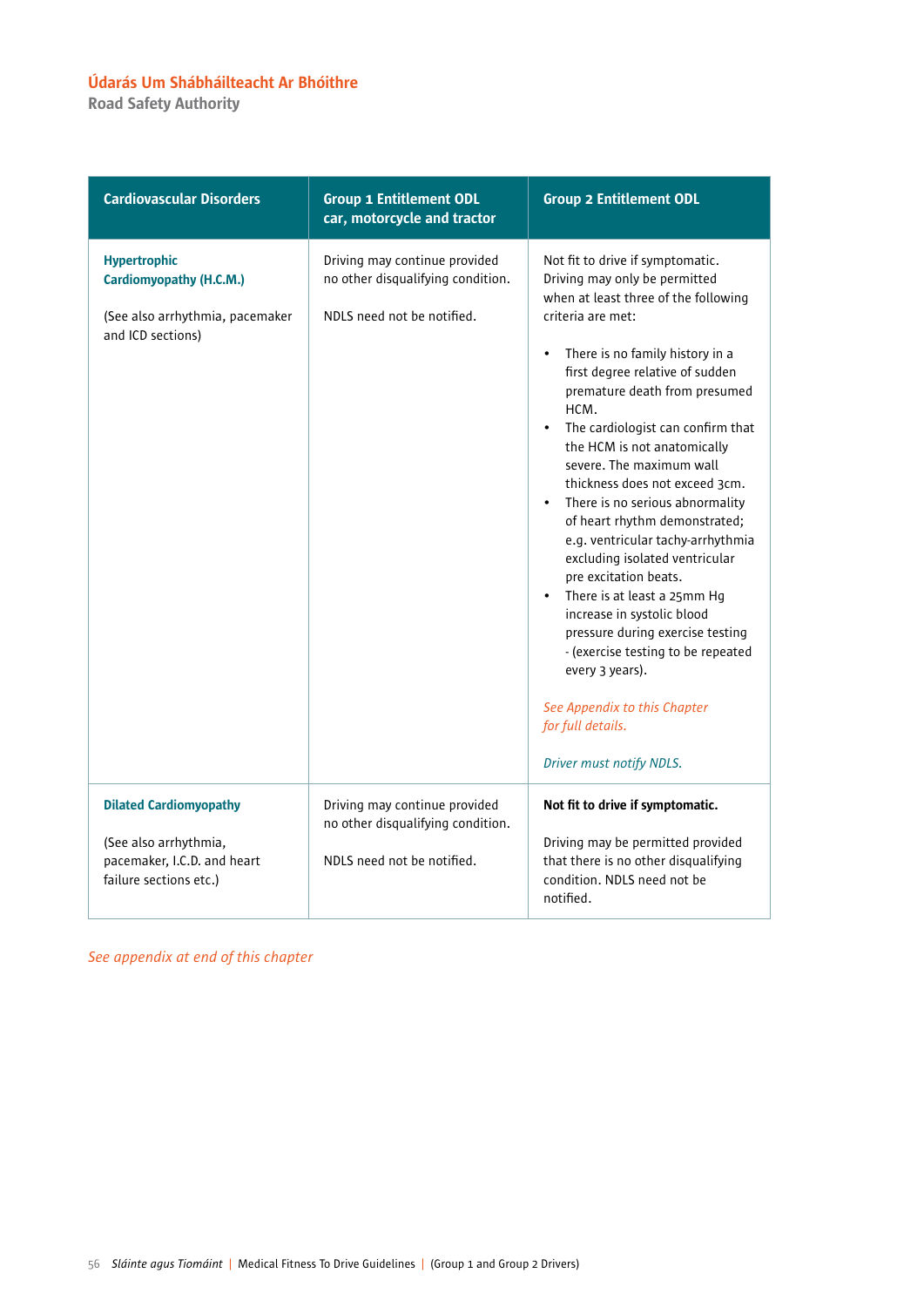| <b>Cardiovascular Disorders</b>                                          | <b>Group 1 Entitlement ODL</b><br>car, motorcycle and tractor                                                                                                                                        | <b>Group 2 Entitlement ODL</b>                                                                                                                                                                                                                                                                                     |
|--------------------------------------------------------------------------|------------------------------------------------------------------------------------------------------------------------------------------------------------------------------------------------------|--------------------------------------------------------------------------------------------------------------------------------------------------------------------------------------------------------------------------------------------------------------------------------------------------------------------|
| <b>Heart Failure</b>                                                     | Driving may continue provided<br>there are no symptoms that may<br>distract the driver's attention.<br>NDLS need not be notified.                                                                    | <b>Disqualifies from driving</b><br>if symptomatic.<br>Driving may be permitted provided:<br>The LVEF is $\geq$ 35%.<br>$\bullet$<br>There is no other disqualifying<br>$\bullet$<br>condition.<br>Exercise or other functional testing<br>may be required depending on the<br>likely cause for the heart failure. |
| <b>Cardiac Resynchronisation</b><br><b>Therapy (CRT)</b><br><b>CRT-P</b> | Driving must cease for at least 1<br>week following implantation.<br>Driving may continue provided<br>there are no symptoms relevant<br>to driving.<br>There is no other disqualifying<br>condition. | <b>Disqualifies from driving</b><br>for 4 weeks.<br>Following Implantation.<br>Driving may be permitted provided:<br>The heart failure requirements<br>$\bullet$<br>are met.<br>There is no other disqualifying<br>$\bullet$<br>condition.                                                                         |
| <b>CRT-D</b>                                                             | Driving may be permitted<br>provided the ICD requirements<br>are met. There is no other<br>disqualifying condition.                                                                                  | Not fit to Drive.<br>Driver must notify NDLS.                                                                                                                                                                                                                                                                      |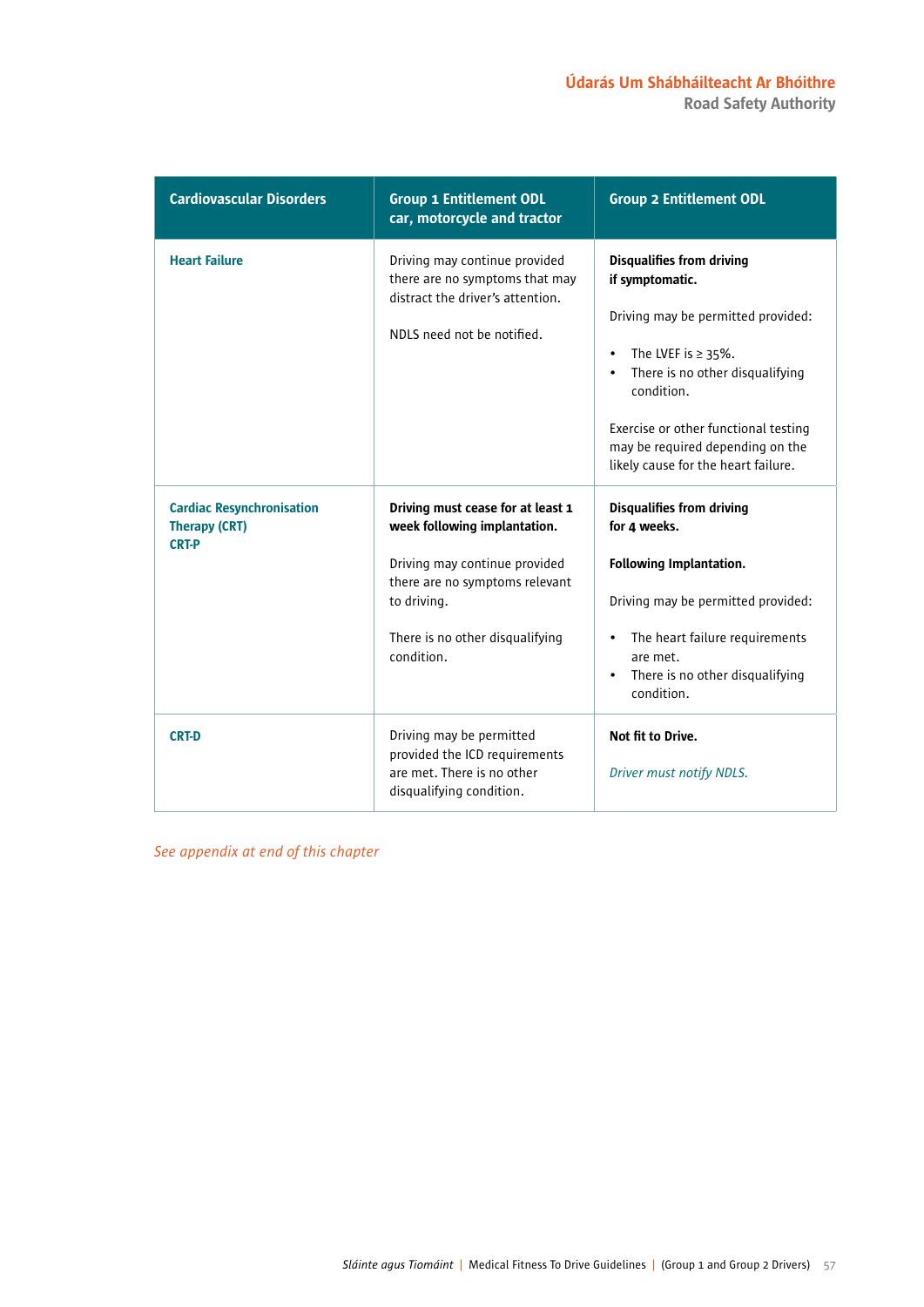Road Safety Authority

| <b>Cardiovascular Disorders</b>                                  | <b>Group 1 Entitlement ODL</b><br>car, motorcycle and tractor                                                                                                                                                                                                                         | <b>Group 2 Entitlement ODL</b>                                                                                                                                                                                                                                                                                                                                                                                                                                                                                    |
|------------------------------------------------------------------|---------------------------------------------------------------------------------------------------------------------------------------------------------------------------------------------------------------------------------------------------------------------------------------|-------------------------------------------------------------------------------------------------------------------------------------------------------------------------------------------------------------------------------------------------------------------------------------------------------------------------------------------------------------------------------------------------------------------------------------------------------------------------------------------------------------------|
| <b>Congenital Heart Disease</b>                                  | Driving may continue provided<br>there is no other disqualifying<br>condition.                                                                                                                                                                                                        | Disqualifies from driving when<br>complex or severe disorder(s)<br>is (are) present.                                                                                                                                                                                                                                                                                                                                                                                                                              |
|                                                                  | Following a first licence<br>application or identification of<br>such a condition, consultant<br>assessment may be required<br>before a licence is (re)issued.<br>Certain conditions will require<br>licence review every 1, 3 years,<br>in this instance Driver must<br>notify NDLS. | Following a first licence application<br>or identification of such a condition,<br>consultant cardiologist assessment<br>may be required before a licence is<br>(re)issued. Those with minor disease<br>and others who have had successful<br>repair of defects or relief of valvular<br>problems, fistulae etc. may be<br>licensed provided there is no other<br>disqualifying condition.<br>Certain conditions will require<br>licence review every 1, 3 years, in<br>this instance Driver must notify<br>NDLS. |
| <b>Syncope</b><br>N.B. Cough Syncope see Chapter<br>9            | See section entitled "Loss of<br>Consciousness" Chapter 2.                                                                                                                                                                                                                            | See section entitled "Loss of<br>Consciousness" Chapter 2.                                                                                                                                                                                                                                                                                                                                                                                                                                                        |
| <b>ECG Abnormality</b><br><b>Suspected myocardial infarction</b> | Driving may continue unless<br>other disqualifying condition.<br>NDLS need not be notified.                                                                                                                                                                                           | Driving may be permitted provided:<br>There is no other disqualifying<br>$\bullet$<br>condition.<br>The exercise or other functional<br>$\bullet$<br>test requirements can be met.                                                                                                                                                                                                                                                                                                                                |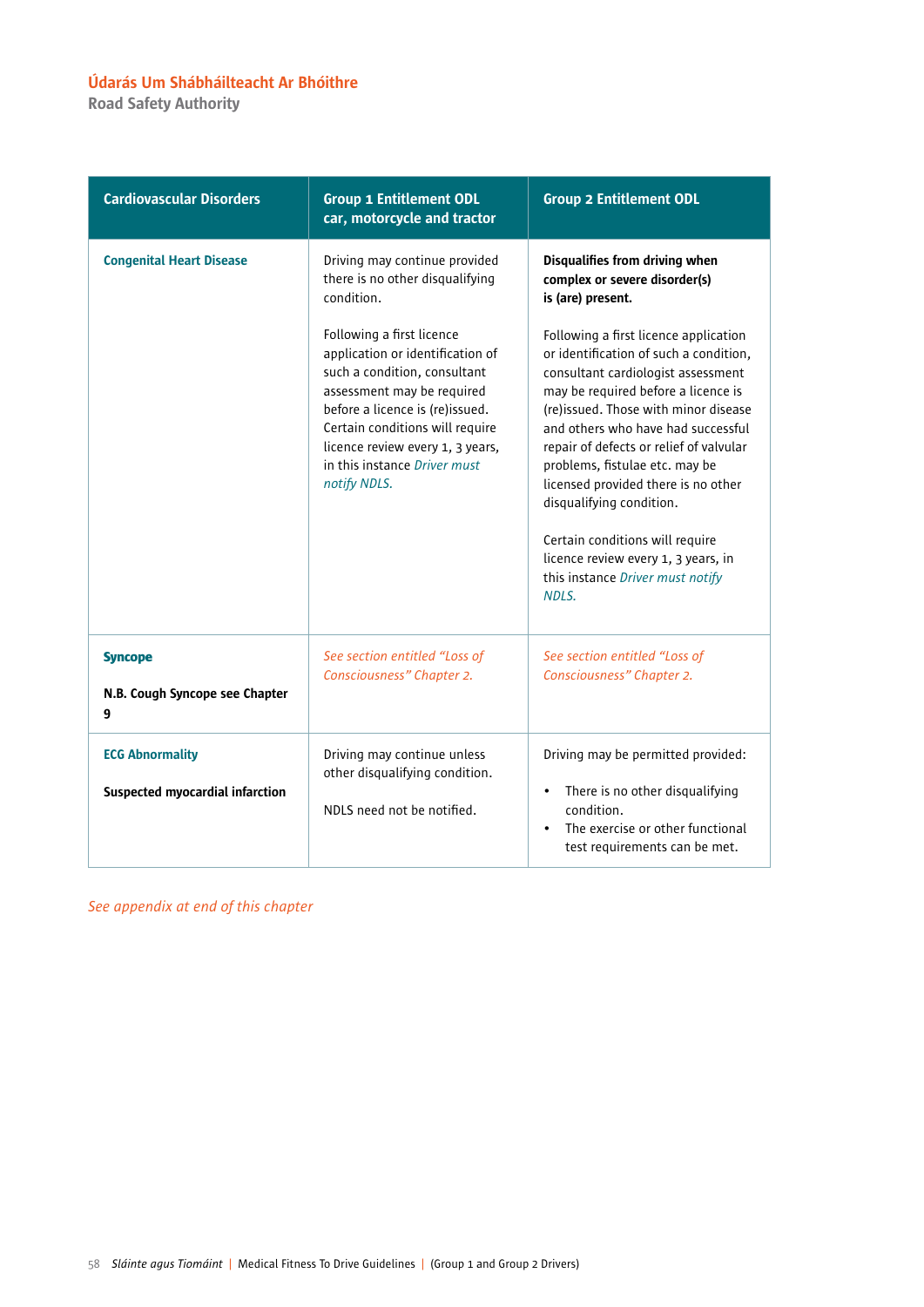# Appendix — Chapter 3 Group 1 and 2 entitlements

### Medication

If drug treatment for any cardiovascular condition is required, any patient experiencing an adverse effect which is likely to affect driver performance is not fit to drive.

### Group 2 entitlements only

#### LICENCE DURATION

An applicant or driver who has, after cardiac assessment, (usually for ischaemic or untreated heart valve disease) been permitted to hold either a Group 2 licence will usually be issued with a short term licence (maximum duration 3 years) renewable on receipt of satisfactory D501 Medical Report.

### Exercise testing

Exercise evaluation shall be performed on a treadmill. Drivers should be able to achieve 90% of age predicted heart rate of standard Bruce protocol or equivalent safely, without antianginal\* medication for 48 hours and should remain free from signs of cardiovascular dysfunction, viz. angina pectoris, syncope, hypotension, sustained ventricular tachycardia, and/ or electrocardiographic ST segment shift which accredited medical opinion interprets as being indicative of myocardial ischaemia (usually > 2mm horizontal or down-sloping) during exercise or the recovery period. In the presence of established coronary heart disease, exercise evaluation shall be required at regular intervals not to exceed 3 years.

\*Antianginal medication refers to the use of nitrates, beta-blockers, calcium channel blockers, nicorandil, ivabradine and ranolazine prescribed for antianginal purposes or for other reasons e.g. cardio-protection.

### N.B. When any of the above drugs are being prescribed purely for the control of hypertension or an arrhythmiathen discontinuation prior to exercise testing is not required.

Should atrial fibrillation develop de novo during exercise testing, provided the individual meets all the NDLS exercise tolerance test criteria, the individual will be required to undergo an echocardiogram and meet the licensing criteria, just as any individual with a pre-existing atrial fibrillation.

### Chest pain of uncertain cause

Exercise testing should be carried out as above. Those with a locomotor disability who cannot comply will require either a gated myocardial perfusion scan, stress echo study and/or specialised cardiological opinion.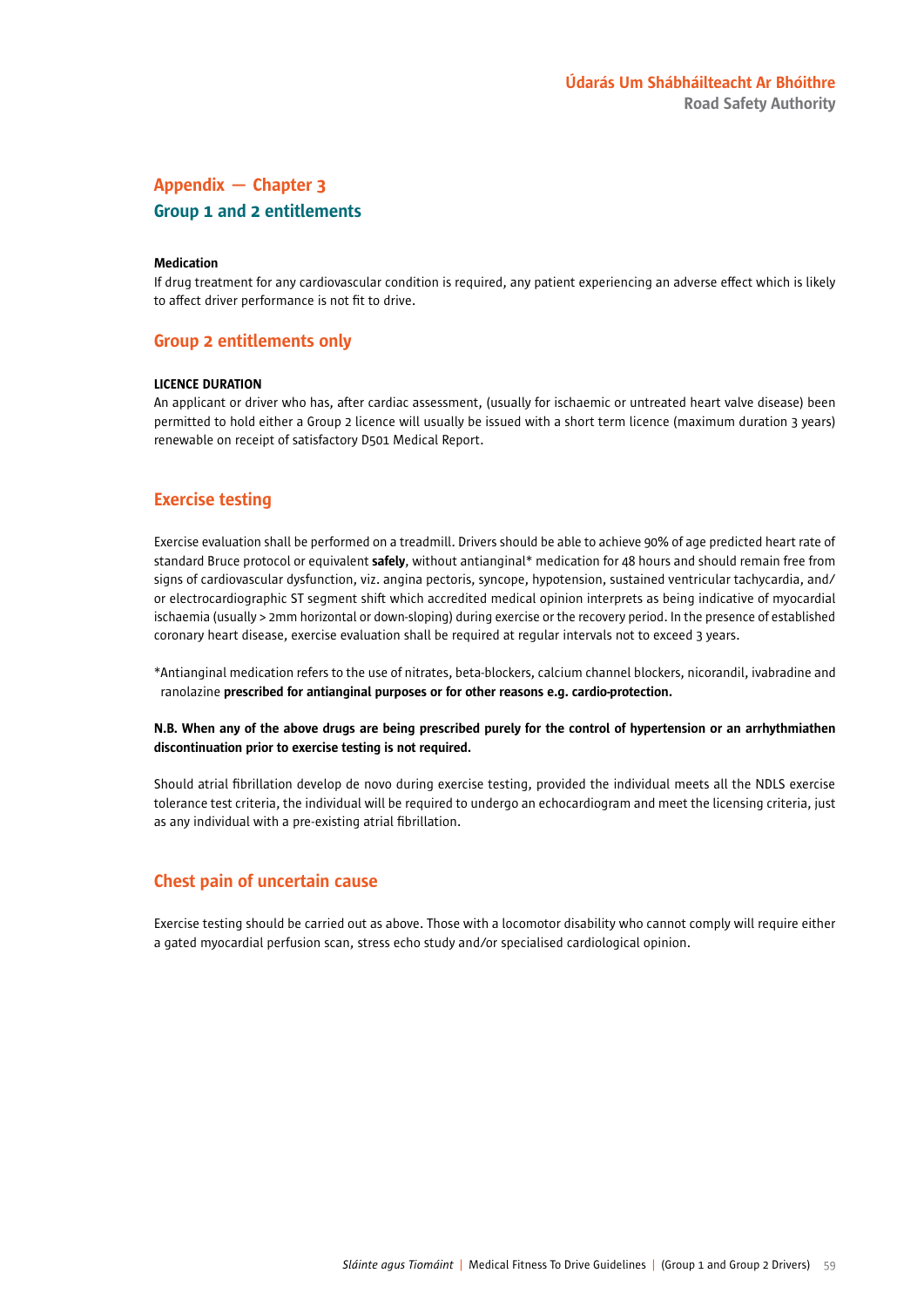Road Safety Authority

### Stress Myocardial Perfusion Scan/Stress Echocardiography

The licensing standard requires that:

1. The LVEF is ≥ 35%

2A) No more than 10% of the myocardium is affected by reversible ischaemic change on myocardial perfusion imaging. or

2B) No more than one segment is affected by reversible ischaemic change on stress echocardiography.

### N.B. Full details of NDLS protocol requirements for such tests can be obtained on request.

## Coronary Angiography

The functional implication of coronary heart disease is considered to be more predictive for licensing purposes than the anatomical findings. For this reason the exercise tolerance test and where necessary, myocardial perfusion imaging or stress echocardiography are the investigations of relevance for licensing purposes and it is the normal requirement that the standard of one or other of these must be met. Angiography is therefore not commissioned for (re-) licensing purposes. When there remains conflict between the outcome of a functional test and the results of recent angiography, such cases can be considered on an individual basis. However, (re-) licensing will not normally be considered unless the coronary arteries are unobstructed or the stenosis is not flow limiting and the LVEF is  $\geq$  35%.

'Predictive' refers to the risk of an infarct within 1 year. Grafts are considered as 'Coronary Arteries'.

## ETT and Hypertrophic Cardiomyopathy

For the purpose of assessment of hypertrophic cardiomyopathy (HCM) cases, an exercise test falling short of exercise target above would be acceptable provided:

- 1. 90% of age-predicted heart rate.
- 2. There is no obvious cardiac cause for stopping the test prematurely.
- 3 There is at least a 25mm Hg rise in systolic blood pressure during exercise testing.
- 4 Meets all other requirements as mentioned in HCM section.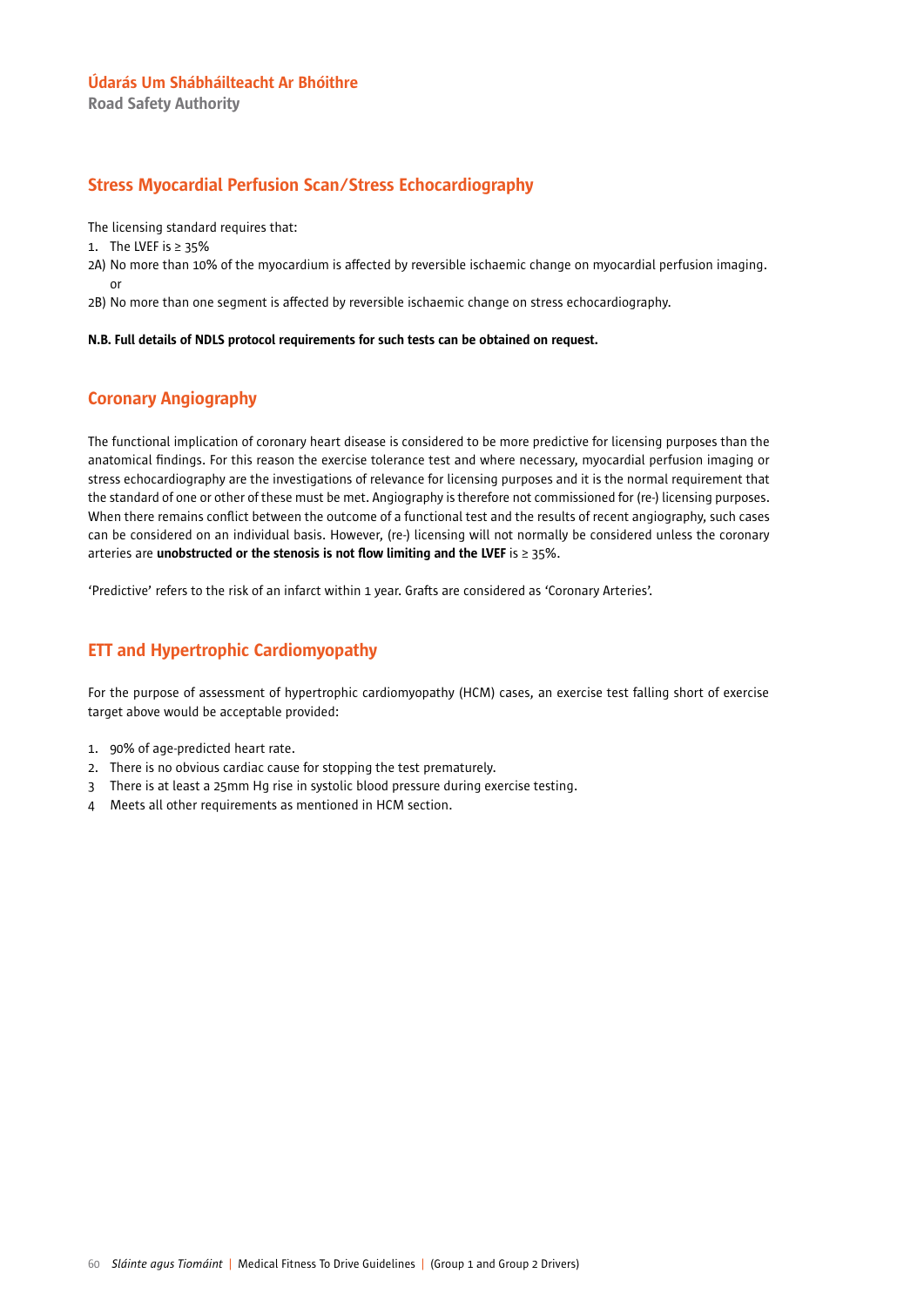# Chapter 4 Diabetes Mellitus<sup>19</sup>



Failure to meet these standards or the presence of any progressive neurological disorder requires the applicant or licence holder to inform the NDLS unless stated otherwise in the text. Group 2 standards are minimum standards and do not preclude employers setting higher standards in terms of the demands of the driving tasks encountered in the course of employment.

| <b>Diabetes Mellitus</b>                                                         | <b>Group 1 Entitlement ODL</b><br>car, motorcycle and tractor                                                                                                                                                                                                                                                                                                                                                                                                                                                                                                                                                                                                                                                                                                                                       | <b>Group 2 Entitlement ODL</b>                                                                                                                                                                                                                                                                                                                                                                                                                                                                                                                                                                                                                                                                                                                                                                                                                                                                                                                                                                                                                                                                                                                                                                                                                                                                              |
|----------------------------------------------------------------------------------|-----------------------------------------------------------------------------------------------------------------------------------------------------------------------------------------------------------------------------------------------------------------------------------------------------------------------------------------------------------------------------------------------------------------------------------------------------------------------------------------------------------------------------------------------------------------------------------------------------------------------------------------------------------------------------------------------------------------------------------------------------------------------------------------------------|-------------------------------------------------------------------------------------------------------------------------------------------------------------------------------------------------------------------------------------------------------------------------------------------------------------------------------------------------------------------------------------------------------------------------------------------------------------------------------------------------------------------------------------------------------------------------------------------------------------------------------------------------------------------------------------------------------------------------------------------------------------------------------------------------------------------------------------------------------------------------------------------------------------------------------------------------------------------------------------------------------------------------------------------------------------------------------------------------------------------------------------------------------------------------------------------------------------------------------------------------------------------------------------------------------------|
| <b>Insulin-Treated</b><br>See Appendix to this chapter for<br>advice to drivers. | Has appropriate awareness<br>٠<br>of hypoglycaemia at<br>appropriate glucose level.<br>Must not have had more<br>$\bullet$<br>than one episode of severe<br>hypoglycaemia requiring the<br>assistance of another person<br>in the preceding twelve<br>months.<br>There must be appropriate<br>$\bullet$<br>blood glucose monitoring.<br>Must not be regarded as a<br>$\bullet$<br>likely source of danger to the<br>public while driving.<br>The visual standards for<br>$\bullet$<br>acuity and visual field must<br>be met.<br>Must not have impaired<br>awareness of hypoglycaemia<br>is defined as, 'an inability<br>to detect the onset of<br>hypoglycaemia because of<br>a total absence of warning<br>symptoms'.<br>If meets the medical standard<br>a 1 or 3 year licence may be<br>issued. | May apply for any Group 2 licence.<br>Must satisfy the following criteria:<br>No episode of hypoglycaemia<br>requiring the assistance of<br>another person has occurred in<br>the preceding 12 months.<br>Has appropriate awareness of<br>hypoglycaemia at appropriate<br>glucose level.<br>Impaired awareness of<br>hypoglycaemia is defined as, 'an<br>inability to detect the onset of<br>hypoglycaemia because of a total<br>absence of warning symptoms'.<br>Regularly monitors blood<br>glucose at least twice daily and<br>at times relevant to driving<br>using a glucose meter with a<br>memory function to measure<br>and record blood glucose levels.<br>At the annual examination by<br>a consultant endocrinologist,<br>3 months of blood glucose<br>readings must be available.<br>Must demonstrate an<br>understanding of the risks of<br>hypoglycaemia.<br>There are no other debarring<br>$\bullet$<br>complications of diabetes such<br>as a visual field defect.<br>If meets the medical standards a<br>1 year licence may be issued. The<br>treating endocrinologist is not obliged<br>to provide a medical report on fitness<br>to drive: in this case, the patient<br>should be advised to seek a separate<br>consultant endocrinologist for a<br>medical report on fitness to drive. |
|                                                                                  | Driver must notify NDLS.                                                                                                                                                                                                                                                                                                                                                                                                                                                                                                                                                                                                                                                                                                                                                                            | Driver must notify NDLS.                                                                                                                                                                                                                                                                                                                                                                                                                                                                                                                                                                                                                                                                                                                                                                                                                                                                                                                                                                                                                                                                                                                                                                                                                                                                                    |

*See appendix at end of this chapter*

*19. Helpful recent reviews include: American Diabetes Association, Lorber D, Anderson J, Arent S, Cox DJ, Frier BM, Greene MA, Griffin J Jr, Gross G, Hathaway K, Hirsch I, Kohrman DB, Marrero DG, Songer TJ, Yatvin AL. Diabetes and driving. Diabetes Care. 2014 Jan;37 Suppl 1:S97-103.*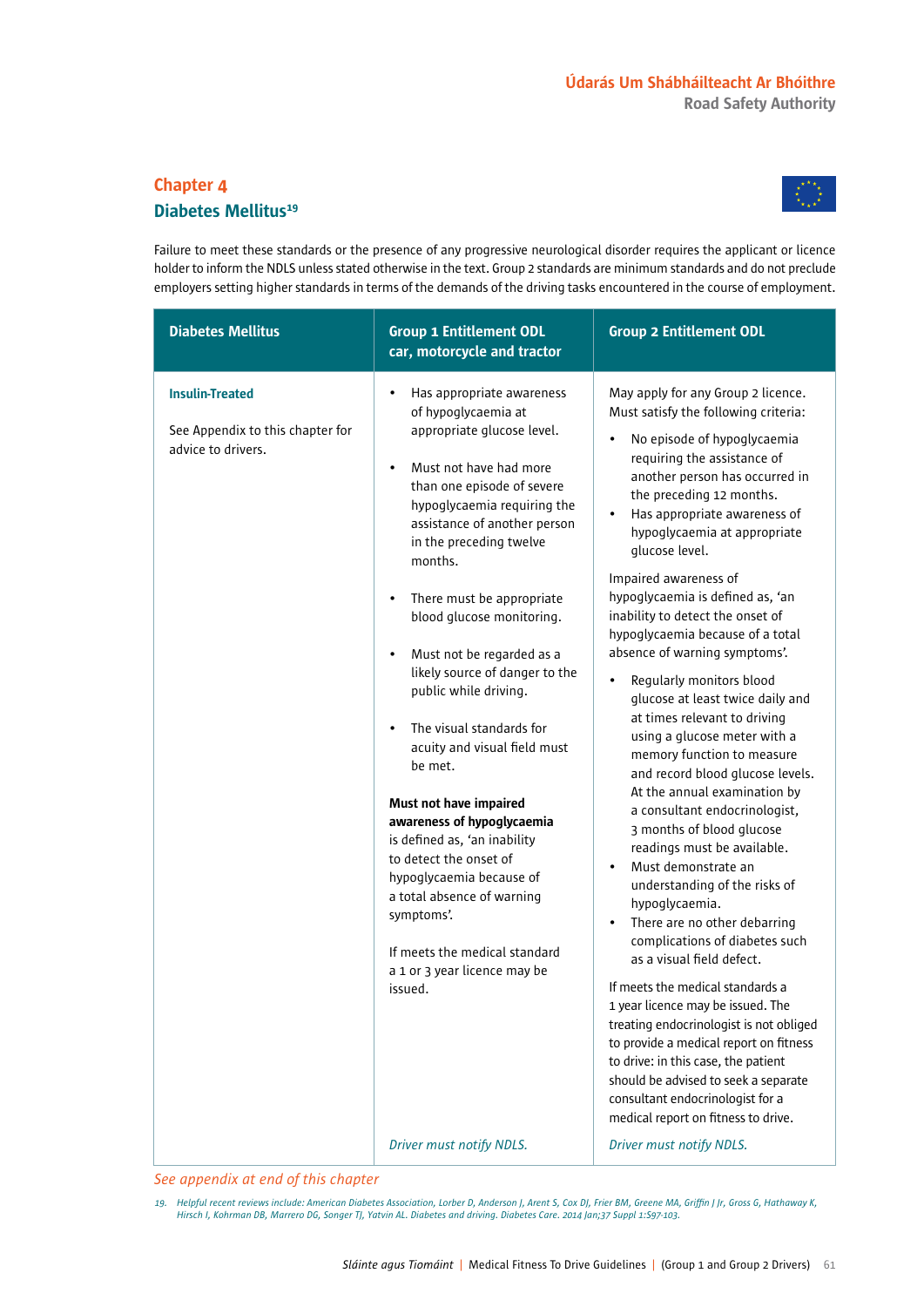Road Safety Authority

| <b>Diabetes Mellitus</b>                                                                                                  | <b>Group 1 Entitlement ODL</b><br>car, motorcycle and tractor                                                                                                                                                                                                                                                                                                                                                                                                                   | <b>Group 2 Entitlement ODL</b>                                                                                                                                                                                                                                                                                                                                                                                                                                                                                                                                                                                                                                                                                                                                                                                                                                                                                                                                                                                                                                                                                                                                                                                                                                                                                                         |
|---------------------------------------------------------------------------------------------------------------------------|---------------------------------------------------------------------------------------------------------------------------------------------------------------------------------------------------------------------------------------------------------------------------------------------------------------------------------------------------------------------------------------------------------------------------------------------------------------------------------|----------------------------------------------------------------------------------------------------------------------------------------------------------------------------------------------------------------------------------------------------------------------------------------------------------------------------------------------------------------------------------------------------------------------------------------------------------------------------------------------------------------------------------------------------------------------------------------------------------------------------------------------------------------------------------------------------------------------------------------------------------------------------------------------------------------------------------------------------------------------------------------------------------------------------------------------------------------------------------------------------------------------------------------------------------------------------------------------------------------------------------------------------------------------------------------------------------------------------------------------------------------------------------------------------------------------------------------|
| <b>Temporary Insulin Treatment</b><br>E.g. Post-Myocardial Infarction,<br>participants in Oral/Inhaled<br>Insulin Trials. | Provided they are under medical<br>supervision, has appropriate<br>awareness of hypoglycaemia at<br>appropriate glucose level and<br>have not been advised by their<br>doctor that they are at risk of<br>disabling hypoglycaemia, need<br>not notify NDLS. If experiencing<br>disabling hypoglycaemia, Driver<br>must notify NDLS.<br>Notify NDLS if treatment<br>continues for more than 3<br>months or for more than 3<br>months after delivery for<br>gestational diabetes. | May apply for any Group 2 licence.<br>Must satisfy the following criteria<br>No episode of hypoglycaemia<br>$\bullet$<br>requiring the assistance of<br>another person has occurred in<br>the preceding 12 months.<br>Has appropriate awareness of<br>hypoglycaemia at appropriate<br>glucose level.<br>Impaired awareness of<br>hypoglycaemia is defined as, 'an<br>inability to detect the onset of<br>hypoglycaemia because of a total<br>absence of warning symptoms'.<br>Regularly monitors blood<br>glucose at least twice daily and<br>at times relevant to driving<br>using a glucose meter with a<br>memory function to measure<br>and record blood glucose levels.<br>At the annual examination by<br>a consultant endocrinologist,<br>3 months of blood glucose<br>readings must be available.<br>Must demonstrate an<br>understanding of the risks of<br>hypoglycaemia.<br>There are no other debarring<br>complications of diabetes such<br>as a visual field defect.<br>If meets the medical standards a<br>1 year licence may be issued. The<br>treating endocrinologist is not obliged<br>to provide a medical report on fitness<br>to drive: in this case, the patient<br>should be advised to seek a separate<br>consultant endocrinologist for a<br>medical report on fitness to drive.<br>Driver must notify NDLS. |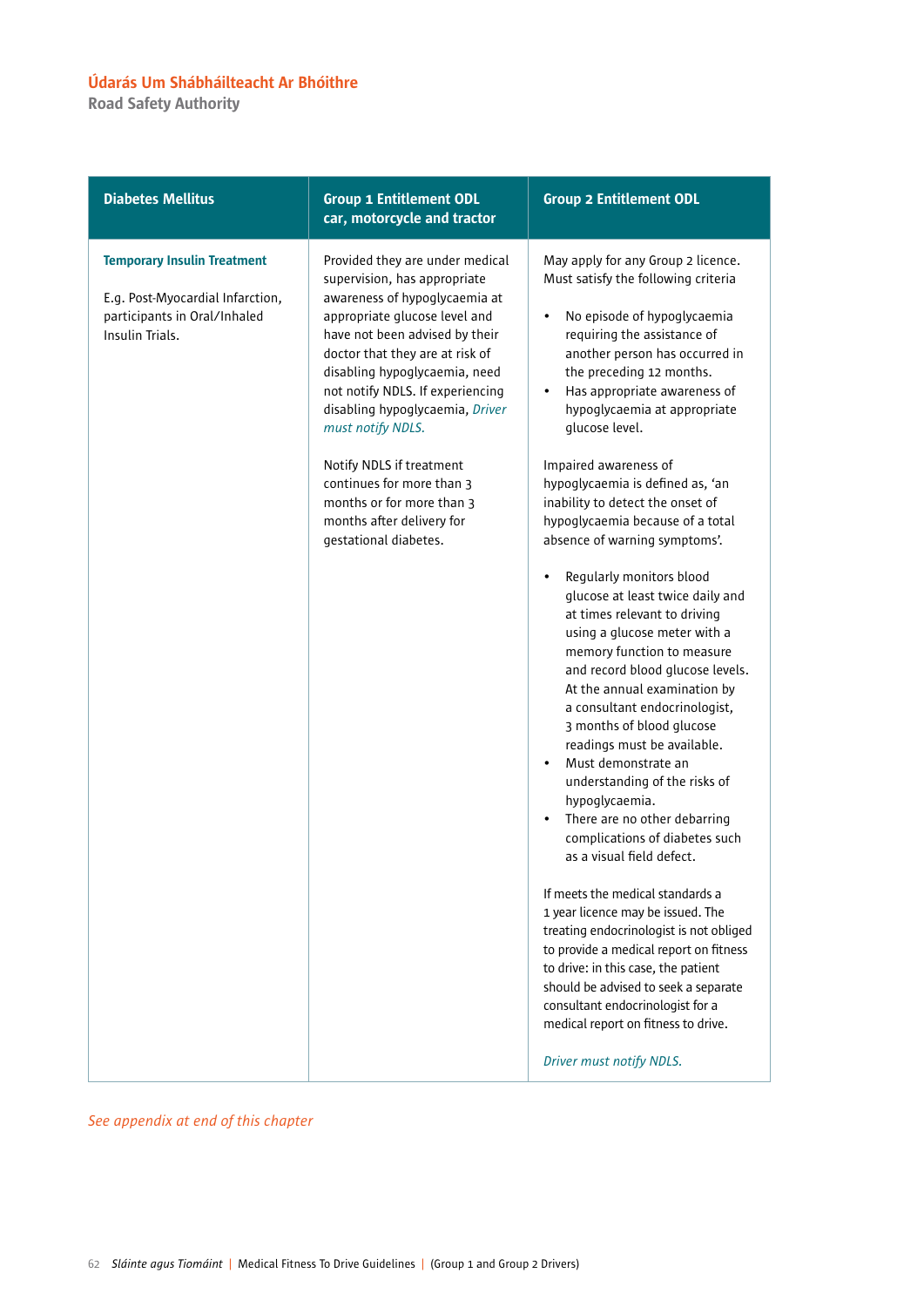| <b>Diabetes Mellitus</b>                                                                                                                                                                                        | <b>Group 1 Entitlement ODL</b><br>car, motorcycle and tractor                                                                                                                                                                                                                                                                                                                                                                                                                                                                                                                      | <b>Group 2 Entitlement ODL</b>                                                                                                                                                                                                                                                                                                                                                                                                                                                                                                                                                                                                                                                                                                                                                                                                                                                                                                                                                                          |
|-----------------------------------------------------------------------------------------------------------------------------------------------------------------------------------------------------------------|------------------------------------------------------------------------------------------------------------------------------------------------------------------------------------------------------------------------------------------------------------------------------------------------------------------------------------------------------------------------------------------------------------------------------------------------------------------------------------------------------------------------------------------------------------------------------------|---------------------------------------------------------------------------------------------------------------------------------------------------------------------------------------------------------------------------------------------------------------------------------------------------------------------------------------------------------------------------------------------------------------------------------------------------------------------------------------------------------------------------------------------------------------------------------------------------------------------------------------------------------------------------------------------------------------------------------------------------------------------------------------------------------------------------------------------------------------------------------------------------------------------------------------------------------------------------------------------------------|
| <b>Managed by tablets which</b><br>carry a risk of Inducing<br><b>Hypoglycaemia. This includes</b><br><b>Sulphonylureas and Glinides.</b><br>See Appendix to this chapter for<br>advice to drivers.             | Must not have had more than<br>one episode of hypoglycaemia<br>requiring the assistance of<br>another person within the<br>preceding 12 months. It may be<br>appropriate to monitor blood<br>glucose regularly and driver<br>should monitor blood glucose<br>at times relevant to driving<br>to enable the detection of<br>hypoglycaemia. Has appropriate<br>awareness of hypoglycaemia at<br>appropriate glucose level. Must<br>be under regular medical review.<br>If however there has been a<br>hypoglycaemic event in the<br>preceding 12 months, Driver<br>must notify NDLS. | Must satisfy the following criteria:<br>No episode of hypoglycaemia<br>$\bullet$<br>requiring the assistance of<br>another person has occurred in<br>the preceding 12 months.<br>Has appropriate awareness of<br>$\bullet$<br>hypoglycaemia at appropriate<br>glucose level.<br>Must show adequate control<br>$\bullet$<br>of condition by regularly<br>monitoring blood glucose at<br>least twice daily and at times<br>relevant to driving.<br>Must demonstrate an<br>$\bullet$<br>understanding of the risks of<br>hypoglycaemia.<br>There are no other debarring<br>$\bullet$<br>complications of diabetes such<br>as a visual field defect.<br>If meets the medical standards a<br>1 year licence may be issued. The<br>treating endocrinologist is not<br>obliged to provide a medical report<br>on fitness to drive: in this case, the<br>patient should be advised to seek a<br>separate consultant endocrinologist<br>for a medical report on fitness to<br>drive.<br>Driver must notify NDLS. |
| <b>Providing your diabetes is</b><br>managed only by:<br>tablets other than those<br>mentioned above<br>or by<br>non-insulin injectable<br>medication<br>See Appendix to this chapter for<br>advice to drivers. | Need not notify NDLS unless<br>develop associated conditions<br>which are relevant to driving.<br>E.g. Diabetic eye problems<br>affecting visual acuity or visual<br>field or if insulin required.                                                                                                                                                                                                                                                                                                                                                                                 | Need not notify the NDLS unless<br>they develop relevant disabilities<br>e.g. diabetic eye problems affecting<br>visual acuity or visual fields, in<br>which case not fit to drive or or<br>short period licence.<br>Drivers are advised to monitor their<br>blood glucose regularly and at times<br>relevant to driving. They must be<br>under regular medical review.                                                                                                                                                                                                                                                                                                                                                                                                                                                                                                                                                                                                                                 |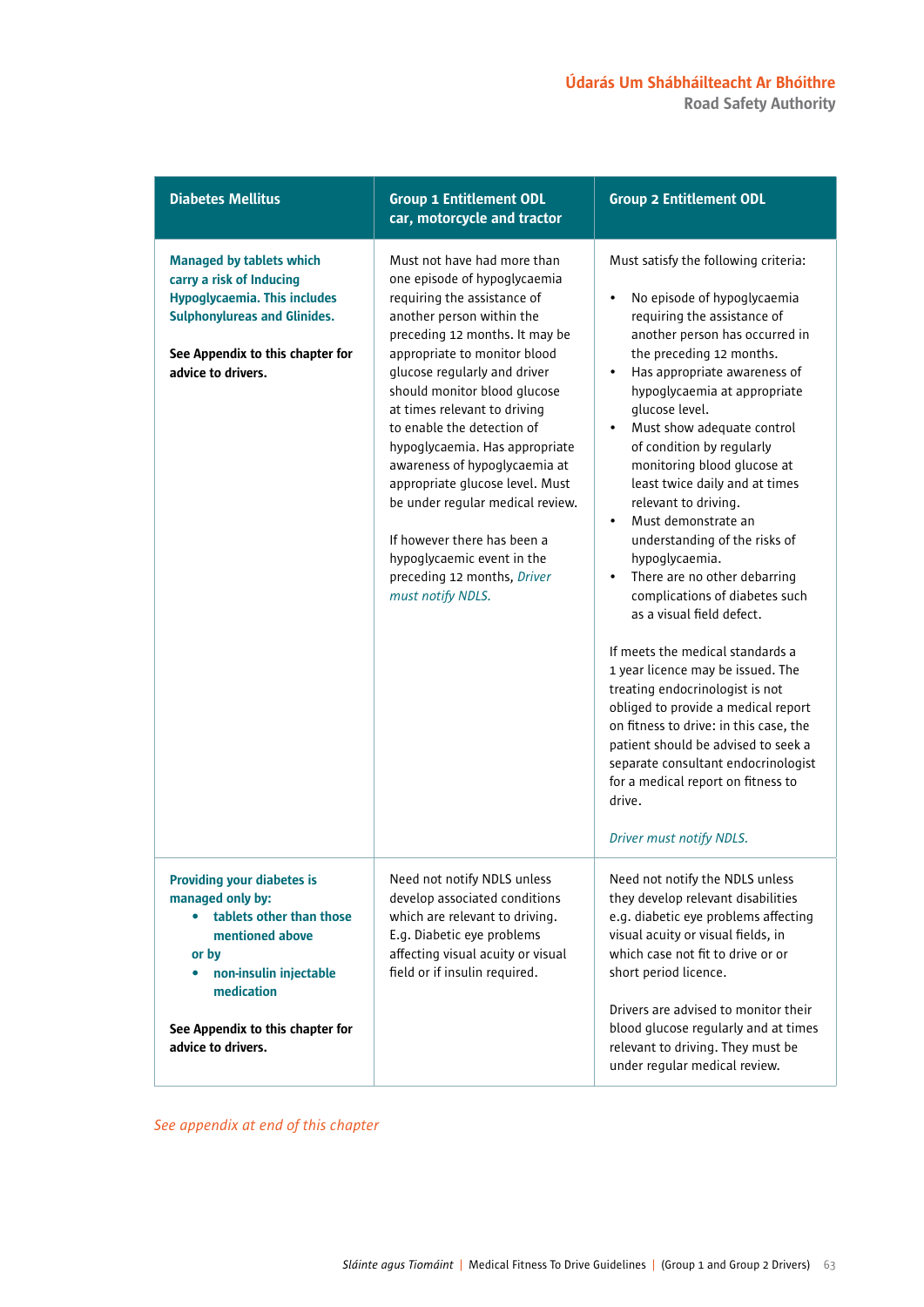Road Safety Authority

| <b>Diabetes Mellitus</b>                                             | <b>Group 1 Entitlement ODL</b><br>car, motorcycle and tractor                                                                                                                                               | <b>Group 2 Entitlement ODL</b>                                                                                                                                          |
|----------------------------------------------------------------------|-------------------------------------------------------------------------------------------------------------------------------------------------------------------------------------------------------------|-------------------------------------------------------------------------------------------------------------------------------------------------------------------------|
| <b>Managed by diet alone</b>                                         | Need not notify NDLS unless<br>development of associated<br>conditions which are relevant<br>to driving e.g. diabetic eye<br>problems affecting visual acuity<br>or visual field or if insulin<br>required. | Need not notify NDLS unless<br>development of relevant disabilities<br>e.g. diabetic eye problems affecting<br>visual acuity or visual field or if<br>insulin required. |
| <b>Impaired awareness of</b><br>Hypoglycaemia                        | If confirmed, driving must<br>stop. Fit to drive provided<br>reports show awareness of<br>hypoglycaemia has been<br>regained, confirmed by<br>consultant/GP report.                                         | Not fit to drive.<br>Driver must notify NDLS.                                                                                                                           |
| <b>Eyesight Complications (affecting</b><br>visual acuity or fields) | See section: Visual Disorders<br>Chapter 7.                                                                                                                                                                 | See previous page for insulin<br>treated and See section:<br>Visual Disorders Chapter 7                                                                                 |
| <b>Renal Disorders</b>                                               | See section: Renal Disorders<br>Chapter 8.                                                                                                                                                                  | See section: Renal Disorders<br>Chapter 8.                                                                                                                              |
| <b>Limb Disability</b><br><b>E.g. Peripheral Neuropathy</b>          | See section: Drivers with<br>disabilities Chapter 10.                                                                                                                                                       | <b>See section: Disabled Drivers</b><br>Chapter 10.                                                                                                                     |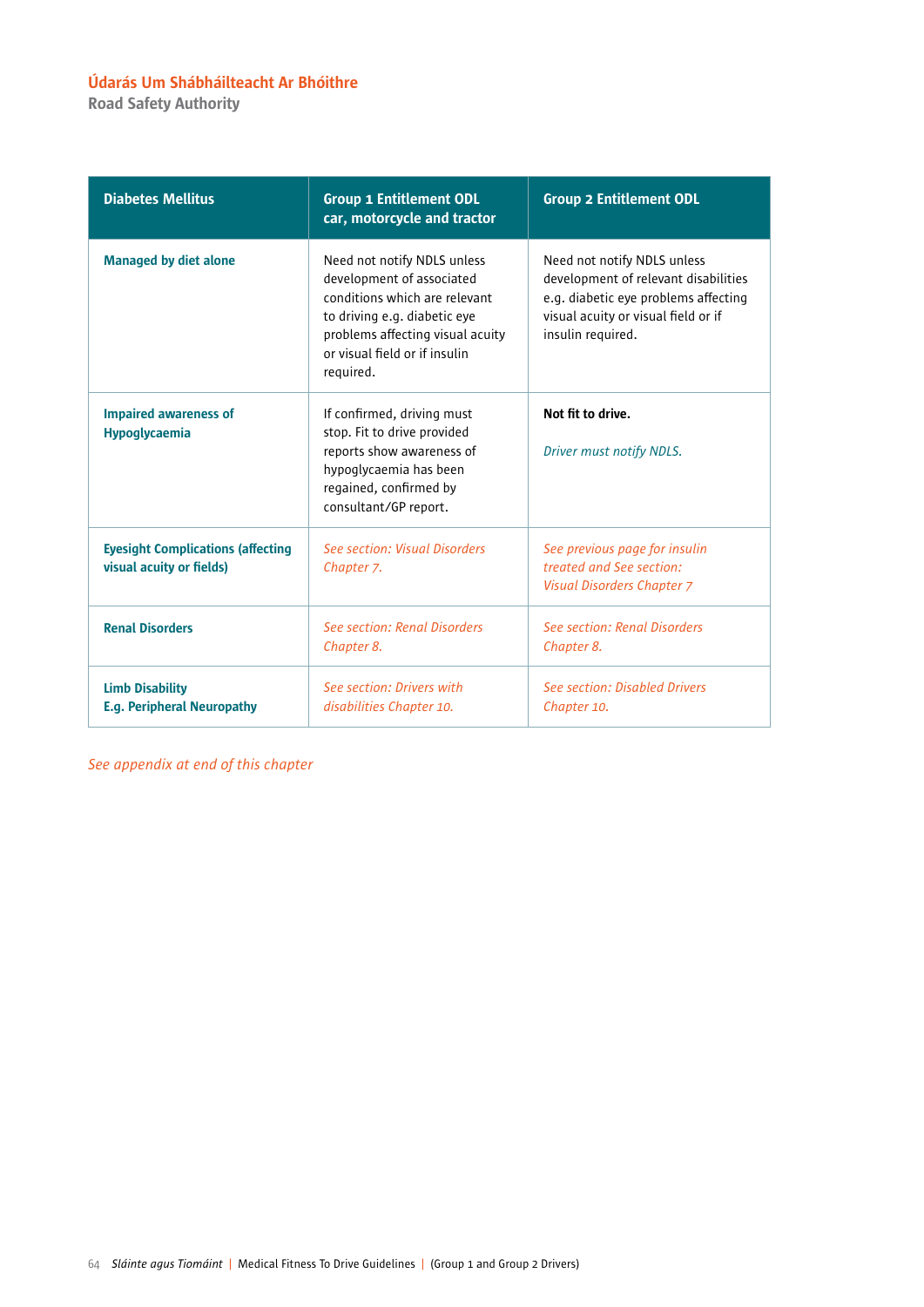### Appendix — Chapter 4

The advice of *Sláinte agus Tiomáint* is made within the context of best available medical evidence, best current international practice, and EU and Irish law. They represent a minimum level of advice, and it is for others, for example, employers or directors of emergency services, to decide whether or how those recommendations should be interpreted for their own areas of interest, in the knowledge of their specific circumstances. The following sections represent how this is translated in terms of guidance to drivers with diabetes mellitus.

### 4.1 A Guide for Drivers with Insulin Treated Diabetes or Oral Medications with Potential for Hypoglycaemia (such as sulfonylureas and glinides) who wish to apply for Group 2 Licences (trucks and buses with or without trailer) entitlements.

#### Qualifying Conditions which must be met:

- No episode of hypoglycaemia requiring the assistance of another person has occurred in the preceding 12 months.
- Must have appropriate awareness of hypoglycaemia at appropriate glucose level.
- Must demonstrate an understanding of the risks of hypoglycaemia.
- Will not be able to apply until their condition has been stable for a period of at least one month.
- Must regularly monitor their condition by checking their blood glucose levels at least twice daily and at times relevant to driving. A glucose meter with a memory function to measure and record blood glucose levels must be used.
- At the annual examination by a consultant endocrinologist, 3 months of blood glucose readings must be available.
- Must have no other condition which would render them a danger when driving Group 2 vehicles.
- They will be required to comply with the directions of doctors(s) treating the diabetes and to report immediately to the NDLS any significant change in their condition.

### 4.2 Information for Drivers with Diabetes Treated by Other Non-Insulin Medication, Diet or Both (For Group 1 and Group 2 Drivers)

Drivers do not need to tell the NDLS if their diabetes is treated by tablets (other than sulfonylureas and glinides, they should check with their doctor if uncertain), diet or both and that they are free of the complications listed below.

Some people with diabetes develop associated problems that may affect their driving.

### Hypoglycaemia (low blood sugar)

Hypoglycaemia (also known as a hypo) is the medical term for a low blood glucose (sugar) level.

Severe hypoglycaemia means the assistance of another person is required. The risk of hypoglycaemia is the main danger to driving safety and can occur with diabetes treated with insulin or tablets or both. This may endanger your own life as well as that of other road users. Many of the accidents caused by hypoglycaemia are because drivers carry on driving even though they get warning symptoms of hypoglycaemia. If you get warning symptoms of hypoglycaemia while driving you must stop as soon as safely possible – do not ignore the warning symptoms.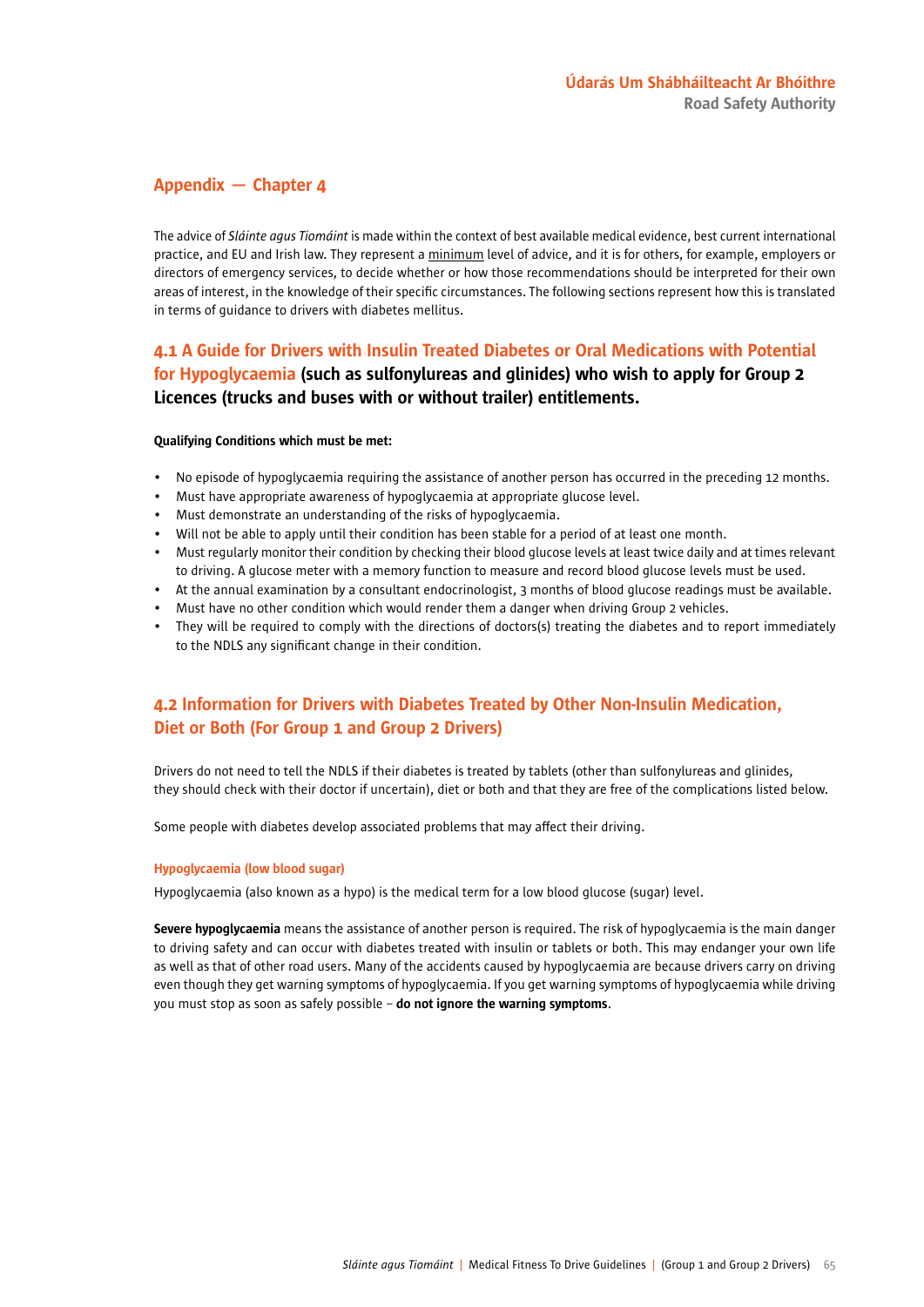Road Safety Authority

### Early symptoms of Hypoglycaemia include

Sweating, shakiness or trembling, feeling hungry, fast pulse or palpitations, anxiety, tingling lips. If you do not treat this it may result in more severe symptoms such as:

Slurred speech, difficulty concentrating, confusion, disorderly or irrational behaviour, which may be mistaken for drunkenness. If left untreated, this may lead to loss of consciousness.

#### What you need to tell us about

You must tell us if any of the following applies:

- You have suffered more than one episode of severe hypoglycaemia within the last 12 months. You must also tell us if you or your medical team feel you are at high risk of developing severe hypoglycaemia. For Group 2 drivers (bus/ lorry), one episode of severe hypoglycaemia must be reported immediately.
- You have developed an impaired awareness of hypoglycaemia (difficulty in recognising the warning symptoms of low blood sugar).
- You suffer severe hypoglycaemia while driving.
- You need treatment with insulin.
- You don't meet the vision standards set out in these Guidelines (See Chapter 7 for eyesight standards).
- You develop any problems with the circulation or sensation in your legs or feet which make it necessary for you to drive certain types of vehicles only, for example automatic vehicles or vehicles with a hand-operated accelerator or brake. This must be shown on your driving licence.
- An existing medical condition gets worse or you develop any other condition that may affect your driving safely. In the interests of road safety, you must be sure that you can safely control a vehicle at all times.
- If your doctor, specialist or optician tells you to report your condition to us.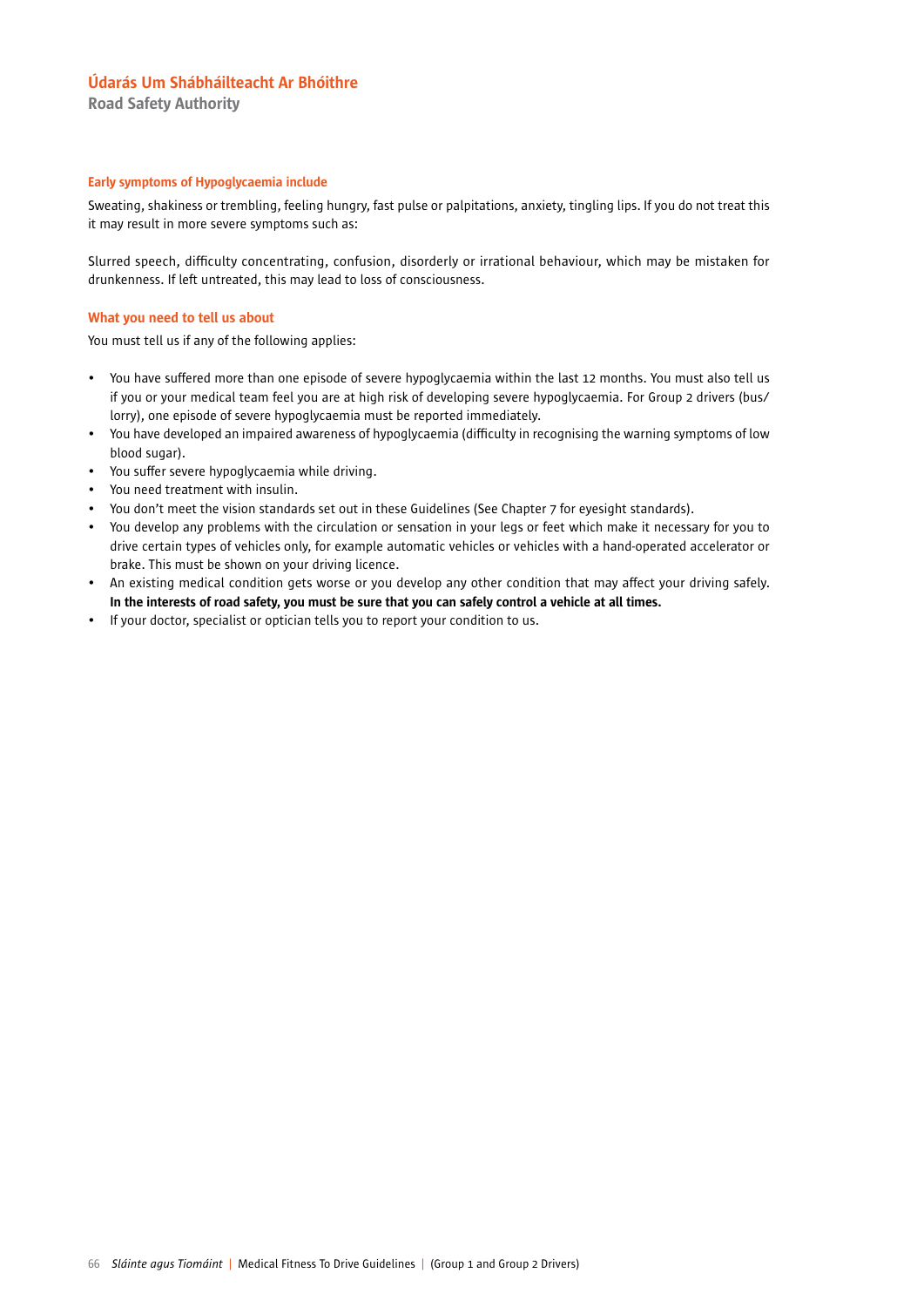### 4.3 A Guide to Insulin Treated Diabetes and Driving

#### Drivers who have any form of diabetes treated with any insulin preparation must inform the NDLS.

#### Hypoglycaemia

Hypoglycaemia (also known as a hypo) is the medical term for a low blood glucose (sugar) level. Severe hypoglycaemia means that the assistance of another person is required. The risk of hypoglycaemia is the main danger to driving safety and this risk increases the longer you are on insulin treatment. This may endanger your own life as well as that of other road users. Many of the accidents caused by hypoglycaemia are because drivers carry on driving even though they get warning symptoms of hypoglycaemia. If you get warning symptoms of hypoglycaemia whilst driving, you must always stop as soon as safely possible  $-$  do not ignore the warning symptoms.

#### Early Symtoms of Hypoglcaemia include:

Sweating, shakiness or trembling, feeling hungry, fast pulse or palpitations, anxiety, tingling lips. If you do not treat this it may result in more severe symptoms such as:

Slurred speech, difficulty concentrating, confusion, disorderly or irrational behaviour, which may be mistaken for drunkenness. If left untreated this may lead to loss of consciousness.

#### Drivers with insulin treated diabetes are advised to take the following precautions:

- You must always carry your glucose meter and blood glucose strips with you. You must check your blood glucose before the first journey and every two hours whilst you are driving.
- In each case if your blood glucose is 5.0mmol/l or less, take a snack. If it is less than 4.0mmol/l or you feel hypoglycaemic, do not drive.
- If hypoglycaemia develops while driving, stop the vehicle as soon as possible.
- You must switch off the engine, remove the keys from the ignition and move from the driver's seat.
- You must not start driving until 45 minutes after blood glucose has returned to normal. It takes up to 45 minutes for the brain to recover fully.
- Always keep an emergency supply of fast-acting carbohydrate such as glucose tablets or sweets within easy reach in the vehicle.
- You should carry personal identification to show that you have diabetes in case of injury in a road traffic accident.
- Particular care should be taken during changes of insulin regimens, changes of lifestyle, exercise, travel and pregnancy.
- You must take regular meals, snacks and rest periods on long journeys. Always avoid alcohol.

#### **Evesight**

• See Chapter 7 for eyesight standards

#### Limb Problems

• Limb problems/amputations are unlikely to prevent driving. They may be overcome by driving certain types of vehicles e.g. automatics or one with hand controls.

#### You must inform NDLS if:

- You suffer more than one episode of severe hypoglycaemia (needing the assistance of another person) within the last 12 months. For Group 2 drivers (bus/lorry) one episode of severe hypoglycaemia must be reported immediately. You must also tell us if you or your medical team feels you are at high risk of developing hypoglycaemia.
- You develop impaired awareness of hypoglycaemia (difficulty in recognising the warning symptoms of low blood sugar).
- You suffer severe hypoglycaemia while driving.
- An existing medical condition gets worse or you develop any other condition that may affect you driving safely.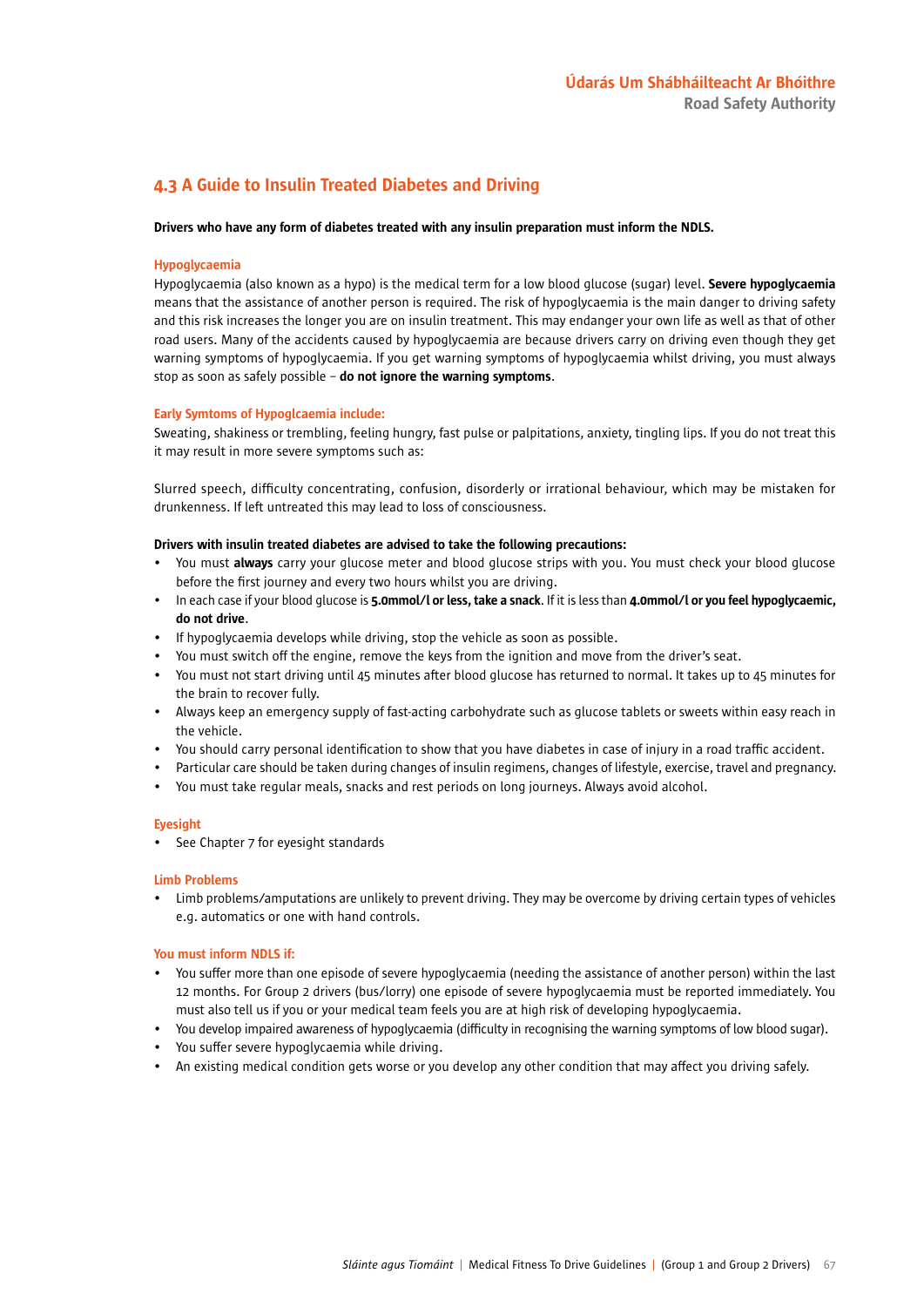Road Safety Authority

## Chapter 5 Psychiatric disorders

Group 2 standards are minimum standards and do not preclude employers setting higher standards in terms of the demands of the driving tasks encountered in the course of employment.

| <b>Psychiatric Disorders</b>                                                                                                                                                                                                                                                                                                                                                                                                                                                         | <b>Group 1 Entitlement ODL</b><br>car, motorcycle and tractor                                                                                                                                                                                                                                                                                                  | <b>Group 2 Entitlement ODL</b>                                                                                                                                                                                                                                                                                                                                                                                                                                                                                                                                   |
|--------------------------------------------------------------------------------------------------------------------------------------------------------------------------------------------------------------------------------------------------------------------------------------------------------------------------------------------------------------------------------------------------------------------------------------------------------------------------------------|----------------------------------------------------------------------------------------------------------------------------------------------------------------------------------------------------------------------------------------------------------------------------------------------------------------------------------------------------------------|------------------------------------------------------------------------------------------------------------------------------------------------------------------------------------------------------------------------------------------------------------------------------------------------------------------------------------------------------------------------------------------------------------------------------------------------------------------------------------------------------------------------------------------------------------------|
| <b>Anxiety or depression</b><br>(Without significant memory<br>or concentration problems,<br>agitation, behavioural<br>disturbance or suicidal<br>thoughts).                                                                                                                                                                                                                                                                                                                         | NDLS need not be notified and<br>driving may continue.<br>(See note about medication in<br>Appendix at end of this Chapter).<br>Driver must notify NDLS if<br>medical advice is to cease<br>driving for 6 months or longer.                                                                                                                                    | Very minor short-lived illnesses need<br>not be notified to NDLS.<br>(See note about medication in<br>Appendix at end of this Chapter).<br>Driver must notify NDLS if medical<br>advice is to cease driving for 6<br>months or longer.                                                                                                                                                                                                                                                                                                                           |
| More severe anxiety states or<br>depressive illnesses<br>(With significant memory<br>or concentration problems,<br>agitation, behavioural<br>disturbance or suicidal<br>thoughts).<br>N.B. For cases which also<br>involve persistent misuse of or<br>dependence on alcohol/drugs,<br>please refer to the appropriate<br>section of the alcohol/drugs<br>chapter (Chapter 6). Where<br>psychiatric illness has been<br>associated with substance<br>misuse, continuing misuse is not | Driving should cease pending<br>the outcome of medical enquiry.<br>A period of stability depending<br>upon the circumstances will be<br>required before driving can be<br>resumed. Particularly dangerous<br>are those who may attempt<br>suicide at the wheel.<br>Driver must notify NDLS if<br>medical advice is to cease<br>driving for 6 months or longer. | Driving should cease pending<br>assessement by a consultant<br>psychiatrist as being well and<br>stable for a substantial period.<br>Medication must not cause side<br>effects which would interfere with<br>alertness or concentration. Driving<br>is usually permitted if the anxiety or<br>depression is long-standing, but is<br>controlled on doses of psychotropic<br>medication which do not impair<br>driving function.<br><b>N.B.</b> It is the illness rather than<br>the medication, which is of prime<br>importance, but see notes on<br>medication. |
| acceptable for licensing.                                                                                                                                                                                                                                                                                                                                                                                                                                                            |                                                                                                                                                                                                                                                                                                                                                                | Driver must notify NDLS if medical<br>advice is to cease driving for 6<br>months or longer.                                                                                                                                                                                                                                                                                                                                                                                                                                                                      |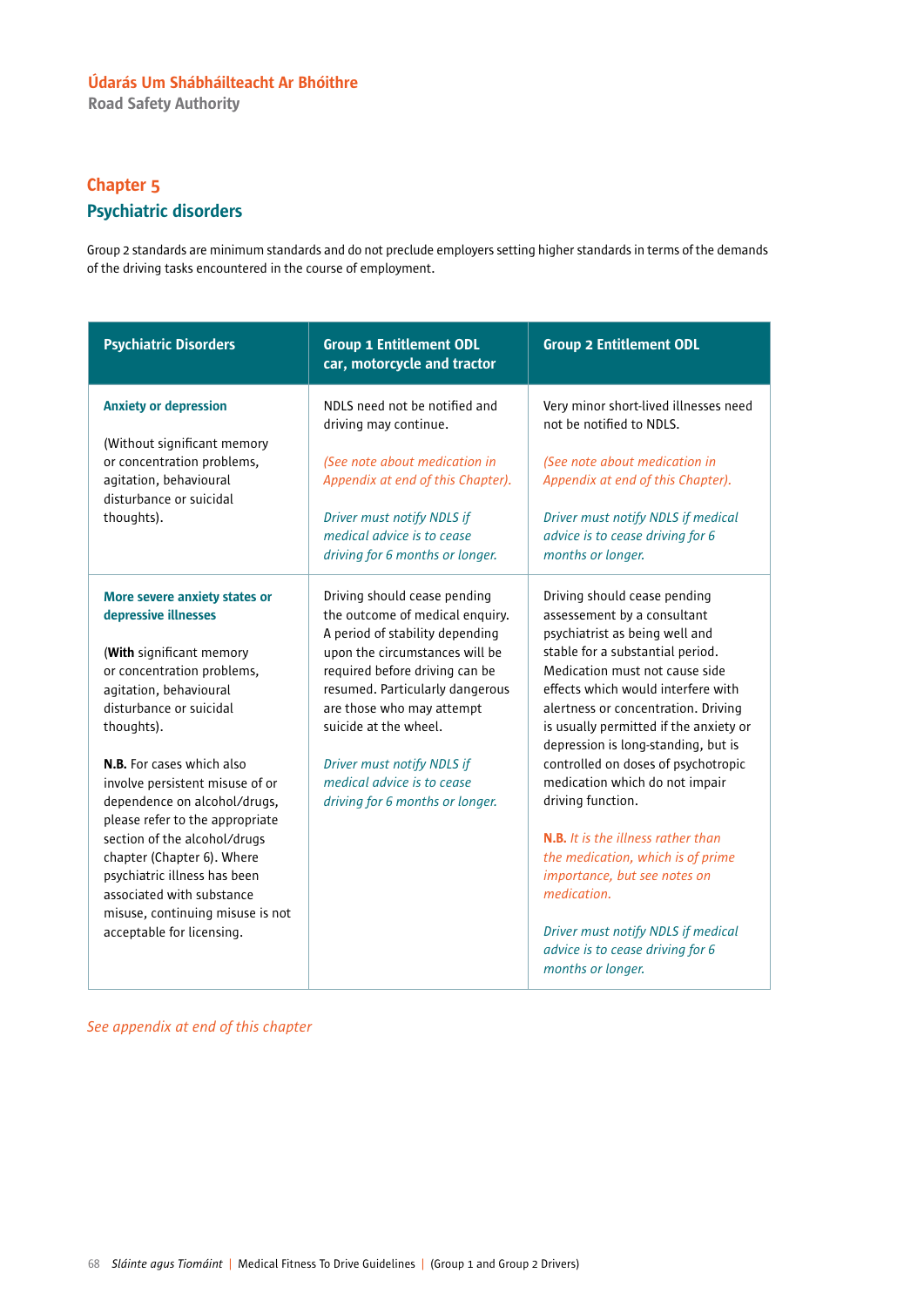### Acute Psychotic disorders of any type

N.B. For cases, which also involve persistent misuse of or dependence on alcohol/drugs, please refer to the appropriate section of the alcohol/drugs chapter (Chapter 6). Where psychiatric illness has been associated with substance misuse, continuing misuse is not acceptable for licensing.

### Psychiatric Disorders Group 1 Entitlement ODL car, motorcycle and tractor

Driving must cease during the acute illness. Return to driving can be considered when all of the following conditions can be satisfied:

- A. Has remained well and stable with an awareness of fitness to drive (i.e. to have experienced a good level of functional recovery with insight into their illness and including engagement with the medical services) before driving can be resumed.
- B. Is not suffering from adverse effects of medication which would impair driving. In line with good practice, attempts should be made to achieve the minimum effective antipsychotic dose; tolerability should be optimal and not associated with any deficits (e.g. in alertness, concentration and motor performance) that might impair driving ability.

*Driver must notify NDLS if medical advice is to cease driving for 6 months or longer.*

### Group 2 Entitlement ODL

Driving must cease pending the outcome of medical assessment. It is a requirement that the person is assessed by a consultant psychiatrist. Return to driving can be considered when all of the following conditions can be satisfied:

- A. Has remained well and stable with an awareness of fitness to drive (i.e. to have experienced a good level of functional recovery with insight into their illness and including engagement with the medical services) before driving can be resumed.
- B. Is not suffering from adverse effects of medication which would impair driving. In line with good practice, attempts should be made to achieve the minimum effective antipsychotic dose; tolerability should be optimal and not associated with any deficits (e.g. in alertness, concentration and motor performance) that might impair driving ability.

*Driver must notify NDLS if medical advice is to cease driving for 6 months or longer.*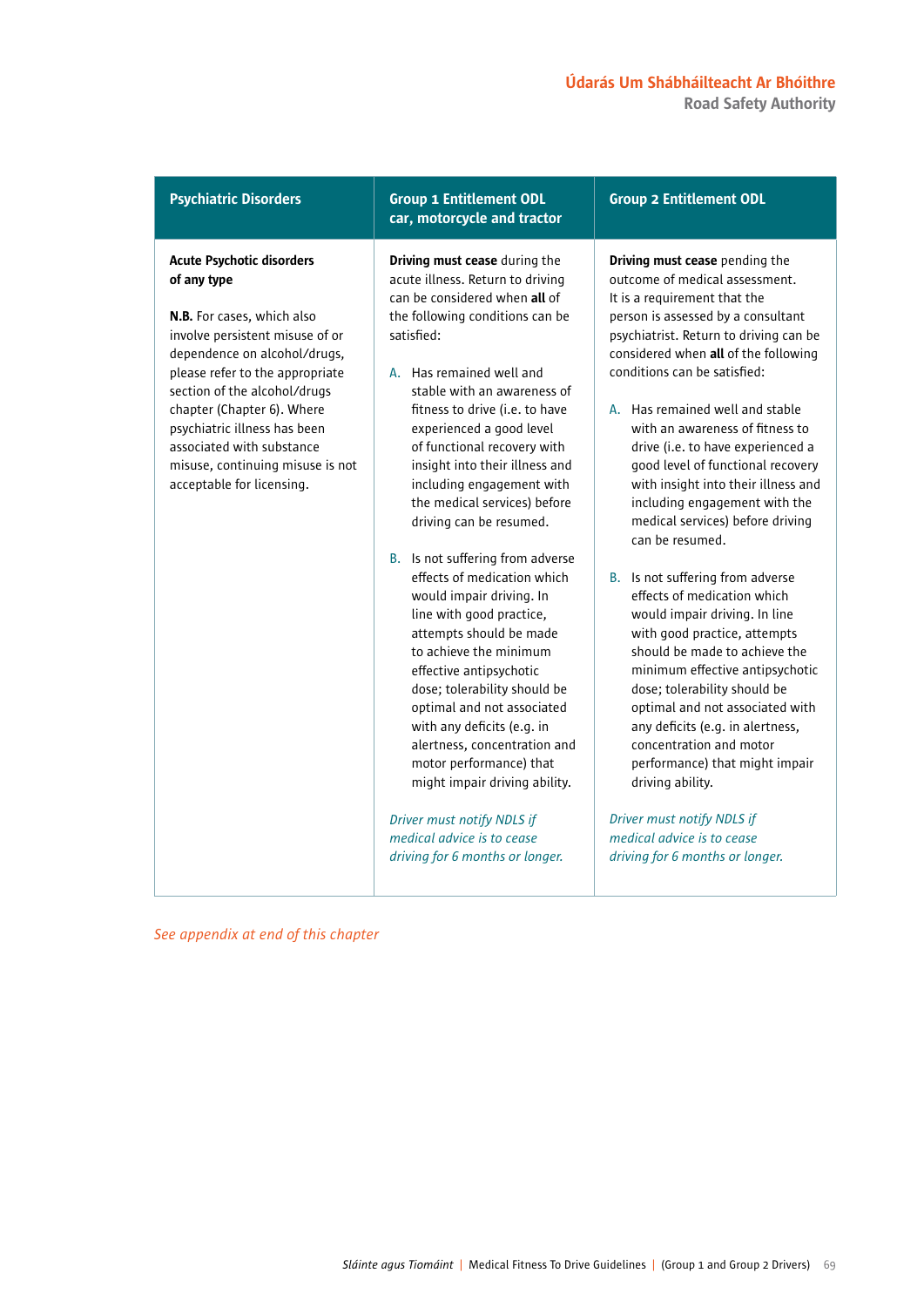Road Safety Authority

| <b>Psychiatric Disorders</b>                                                                                                                                                                                       | <b>Group 1 Entitlement ODL</b><br>car, motorcycle and tractor                                                                                                                                                                                                                                                                                                                                      | <b>Group 2 Entitlement</b>                                                                                                                                                                                                                                                         |
|--------------------------------------------------------------------------------------------------------------------------------------------------------------------------------------------------------------------|----------------------------------------------------------------------------------------------------------------------------------------------------------------------------------------------------------------------------------------------------------------------------------------------------------------------------------------------------------------------------------------------------|------------------------------------------------------------------------------------------------------------------------------------------------------------------------------------------------------------------------------------------------------------------------------------|
| Hypomania/Mania<br>N.B. For cases, which also<br>involve persistent misuse of or<br>dependence on alcohol/drugs,<br>please refer to the appropriate<br>section of Chapter 6. Where<br>psychiatric illness has been | <b>Driving must cease</b> during the<br>acute illness. Return to driving<br>can be considered when all of<br>the following conditions can be<br>satisfied:<br>A. Has remained well and<br>stable with an awareness of                                                                                                                                                                              | Driving must cease pen<br>outcome of medical as:<br>It is a requirement that<br>person is assessed by a<br>psychiatrist. Return to<br>considered when all of<br>conditions can be satis                                                                                            |
| associated with substance<br>misuse, continuing misuse is not<br>acceptable for licensing.                                                                                                                         | fitness to drive (i.e. to have<br>experienced a good level<br>of functional recovery with<br>insight into their illness and<br>including engagement with<br>the medical services) before<br>driving can be resumed.                                                                                                                                                                                | A. Has remained well<br>with an awareness<br>drive (i.e. to have e<br>good level of functi<br>with insight into th<br>including engagem<br>medical services) b<br>can be resumed.                                                                                                  |
|                                                                                                                                                                                                                    | Is not suffering from adverse<br>В.<br>effects of medication which<br>would impair driving. In<br>line with good practice,<br>attempts should be made<br>to achieve the minimum<br>effective antipsychotic<br>dose; tolerability should be<br>optimal and not associated<br>with any deficits (e.g. in<br>alertness, concentration and<br>motor performance) that<br>might impair driving ability. | Is not suffering fror<br>В.<br>effects of medicatio<br>would impair drivir<br>with good practice,<br>should be made to<br>minimum effective<br>dose; tolerability sh<br>optimal and not as:<br>any deficits (e.g. in<br>concentration and<br>performance) that<br>driving ability. |
|                                                                                                                                                                                                                    | Driver must notify NDLS if<br>medical advice is to cease<br>driving for 6 months or longer.                                                                                                                                                                                                                                                                                                        | Driver must notify NDL.<br>advice is to cease drivin<br>months or longer.                                                                                                                                                                                                          |
|                                                                                                                                                                                                                    | <b>Repeated changes of mood:</b><br>Hypomania or mania are<br>particularly dangerous to<br>driving when there are repeated<br>changes of mood. In such cases<br>a specialist opinion from a<br>consultant psychiatrist is advised.                                                                                                                                                                 |                                                                                                                                                                                                                                                                                    |

### ODL

ding the sessment. t the consultant driving can be the following  $s$ fied:

- and stable of fitness to experienced a ional recovery eir illness and ient with the efore driving
- m adverse on which ng. In line , attempts achieve the antipsychotic hould be sociated with alertness, motor might impair

*Driver must notify NDLS if medical advice is to cease driving for 6*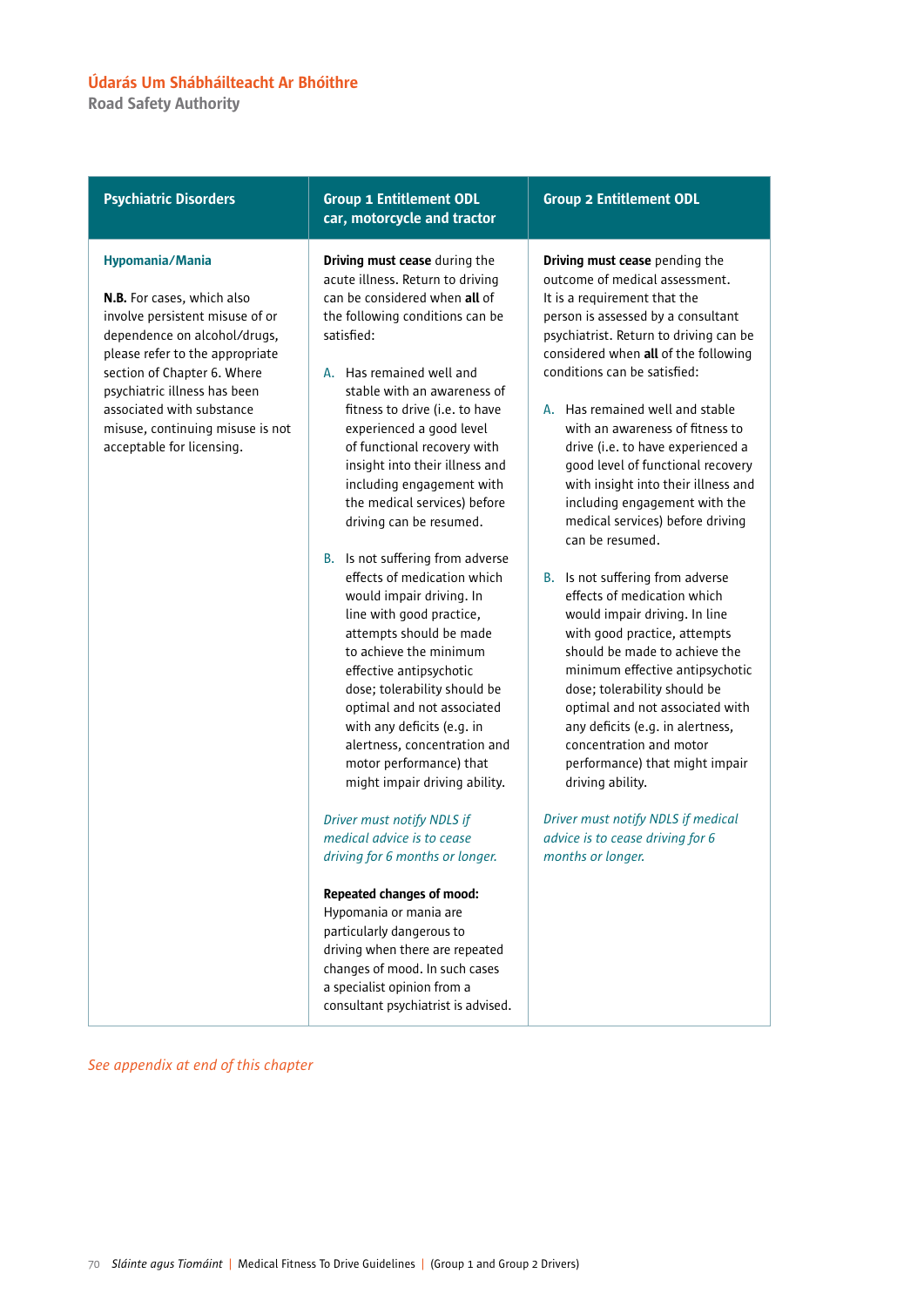Road Safety Authority

| <b>Psychiatric Disorders</b><br><b>Group 1 Entitlement ODL</b><br>car, motorcycle and tractor                                                                                                                                                                                                                                                                                                                                                                                                                                                                                                                                                                                                                                                                                                                                                                                                                                                                                                                                                                                                                                                                                           | <b>Group 2 Entitlement ODL</b>                                                                                                                                                                                                                                                                                                                                                                                                                                                                                                                                                                                                                                                                                                                                                                                                                                                                                                                                      |
|-----------------------------------------------------------------------------------------------------------------------------------------------------------------------------------------------------------------------------------------------------------------------------------------------------------------------------------------------------------------------------------------------------------------------------------------------------------------------------------------------------------------------------------------------------------------------------------------------------------------------------------------------------------------------------------------------------------------------------------------------------------------------------------------------------------------------------------------------------------------------------------------------------------------------------------------------------------------------------------------------------------------------------------------------------------------------------------------------------------------------------------------------------------------------------------------|---------------------------------------------------------------------------------------------------------------------------------------------------------------------------------------------------------------------------------------------------------------------------------------------------------------------------------------------------------------------------------------------------------------------------------------------------------------------------------------------------------------------------------------------------------------------------------------------------------------------------------------------------------------------------------------------------------------------------------------------------------------------------------------------------------------------------------------------------------------------------------------------------------------------------------------------------------------------|
| <b>Chronic Schizophrenia and</b><br>Return to driving can be<br>considered when all of the<br>other Chronic Psychoses<br>following conditions can be<br>satisfied:<br>N.B. For cases, which also<br>involve persistent misuse of<br>or dependence on<br>A. Has remained well and<br>alcohol/drugs, please refer<br>stable with an awareness of<br>to the appropriate section of<br>fitness to drive (i.e. to have<br>Chapter 6. Where<br>experienced a good level<br>psychiatric illness has been<br>of functional recovery with<br>associated with substance<br>insight into their illness and<br>including engagement with<br>misuse, continuing misuse is<br>the medical services) before<br>not acceptable for licensing.<br>driving can be resumed.<br>B. Is not suffering from adverse<br>effects of medication which<br>would impair driving. In line<br>with good practice, attempts<br>should be made to achieve<br>the minimum effective anti-<br>psychotic dose; tolerability<br>should be optimal and<br>not associated with any<br>deficits (e.g. in alertness,<br>concentration and motor<br>performance) that might<br>impair driving ability.<br>Continued on next page | Driving must cease pending the<br>outcome of medical assessment.<br>It is a requirement that the<br>person is assessed by a consultant<br>psychiatrist. Return to driving can be<br>considered when all of the following<br>conditions can be satisfied:<br>A. Has remained well and stable<br>with an awareness of fitness to<br>drive (i.e. to have experienced a<br>good level of functional recovery<br>with insight into their illness and<br>including engagement with the<br>medical services) before driving<br>can be resumed.<br>B. Is not suffering from adverse<br>effects of medication which<br>would impair driving. In line<br>with good practice, attempts<br>should be made to achieve<br>the minimum effective anti-<br>psychotic dose; tolerability<br>should be optimal and not<br>associated with any deficits (e.g.<br>in alertness, concentration and<br>motor performance) that might<br>impair driving ability.<br>Continued on next page |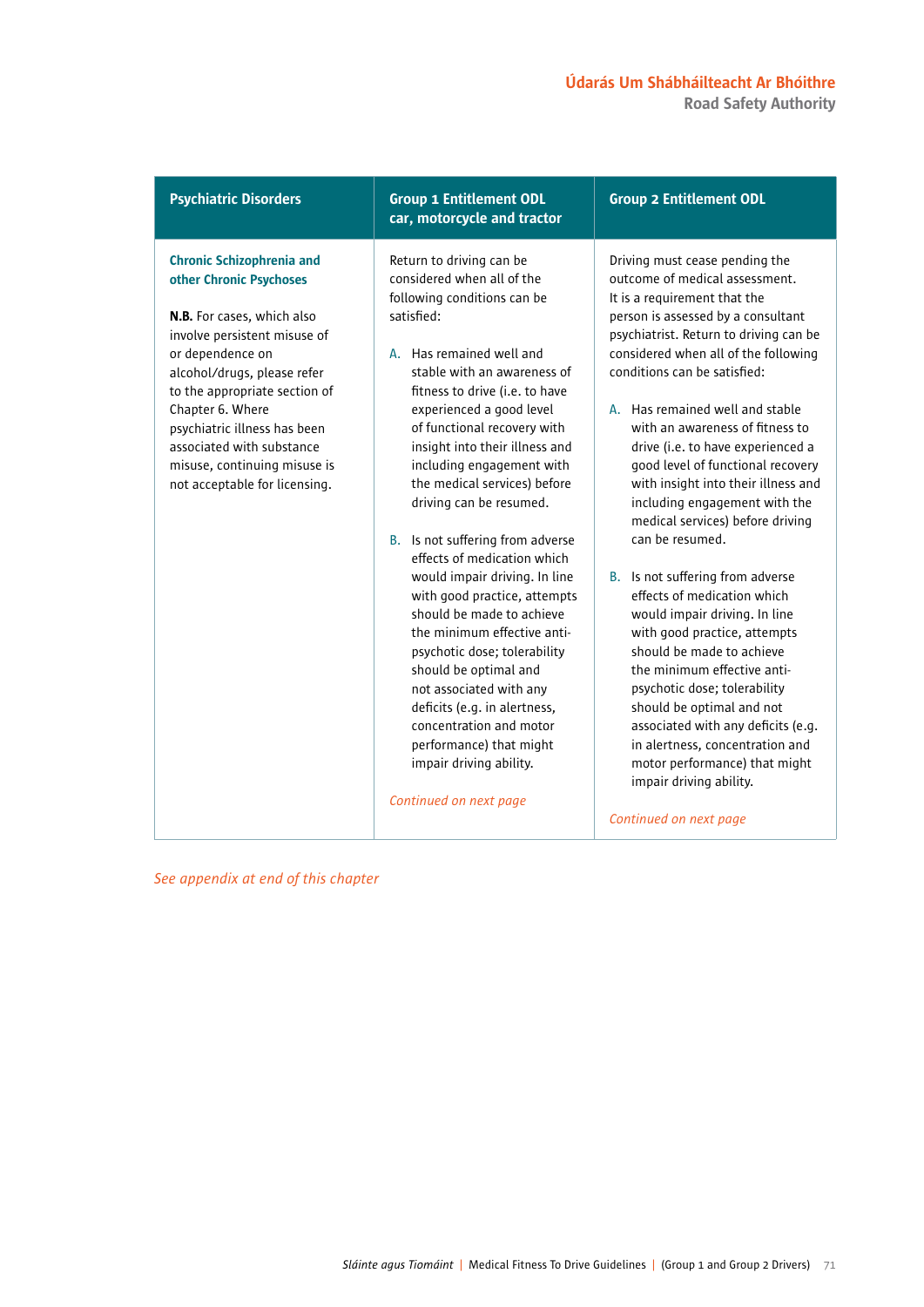Road Safety Authority

| <b>Psychiatric Disorders</b>                                                                                                                                  | <b>Group 1 Entitlement ODL</b><br>car, motorcycle and tractor                                                                                                                                                                                                                                                                                                                                                                                                                                                                                                                        | <b>Group 2 Entitlement ODL</b>                                                                                                                                                                                           |
|---------------------------------------------------------------------------------------------------------------------------------------------------------------|--------------------------------------------------------------------------------------------------------------------------------------------------------------------------------------------------------------------------------------------------------------------------------------------------------------------------------------------------------------------------------------------------------------------------------------------------------------------------------------------------------------------------------------------------------------------------------------|--------------------------------------------------------------------------------------------------------------------------------------------------------------------------------------------------------------------------|
| <b>Chronic Schizophrenia and other</b><br><b>Chronic Psychoses</b><br>Continued from previous page                                                            | <b>Continuing symptoms:</b><br>Even with limited insight, these<br>do not necessarily preclude<br>licensing. Symptoms should<br>be unlikely to cause significant<br>concentration problems,<br>memory impairment or<br>distraction whilst driving.<br>Particularly dangerous, are<br>those drivers whose psychotic<br>symptoms relate to other road<br>users.<br>Driver must notify NDLS if<br>medical advice is to cease<br>driving for 6 months or longer.<br>Due consideration should be<br>given to specialist on-road<br>assessment if doubt remains<br>about fitness to drive. | Driver must notify NDLS if medical<br>advice is to cease driving for 6<br>months or longer.                                                                                                                              |
| <b>Developmental disorders</b><br>Includes Asperger's Syndrome,<br>autism, severe communication<br>disorders and Attention Deficit<br>Hyperactivity Disorder. | A diagnosis of any of these<br>conditions is not in itself a bar<br>to licensing. Factors such as<br>impulsivity, lack of awareness of<br>the impact of own behaviours<br>on self or others need to be<br>considered.                                                                                                                                                                                                                                                                                                                                                                | It is normally a requirement that the<br>person is assessed by a consultant<br>psychiatrist. Continuing minor<br>symptomatology may be compatible<br>with licensing. Cases will be<br>considered on an individual basis. |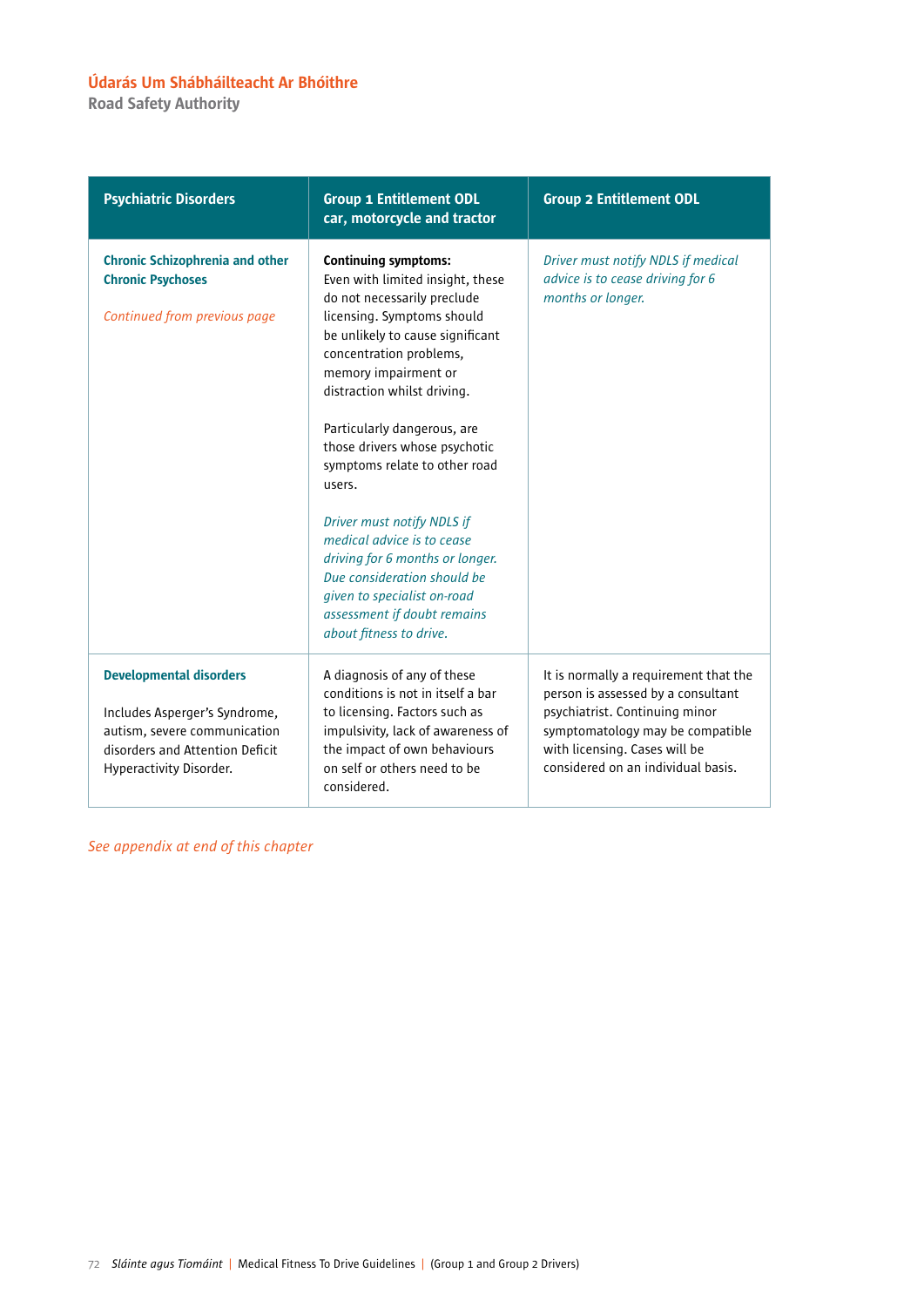| <b>Psychiatric Disorders</b>           | <b>Group 1 Entitlement ODL</b><br>car, motorcycle and tractor                                                                                                                                                                                                                                                                                                                                                                                                                                         | <b>Group 2 Entitlement ODL</b>                                                                                                                                                                                                                                                                                                                                                                                                                                                                                                                                       |
|----------------------------------------|-------------------------------------------------------------------------------------------------------------------------------------------------------------------------------------------------------------------------------------------------------------------------------------------------------------------------------------------------------------------------------------------------------------------------------------------------------------------------------------------------------|----------------------------------------------------------------------------------------------------------------------------------------------------------------------------------------------------------------------------------------------------------------------------------------------------------------------------------------------------------------------------------------------------------------------------------------------------------------------------------------------------------------------------------------------------------------------|
| <b>Mild Cognitive Impairment (MCI)</b> | Where there is <b>no</b> objective<br>impairment of function MCI<br>does not need to be notified to<br>NDLS. Where there is objective<br>impairment of function or<br>specific treatment is required<br>then MCI will not be the cause<br>and doctor should clarify the<br>cause and apply the relevant<br>section of Sláinte agus Tiomáint.<br>Given that a significant<br>proportion of people with MCI<br>progress to dementia over time,<br>yearly review of diagnostic<br>status is recommended. | If MCI is suspected a specialist<br>opinion is required and at least<br>yearly review.<br>Where there is <b>no</b> objective<br>impairment of function MCI<br>does not need to be notified to<br>NDLS. Where there is objective<br>impairment of function or specific<br>treatment is required then MCI will<br>not be the cause and doctor (it is<br>normally a requirement that the<br>person is assessed by a consultant<br>psychiatrist, geriatrician or<br>neurologist) should clarify the cause<br>and apply the relevant section of<br>Sláinte agus Tiomáint. |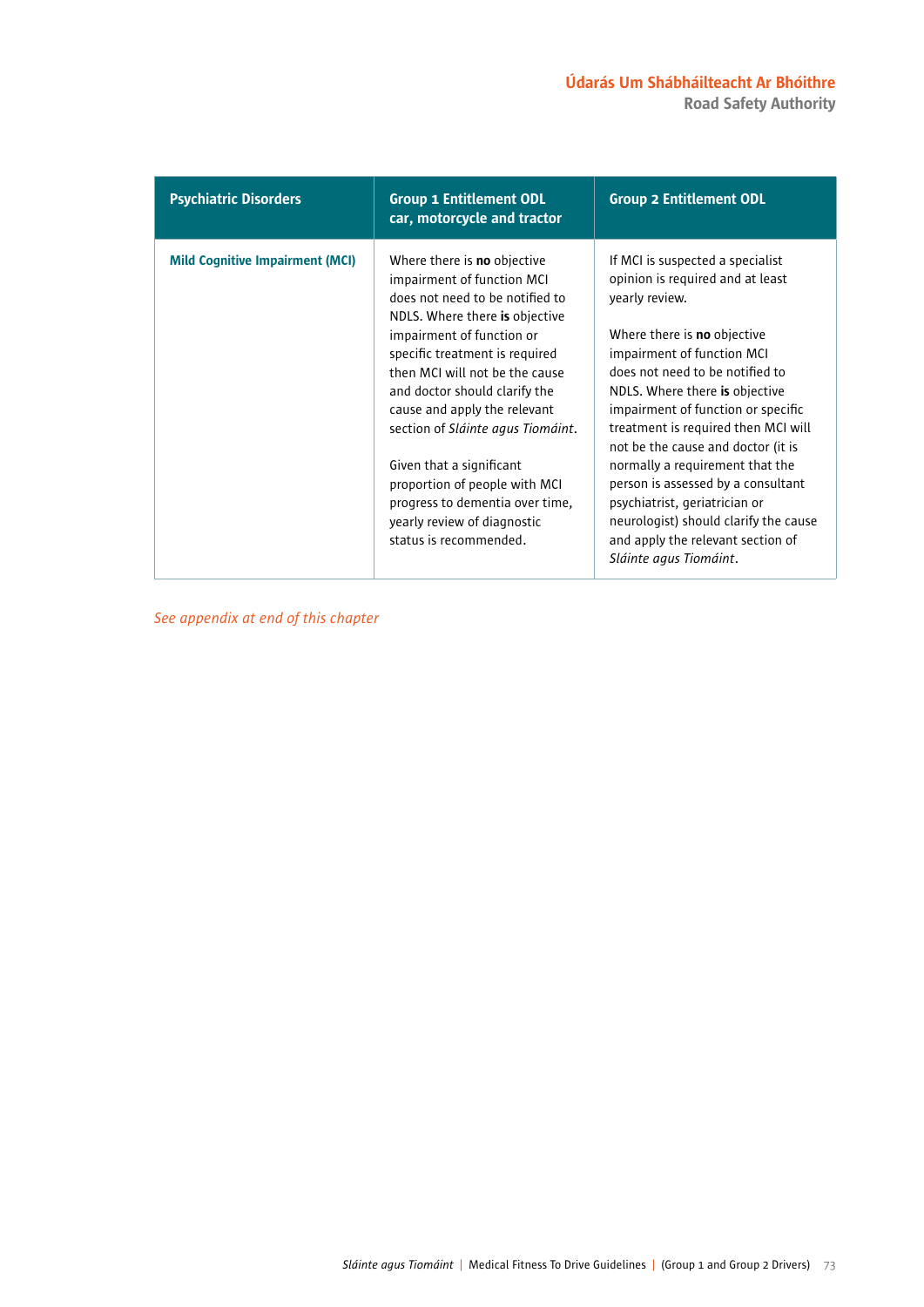Road Safety Authority

| <b>Psychiatric Disorders</b>                            | <b>Group 1 Entitlement ODL</b><br>car, motorcycle and tractor                                                                                                                                                                                                                                                                                                                                                                                                                                                                                                                                                                                                                                                                                                                                                                                                                                                                                                                           | <b>Group 2 Entitlement ODL</b>                                                 |
|---------------------------------------------------------|-----------------------------------------------------------------------------------------------------------------------------------------------------------------------------------------------------------------------------------------------------------------------------------------------------------------------------------------------------------------------------------------------------------------------------------------------------------------------------------------------------------------------------------------------------------------------------------------------------------------------------------------------------------------------------------------------------------------------------------------------------------------------------------------------------------------------------------------------------------------------------------------------------------------------------------------------------------------------------------------|--------------------------------------------------------------------------------|
| <b>Dementia or any Organic</b><br><b>Brain Syndrome</b> | It can be difficult to assess<br>driving ability in those with<br>dementia. Those who have<br>poor short-term memory,<br>disorientation, lack of insight<br>and judgement are almost<br>certainly not fit to drive.<br>The variable presentations<br>and rates of progression are<br>acknowledged. Disorders<br>of attention will also cause<br>impairment. A decision<br>regarding fitness to drive is<br>usually based on consultant<br>medical assessment, further<br>assessment by occupational<br>therapy and/or neuropsychology,<br>with a low threshold for an on-<br>road driving assessment.<br>In early dementia when<br>sufficient skills are retained and<br>progression is slow, a licence<br>may be issued subject to annual<br>review or sooner if a significant<br>medical or functional decline<br>is noted. A formal driving<br>assessment is generally an<br>integral part of assessment and<br>review.<br>Driver must notify NDLS.<br>See Section: 2.3.1 Chapter 1. | Not fit to Drive.<br>Driver must notify NDLS.<br>See Section: 2.3.1 Chapter 1. |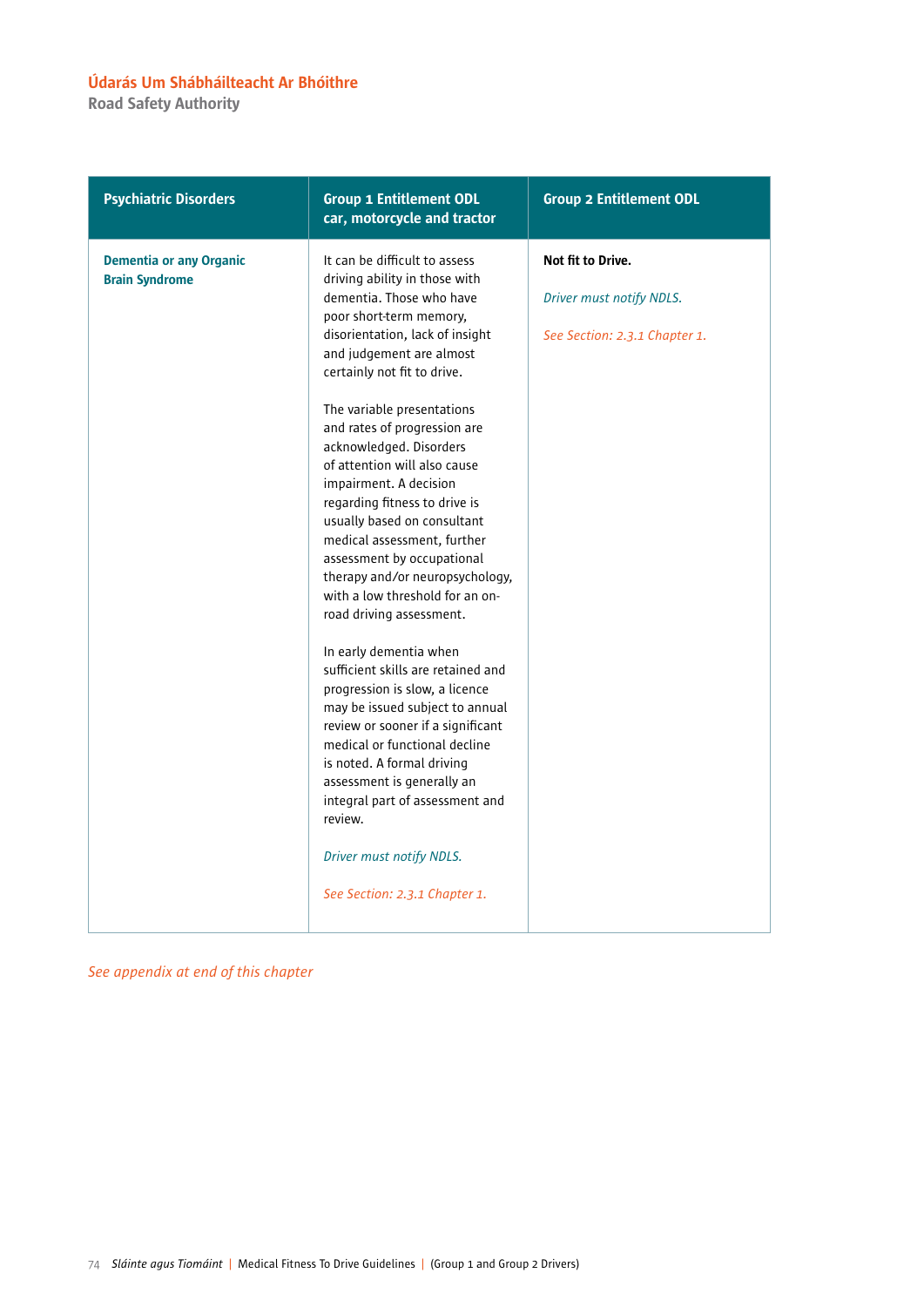| <b>Psychiatric Disorders</b>                                                                                                                                                                                                                                                                                                                                                                                  | <b>Group 1 Entitlement ODL</b><br>car, motorcycle and tractor                                                                                                                                                                                                                                                                                                                                                           | <b>Group 2 Entitlement ODL</b>                                                                                                                                                                                                                                                                                                                                                                                                   |
|---------------------------------------------------------------------------------------------------------------------------------------------------------------------------------------------------------------------------------------------------------------------------------------------------------------------------------------------------------------------------------------------------------------|-------------------------------------------------------------------------------------------------------------------------------------------------------------------------------------------------------------------------------------------------------------------------------------------------------------------------------------------------------------------------------------------------------------------------|----------------------------------------------------------------------------------------------------------------------------------------------------------------------------------------------------------------------------------------------------------------------------------------------------------------------------------------------------------------------------------------------------------------------------------|
| <b>Learning disability</b><br>Severely below average general<br>intellectual functioning<br>accompanied by significant<br>limitations in adaptive<br>functioning in at least two of the<br>following areas: communication,<br>self-care, home-living, social/<br>interpersonal skills, use of<br>community resources, self-<br>direction, functional academic<br>skills, work, leisure, health and<br>safety. | Severe learning disability is not<br>compatible with driving and<br>the licence application must<br>be refused. In milder forms,<br>provided there are no other<br>relevant problems, it may be<br>possible to hold a licence.                                                                                                                                                                                          | Moderate and severe learning<br>disability is not compatible with<br>driving and the licence application<br>must be refused. Minor degrees<br>of learning disability when the<br>condition is stable with no medical<br>or psychiatric complications may be<br>compatible with the holding of a<br>licence.                                                                                                                      |
| <b>Behaviour disorders</b><br>Includes post head injury<br>syndrome and Non-Epileptic<br>Seizure Disorder.                                                                                                                                                                                                                                                                                                    | If seriously disturbed e.g. violent<br>behaviour or alcohol abuse and<br>likely to be a source of danger<br>at the wheel, driving must<br>cease. After medical assessment<br>confirms that behavioural<br>disturbances have been<br>satisfactorily controlled, driving<br>can resume.<br>Driver must notify NDLS if<br>medical advice is to cease<br>driving for 6 months or longer.                                    | Not compatible with driving and<br>the licence application must be<br>refused if associated with serious<br>behaviour disturbance likely to<br>make the individual be a source of<br>danger at the wheel. If assessment<br>by consultant psychiatric confirms<br>enduring stability, then return to<br>driving can be considered.<br>Driver must notify NDLS if medical<br>advice is to cease driving for 6<br>months or longer. |
| <b>Personality disorders</b>                                                                                                                                                                                                                                                                                                                                                                                  | If likely to be a source of<br>danger at the wheel cessation<br>of driving is required or the<br>application refused. Licensing<br>may be permitted providing<br>medical enquiry confirms that<br>any behaviour disturbance is<br>not related to driving or not<br>likely to adversely affect driving<br>or road safety.<br>Driver must notify NDLS if<br>medical advice is to cease<br>driving for 6 months or longer. | Cessation of driving is required or<br>refusal of application if associated<br>with serious behaviour disturbance<br>likely to make the individual be<br>a source of danger at the wheel.<br>In such cases licensing can be<br>considered if assessment by<br>consultant psychiatrist confirms<br>stability.<br>Driver must notify NDLS if medical<br>advice is to cease driving for 6<br>months or longer.                      |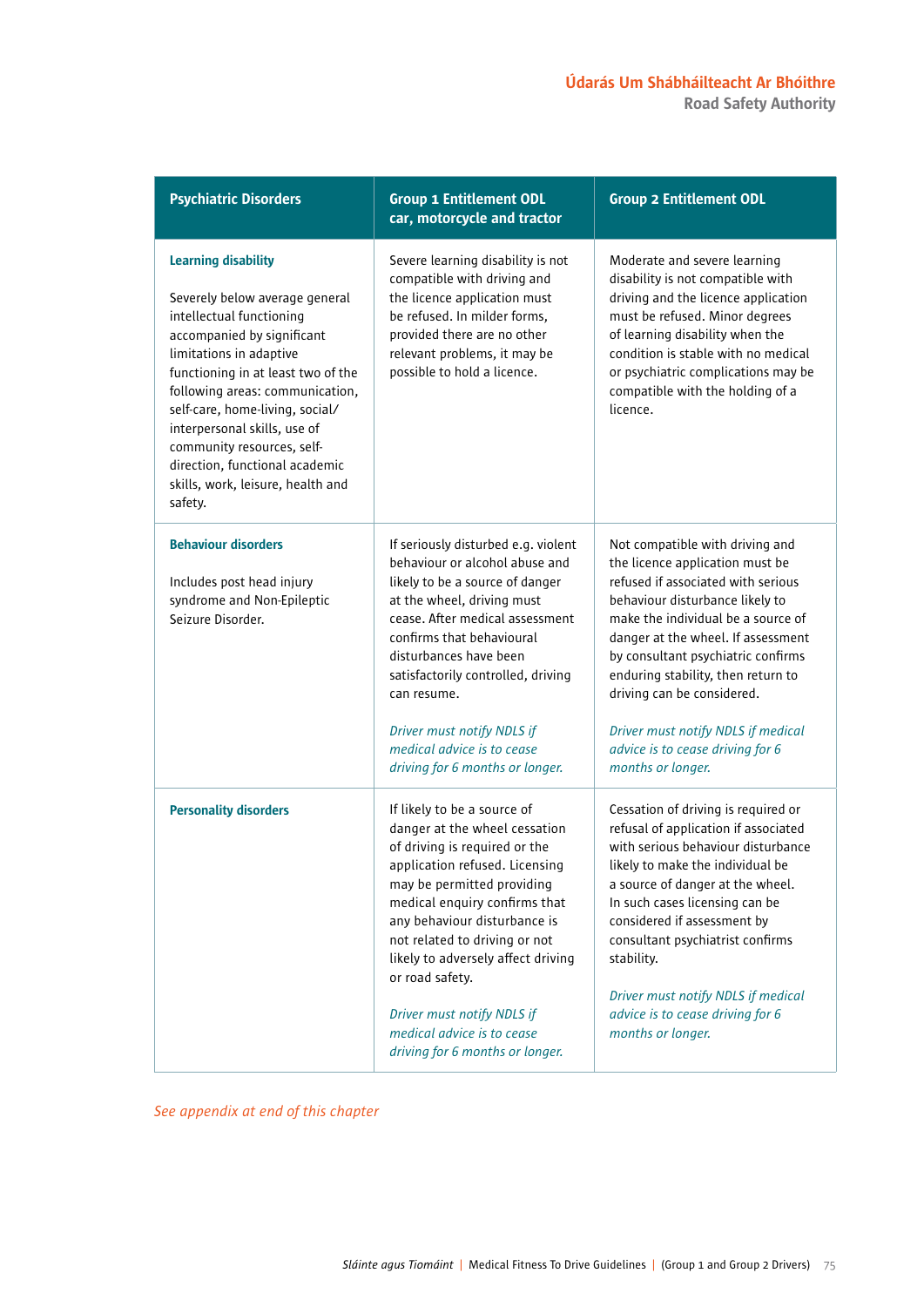Road Safety Authority

### Appendix — Chapter 5

### Psychiatric notes

### Important Notes

Other psychiatric conditions, which do not fit neatly into the aforementioned classification, will need to be reported to the National Driver Licence Service (NDLS) if causing or felt likely to cause symptoms affecting driving safety. These would include for example any impairment of consciousness or awareness, any increased liability to distraction or symptoms affecting the safe operation of vehicle controls. The patient should be advised to declare both the condition and symptoms of concern.

### It is the relationship of symptoms to driving that is of importance.

- Directive (91/439/EEC) as amended by Directive 2009/112/113/EC requires member states to set minimum medical standards of fitness to drive and sets out the requirements for mental health in broad terms.
- These Directives make a clear distinction between the standards needed for Group 1 (car and motorcycles) and Group 2 (lorries and buses) licences. The standards for the latter being more stringent due to the size of vehicle and the greater time spent at the wheel during the course of the occupation.
- Severe mental disorder for the purposes of these Guidelines is defined as including mental illness, arrested or incomplete development of the mind, psychopathic disorder or severe impairment of intelligence or social functioning. The standards must reflect, not only the need for an improvement in the mental state, but also a period of stability, such that the risk of relapse can be assessed should the driver fail to recognise any deterioration, this is especially pertinent in the assessment of Group 2 licence.
- Misuse of or dependence on alcohol or drugs will require the standards in this chapter to be considered in conjunction with those of Chapter 6 of this publication.

#### Medication

- Any person who drives, attempts to drive or is in charge of a vehicle in a public place whilst under the influence of an intoxicant (including a drug or drugs) to such an extent as to be incapable of having proper control of the vehicle is liable to prosecution, as set out in the Road Traffic Acts.
- All drugs acting on the central nervous system can impair alertness, concentration and driving performance. This is particularly so at initiation of treatment, or soon after and when dosage is being increased. Driving must cease if adversely affected until the patient is unimpaired.
- The older tricyclic antidepressants can have pronounced anticholinergic and antihistaminic effects, which may impair driving. The more modern antidepressants may have fewer adverse effects. These considerations need to be taken into account when planning the treatment of a patient who is a professional driver.
- Antipsychotic drugs, including the depot preparations, can cause motor or extrapyramidal effects as well as sedation or poor concentration, which may, either alone or in combination, be sufficient to impair driving. Careful clinical assessment is required.
- The epileptogenic potential of psychotropic medication should be considered particularly when patients are professional drivers.
- Benzodiazepines are the most likely psychotropic medication to impair driving performance, particularly the long acting compounds. Alcohol will potentiate the effects.
- Doctors and pharmacists have a duty of care to advise drivers of the potential dangers of adverse effects from medication and interactions with other substances, especially alcohol.
- Drivers with psychiatric illnesses are often safer when well and on regular psychotropic medication than when they are ill. Inadequate treatment or irregular compliance may render a driver impaired by both the illness and medication.

### Confidentiality

*See Part A, Introduction Chapter 1, Section 2.3.1*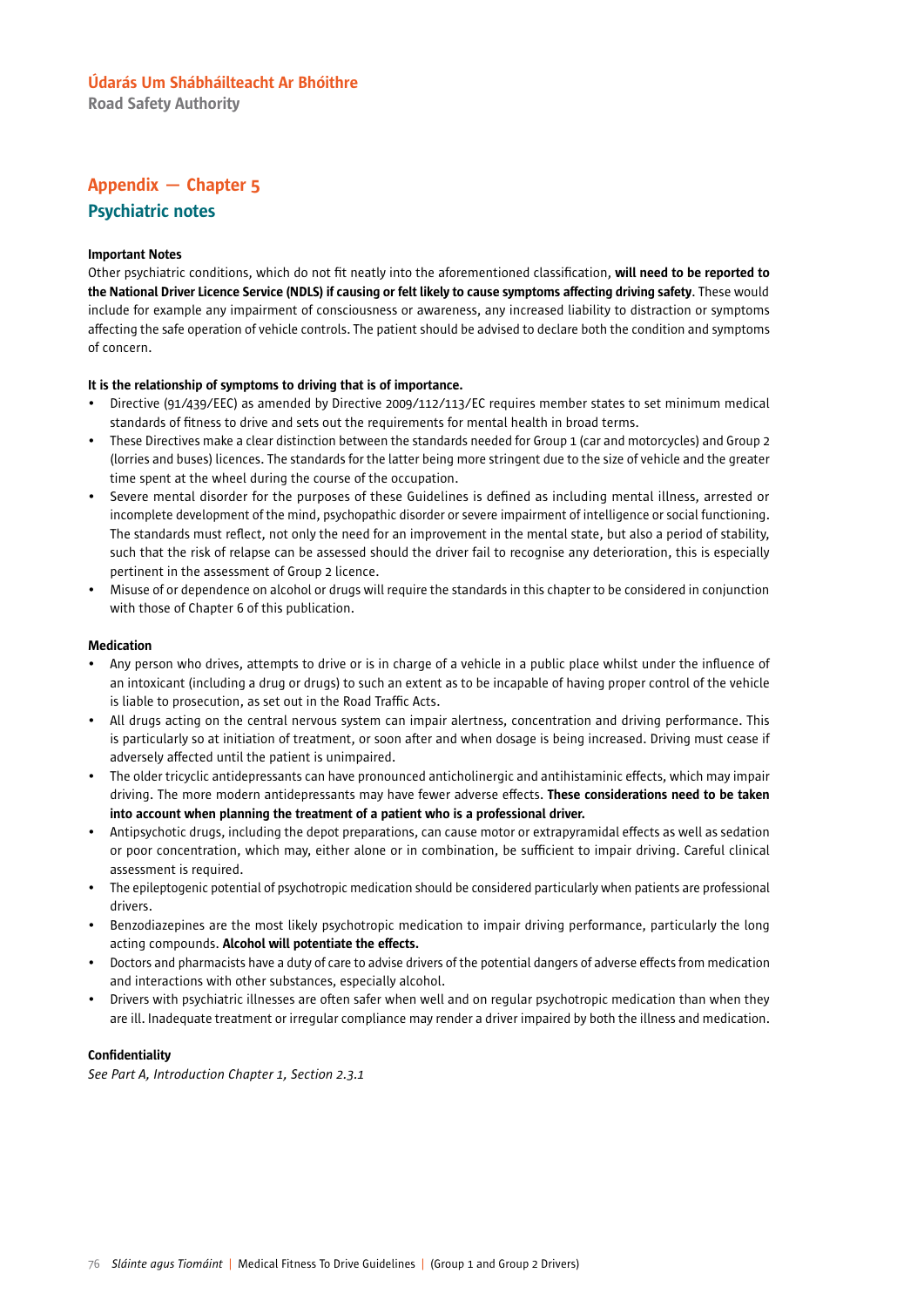### Chapter 6

### Drug and alcohol misuse and dependence

The presence of any of the conditions listed below requires the applicant or licence holder to inform the National Driver Licence Service (NDLS) unless stated otherwise in the text. Group 2 standards are minimum standards and do not preclude employers setting higher standards in terms of the demands of the driving tasks encountered in the course of employment.

| <b>Alcohol Problems</b>                                                                                                                                                                                                                                                                                                                                                                                                                                        | <b>Group 1 Entitlement ODL</b><br>car, motorcycle and tractor                                                                                                                                                                                                                                                                                                                                                                                                             | <b>Group 2 Entitlement ODL</b>                                                                                                                                                                                                                                                                                                                                                                                                                                        |
|----------------------------------------------------------------------------------------------------------------------------------------------------------------------------------------------------------------------------------------------------------------------------------------------------------------------------------------------------------------------------------------------------------------------------------------------------------------|---------------------------------------------------------------------------------------------------------------------------------------------------------------------------------------------------------------------------------------------------------------------------------------------------------------------------------------------------------------------------------------------------------------------------------------------------------------------------|-----------------------------------------------------------------------------------------------------------------------------------------------------------------------------------------------------------------------------------------------------------------------------------------------------------------------------------------------------------------------------------------------------------------------------------------------------------------------|
| <b>Alcohol misuse</b><br>There is no single definition<br>which embraces all the variables<br>in this condition but the<br>following is offered as a guide:<br>"A state which, because of<br>consumption of alcohol, causes<br>disturbance of behaviour, related<br>disease or other consequences,<br>likely to cause the patient, his/<br>her family or society harm now,<br>or in the future, and which may<br>or may not be associated with<br>dependence". | <b>Persistent</b> alcohol misuse,<br>confirmed by medical enquiry<br>with or without evidence<br>of otherwise unexplained<br>abnormal blood biomarkers,<br>requires cessation from driving<br>until a minimum 3 month<br>period of controlled drinking<br>or abstinence has been<br>attained, with normalisation of<br>biomarkers, if relevant.<br>Patient to seek advice from<br>medical or other sources during<br>the period off the road.<br>Driver must notify NDLS. | <b>Persistent</b> alcohol misuse,<br>confirmed by medical enguiry with<br>or without evidence of otherwise<br>unexplained abnormal blood<br>biomarkers, requires cessation from<br>driving until a minimum 1 year<br>period of abstinence or controlled<br>drinking has been attained, with<br>normalisation of biomarkers, if<br>relevant.<br>Patient to seek advice from medical<br>or other sources during the period<br>off the road.<br>Driver must notify NDLS. |
| Reference to ICD10 F10.1 is<br>relevant.                                                                                                                                                                                                                                                                                                                                                                                                                       |                                                                                                                                                                                                                                                                                                                                                                                                                                                                           |                                                                                                                                                                                                                                                                                                                                                                                                                                                                       |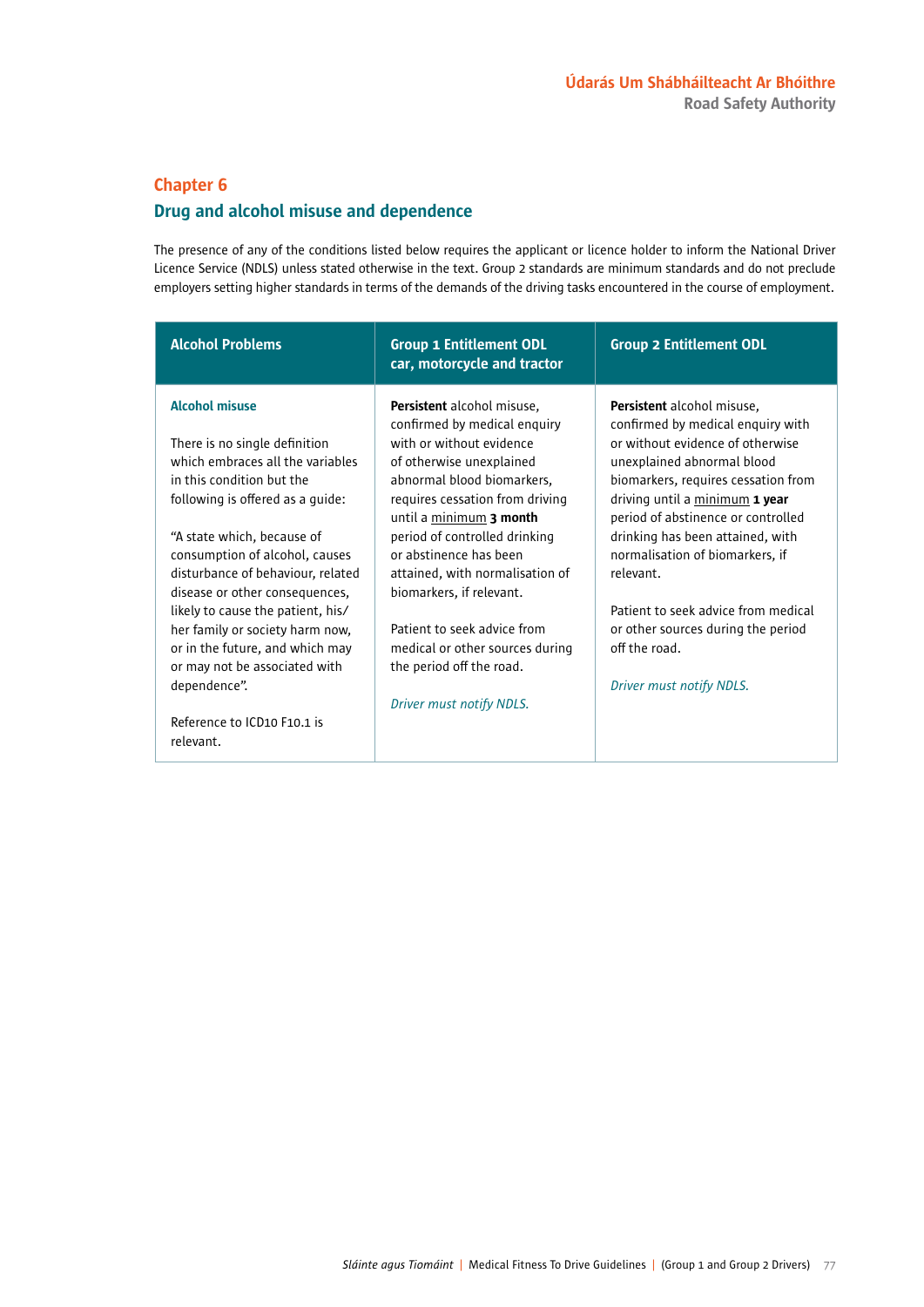Road Safety Authority

#### Alcohol dependence

"A cluster of behavioural, cognitive and physiological phenomena that develop after

- repeated alcohol use and which include a strong desire to take alcohol,
- difficulties in controlling its use,
- persistence in its use despite harmful consequences, with evidence of increased tolerance and sometimes a physical withdrawal state."

Indicators may include a history of withdrawal symptoms, of tolerance, of detoxification(s) and/or alcohol related fits.

### Alcohol Problems Group 1 Entitlement ODL car, motorcycle and tractor

Alcohol dependence, confirmed by medical enquiry, requires cessation from driving until a 6 month period free from alcohol has been attained with normalisation of biomarkers, if relevant.

### *Driver must notify NDLS.*

#### Return to Driving

Will require satisfactory medical assessment from own doctor(s) and management of blood biomarkers if relevant. Consultant support/referral may be necessary.

*See also under "Alcohol related seizures".*

### Group 2 Entitlement ODL

Group 2 licence will not be granted where there is a history of alcohol dependence within the past 3 years.

### *Driver must notify NDLS.*

#### Return to Driving

Will require satisfactory medical assessment from own doctor(s) and management of blood biomarkers if relevant. Consultant support/ referral may be necessary.

*See also under "Alcohol related seizures".*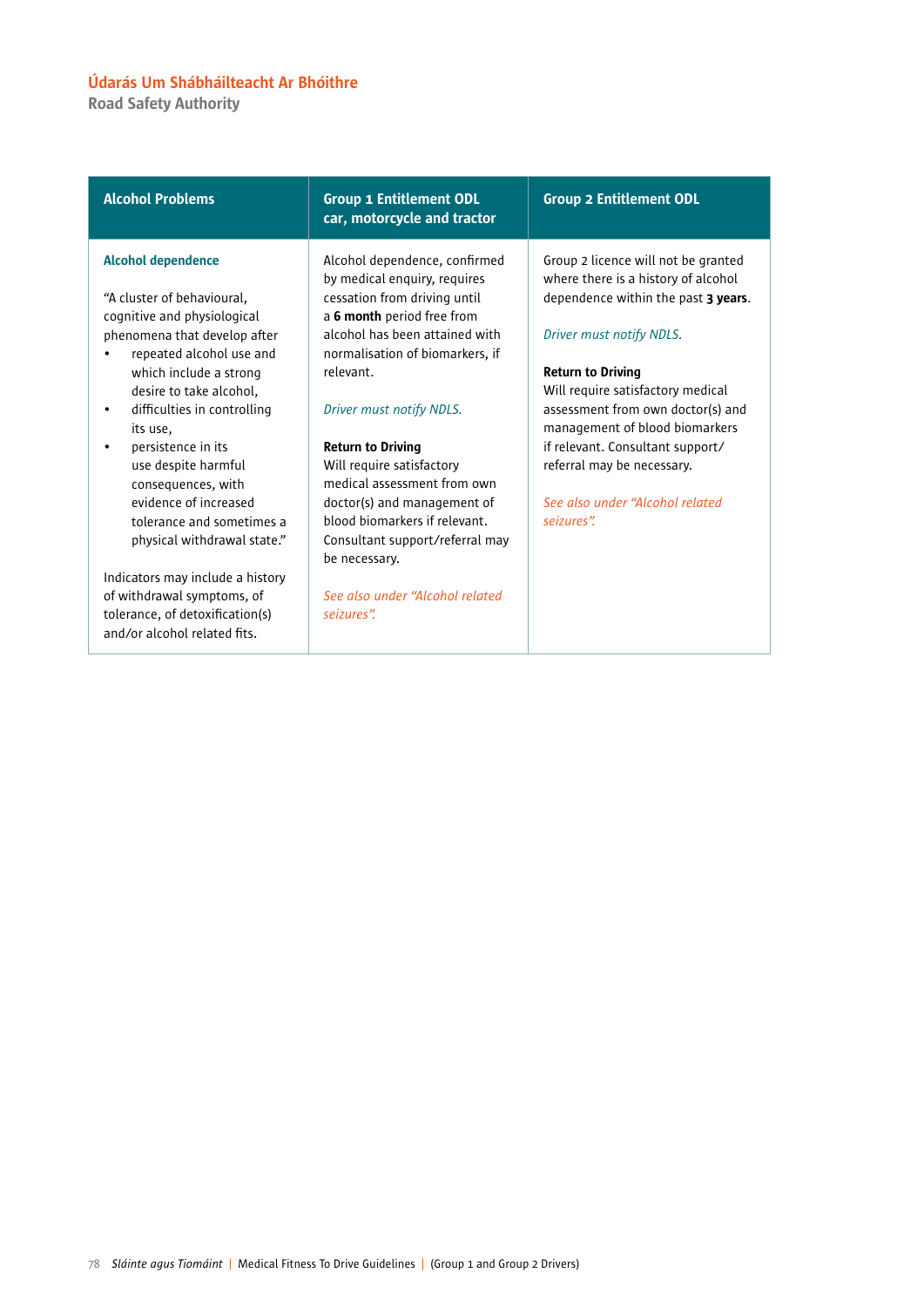Alcohol Problems Group 1 Entitlement ODL car, motorcycle and tractor Group 2 Entitlement ODL Alcohol related seizures Seizures associated with alcohol are not considered provoked for licensing purposes. Following a solitary alcoholrelated seizure, cessation from driving for a minimum 6 month period from the date of the event. Should however the seizure have occurred on a background of alcohol, the standards for such conditions will need to be satisfied before a new application can be considered. Where more than one seizure has occurred, the epilepsy standards will apply *(See Appendix to Neurology Chapter 2 for full details)*. Return to driving should only occur after an appropriate period free from persistent alcohol misuse and/or dependence. Independent medical assessment with management of blood biomarkers if relevant and consultant reports will normally be necessary. *Driver must notify NDLS.* Following a solitary alcohol-related seizure, a cessation from driving for a minimum 5 year period from the date of the event. Return to driving thereafter requires: • No underlying cerebral structural abnormality. • Off antiepileptic medication for at least 5 years. • Maintained abstinence from alcohol if previously dependent. • Review by an addiction specialist and neurological opinion. Where more than one seizure has occurred or there is an underlying cerebral structural abnormality, the Group 2 epilepsy standards apply. *(See Appendix to Neurology Chapter for full details). Driver must notify NDLS.* Alcohol related disorders E.g. Hepatic cirrhosis with neuro-psychiatric impairment, psychosis. Driving should cease until there is satisfactory recovery and is able to satisfy all other relevant medical standards. *Driver must notify NDLS.* Driving should cease. *Driver must notify NDLS.*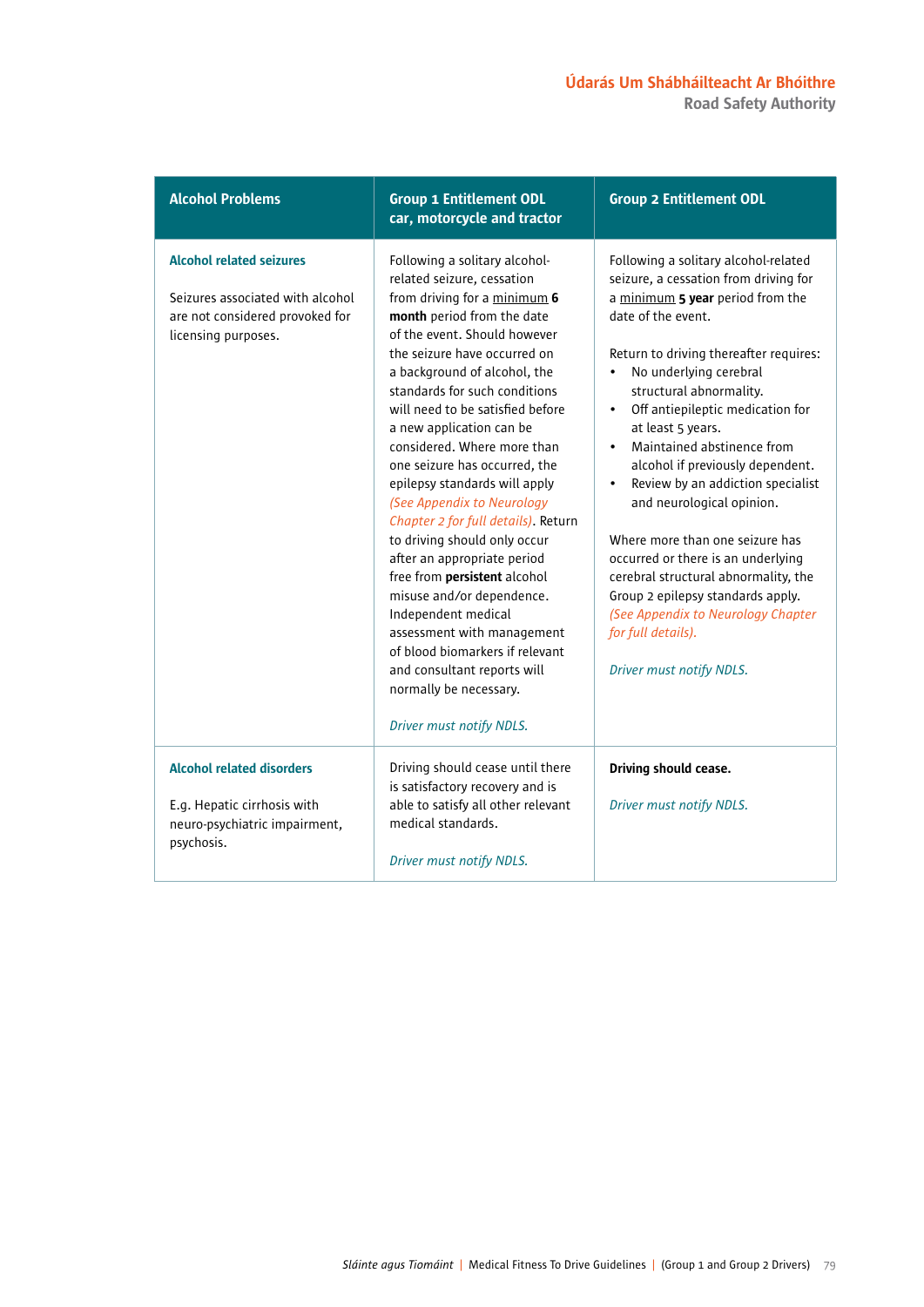Road Safety Authority

| <b>Drug Misuse and Dependence</b><br>Reference to ICD10 F10.1-F10.7<br>inclusive is relevant                                                                                                                                                                                                                                                                                                                                                                                                      | <b>Group 1 Entitlement ODL</b><br>car, motorcycle and tractor                                                                                                                                                                                                                                                                                                                        | <b>Group 2 Entitlement ODL</b>                                                                                                                                                                                                                                                                                                                                                  |
|---------------------------------------------------------------------------------------------------------------------------------------------------------------------------------------------------------------------------------------------------------------------------------------------------------------------------------------------------------------------------------------------------------------------------------------------------------------------------------------------------|--------------------------------------------------------------------------------------------------------------------------------------------------------------------------------------------------------------------------------------------------------------------------------------------------------------------------------------------------------------------------------------|---------------------------------------------------------------------------------------------------------------------------------------------------------------------------------------------------------------------------------------------------------------------------------------------------------------------------------------------------------------------------------|
| <b>Cannabis</b><br>The non-prescribed use of this<br>drug and/or the use of supra-<br>therapeutic dosage constitutes<br>misuse/ dependence for<br>licensing purposes.<br>The prescribed use of medicinal<br>cannabis at therapeutic doses<br>(MIMS/BNF/PIL), without<br>evidence of impairment,<br>does not amount to misuse/<br>dependence for licensing<br>purposes (although clinically<br>dependence may exist).<br>See also Chapter 1, s3.9.2 The<br>effects of specific medicine<br>classes | Persistent use of or dependence<br>on these substances, confirmed<br>by medical enquiry, requires<br>cessation from driving until<br>a minimum 3 month period<br>free of such use has been<br>attained. Independent medical<br>assessment and drug screen may<br>be required. There should be no<br>evidence of continuing use of<br>illicit substances.<br>Driver must notify NDLS. | Persistent use of or dependence<br>on these substances, confirmed by<br>medical enquiry, requires cessation<br>from driving until a minimum<br>1 year period free of such use has<br>been attained. Specialist medical<br>assessment and drug screen may<br>be required. There should be no<br>evidence of continuing use of illicit<br>substances.<br>Driver must notify NDLS. |
| <b>Cocaine, Amphetamines,</b><br><b>Methamphetamine</b><br><b>Ecstasy, ketamine &amp; other</b><br>psychoactive substances,<br>including LSD and hallucinogens,<br>psychoactive substances (Head<br>shop products).                                                                                                                                                                                                                                                                               | Persistent use of or dependence<br>on these substances, confirmed<br>by medical enquiry, requires<br>cessation from driving until<br>a minimum 6 month period<br>free of such use has been<br>attained. Independent medical<br>assessment and drug screen may<br>be required. There should be no<br>evidence of continuing use of<br>illicit substances.<br>Driver must notify NDLS. | Persistent use of or dependence<br>on these substances, confirmed by<br>medical enquiry, requires cessation<br>from driving until a minimum<br>1 year period free of such use has<br>been attained. Specialist medical<br>assessment and drug screen may<br>be required. There should be no<br>evidence of continuing use of illicit<br>substances.<br>Driver must notify NDLS. |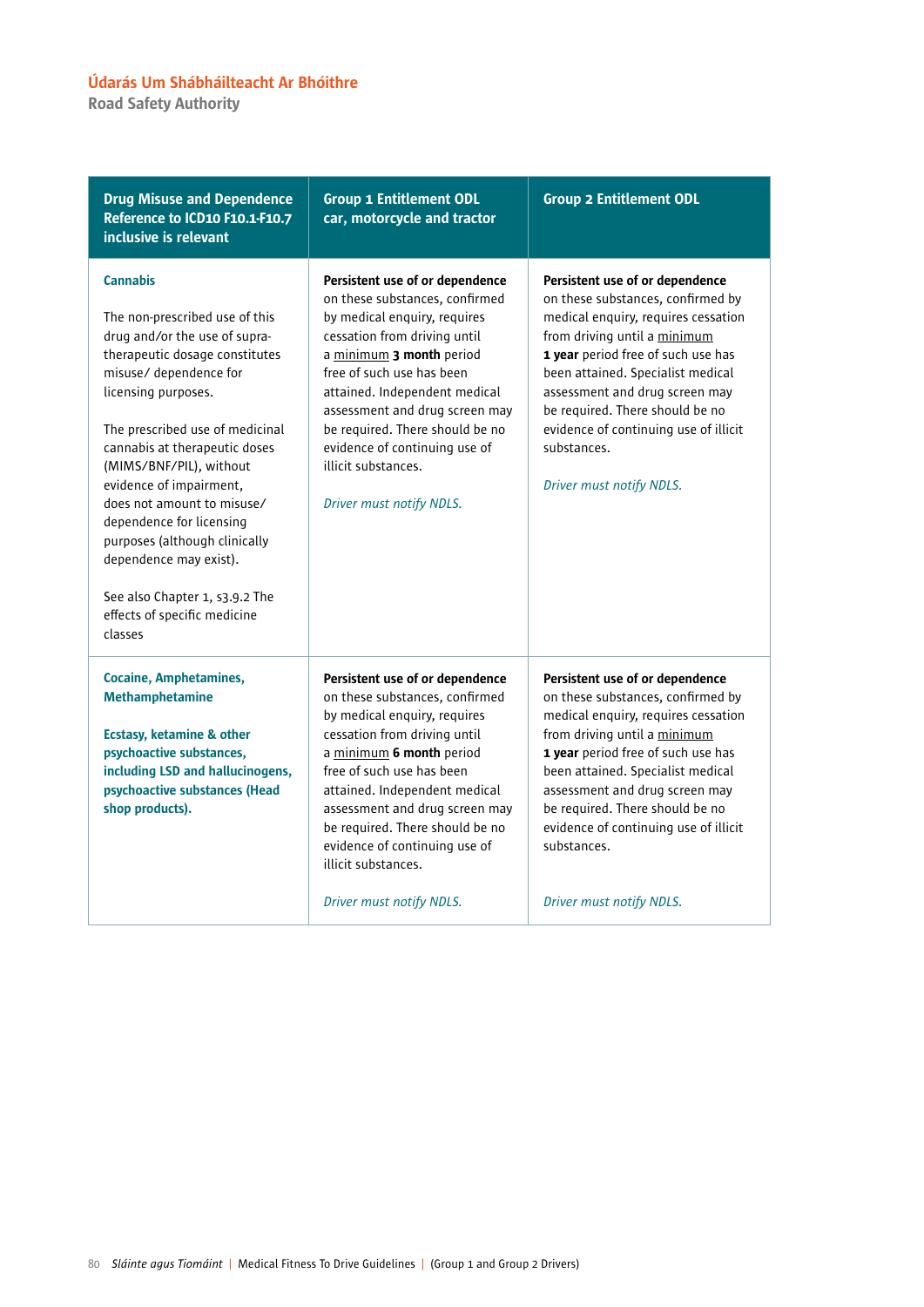Drug Misuse and Dependence Reference to ICD10 F10.1-F10.7 inclusive is relevant Group 1 Entitlement ODL car, motorcycle and tractor Group 2 Entitlement ODL Heroin, Methadone\* and other opiates including Codeine The prescribed use of these drugs at therapeutic doses (MIMS/BNF), without evidence of impairment, does not amount to misuse/dependence for licensing purposes (although clinically dependence may exist). Persistent use of, or dependence on these substances, confirmed by medical enquiry, requires cessation from driving until a minimum 6 month period free of such use has been attained. Independent medical assessment and drug screen may be required. There should be no evidence of continuing illicit use of such substances. \*Applicants or drivers who are complying fully and are stable on a supervised oral methadone substitution programme may continue to drive, subject to favourable assessment and annual medical review. Applicants or drivers on an oral buprenorphine programme may be considered applying the same criteria. There should be no evidence of continuing illicit use of such substances. *Driver must notify NDLS.* Persistent use of, or dependence on these substances, confirmed by medical enquiry requires cessation from driving until a minimum 3 year period free of such use has been attained. Specialist medical assessment and drug screen will normally be required. \*Applicants or drivers complying fully with a consultant supervised oral methadone maintenance programme may be considered for an annual review licence once a minimum 3 year period of stability on the maintenance programme has been established, with favourable random drug tests and assessment. There should be no evidence of continuing illicit use of such substances and no evidence of disorders of cognition, attention or insight. *Driver must notify NDLS.*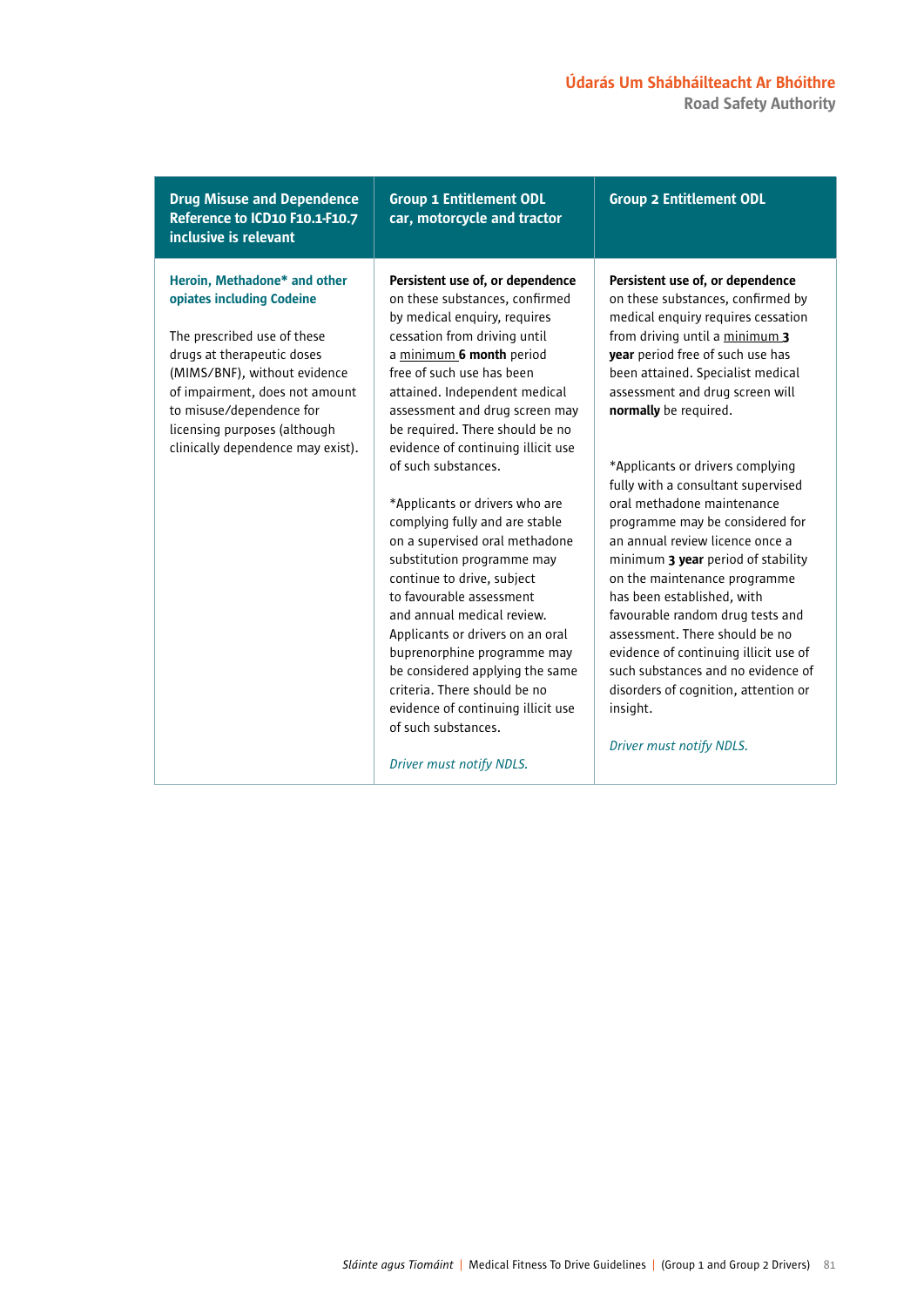Road Safety Authority

| <b>Drug Misuse and Dependence</b><br>Reference to ICD10 F10.1-F10.7<br>inclusive is relevant                                                                                                                                                                                                                                                                                                                                                                                                    | <b>Group 1 Entitlement ODL</b><br>car, motorcycle and tractor                                                                                                                                                                                                                                                                                                                             | <b>Group 2 Entitlement ODL</b>                                                                                                                                                                                                                                                                      |
|-------------------------------------------------------------------------------------------------------------------------------------------------------------------------------------------------------------------------------------------------------------------------------------------------------------------------------------------------------------------------------------------------------------------------------------------------------------------------------------------------|-------------------------------------------------------------------------------------------------------------------------------------------------------------------------------------------------------------------------------------------------------------------------------------------------------------------------------------------------------------------------------------------|-----------------------------------------------------------------------------------------------------------------------------------------------------------------------------------------------------------------------------------------------------------------------------------------------------|
| <b>Benzodiazepines</b><br>The non-prescribed use of these<br>drugs and/or the use of supra-<br>therapeutic dosage, whether<br>in a substance withdrawal/<br>maintenance programme or<br>otherwise, constitutes misuse/<br>dependence for licensing<br>purposes.<br>The prescribed use of these<br>drugs at therapeutic doses<br>(MIMS/BNF), without evidence<br>of impairment, does not amount<br>to misuse/dependence for<br>licensing purposes (although<br>clinically dependence may exist). | Persistent misuse of, or<br>dependence on these<br>substances, confirmed by<br>medical enquiry, requires driving<br>cessation until a minimum<br>6 month period free of such use<br>has been attained. Independent<br>medical assessment and drug<br>screen may be required. In<br>addition favourable consultant<br>or specialist report may be<br>required.<br>Driver must notify NDLS. | Persistent misuse of, or dependence<br>on these substances, confirmed<br>by medical enquiry, requires<br>driving cessation until a minimum<br>3 year period free of such use has<br>been attained. Specialist medical<br>assessment and drug screen may<br>be required.<br>Driver must notify NDLS. |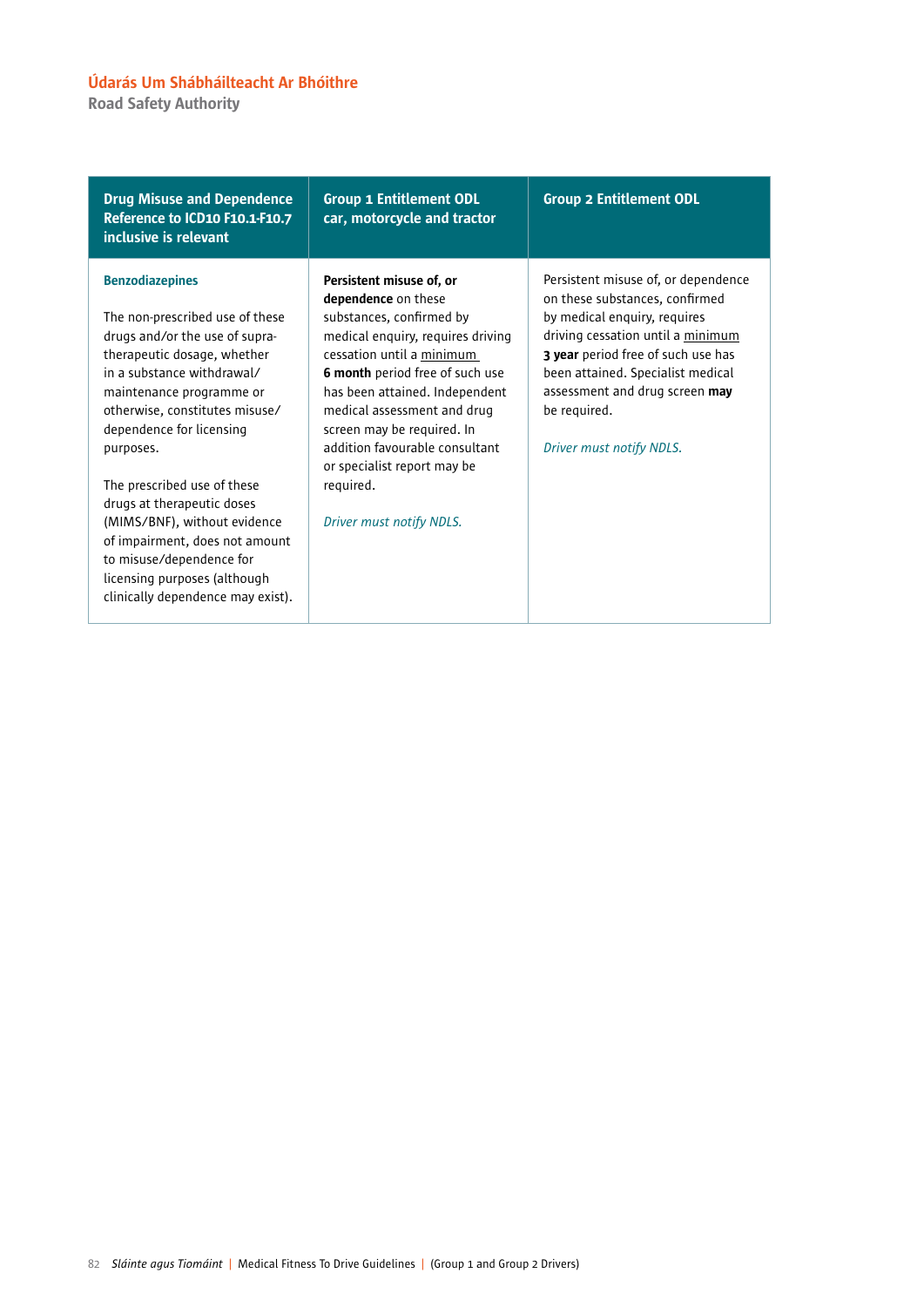Road Safety Authority

| <b>Drug Misuse and Dependence</b><br>Reference to ICD10 F10.1-F10.7<br>inclusive is relevant                                                                         | <b>Group 1 Entitlement ODL</b><br>car, motorcycle and tractor                                                                                                                                                                                                                                                                                                                                                                                                                                                                                                                                                                                                                                                                                                                                                          | <b>Group 2 Entitlement ODL</b>                                                                                                                                                                                                                                                                                                                                                                                                                                                                                                                                                                                                                                                        |
|----------------------------------------------------------------------------------------------------------------------------------------------------------------------|------------------------------------------------------------------------------------------------------------------------------------------------------------------------------------------------------------------------------------------------------------------------------------------------------------------------------------------------------------------------------------------------------------------------------------------------------------------------------------------------------------------------------------------------------------------------------------------------------------------------------------------------------------------------------------------------------------------------------------------------------------------------------------------------------------------------|---------------------------------------------------------------------------------------------------------------------------------------------------------------------------------------------------------------------------------------------------------------------------------------------------------------------------------------------------------------------------------------------------------------------------------------------------------------------------------------------------------------------------------------------------------------------------------------------------------------------------------------------------------------------------------------|
| Seizure(s) associated with drug<br>misuse/dependence<br>Seizures associated with<br>drug misuse/dependence are<br>not considered provoked for<br>licensing purposes. | Following a solitary seizure<br>associated with drug misuse or<br>dependence, driving must cease<br>for a minimum 6 month period<br>from the date of the event.<br>Should however, the seizure<br>have occurred on a background<br>of substance misuse or<br>dependence, the standards for<br>such conditions will also need<br>to be satisfied before return<br>to driving. Where more than<br>one seizure has occurred, the<br>epilepsy standards will apply<br>(See Appendix Neurology<br>Chapter 2 for full details).<br>Medical enquiry will be required<br>before driving to confirm<br>appropriate period free from<br>persistent drug misuse and/<br>or dependence. Independent<br>medical assessment with urine<br>analysis and consultant reports<br>will normally be necessary.<br>Driver must notify NDLS. | Following a solitary seizure<br>associated with drug misuse or<br>dependence, driving must cease for<br>a minimum 5 year period from the<br>date of the event.<br>Return to driving thereafter requires:<br>No underlying cerebral<br>$\bullet$<br>structural abnormality.<br>Off antiepileptic medication for<br>$\bullet$<br>at least 5 years.<br>Maintained abstinence from<br>$\bullet$<br>drugs if previously dependent.<br>Review by an addiction specialist<br>$\bullet$<br>and neurological opinion.<br>Where more than one seizure has<br>occurred, the epilepsy standards<br>will apply (See Appendix Neurology<br>Chapter 2 for full details).<br>Driver must notify NDLS. |

N.B. *A person who has resumed driving following persistent drug misuse or dependence must be advised as part of their after-care that if their condition recurs they should cease driving and notify the NDLS.*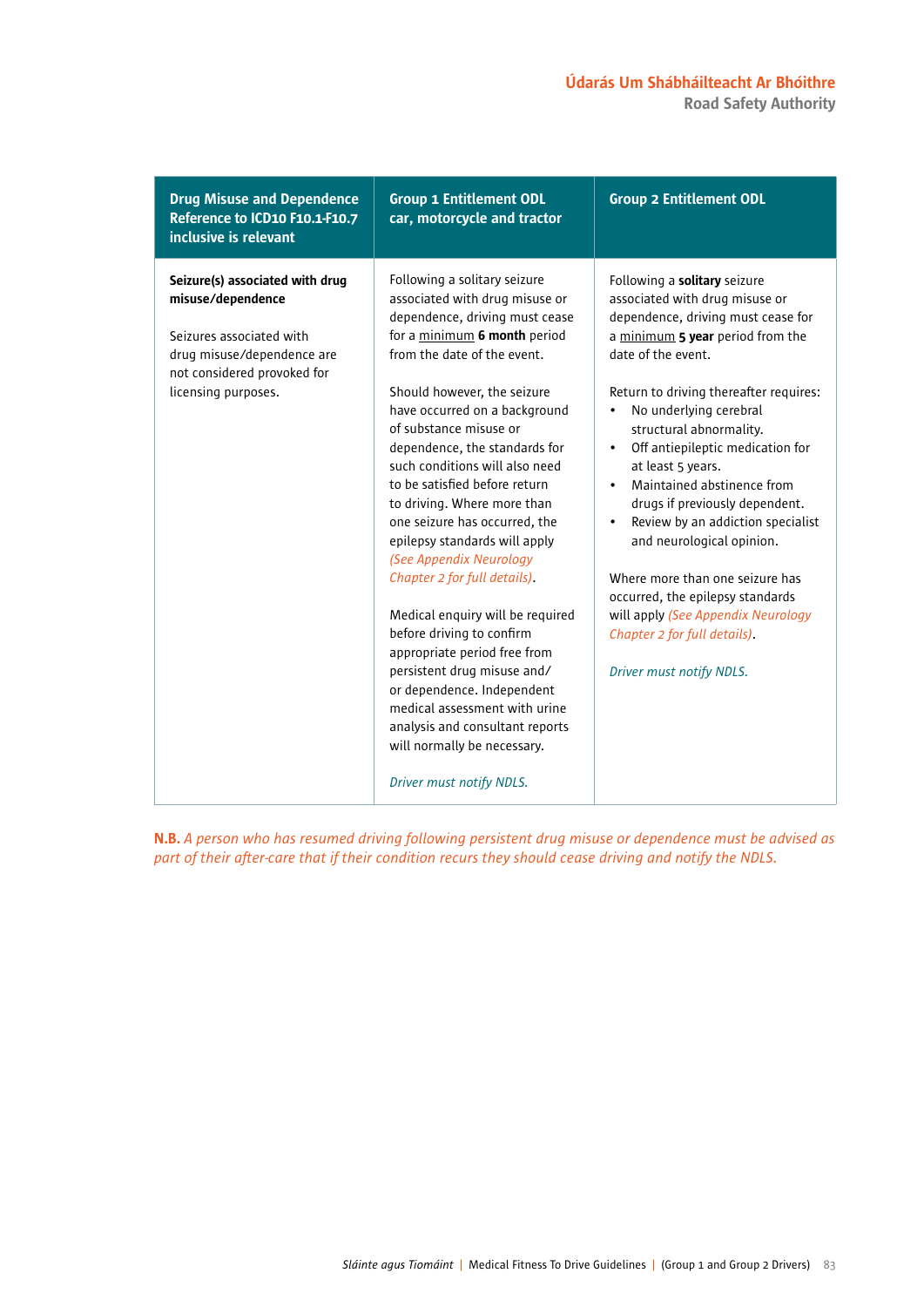Road Safety Authority

# Chapter 7 Visual disorders



A licence holder or applicant must meet the standards for visual acuity and fields (assessed by a confrontation visual field test in the first instance) as outlined below, and if there is reason to doubt that these are adequate, the applicant or licence holder should undergo a more detailed examination by a specialist (an ophthalmologist or orthoptist or other medical practitioner with a special interest in defects of eyesight or optometrist) - *see Appendix to this chapter, Item A, elements which should be assessed in more detailed assessment.*

Group 2 standards are minimum standards and do not preclude employers setting higher standards in terms of the demands of the driving tasks encountered in the course of employment.

Bioptic telescope devices are not accepted for driving by the NDLS.

| <b>Visual Disorders</b>                                                                                                                                                     | <b>Group 1 Entitlement ODL</b><br>car, motorcycle and tractor                                                                                                                                                                                                                                                                                                  | <b>Group 2 Entitlement ODL</b>                                                                                                                                                                                                                                                                                                                                                                                                                                                     |
|-----------------------------------------------------------------------------------------------------------------------------------------------------------------------------|----------------------------------------------------------------------------------------------------------------------------------------------------------------------------------------------------------------------------------------------------------------------------------------------------------------------------------------------------------------|------------------------------------------------------------------------------------------------------------------------------------------------------------------------------------------------------------------------------------------------------------------------------------------------------------------------------------------------------------------------------------------------------------------------------------------------------------------------------------|
| <b>Acuity</b>                                                                                                                                                               | Must have binocular visual<br>acuity, with corrective lens as<br>necessary, of at least 0.5 decimal<br>(6/12 on a Snellen chart).<br>If the patient has an illness<br>likely to cause progressive loss<br>of visual acuity the NDLS must<br>be notified and on the advice of<br>a competent medical authority,<br>a 1 or 3 year licence may be<br>appropriate. | Drivers must have a visual acuity,<br>using corrective lenses if necessary,<br>of at least 6/7.5 (0.8 decimal) in the<br>better eye and at least 6/60 Snellen<br>(decimal 0.1) in the other eye.<br>Where glasses are worn to meet<br>the minimum standards, they<br>should have a corrective power<br>$\leq$ +8 dioptres.<br>It is also necessary for all drivers of<br>Group 2 vehicles to be able to meet<br>the prescribed and relevant Group 1<br>visual acuity requirements. |
| <b>Cataract</b><br>Includes severe bilateral<br>cataracts, failed bilateral<br>cataract extractions and post<br>cataract surgery where these are<br>affecting the eyesight. | Must be able to meet the acuity<br>and visual field requirements,<br>and more detailed specialist<br>examination (see Appendix to<br>this chapter, Item A) is indicated<br>if there is concern that these are<br>not adequately met.                                                                                                                           | Must be able to meet the above<br>prescribed acuity requirement.<br>In the presence of cataract, glare<br>may affect acuity and visual field<br>requirements, and more detailed<br>specialist examination (see Appendix<br>to this chapter, Item A) is indicated<br>if there is concern that these are not<br>adequately met.                                                                                                                                                      |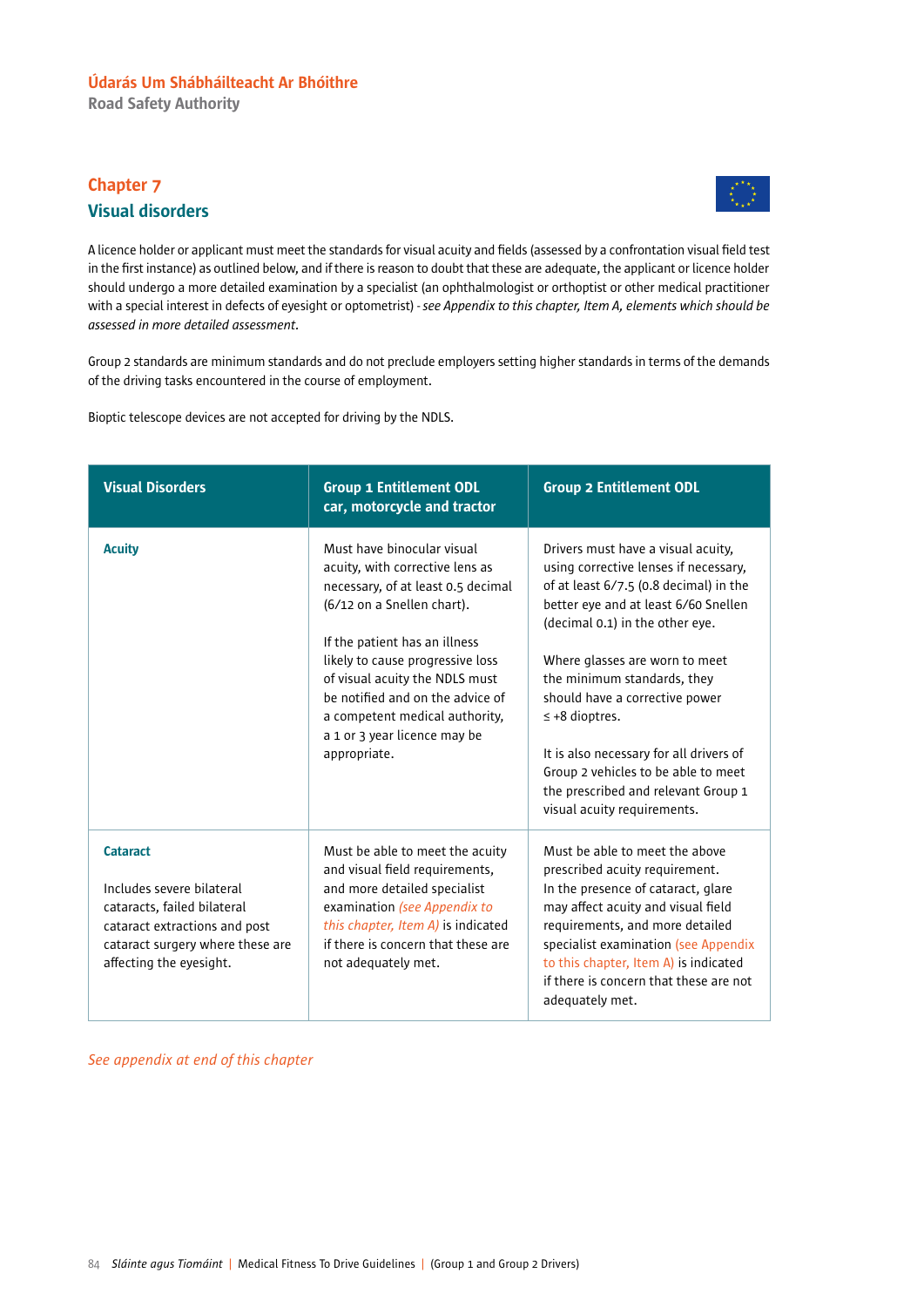| <b>Visual Disorders</b>                                                      | <b>Group 1 Entitlement ODL</b><br>car, motorcycle and tractor                                                                                                                                                                                                                                                                                                                                                                                                                                                                                                                                                 | <b>Group 2 Entitlement ODL</b>                                                                                                                                                                                         |
|------------------------------------------------------------------------------|---------------------------------------------------------------------------------------------------------------------------------------------------------------------------------------------------------------------------------------------------------------------------------------------------------------------------------------------------------------------------------------------------------------------------------------------------------------------------------------------------------------------------------------------------------------------------------------------------------------|------------------------------------------------------------------------------------------------------------------------------------------------------------------------------------------------------------------------|
| <b>Monocular vision</b><br>(Includes the use of one eye only<br>for driving) | <b>Complete</b> loss of vision in<br>one eye (i.e. if there is any<br>light perception, driver is not<br>considered monocular). Must<br>notify NDLS but may drive when<br>clinically advised by a competent<br>medical authority that driver<br>has adapted to the disability and<br>the prescribed eyesight standard<br>in the remaining eye can be<br>satisfied and there is a normal<br>monocular visual field in the<br>remaining eye, i.e. there is no<br>area of defect which is caused by<br>pathology.<br>Driver must notify NDLS if<br>medical advice is to cease<br>driving for 6 months or longer. | <b>Complete</b> loss of vision in one eye<br>or corrected acuity of less than 6/60<br>(0.1 decimal) applicants may not<br>hold a Group 2 licence.<br>Driver must notify NDLS if medical<br>advice is to cease driving. |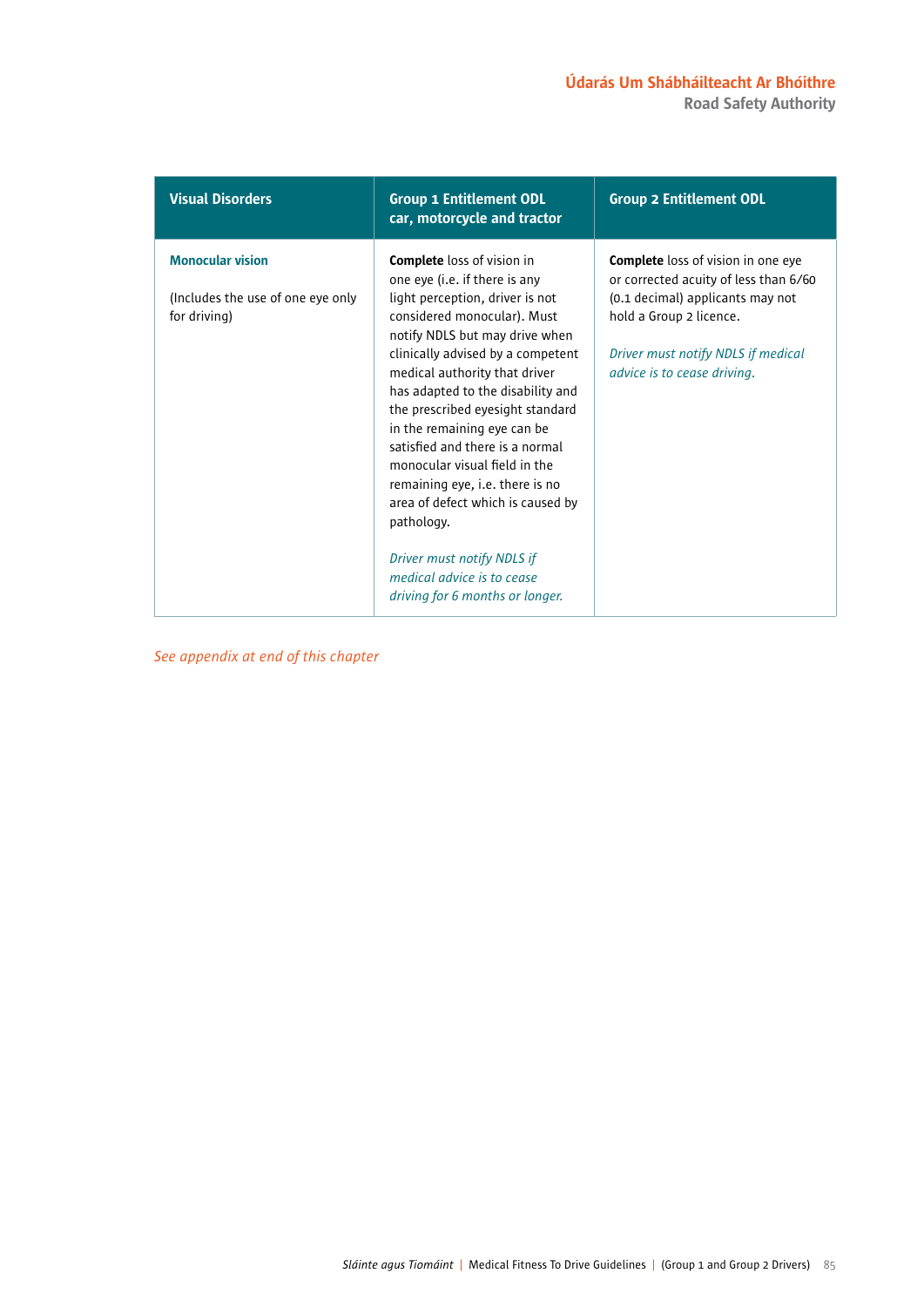Road Safety Authority

| <b>Visual Disorders</b>                                                                                                                                                                                                                                                                                              | <b>Group 1 Entitlement ODL</b><br>car, motorcycle and tractor                                                                                                                                                                                                                                                                                                                                                                                                                                                                                                                                      | <b>Group 2 Entitlement ODL</b>                                                                                                                                                                                                                                                                                                   |  |
|----------------------------------------------------------------------------------------------------------------------------------------------------------------------------------------------------------------------------------------------------------------------------------------------------------------------|----------------------------------------------------------------------------------------------------------------------------------------------------------------------------------------------------------------------------------------------------------------------------------------------------------------------------------------------------------------------------------------------------------------------------------------------------------------------------------------------------------------------------------------------------------------------------------------------------|----------------------------------------------------------------------------------------------------------------------------------------------------------------------------------------------------------------------------------------------------------------------------------------------------------------------------------|--|
| <b>Visual field defects</b><br>Disorders such as severe<br>bilateral glaucoma, severe<br>bilateral retinopathy, retinitis<br>pigmentosa and other disorders<br>producing significant field defect<br>including partial or complete<br>homonymous hemianopia/<br>quadrantanopia or complete<br>bitemporal hemianopia. | Driving must cease unless<br>confirmed that the horizontal<br>visual field is at least 120<br>degrees, the extension is at<br>least 50 degrees left and right<br>and 20 degrees up and down.<br>No defects should be present<br>within a radius of the central 20<br>degrees. If the patient has an<br>illness likely to cause progressive<br>loss of visual field, NDLS must<br>be notified and on advice by a<br>competent medical authority,<br>a 1 or 3 year licence may be<br>appropriate.<br>See item B of Appendix at end<br>of this chapter for guidance on<br>more detailed assessment of | The horizontal visual field should be<br>at least 160 degrees, the extension<br>should be at least 70 degrees left<br>and right and 30 degrees up and<br>down. No defects should be present<br>within a radius of the central 30<br>degrees.<br>It is recommended that formal<br>perimetry is undertaken for<br>Group 2 drivers. |  |
|                                                                                                                                                                                                                                                                                                                      | visual fields.<br>See item C of Appendix at end<br>of this chapter for consideration<br>as an exceptional case if not<br>meeting these standards.                                                                                                                                                                                                                                                                                                                                                                                                                                                  |                                                                                                                                                                                                                                                                                                                                  |  |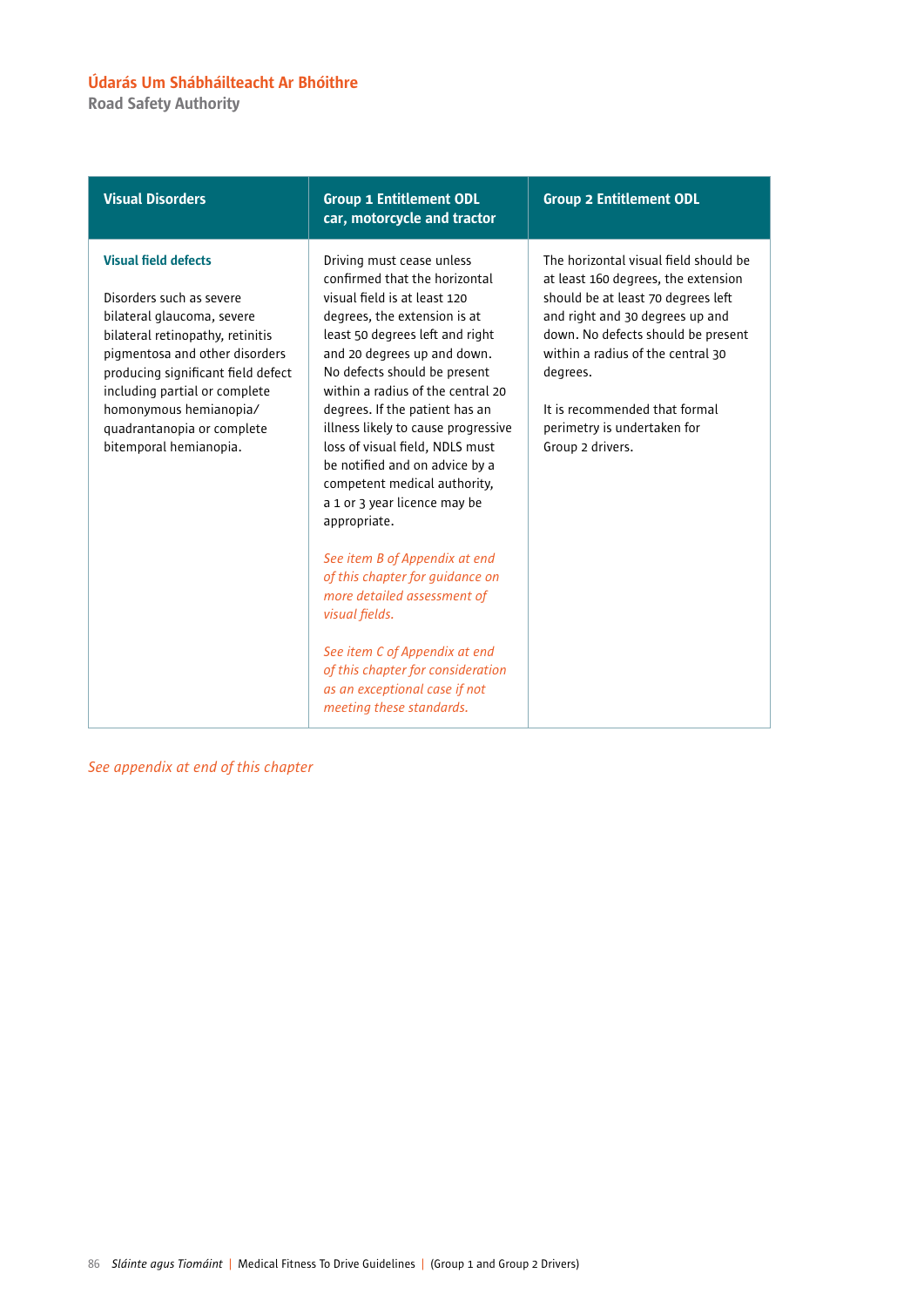| <b>Visual Disorders</b> | <b>Group 1 Entitlement ODL</b><br>car, motorcycle and tractor                                                                                                                                                                                                                                                                                                                                                                                                                                                                                                                                                                                          | <b>Group 2 Entitlement ODL</b>                                                                                    |  |
|-------------------------|--------------------------------------------------------------------------------------------------------------------------------------------------------------------------------------------------------------------------------------------------------------------------------------------------------------------------------------------------------------------------------------------------------------------------------------------------------------------------------------------------------------------------------------------------------------------------------------------------------------------------------------------------------|-------------------------------------------------------------------------------------------------------------------|--|
| <b>Diplopia</b>         | Cease driving on detection.<br>Resume driving on confirmation<br>to the NDLS that the diplopia<br>is controlled by glasses (with<br>or without a prism) or by<br>a patch which the licence<br>holder undertakes to wear<br>while driving. (If patching,<br>note requirements above for<br>monocularity).<br><b>Exceptionally a stable</b><br>uncorrected diplopia of<br>appropriate duration (for<br>example, 6 months or more)<br>may be compatible with<br>driving if there is support<br>from a competent medical<br>authority indicating satisfactory<br>functional adaptation. For<br>treated decompensated phoria,<br>driving can resume without | Cease driving on detection.<br>Cease driving if permanent<br>intractable diplopia. Patching is<br>not acceptable. |  |
| <b>Night blindness</b>  | informing the NDLS.<br>Acuity and field standards<br>must be met. Cases should be<br>considered on an individual basis<br>by an appropriately qualified<br>medical authority.                                                                                                                                                                                                                                                                                                                                                                                                                                                                          | Group 2 acuity and field standards<br>must be met and cases will then be<br>considered on an individual basis.    |  |
| <b>Colour blindness</b> | Need not notify NDLS. Driving<br>may continue with no restriction<br>on licence.                                                                                                                                                                                                                                                                                                                                                                                                                                                                                                                                                                       | Need not notify NDLS. Driving may<br>continue with no restriction on<br>licence.                                  |  |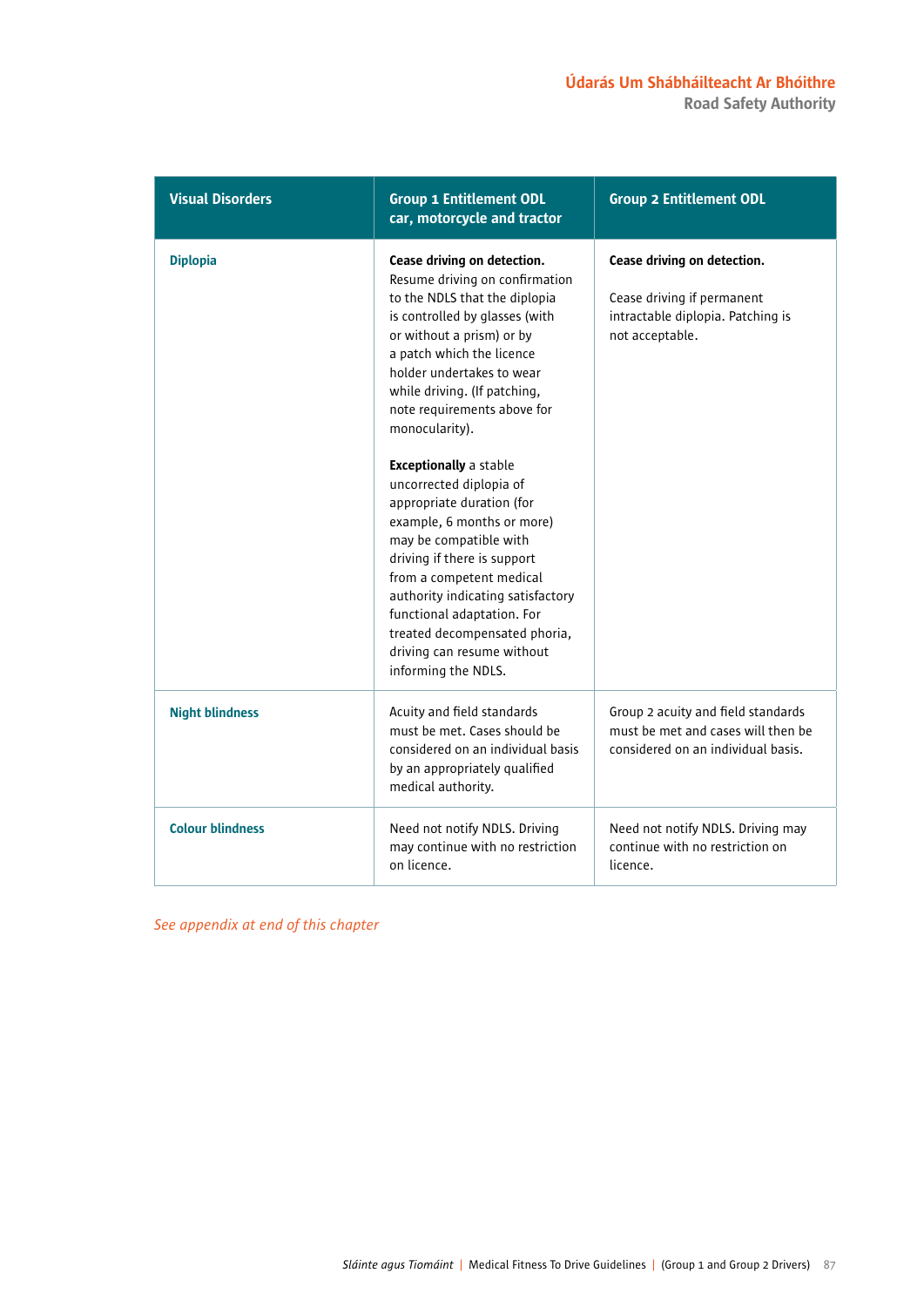Road Safety Authority

### Appendix — Chapter 7 Visual notes

#### VISION REQUIREMENTS FOR HOLDING OF GROUP 1 LICENCE ENTITLEMENT

#### A) Elements which should be assessed in a more detailed assessment

Visual acuity, field of vision, twilight vision, glare and contrast sensitivity, diplopia and other visual functions that can compromise driving safety with no elevated risk: adjudication determined by clinical judgement.

### B) Guidance on formal field of vision testing

The minimum field of vision for driving safety is defined as "a field of at least 120° on the horizontal, measured using a target equivalent to the white Goldmann III4e settings. In addition, there should be no significant defect in the binocular field which encroaches within 20° of fixation above or below the horizontal meridian".

This means that homonymous or bitemporal defects which come close to fixation, whether hemianopic or quadrantanopic, are not normally accepted as safe for driving.

If a visual field assessment is necessary to determine fitness to drive, a number of tests are possible: in the UK and Australia, for example, a binocular Esterman field is recommended. Monocular full field charts may also be requested in specific conditions. Exceptionally, Goldmann perimetry, carried out to strict criteria, will be considered. For an Esterman binocular chart to be considered reliable for licensing, the false positive score must be no more than 20%. When assessing monocular charts and Goldmann perimetry, fixation accuracy will also be considered.

#### Defect affecting central area ONLY

Pending the outcome of current research, the following are generally regarded as acceptable central loss as measured by the Esterman field method:

- Scattered single missed points.
- A single cluster of up to 3 adjoining points.

The following are generally regarded as unacceptable (i.e. 'significant') central loss as measured by the Esterman field method:

- A cluster of 4 or more adjoining points that is either wholly or partly within the central 20 degree area.
- Loss consisting of both a single cluster of 3 adjoining missed points up to and including 20 degrees from fixation, and any additional separate missed point(s) within the central 20 degree area.
- Any central loss that is an extension of a hemianopia or quadrantanopia of size greater than 3 missed points.

### Defect affecting the peripheral areas – width assessment

The following will be disregarded when assessing the width of field:

- A cluster of up to 3 adjoining missed points, unattached to any other area of defect, lying on or across the horizontal meridian.
- A vertical defect of only single point width but of any length, unattached to any other area of defect, which touches or cuts through the horizontal meridian.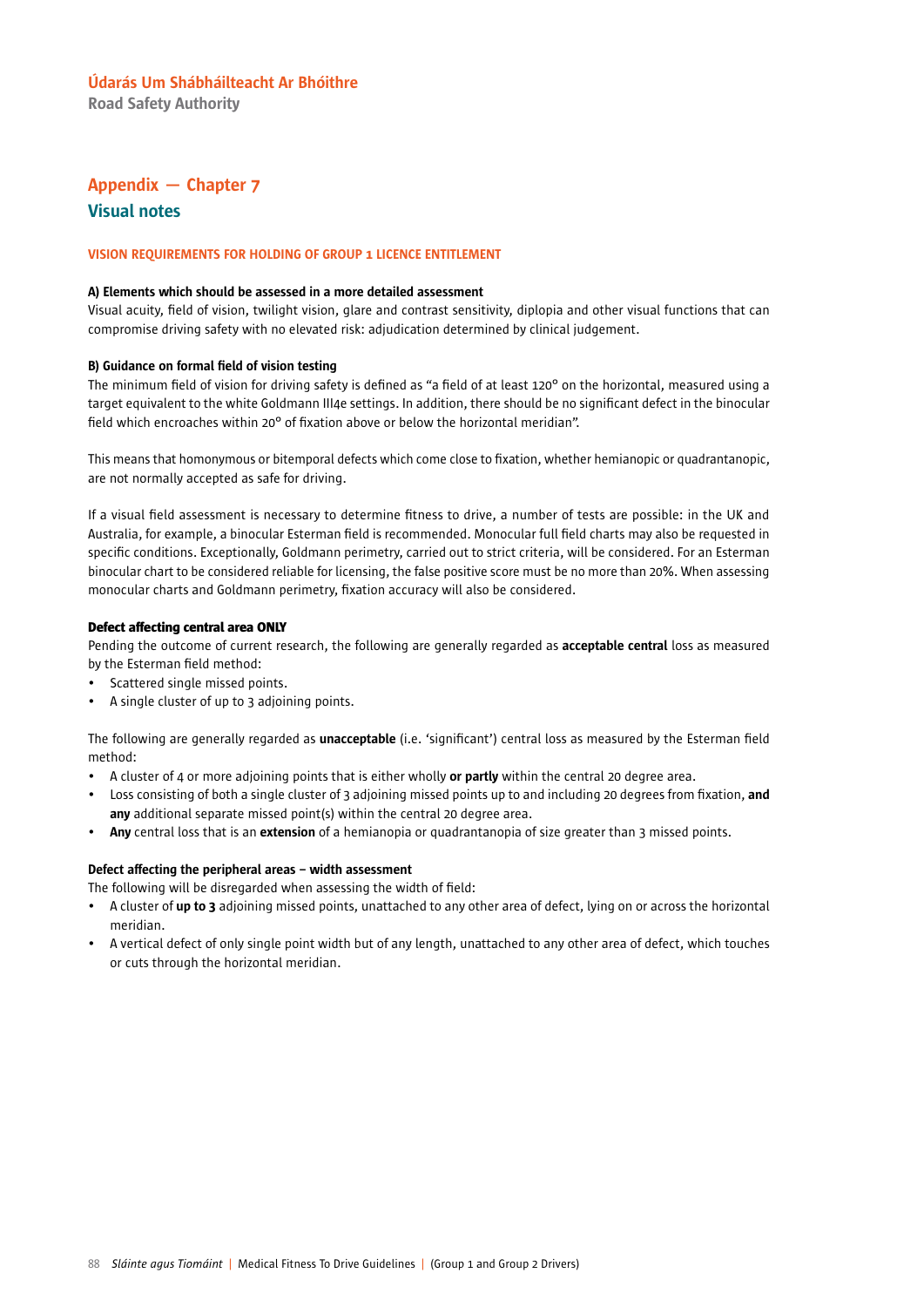#### C) Exceptional cases which can be considered for Group 1 drivers only

Drivers who have previously held full driving entitlement, removed because of a field defect which does not satisfy the standard, may be eligible to be considered as exceptional cases on an individual basis by a medical eye doctor,subject to strict criteria:

- The defect must have been present for at least 12 months.
- The defect must have been caused by an isolated event or a non-progressive condition.
- There must be no other condition or pathology present which is regarded as progressive and likely to be affecting the visual fields.
- The applicant has sight in both eyes.
- There is no uncontrolled diplopia.
- There is no other impairment of visual function, including glare sensitivity, contrast sensitivity or impairment of twilight vision.

In order to meet the requirements of European law, to provide a driving licence certificate for 1, 3 or 10 years the NDLS will, in addition, require:

- Clinical assessment of full satisfactory functional adaptation.
- A satisfactory practical driving assessment, carried out by an appropriately qualified driving assessor, must subsequently be completed.

### Note:

- An individual who is monocular cannot be considered under exceptional case criteria.
- D501 (Medical Report) or D502 (Eyesight Report) are only accepted by the NDLS if printed and signed as double-sided documents.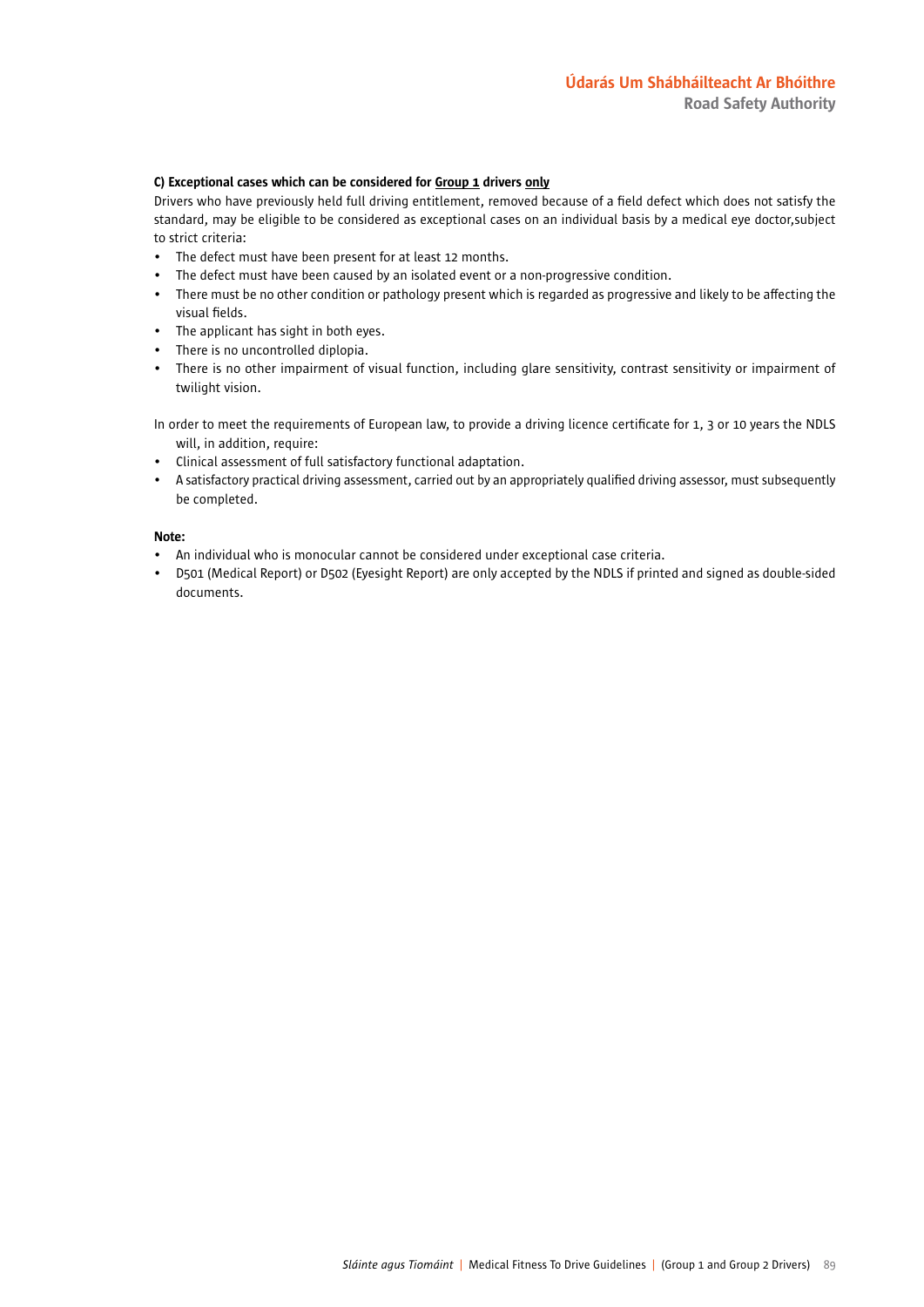Road Safety Authority

## Chapter 8 Renal disorders

Group 2 standards are minimum standards and do not preclude employers setting higher standards in terms of the demands of the driving tasks encountered in the course of employment.

| <b>Renal Disorders</b>                                                                                | <b>Group 1 Entitlement ODL</b><br>car, motorcycle and tractor                                                                                                                                                                                                                                                                                                                                                                                                                                                                                                                                                                                                                                                                                                  | <b>Group 2 Entitlement ODL</b>                                                                                                                                                                                             |  |
|-------------------------------------------------------------------------------------------------------|----------------------------------------------------------------------------------------------------------------------------------------------------------------------------------------------------------------------------------------------------------------------------------------------------------------------------------------------------------------------------------------------------------------------------------------------------------------------------------------------------------------------------------------------------------------------------------------------------------------------------------------------------------------------------------------------------------------------------------------------------------------|----------------------------------------------------------------------------------------------------------------------------------------------------------------------------------------------------------------------------|--|
| <b>Chronic Renal Failure +CAPD</b><br>(Continuous ambulatory<br>peritoneal dialysis)<br>Haemodialysis | No restriction on holding a<br>10 year licence, or if over 60<br>a licence that expires at age<br>70 unless subject to severe<br>electrolyte disturbance or<br>significant symptoms, e.g.<br>sudden disabling attacks of<br>dizziness or fainting or impaired<br>psychomotor or cognitive<br>function when driving should<br>cease until the symptoms are<br>controlled.<br>Hemodialysis patients should<br>not travel distances more than<br>$1 - 2$ days driving time from<br>their home without making<br>arrangements for dialysis at<br>another centre.<br>They should not drive for at least<br>24 hours after missing a dialysis<br>treatment, and resume driving<br>when dialysis resumed and<br>condition stabilised.<br>Driver must notify the NDLS. | Drivers with these disabilities will<br>be assessed individually by their<br>treating specialist (consultant<br>nephrologist) against the criteria as<br>shown in the Group 1 entitlement.<br>Driver must notify the NDLS. |  |
| <b>All other Renal Disorders</b>                                                                      | Need not notify NDLS unless<br>associated with a relevant<br>disability.                                                                                                                                                                                                                                                                                                                                                                                                                                                                                                                                                                                                                                                                                       | Need not notify NDLS unless<br>associated with significant<br>symptoms or a relevant disability.                                                                                                                           |  |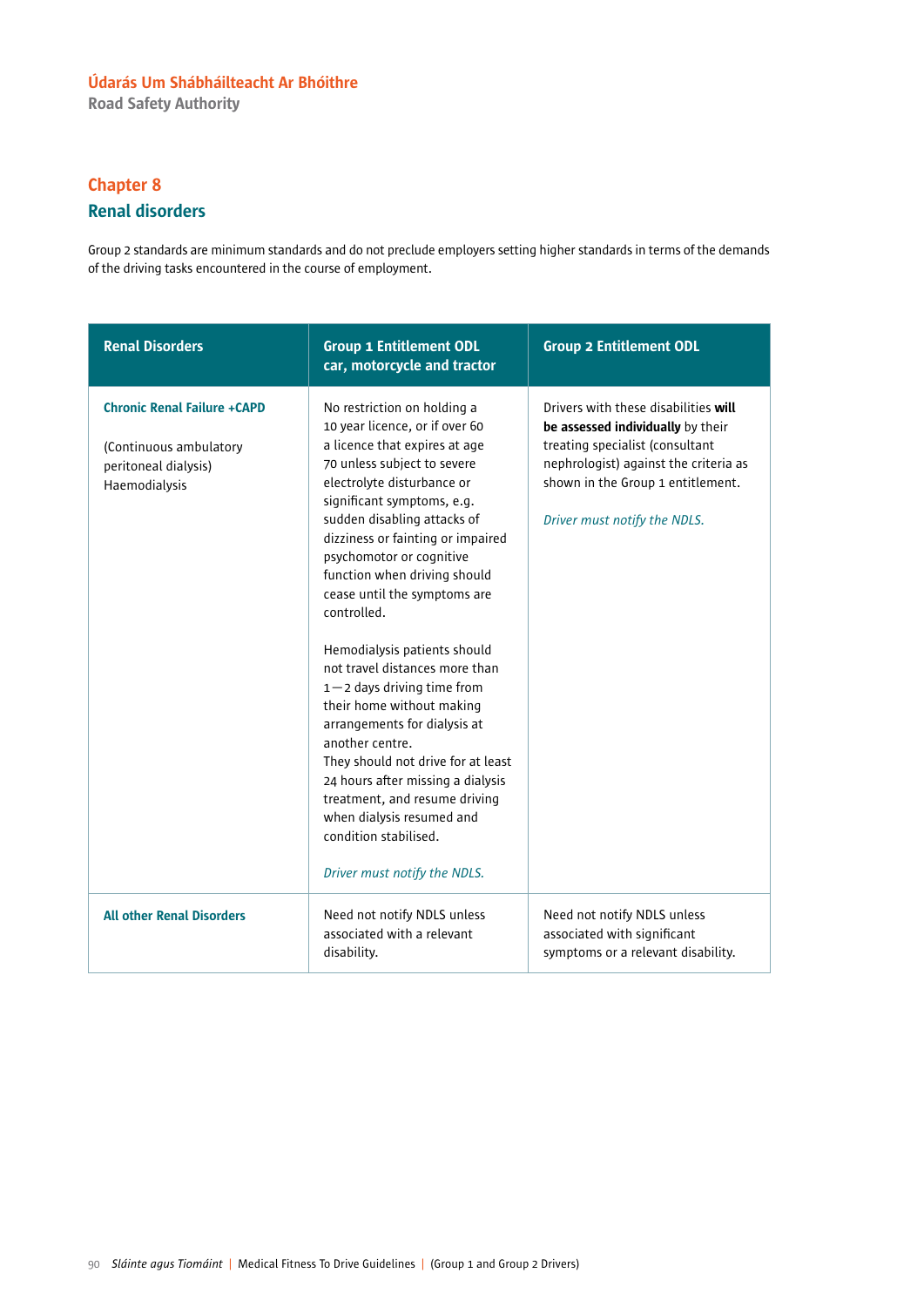### Chapter 9

### Respiratory and sleep disorders



Group 2 standards are minimum standards and do not preclude employers setting higher standards in terms of the demands of the driving tasks encountered in the course of employment.

| <b>Respiratory and</b><br><b>Sleep Disorders</b>                                                                                                                                                                                                                                                                                                                                                                                                                                                                     | <b>Group 1 Entitlement ODL</b><br>car, motorcycle and tractor                                                                                                                                                                                             | <b>Group 2 Entitlement ODL</b>                                                                                                                                                                                                                                                                                                                |  |
|----------------------------------------------------------------------------------------------------------------------------------------------------------------------------------------------------------------------------------------------------------------------------------------------------------------------------------------------------------------------------------------------------------------------------------------------------------------------------------------------------------------------|-----------------------------------------------------------------------------------------------------------------------------------------------------------------------------------------------------------------------------------------------------------|-----------------------------------------------------------------------------------------------------------------------------------------------------------------------------------------------------------------------------------------------------------------------------------------------------------------------------------------------|--|
| <b>Sleep Disorders</b><br>Including moderate or severe<br>Obstructive Sleep Apnoea<br>Syndrome causing excessive<br>daytime/awake time sleepiness<br>(while driving).<br>A moderate obstructive sleep<br>apnoea syndrome corresponds<br>to a number of apnoeas and<br>hypopnoeas per hour (Apnoea-<br>Hypopnoea Index) between 15<br>and 29 and a severe obstructive<br>sleep apnoea syndrome<br>corresponds to an Apnoea-<br>Hypopnoea Index of 30 or more,<br>both associated with excessive<br>daytime sleepiness | Driving must cease until<br>satisfactory control of symptoms<br>has been attained with ongoing<br>compliance with treatment,<br>confirmed by medical opinion.<br>Periodic Medical review, 1-3 year<br>licence may be granted.<br>Driver must notify NDLS. | Driving must cease until satisfactory<br>control of symptoms has been<br>attained, with ongoing compliance<br>with treatment, confirmed by<br>specialist medical opinion.<br>Regular, normally annual, licensing<br>review required.<br>Driver must notify NDLS.                                                                              |  |
| Refer to Chapter 2 Neurology re<br><b>Narcolepsy</b>                                                                                                                                                                                                                                                                                                                                                                                                                                                                 |                                                                                                                                                                                                                                                           |                                                                                                                                                                                                                                                                                                                                               |  |
| <b>Primary/Central Hypersomnias</b><br>Including Narcoleptic syndromes                                                                                                                                                                                                                                                                                                                                                                                                                                               | See Chapter 2 Neurology.                                                                                                                                                                                                                                  | See Chapter 2 Neurology.                                                                                                                                                                                                                                                                                                                      |  |
|                                                                                                                                                                                                                                                                                                                                                                                                                                                                                                                      |                                                                                                                                                                                                                                                           |                                                                                                                                                                                                                                                                                                                                               |  |
| <b>Respiratory Disorders</b><br>Including asthma, COPD (Chronic<br>Obstructive Pulmonary Disease)<br>and Cough Syncope.                                                                                                                                                                                                                                                                                                                                                                                              | NDLS need not be notified unless<br>attacks are associated with<br>disabling dizziness, fainting or<br>loss of consciousness.                                                                                                                             | NDLS need not be notified unless<br>attacks are associated with disabling<br>dizziness, fainting or loss of<br>consciousness.                                                                                                                                                                                                                 |  |
| <b>Carcinoma of Lung</b>                                                                                                                                                                                                                                                                                                                                                                                                                                                                                             | NDLS need not be notified unless<br>cerebral secondaries are present.<br>(See Chapter 2 for Malignant<br>Brain Tumour).                                                                                                                                   | Those drivers with non small cell<br>lung cancer classified as T1N0M0<br>can be considered on an individual<br>basis. In other cases, driving must<br>cease until 2 years has elapsed from<br>the time of definitive treatment.<br>Fit to drive providing treatment<br>satisfactory and no brain scan<br>evidence of intracranial metastases. |  |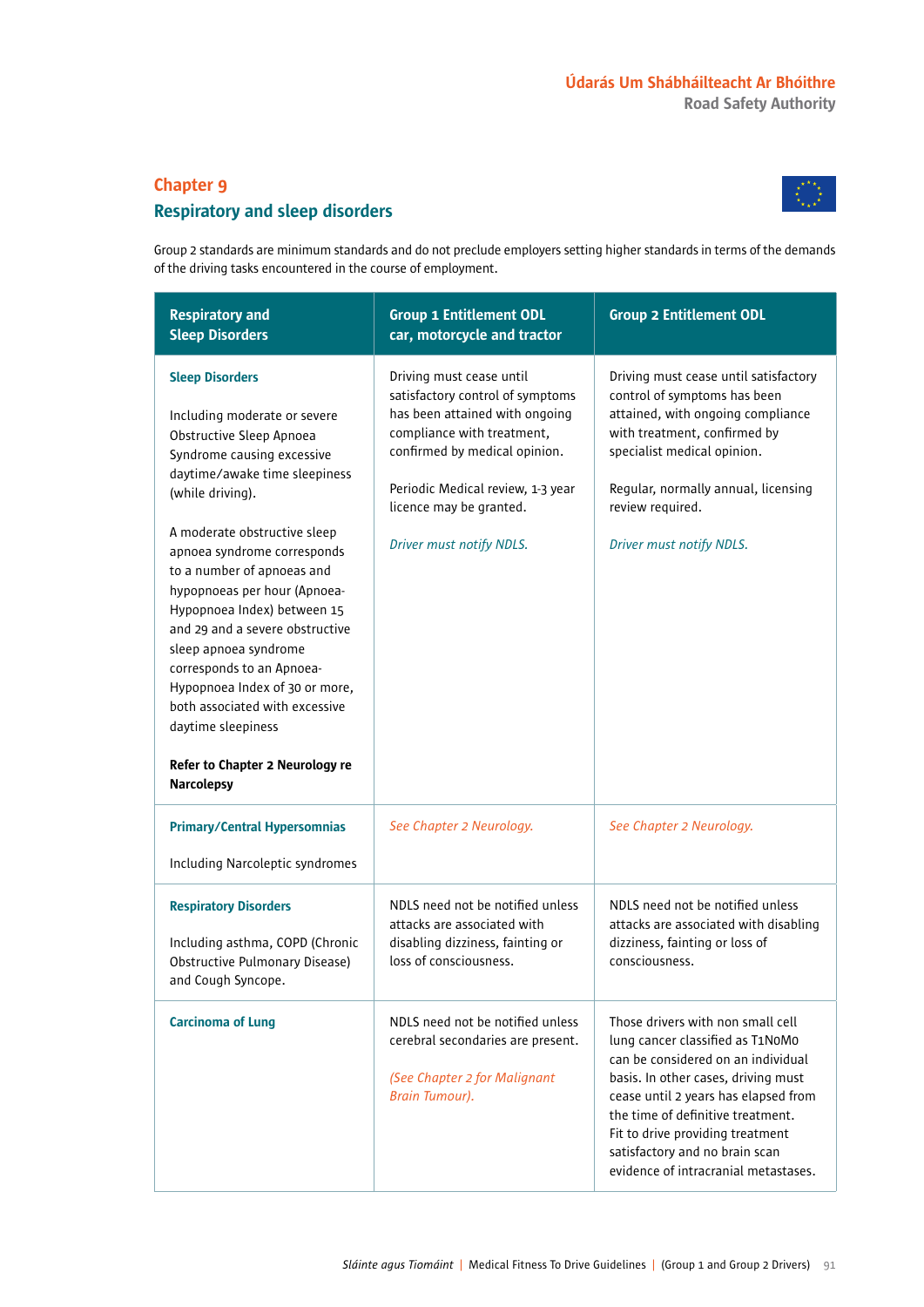Road Safety Authority

### Chapter 10

### Miscellaneous Conditions

Group 2 standards are minimum standards and do not preclude employers setting higher standards in terms of the demands of the driving tasks encountered in the course of employment.

| <b>Miscellaneous Conditions</b>                               | <b>Group 1 Entitlement ODL</b><br><b>Group 2 Entitlement ODL</b><br>car, motorcycle and tractor                                                                                                                                                                                                                                                                                                                                                                                                                                                                   |                                                                                                                                                                                                                                                                                                                                                                                                                                                                                                                                                                                                                                                       |  |
|---------------------------------------------------------------|-------------------------------------------------------------------------------------------------------------------------------------------------------------------------------------------------------------------------------------------------------------------------------------------------------------------------------------------------------------------------------------------------------------------------------------------------------------------------------------------------------------------------------------------------------------------|-------------------------------------------------------------------------------------------------------------------------------------------------------------------------------------------------------------------------------------------------------------------------------------------------------------------------------------------------------------------------------------------------------------------------------------------------------------------------------------------------------------------------------------------------------------------------------------------------------------------------------------------------------|--|
| <b>Deafness (Profound)</b>                                    | Need not notify NDLS.                                                                                                                                                                                                                                                                                                                                                                                                                                                                                                                                             | Of paramount importance is<br>the proven ability to be able to<br>communicate in the event of an<br>emergency by speech or by using a<br>device e.g. a MINICOM. If unable to<br>do so likely to be unfit to drive.<br>Driver must notify NDLS.                                                                                                                                                                                                                                                                                                                                                                                                        |  |
| <b>Brain Tumours</b>                                          | Please refer to the appropriate<br>section of Chapter 2.                                                                                                                                                                                                                                                                                                                                                                                                                                                                                                          | Please refer to the appropriate<br>section of Chapter 2.                                                                                                                                                                                                                                                                                                                                                                                                                                                                                                                                                                                              |  |
| <b>All Cancers not already</b><br>covered in earlier sections | For all tumours, fitness to drive<br>depends upon:<br>The prospective risk of a<br>$\bullet$<br>seizure:<br>NDLS does not need to be<br>notified unless there are cerebral<br>metastases or significant<br>complications of relevance<br>(see subsequent bullet points for<br>guidance).<br>Specific limb impairment,<br>$\bullet$<br>e.g. from bone primary or<br>secondary cancer.<br>General state of health.<br>Advanced malignancies<br>causing symptoms such<br>as general weakness or<br>cachexia to such an extent<br>that driving would be<br>comprised. | For all tumours, fitness to drive<br>depends upon:<br>The prospective risk of a seizure:<br>$\bullet$<br>Specific attention is paid to the risk<br>of cerebral metastasis.<br>Specific limb impairment, e.g.<br>$\bullet$<br>from bone primary or secondary<br>cancer.<br>General state of health.<br>$\bullet$<br>Advanced malignancies causing<br>symptoms such as general<br>weakness or cachexia to such<br>an extent that driving would be<br>comprised.<br>For Group 2 entitlement (ODL),<br>specific attention is paid to the<br>risk of cerebral metastasis. For eye<br>cancers, the vision requirements<br>must be met as well as the above. |  |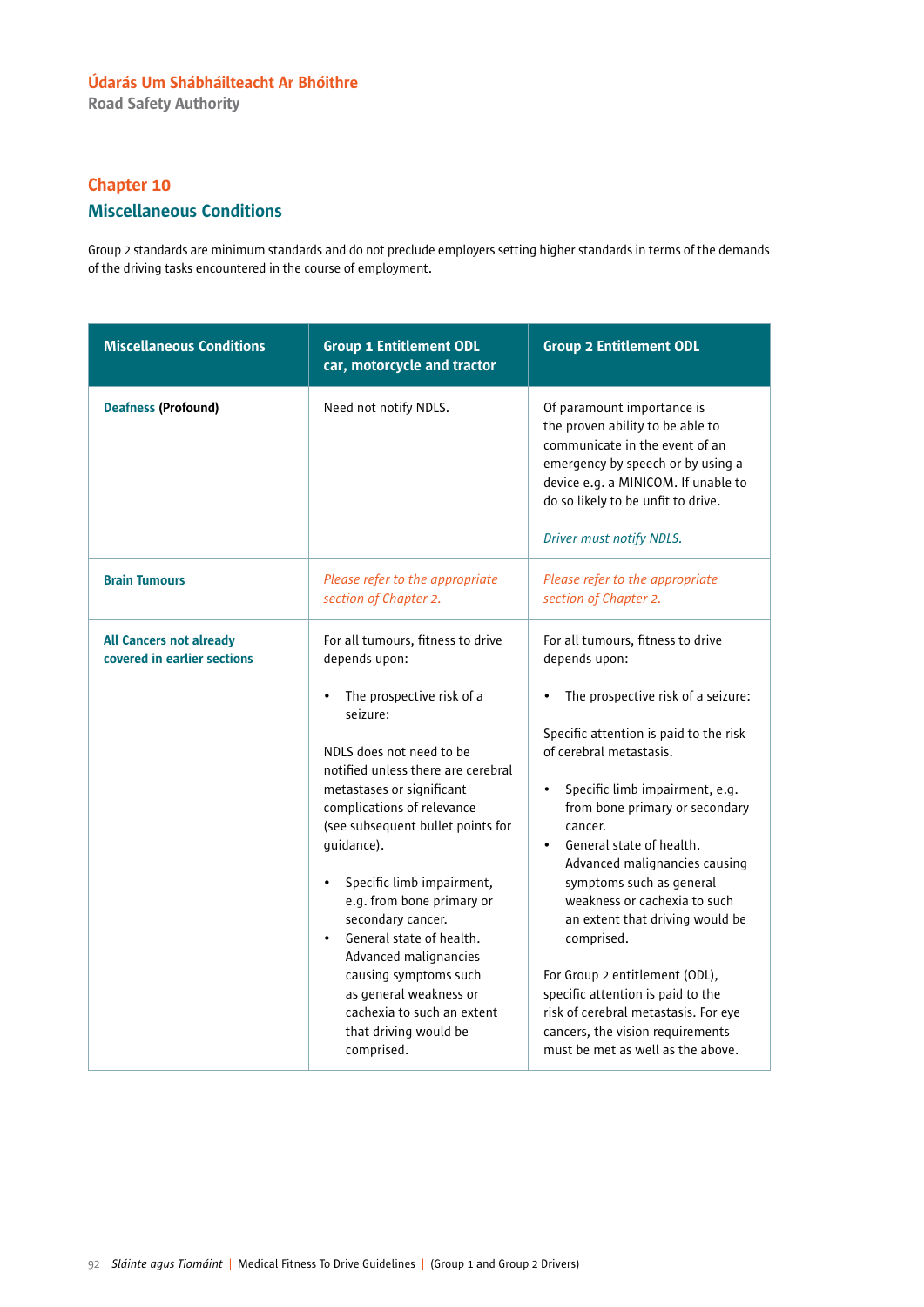Road Safety Authority

| <b>Miscellaneous Conditions</b>                                         | <b>Group 1 Entitlement ODL</b><br>car, motorcycle and tractor                                                                                                                                                                                                                                                                      | <b>Group 2 Entitlement ODL</b>                                                                                                                                                                                                                                                                                               |  |
|-------------------------------------------------------------------------|------------------------------------------------------------------------------------------------------------------------------------------------------------------------------------------------------------------------------------------------------------------------------------------------------------------------------------|------------------------------------------------------------------------------------------------------------------------------------------------------------------------------------------------------------------------------------------------------------------------------------------------------------------------------|--|
| <b>AIDS Syndrome</b>                                                    | Driving may continue providing<br>medical enquiries confirm no<br>relevant associated disability<br>(e.g. neurological or vision<br>disorders) likely to affect driving.<br>1 or 3 year licence with medical<br>review. Need not notify NDLS.                                                                                      | Cases will be assessed on an<br>individual basis by the supervising<br>consultant.<br>Need not notify NDLS.                                                                                                                                                                                                                  |  |
| <b>HIV Positive</b>                                                     | Need not notify NDLS.<br>See Section 3.5: Multiple<br>Conditions.                                                                                                                                                                                                                                                                  | Need not notify NDLS.<br>See Section 3.5: Multiple<br>Conditions.                                                                                                                                                                                                                                                            |  |
| <b>Age (Older Drivers)</b>                                              | Age is no bar to the holding of a<br>licence and physical frailty is not<br>per se a bar to the holding of a<br>licence.<br>See Section 3.5 on multiple<br>morbidity, and relevant specific<br>section for relevant diseases<br>which are more common later<br>in life, such as stroke and<br>dementia.<br>See Chapter 1: Table 4. | Age is no bar to the holding of a<br>licence and physical frailty is not per<br>se a bar to the holding of a licence.<br>See Section 3.5 on multiple<br>morbidity, and relevant specific<br>section for relevant diseases which<br>are more common later in life, such<br>as stroke and dementia.<br>See Chapter 1: Table 4. |  |
| Hypoglycaemia<br>From any cause other than the<br>treatment of diabetes | If suffering episodes of severe<br>hypoglycaemia should cease<br>driving while liable to these<br>episodes. Examples would<br>include after bariatric surgery<br>or in association with eating<br>disorders.                                                                                                                       | If suffering episodes of severe<br>hypoglycaemia should cease driving<br>while liable to these episodes.<br>Examples would include after<br>bariatric surgery or in association<br>with eating disorders.                                                                                                                    |  |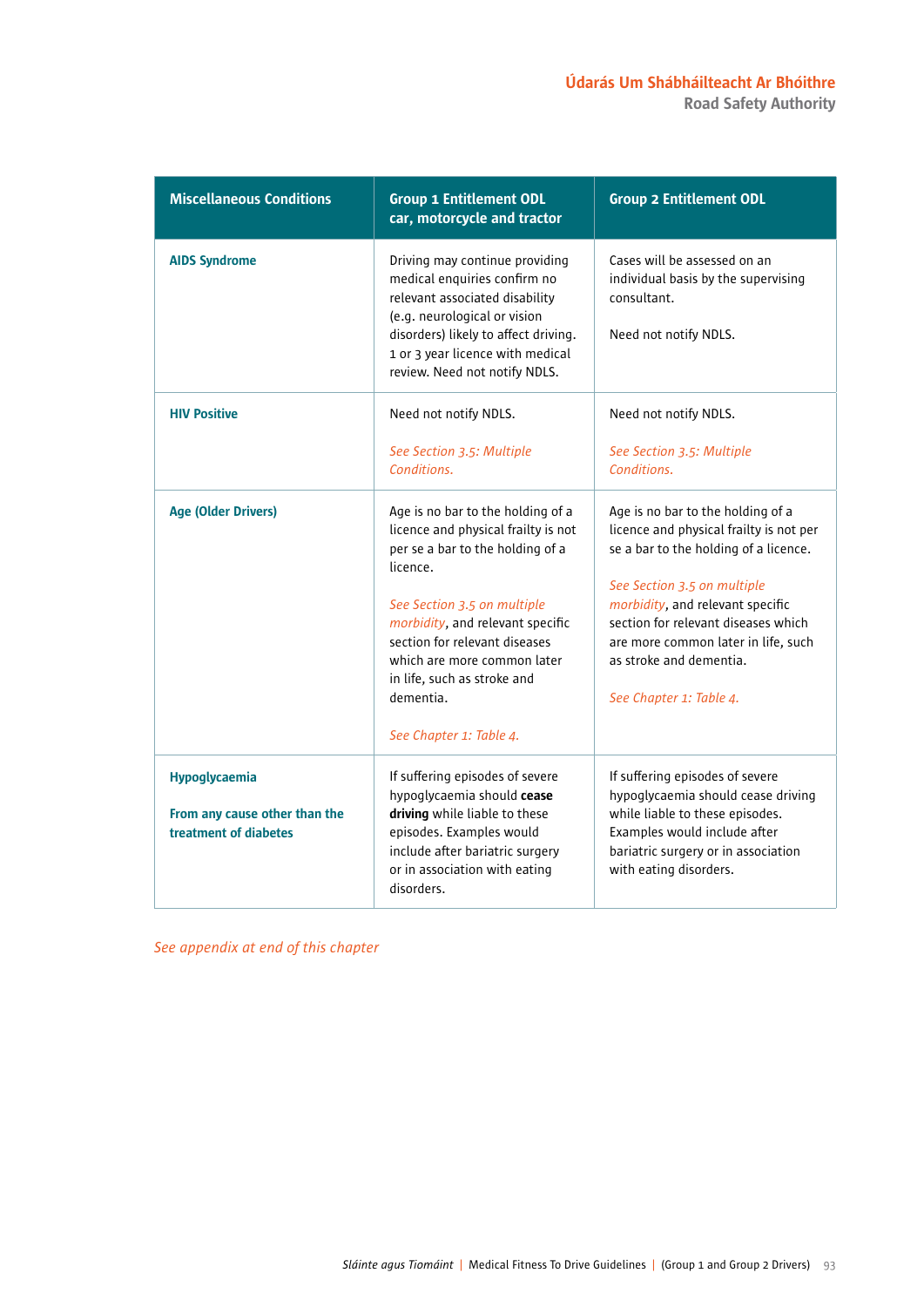Road Safety Authority

### Drivers with disabilities

### Group 1 Car and Motorcycles

Driving is possible in both static and progressive or relapsing disorders but vehicle modification may be needed. 1. Permanent Limb Disabilities/Spinal Disabilities.

- e.g. amputation, hemiplegia/cerebral palsy, ankylosing spondylitis, severe arthritis, especially with pain.
- 2. Chronic Neurological Disorders:
- e.g. multiple sclerosis, parkinson's disease, motor neurone disease, peripheral neuropathy.

Sophisticated vehicle adaptation is now possible and varies from automatic transmission to joy sticks and infra red controls for people with severe disabilities.

The NDLS requires notification of which, if any, of the controls required to be modified. The driving licence will then be coded to reflect the modifications.

### Group 2 Entitlement ODL truck and bus (with or without trailer)

Some disabilities may be compatible with the driving of large vehicles if mild and non-progressive. Individual assessment will be required.

The National Programme Office for Traffic Medicine is reviewing the current situation of assessments of driving and adaptation of vehicles in Ireland.

### Useful resources

| <b>Location</b>                                                                       | <b>Available</b>                                                                                                                                                                                                                                                                                |
|---------------------------------------------------------------------------------------|-------------------------------------------------------------------------------------------------------------------------------------------------------------------------------------------------------------------------------------------------------------------------------------------------|
| RSA and NDLS web resources and email<br>www.rsa.ie/ie<br>medicalfitness@rsa.ie<br>and | D501 Medical Report<br>٠<br>D502 Eyesight Report<br>$\bullet$<br>Patient Advisory Form<br>٠<br>RSA Medical Pages - RSA only<br>٠<br>Road safety statistics - RSA only<br>٠                                                                                                                      |
| www.ndls.ie                                                                           |                                                                                                                                                                                                                                                                                                 |
| NPOTM web resources at<br>www.rcpi.ie/trafficmedicine                                 | Certificate in Traffic Medicine (14 CPD) Online and<br>٠<br>one day workshop<br>Links to other international Guidelines<br>٠<br>Free Online Moodle CPD tool on Guidelines (3CPD)<br>٠<br>Traffic Medicine Ezine<br>٠<br><b>Upcoming Education Events</b><br>٠<br>Traffic Medicine Research<br>٠ |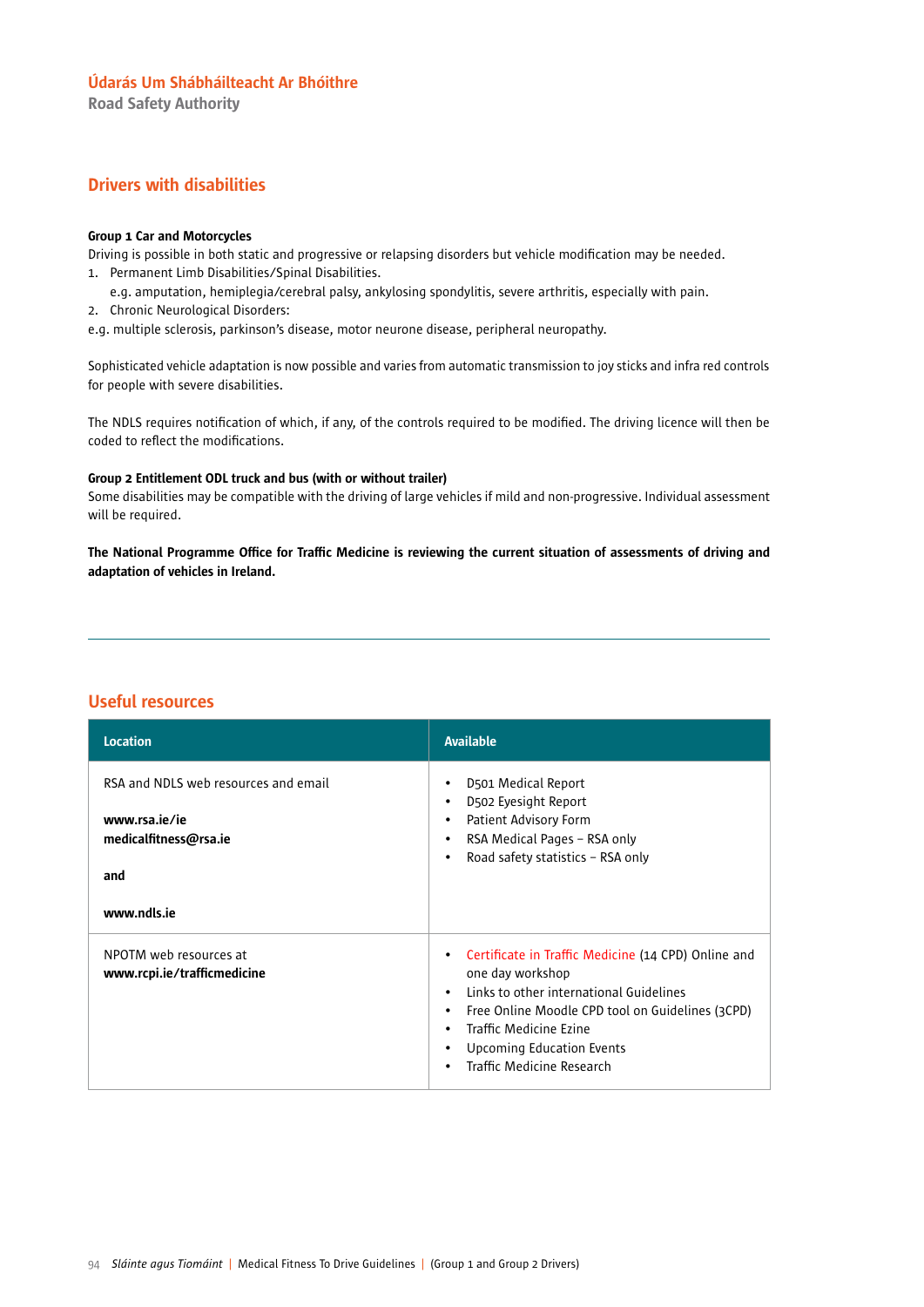### Index

### A

ABSCESS (INTRACEREBRAL) - Neuro Chapter 2 – p. 42 ACOUSTIC NEUROMA/SCHWANNOMA - Neuro Chapter 2 – p. 31 ACUITY - Introduction Chapter 1, Diabetes Chapter 4 and Vision Chapter 7 – pp. 14, 61-64, 84-88 ACUTE CORONARY SYNDROMES - Cardio Chapter 3 – p. 48 ACUTE PSYCHOTIC DISORDERS OF ANY TYPE - Psyc Chapter 5 – p. 69 AGE (OLDER DRIVERS) - Misc Chapter 10 – p. 93 AIDS - Misc Chapter 10 – p. 93 ALCOHOL MISUSE/DEPENDENCE – Drugs & Alcohol Chapter 6 – p. 77 ALCOHOL SEIZURES/DISORDERS - Drugs & Alcohol Chapter 6 – p. 79 ALZHEIMERS DISEASE - Psyc Chapter 5 – pp. 7 & 84 ANEURYSM (AORTIC) - Cardio Chapter 3 – p. 54 ANGINA (STABLE OR UNSTABLE) - Cardio Chapter 3 pp. 47, 48, 59 ANGIOGRAPHY (CORONARY) - Cardio Chapter 3 p.60 ANTIDEPRESSANTS– Introduction Chapter 1, Psyc Chapter 5 pp.15, 16, 76 ANTIPSYCHOTICS – Introduction Chapter 1 p.16 ANXIETY - Psyc Chapter 5 p.68 AORTIC DISSECTION (CHRONIC) Cardio Chapter 3 p.55 ARACHNOID CYSTS - Neuro Chapter 2 p.28 ARRHYTHMIA - Cardio Chapter 3 pp.50-54 ARTERIOVENOUS MALFORMATION- Neuro Chapter 2 p.38 ASPERGER'S SYNDROME - Psyc Chapter 5 p.72 ASTHMA – Respiratory Chapter 9 p.91 ATRIAL FLUTTER/FIBRILLATION – Cardio Chapter 3 p.50 ATTENTION DEFICIT HYPERACTIVITY DISORDER (ADHD) – Psyc Chapter 5 p.72 AUTISM – Psyc Chapter 5 p.72 AUTISTIC SPECTRUM DISORDER – Psyc Chapter 5 p.72

### B

BEHAVIOUR DISORDERS – Psyc Chapter 5 p.75 BENIGN INFRATENTORIAL TUMOUR – Neuro Chapter 2 p.31 BENIGN SUPRATENTORIAL TUMOUR – Neuro Chapter 2 p.29 BENZODIAZEPINES – Introduction Chapter 1, Psyc Chapter 5, Drugs & Alcohol Chapter 6 pp.15, 16, 76, 82 BRAIN TUMOURS – Neuro Chapter 2 and Misc Chapter 10 pp.32, 92

### $\mathbf{C}$

CABG – Cardio Chapter 3 p.49 CANCER OTHER – Misc Chapter 10 pp.13.91,92 CAPD (continuous ambulatory peritoneal dialysis) – Renal Chapter 8 p.90 CARCINOMA OF LUNG – Respiratory Chapter 9 p.91 CARDIO RESYNCHRONISATION THERAPY (CRT) Cardio Chapter 3 p.57 CARDIOMYOPATHY (Hypertrophic) – Cardio Chapter 3 p. 56,60 CARDIOMYOPATHY (Dilated) – Cardio Chapter 3 p.56 CATARACT – Vision Chapter 7 p. 84 CATHETER ABLATION – Cardio Chapter 3 p.50 CAVERNOUS MALFORMATION – Neuro Chapter 2 p.40 CHRONIC NEUROLOGICAL DISORDERS – Neuro Chapter 2, Misc Chapter 10 pp 24, 94 CHRONIC RENAL FAILURE –Renal Chapter 8 p.90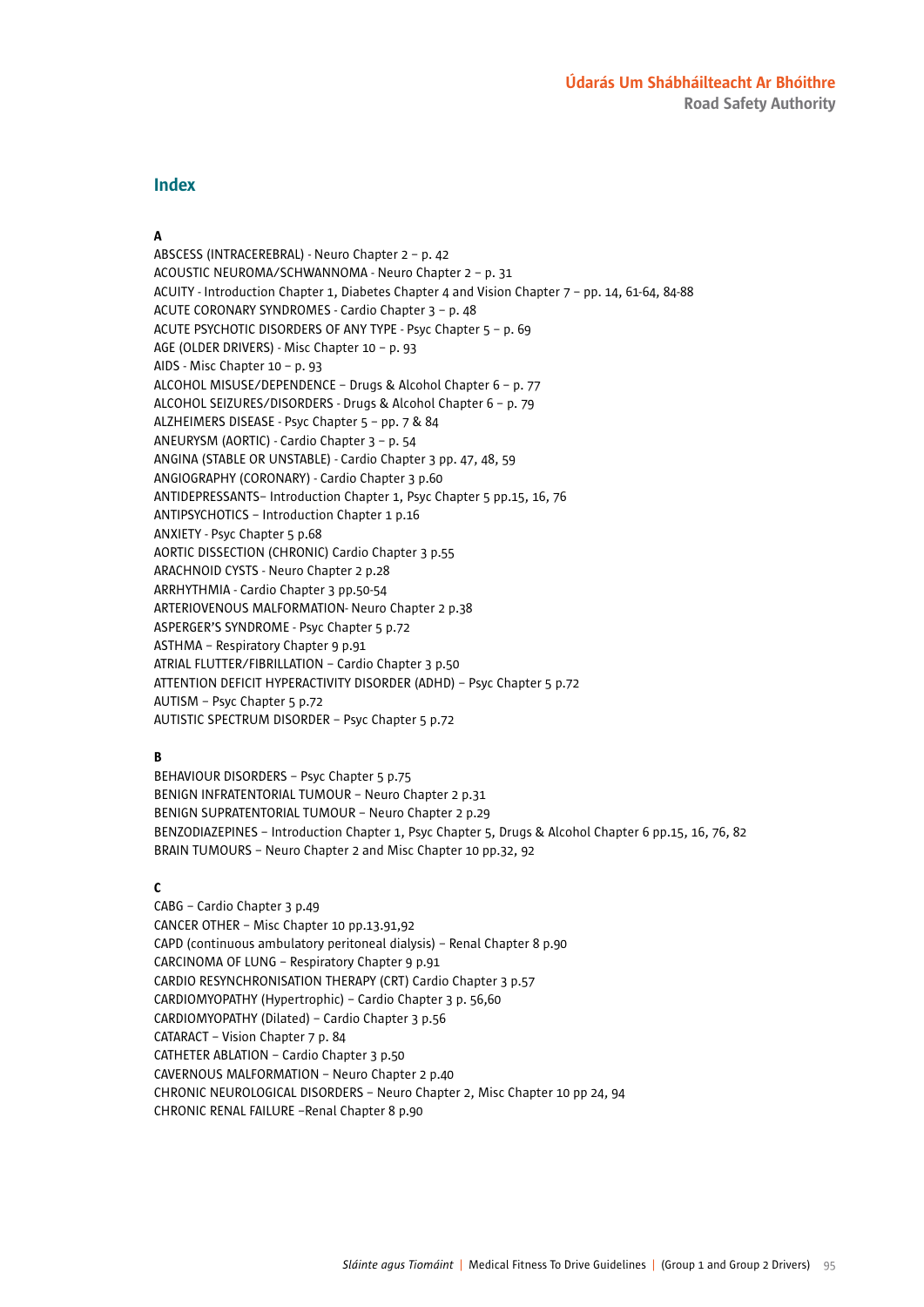Road Safety Authority

CHRONIC SUBDURAL – Neuro Chapter 2 p. 34 COPD (chronic obstructive pulmonary disease) –Respiratory Chapter 9 p.91 COLOUR BLINDNESS – Vision Chapter 7 p.87 COLLOID CYSTS – Neuro Chapter 2 p.28 CONGENITAL HEART DISEASE – Cardio Chapter 3 p.58 CORONARY ANGIOGRAPHY – Cardio Chapter 3 p.60 COUGH SYNCOPE – Respiratory Chapter 9 p.91 CRANIOTOMY – Neuro Chapter 2 pp. 28,29,30,31,34,36,37,38,39, 41

### D

DEFIBRILLATOR – CARDIOVERTER – Cardio Chapter 3 pp.51-53 DEAFNESS – Misc Chapter 10 p.92 DEMENTIA – Introduction Chapter 1,Psyc Chapter 5, Misc Chapter 10 pp.7,9,10,73,74,93 DEPRESSION – Introduction Chapter 1, Psyc Chapter 5 pp16,68. DEVELOPMENTAL DISORDERS – Psyc Chapter 5 .p72 DIABETES – ALL ASPECTS – Introduction Chapter 1,Diabetes Chapter 4, Misc Chapter 10 pp.2,3,5,10,13,15,61-67,93 DIABETES Appendix – Diabetes Chapter 4 – pp. 65-67 DIPLOPIA – Vision Chapter 7 pp.87,88,89 DRIVERS WITH DISABILITIES – Drivers with disabilities Chapter 10 pp.14,94 DIZZINESS – Neuro Chapter 2, Renal Chapter 8 pp.25,90,91 DRIVING AFTER SURGERY – Introduction Chapter 1 p.12 DRUG MISUSE/DEPENDENCY – Introduction Chapter 1,Drugs & Alcohol Chapter 6 pp.15,46,80-83 DURAL AV FISTULA – Neuro Chapter 2 p.40

### E

ECG ABNORMALITY – Cardio Chapter 3 p.58 ECLAMPTIC SEIZURES – Neuro Chapter 2 p.46 ENCEPHALITIC ILLNESS – Neuro Chapter 2 p.27 EPILEPSY –Introduction Chapter 1, Neuro Chapter 2,Drugs & Alcohol Chapter 6 pp.2,3,5,10,15,18-22,27,29,30,40-42,44-46,79,83 EPILEPSY STANDARDS – Neuro Chapter 2 pp.44-46 ETT and HYPERTROPHIC CARDIOMYOPATHY – Cardio Chapter 3 p.60 EXCESSIVE SLEEPINESS – Respiratory Chapter 9 p.91 EXERCISE TESTING – Neuro Chapter 2,Cardio Chapter 3 pp.22,56,59,60 EXTRAVENTRICULAR DRAIN – Neuro Chapter 2 p.42

### F

FIELD OF VISION REQUIREMENTS – Vision Chapter 7 pp.86,88,89

#### G

GLAUCOMA – Vision Chapter 7 p.13,86 GLIOMAS – Neuro Chapter 2 p.31,32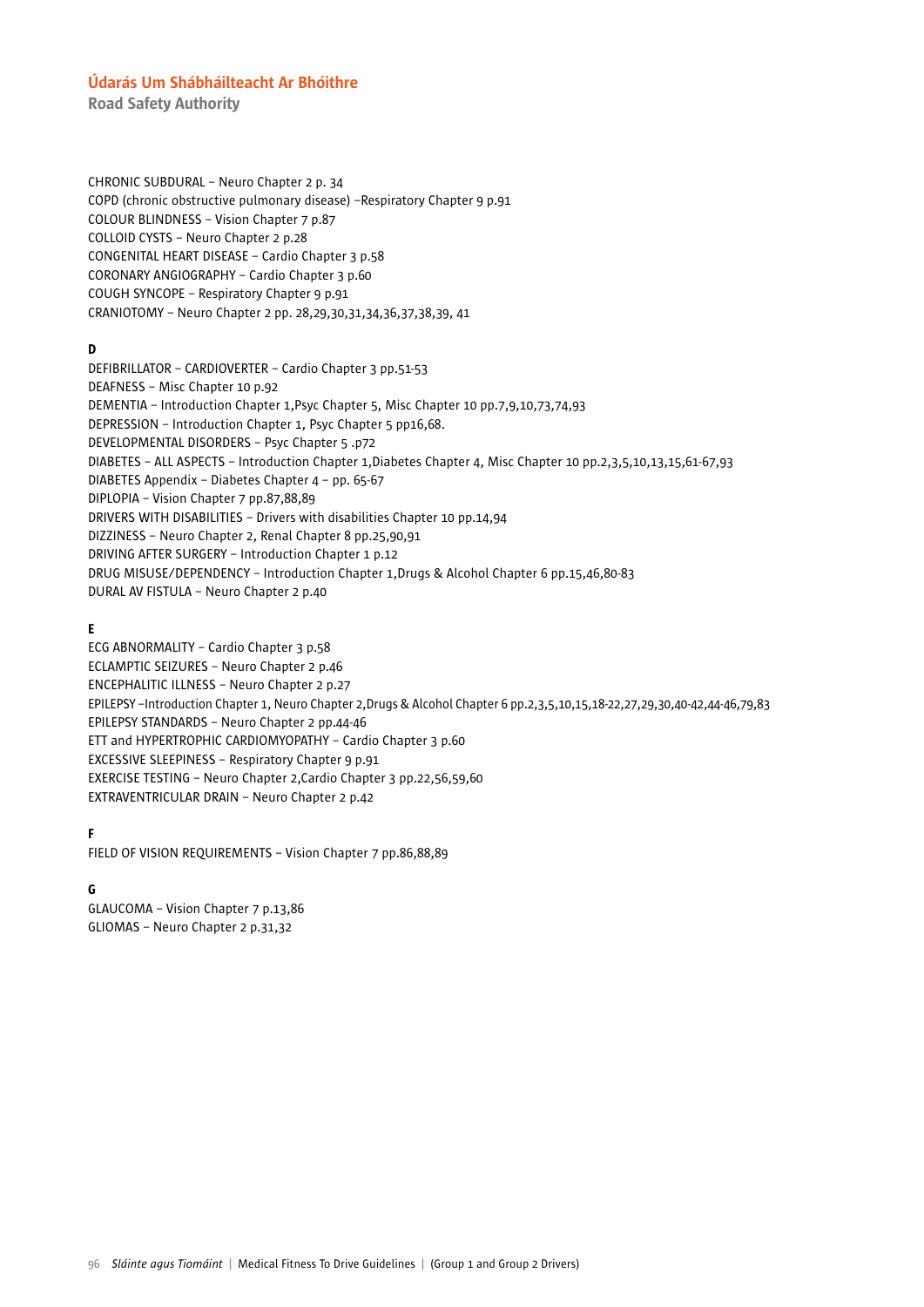### H

HAEMATOMA – INTRACEREBRAL – Neuro Chapter 2, p33 HEAD INJURY – TRAUMATIC– Neuro Chapter 2, Psyc Chapter 5 pp.20,27,33,46,75 HEART FAILURE – Cardio Chapter 3 p.57 HEART VALVE DISEASE – Cardio Chapter 3 p.59 HEMIANOPIA – Vision Chapter 7 p.86,88 HIV POSITIVE – Misc Chapter 10 p.93 HUNTINGTONS DISEASE – Chronic Neurological disorders -Neuro Chapter 2– Misc Chapter 10 p.14,16 HYDROCEPHALUS – Neuro Chapter 2 p.42 HYPERTENSION – Cardio Chapter 3 p.12,55,59 HYPERTROPHIC CARDIOMYOPATHY – Cardio Chapter 3 p.56,60 HYPOGLYCAEMIA – Diabetes Chapter 4– Misc Chapter 10 pp.61-67 HYPOMANIA/MANIA – Psyc Chapter 5 p.70

#### I

ICD – Introduction Chapter 1,Cardio Chapter 3 p.10,51,52,53,54,56,57 IMPAIRMENT DUE TO MEDICATION – Introduction Chapter 1 pp.15,16,76 IMPAIRMENT OF COGNITIVE FUNCTION – Introduction Chapter 1- Psyc Chapter 5 pp. 9.10,13,16,24,26,33,34,35,38,41,73,78,90 IMPAIRMENT SECONDARTY TO MULTIPLE MEDICAL CONDITIONS – Introduction Chapter 1 p.13 IMPLANTED ELECTRODES – Neuro Chapter 2 p.43 INFRATENTORIAL AVMs – Neuro Chapter 2 p.39 INTRACEREBRAL ABSCESS – Neuro Chapter 2 p.42 INTRACRANIAL PRESSURE MONITOR – Neuro Chapter 2 p. 43 INTRAVENTRICULAR SHUNT – Neuro Chapter 2 p.42 ISOLATED SEIZURE – Neuro Chapter 2 p. 18-20,44-46

#### L

LEARNING DISABILITY – Psyc Chapter 5 p.75 LEFT VENTRICULAR ASSIST DEVICES – Cardio Chapter 3 p.48,49,60 LOSS OF CONSCIOUSNESS/LOSS OF OR ALTERED AWARENESS – Neuro Chapter 2, Diabetes Chapter 4, Respiratory Chapter 9 p.21,22,23,66,67,91

#### M

MALIGNANT TUMOURS – Neuro Chapter 2 p.31 MEDICAL CANNABIS– Introduction Chapter 1 p.16 MENINGIOMA – Neuro Chapter 2 pp. 29, 30, 31 MILD COGNITIVE IMPAIRMENT (MCI) – Psyc Chapter 5 p p.73 MONOCULAR VISION – Vision Chapter 7 p p.85, 88, 89 MOTOR CORTEX STIMULATOR – Neuro Chapter 2 p. 43 MOTOR NEURONE DISEASE – Neuro Chapter 2– Drivers with disabilities Chapter 10 p p.24, 94 MULTIPLE SCLEROSIS - Introduction Chapter , Neuro Chapter 2– Drivers with disabilities Chapter 10 p p. 14,16,24,94 MUSCLE DISORDERS - Neuro Chapter 2 pp. 24,26,33 MYOCARDIAL INFARCTION – Cardio Chapter 3 pp. 58, 62

### N

NEUROENDOSCOPIC PROCEDURES – Neuro Chapter 2 p. 43 NIGHT BLINDNESS – Vision Chapter 7 p. 87 NON-EPILEPTIC SEIZURE ATTACKS – Neuro Chapter 2, Psyc Chapter 5 pp. 20,75

### O

OBSTRUCTIVE SLEEP APNOEA SYNDROME – Misc Chapter 10 p. 91 OPIOIDS – Introduction Chapter 1 p.16 ORGANIC BRAIN SYNDROME – Psyc Chapter 5 p. 74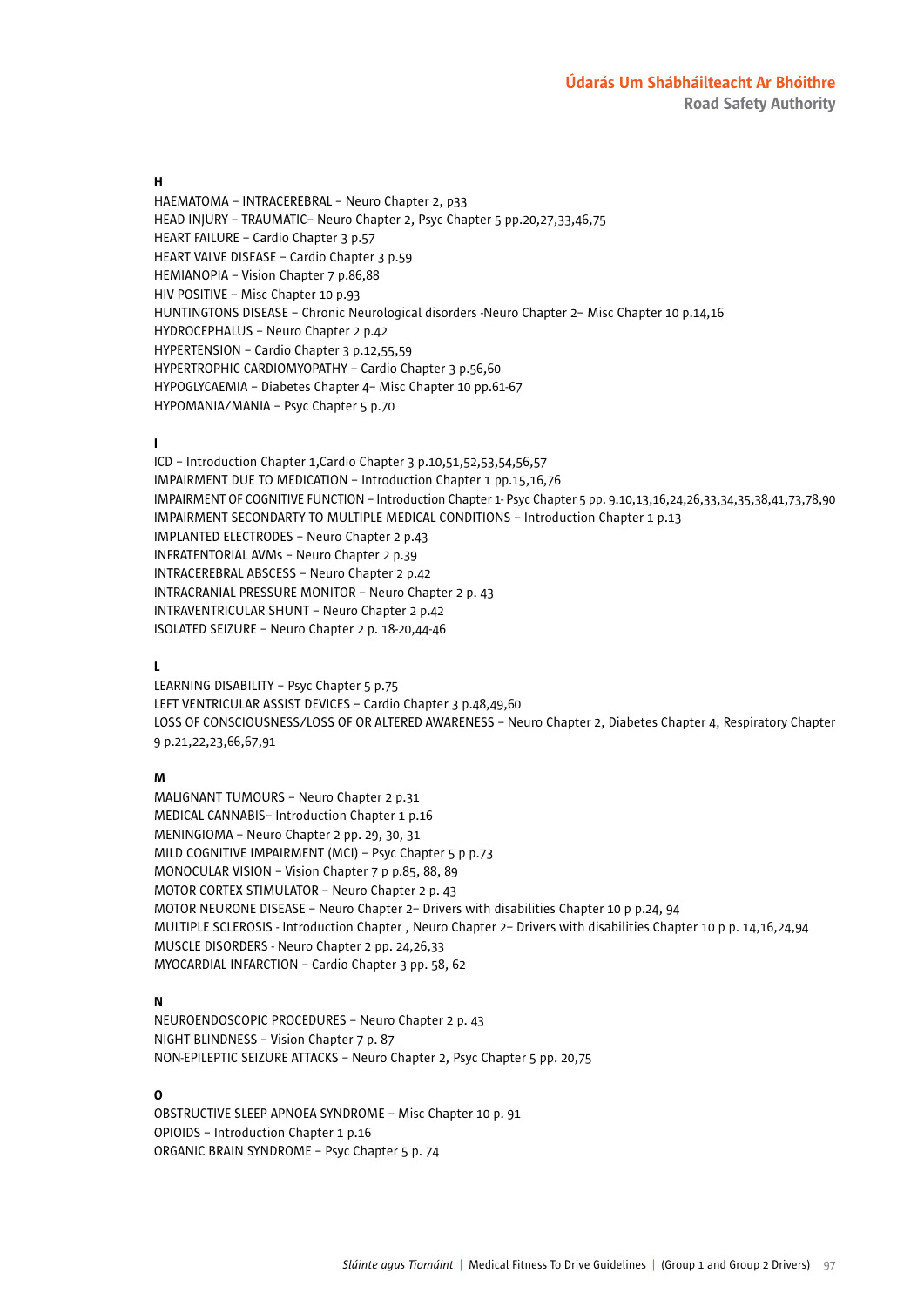Road Safety Authority

### P

PACEMAKER IMPLANT – Cardio Chapter 3 pp. 50, 56 PARKINSONS DISEASE Introduction Chapter 1, Neuro Chapter 2 DRIVERS WITH DISABILITIES Chapter 10 pp.10, 15, 24, 94 PERCUTANEOUS CORONARY INTERVENTION – Cardio Chapter 3 p.49 PERIPHERAL NEUROPATHY – Diabetes Chapter 4,DRIVERS WITH DISABILITIES Chapter 10 pp.64,94 PERSONALITY DISORDER – Psyc Chapter 5 p. 75 PITUITARY TUMOUR – Neuro Chapter 2 p. 29 PRIMARY/CENTRAL HYPERSOMIAS – Respiratory Chapter 9 p. 91 PROVOKED SEIZURES – Neuro Chapter 2 pp. 20,46 PSYCHIATRIC NOTES – Psyc Chapter 5 p.76 PSYCHOSIS – Psyc Chapter 5 p79

### R

REFLEX VASOVAGAL SYNCOPE – Neuro Chapter 2 p.21 RENAL DISORDERS –Renal Chapter 8 p.90 RESPIRATORY DISORDERS – Respiratory Chapter 9 p91.

### S

SCHIZOPHRENIA – Psyc Chapter 5 pp.71, 72 SEIZURES – Neuro Chapter 2– Drugs & Alcohol Chapter 6 pp.20,26,27,28, 29, 30, 33,44,45,46,79,83 SPONTANEOUS ACUTE SUBDURAL HAEMATOMA – Neuro Chapter 2 p.34 STROKES/TIAs – Neuro Chapter 2 pp.26, 43, 46 SUBARACHNOID HAEMORRHAGE – Neuro Chapter 2 pp. 21.35.36.37 SUBDURAL EMPYEMA – Neuro Chapter 2 p.42 SUBSTANCE MISUSE - Introduction Chapter 1,Neuro Chapter 2– Psyc Chapter 5 Drugs & Alcohol Chapter 6 pp.3,10, 15,68-71,83 SUPRATENTORIAL AVMs – Neuro Chapter 2 p.40 SYNCOPAL ATTACKS – Neuro Chapter 2,Cardio Chapter 3 – Respiratory Chapter 9 p.46, 58, 59, 91

#### T

TAXI LICENSING – Introduction Chapter 1 p.17 TIA – Neuro Chapter 2 pp.26,43, 46 TRANSIENT GLOBAL AMNESIA Neuro Chapter 2 p.27 TRANSIENT ARRHYTHMIAS – Cardio Chapter 3 p. 50 TRANSPHENOIDAL SURGERY – Neuro Chapter 2 p. 29 TRAUMATIC BRAIN INJURY – Neuro Chapter 2 p. 33

### U

UNPACED CONGENITAL COMPLETE HEART BLOCK – Cardio Chapter 3 p.51

#### V

VALVE HEART DISEASE – Cardio Chapter 3 pp.59, 60 VENTRICULAR CARDIOMYOPATHY – Cardio Chapter 3 p.56 VISUAL ACUITY – Introduction Chapter 1, Diabetes Chapter 4, Vision Chapter 7 pp. 14, 63, 64, 84, 88 VISUAL FIELD DEFECTS –– Neuro Chapter 2, Vision Chapter 7 pp.26, 86 VISUAL FIELD REQUIREMENTS – Vision Chapter 7 p.88

#### W

WITHDRAWAL OF ANTI-EPILEPSY MEDICATION – Neuro Chapter 2 pp.45,46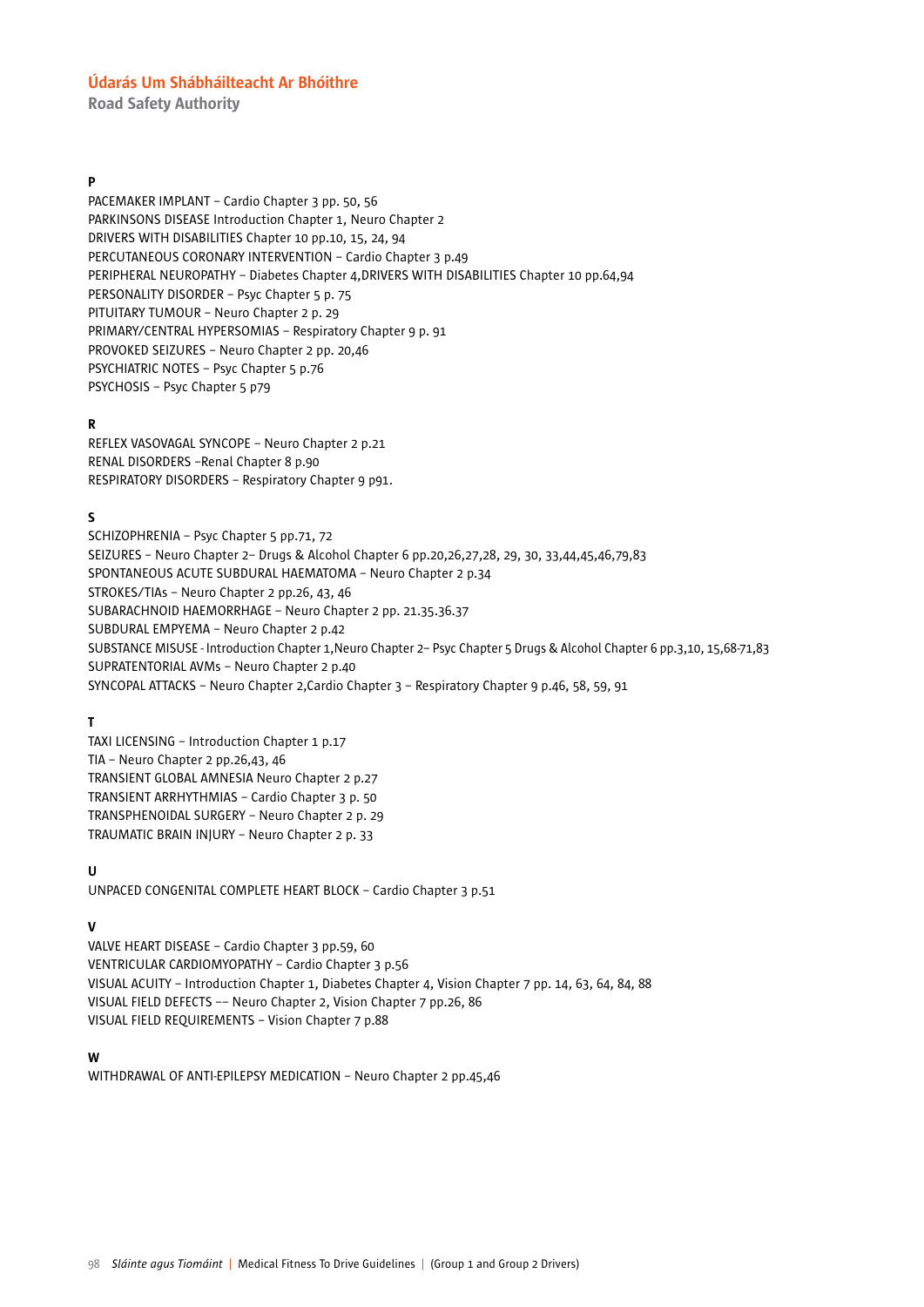# Patient Advisory Form



| Dear |  |
|------|--|
|      |  |

Following your assessment today, \_\_\_\_\_ /\_\_\_\_\_ /\_\_\_\_\_, I am advising you that you need to contact your National Driver Licence Service to let them know that you have a condition \_\_\_\_\_\_\_\_\_\_\_\_\_\_\_\_\_\_\_\_\_\_\_\_\_which may impact on your fitness to drive: *I am also advising that:* 

And recommend a further specialist opinion Yes

|  | <b>COLOR</b> |  |
|--|--------------|--|

The philosophy of the NDLS is an enabling one, aiming to maximise mobility of drivers to the greatest extent possible. However, it is important to ensure that an appropriate balance is found between mobility and safety and the NDLS is likely to request you to provide a medical report clarifying your medical fitness to drive once you have notified them. The conditions that require reporting to your NDLS are outlined in the declaration made by you when you applied for, or renewed, your driving licence (see below) and also in the official RSA guidelines for medical fitness to drive, *Sláinte agus Tiomáint*. You should also clarify with your insurer as to whether or not this condition needs to be reported to them as well. A record of this notification will be held in your medical file here.

*Yours sincerely*

### Medical conditions requiring declaration at application for and renewal of driving licence

- 1. Diabetes treated by insulin and or sulphonylurea tablets (doctor to advise whether patient is on these or not) no need to tell us if managed by other tablets 13. Serious psychiatric illness or mental health problems and or diet
- 2. Epilepsy
- 3. Stroke or TIAs with any associated symptoms lasting longer than one month
- 4. Fits or blackouts
- 5. Any type of brain surgery, brain abscess or severe head injury involving in-patient treatment or brain tumour or spinal injury or spinal tumour
- 6. An implanted cardiac pacemaker
- 7. An implanted cardiac defibrillator (ICD)
- 8. Repeated attacks of sudden disabling dizziness
- 9. Any other chronic neurological condition such as multiple sclerosis, motor neurone disease, Parkinson disease and Huntington's disease
- 10. A serious problem with memory or periods of confusion.
- 11. Persistent alcohol misuse or dependency
- 12. Persistent drug misuse or dependency
- 
- 15. Sleep Apnoea Syndrome
- 16. Narcolepsy
- 17. Any condition affecting the drivers peripheral vision
- 18. Total loss of sight in one eye
- 19. Any condition affecting both eyes, or the remaining eye if driver only has one eye (Not including colour blindness or short or long sight)
- 20. A serious hearing deficiency
- 21. Any persisting problem with arm(s) or leg(s) which needs driving to be restricted to certain types of vehicle or those with adapted controls
- 22. Is the driver's vehicle adapted because of a physical disability to enable you to drive
- 23. Severe learning disability
- *The above list is not exhaustive*

Please note if you are the holder of an EU licence from a country other than Ireland, or hold a licence from a recognised country for licence exchange purposes, you should contact the NDLS to arrange for a licence exchange and medical report.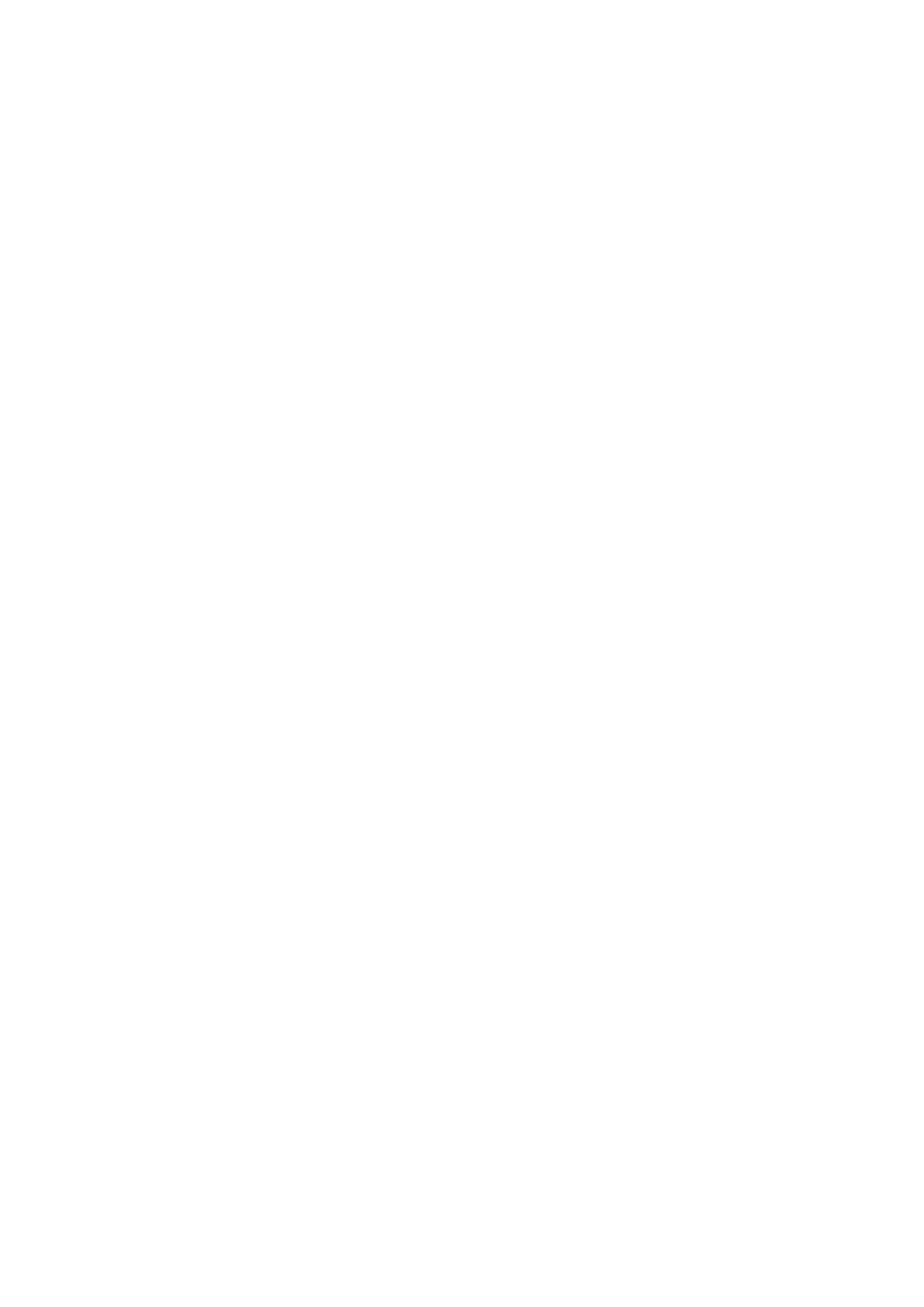#### Údarás Um Shábháilteacht Ar Bhóithre Road Safety Authority

## Sláinte agus Tiomáint

Medical Fitness To Drive Guidelines

(Group 1 and Group 2 Drivers)

(4th Ed) March 2015, replaces previous editions and the document Medical Aspects of Driver licensing: A Guide for Medical Practitioners 2010.

# Summary of Amendments

Edition April 2014 v March 2015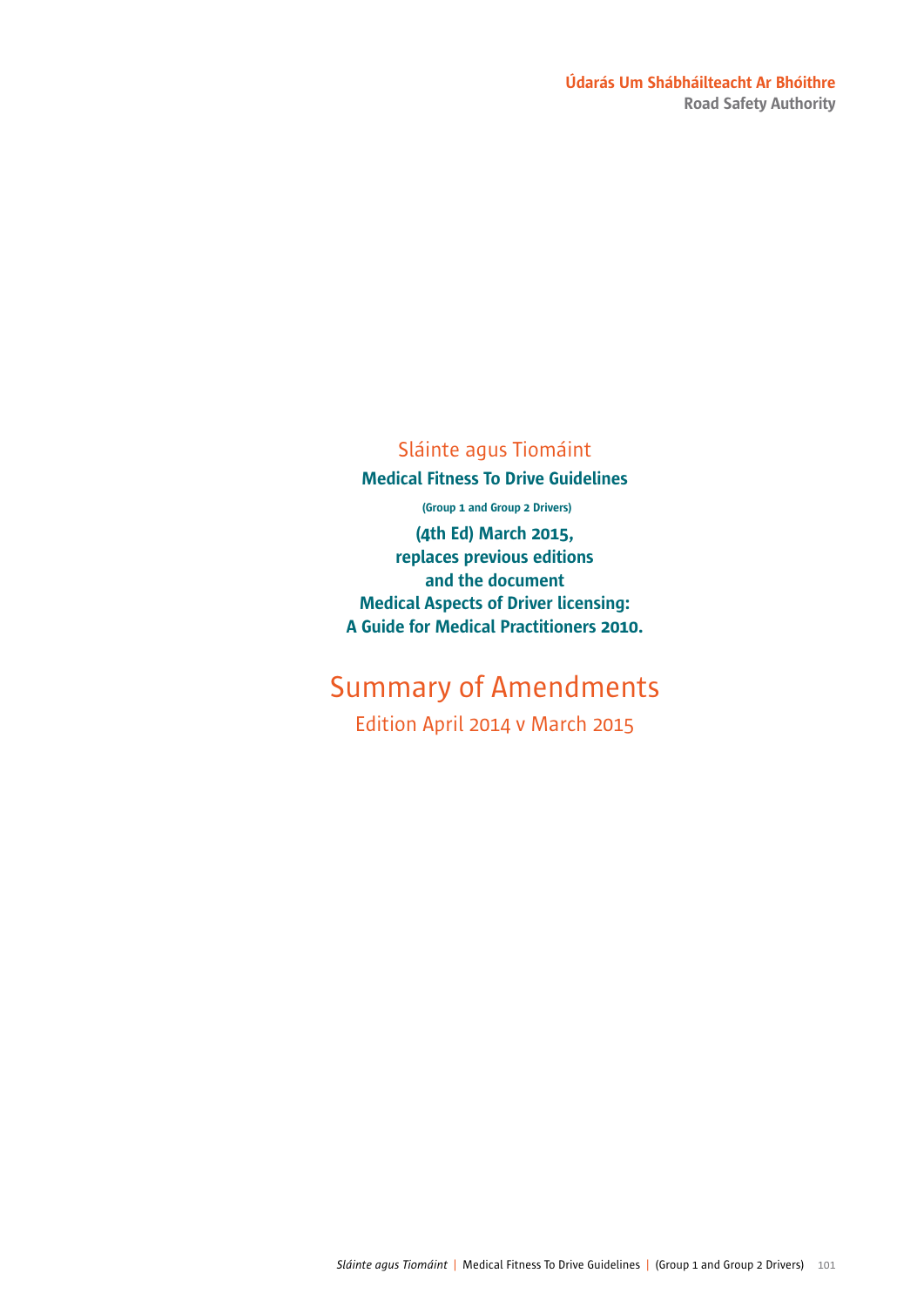Road Safety Authority

#### SUMMARY OF AMENDMENTS 2014 Edition

Changes throughout document (Group 1 Drivers) Edition Feb 2013 v April 2014

| <b>Location in Text</b> | <b>Original text</b>   | <b>Replacement or additional text</b>                             |
|-------------------------|------------------------|-------------------------------------------------------------------|
| Throughout document     | Safe driving - changed | Driving safety and or elevate risk of<br>impairment while driving |

#### Chapter 1 Introduction

| <b>Location in Text</b>        | <b>Original text</b>                                                                                                                                                                                 | <b>Replacement or additional text</b>                                                                                                                                                                                                                                                                                                                              |
|--------------------------------|------------------------------------------------------------------------------------------------------------------------------------------------------------------------------------------------------|--------------------------------------------------------------------------------------------------------------------------------------------------------------------------------------------------------------------------------------------------------------------------------------------------------------------------------------------------------------------|
| <b>Table of Contents:</b>      | Changed                                                                                                                                                                                              | As per table of contents                                                                                                                                                                                                                                                                                                                                           |
| Legal Disclaimer ii            | While in general, a limited number of<br>sections relating to diabetes, epilepsy<br>and vision, have the force of law, by<br>virtue of the confirmation of the 2009<br>Directive into regulations 12 | A limited number of sections relating<br>to diabetes, epilepsy vision and<br>neurology disease and obstructive<br>sleep apnoea syndrome as set<br>by 2009/113/EC and 2014/85/<br>EU Directives (amending Directive<br>2006/126/EC) have the force of law<br>implemented by regulations 12 and<br>20 of the Road Traffic (Licensing of<br>Drivers) Regulations 2006 |
| 1.0<br><b>Acknowledgements</b> | Some changes in Working Group<br>member representation                                                                                                                                               | As per acknowledgements                                                                                                                                                                                                                                                                                                                                            |
| Chapter 1                      | Additional footnotes and changes to<br>original footnotes                                                                                                                                            | Footnotes - see all                                                                                                                                                                                                                                                                                                                                                |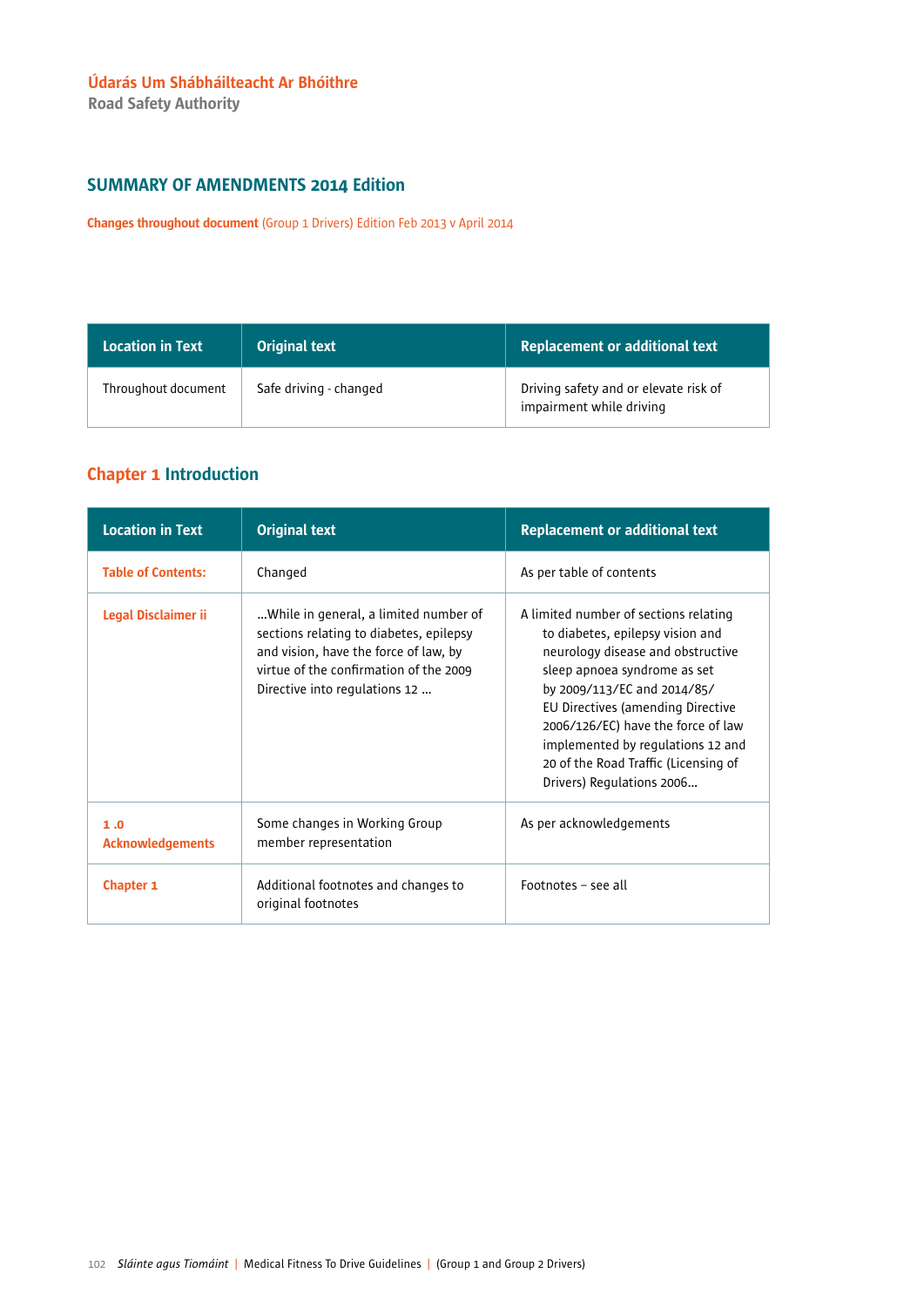| <b>Location in Text</b>                                             | <b>Original text</b>   | <b>Replacement or additional text</b>                                                                                                                                                                                                                                                                                                                                                                                                                                                                                                                                                                                                                                                                                                                                                                                                                                                                                                                                                                                                                                                                                                                                                                                                             |
|---------------------------------------------------------------------|------------------------|---------------------------------------------------------------------------------------------------------------------------------------------------------------------------------------------------------------------------------------------------------------------------------------------------------------------------------------------------------------------------------------------------------------------------------------------------------------------------------------------------------------------------------------------------------------------------------------------------------------------------------------------------------------------------------------------------------------------------------------------------------------------------------------------------------------------------------------------------------------------------------------------------------------------------------------------------------------------------------------------------------------------------------------------------------------------------------------------------------------------------------------------------------------------------------------------------------------------------------------------------|
| 1.1 Traffic medicine<br>and the compilation<br>of the guidelines    | <b>Additional Text</b> | The determination of the guidelines,<br>and their annual review, is based on a<br>number of factors, including likelihood<br>of crash relating to factors associated<br>with each illness, the importance<br>of personal transport, fit with the<br>practice and working of the Irish health<br>services, European Union legislation and<br>interdisciplinary perspectives.<br>The perspective of both drivers and<br>patients is incorporated through their<br>review of the material processed<br>through the Working Group: the<br>incorporation of such perspectives is<br>a topic which is not covered in the<br>research literature on medical fitness to<br>drive but thus far has been consensual<br>in the development and review of the<br>Irish guidelines.<br>In addition, and consistent with good<br>practice in guideline preparation,<br>external review of the guidelines is<br>undertaken by an international expert<br>in the field. Finally, the NPOTM also<br>reviews the utility and applicability of<br>the guidelines with end users.<br>The NPOTM is joint-funded by the<br>Road Safety Authority and RCPI, the<br>preparation and review process of these<br>guidelines is editorially independent<br>from both bodies. |
| 1.1 Traffic<br>medicine and the<br>compilation of the<br>guidelines | <b>Additional Text</b> | to diabetes, epilepsy vision<br>, neurological diseases and obstructive<br>sleep apnoea syndrome, have the force<br>of law, by virtue of the confirmation of<br>the 2009 Directive and 2014 Directives<br>into regulations 12 and 20 of the<br>Road Traffic (Licensing of Drivers)<br>Regulations 2006, Statutory Instruments<br>Number 537 of 2006, as amended by<br>the Road Traffic (Licensing of Drivers)<br>(Amendment) (No.) Regulations 2010,<br>Statutory Instruments Number 544 of<br>2010. These will be marked with an EU<br>Symbol in the Guidelines.                                                                                                                                                                                                                                                                                                                                                                                                                                                                                                                                                                                                                                                                                 |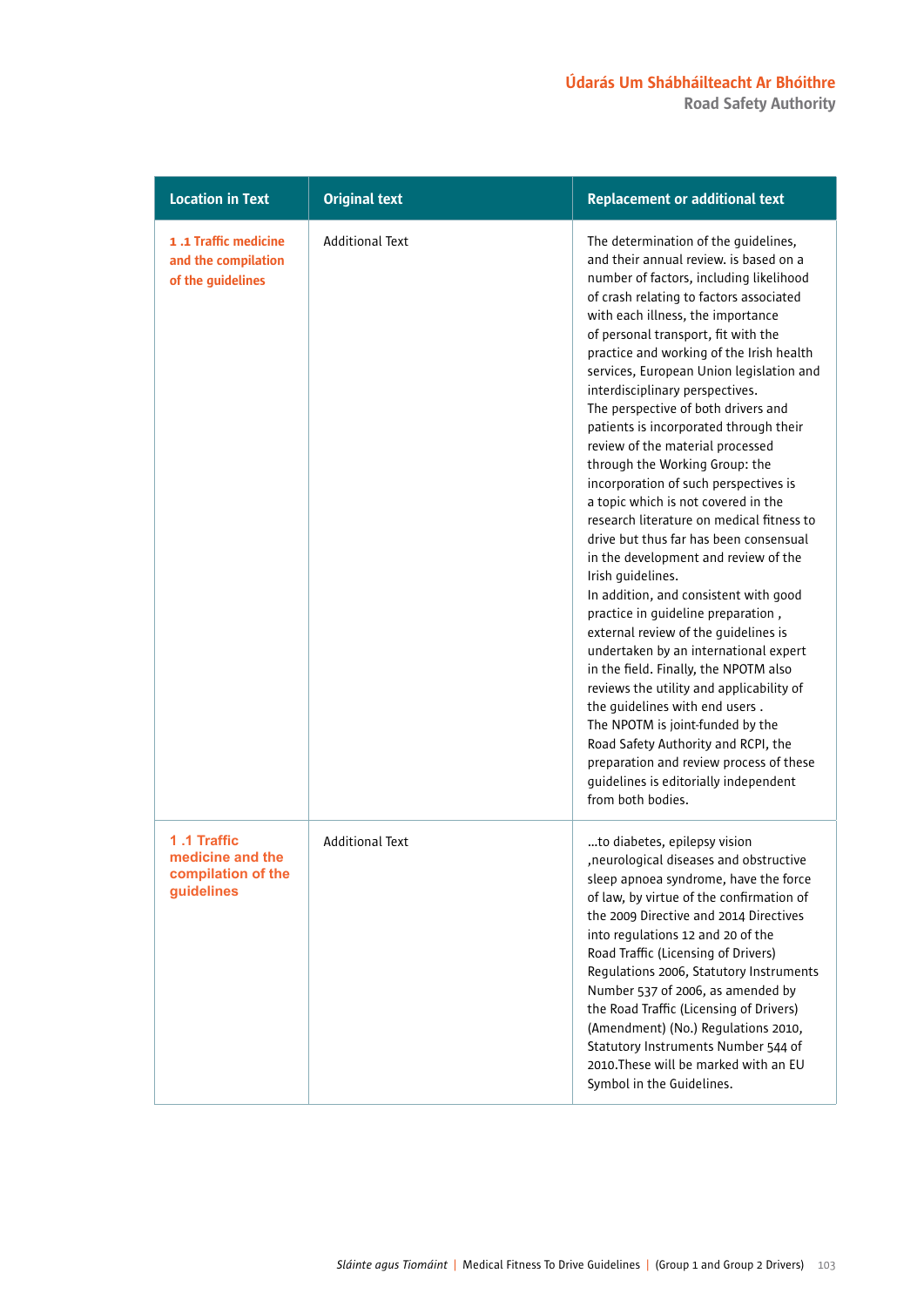Road Safety Authority

| <b>Location in Text</b>                                                 | <b>Original text</b>                                                                    | <b>Replacement or additional text</b>                                                                                                                                                                                                                                                                                                                             |
|-------------------------------------------------------------------------|-----------------------------------------------------------------------------------------|-------------------------------------------------------------------------------------------------------------------------------------------------------------------------------------------------------------------------------------------------------------------------------------------------------------------------------------------------------------------|
| 2.3 Roles and<br>responsibilities of<br>health Professionals            | <b>Additional Text</b>                                                                  | Underlying the professional obligation<br>to manage risk and fitness to drive,<br>there is also a professional and<br>moral obligation to recognise and<br>support mobility through appropriate<br>diagnosis, treatment and support, as<br>the consequences of driving cessation<br>can lead to serious health, mobility and<br>quality of life concerns as well. |
| 2.3 Roles and<br>responsibilities of<br>health Professionals            | <b>Additional Text</b>                                                                  | In the case of an incident illness<br>which may affect driving ability, it is<br>the responsibility of the healthcare<br>professional attending the patient for<br>the relevant care episode to advise the<br>patient on medical fitness to drive.                                                                                                                |
| 2.3.3 Adverse<br>patient reaction<br>towards the health<br>professional | Patient hostility toward the health<br>Professional                                     | Adverse patient reaction towards the<br>health professional                                                                                                                                                                                                                                                                                                       |
| <b>2.4.1 Documentation</b>                                              | <b>Additional Text</b>                                                                  | To aid the documentation of the<br>assessment process, a Patient Advisory<br>Form is available on the RSA and NDLS<br>website                                                                                                                                                                                                                                     |
| <b>3.1 Considerations</b><br>for Group 2 licensing                      | Additional text added to below<br>In such cases,  level of medical<br>standard applied. | Note:<br>In such cases,  level of medical<br>standard applied, as determined by the<br>relevant occupational health service.                                                                                                                                                                                                                                      |
| 3.2 Requirements of<br>the driving task                                 | <b>Additional Text</b>                                                                  | The information is operated on by many<br>cognitive and behavioural processes<br>including short and long-term memory<br>and judgement, which leads to decisions<br>being made about driving                                                                                                                                                                      |
| <b>Table 2 Environment</b><br>factors affecting<br>driving performance  | Addition text/bullet point                                                              | The driver's insight, self-regulation of<br>health and driving, and prudence                                                                                                                                                                                                                                                                                      |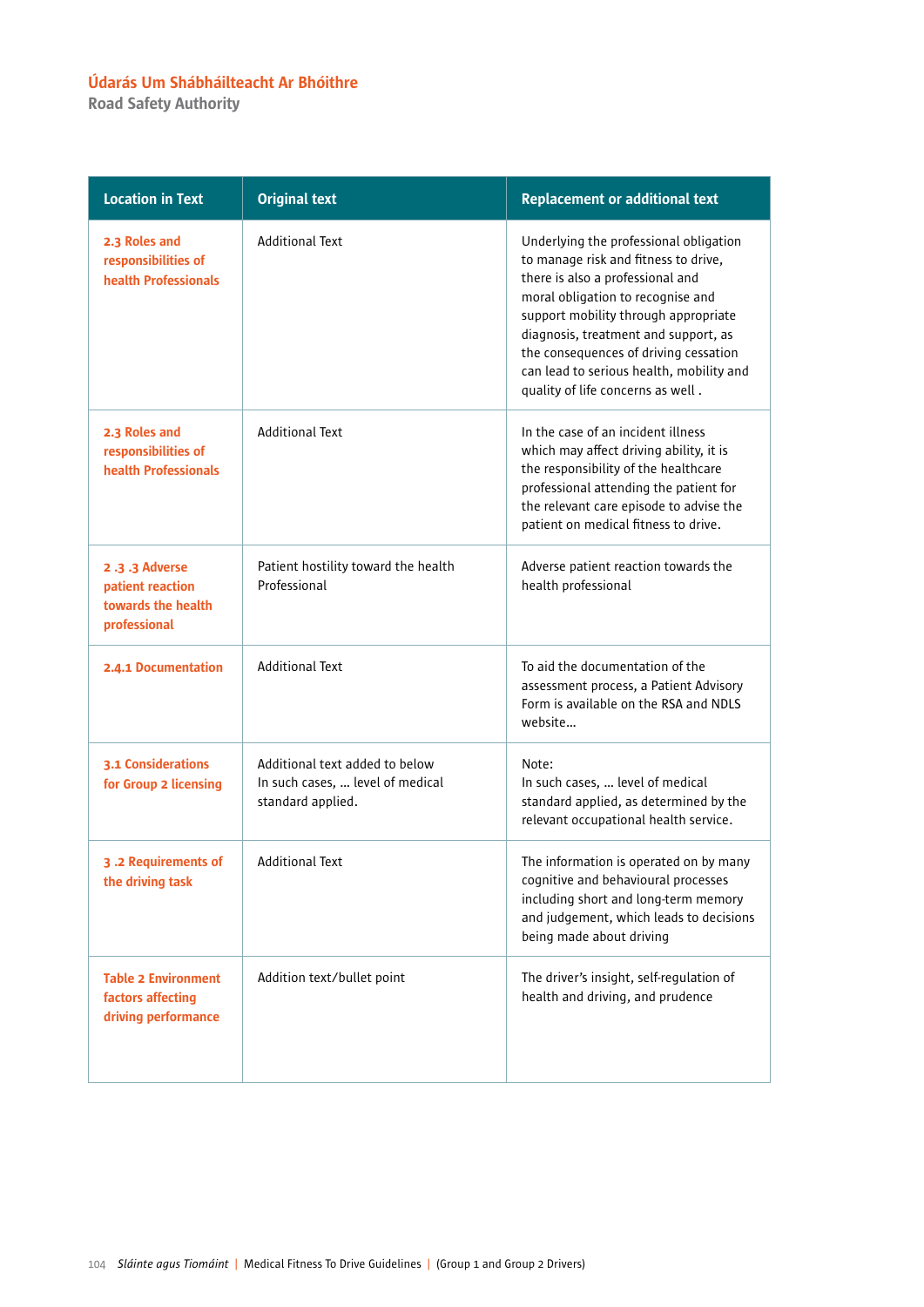Road Safety Authority

| <b>Location in Text</b>                                               | <b>Original text</b>   | <b>Replacement or additional text</b>                                                                                                                                                                                                                                                                                                                                                                                                                                                                                                                                                                                                                        |
|-----------------------------------------------------------------------|------------------------|--------------------------------------------------------------------------------------------------------------------------------------------------------------------------------------------------------------------------------------------------------------------------------------------------------------------------------------------------------------------------------------------------------------------------------------------------------------------------------------------------------------------------------------------------------------------------------------------------------------------------------------------------------------|
| 3.6 Multiple<br>conditions and age<br>related change                  | <b>Additional Text</b> | This may require careful consideration<br>and specialist referral: options include<br>specialist medical referral, occupational<br>therapy assessment, and an on-road<br>assessment<br>Clinical assessment:<br>The key considerations are:<br>• Cognition (including attention,<br>concentration, presence of<br>hallucinations and delusions, insight,<br>judgement, memory, problem-<br>solving skills, thought processing and<br>visuospatial skills).<br>• Motor function (including joint)<br>movements, strength and co-ordination)<br>• Sensory (in particular visual acuity and<br>visual fields but also cutaneous, muscle<br>and joint sensation). |
| 3.9.1 General<br>guidance for<br>prescription medicine<br>and driving | Text bold for emphasis | and once the driver is stabilised on the<br>treatment                                                                                                                                                                                                                                                                                                                                                                                                                                                                                                                                                                                                        |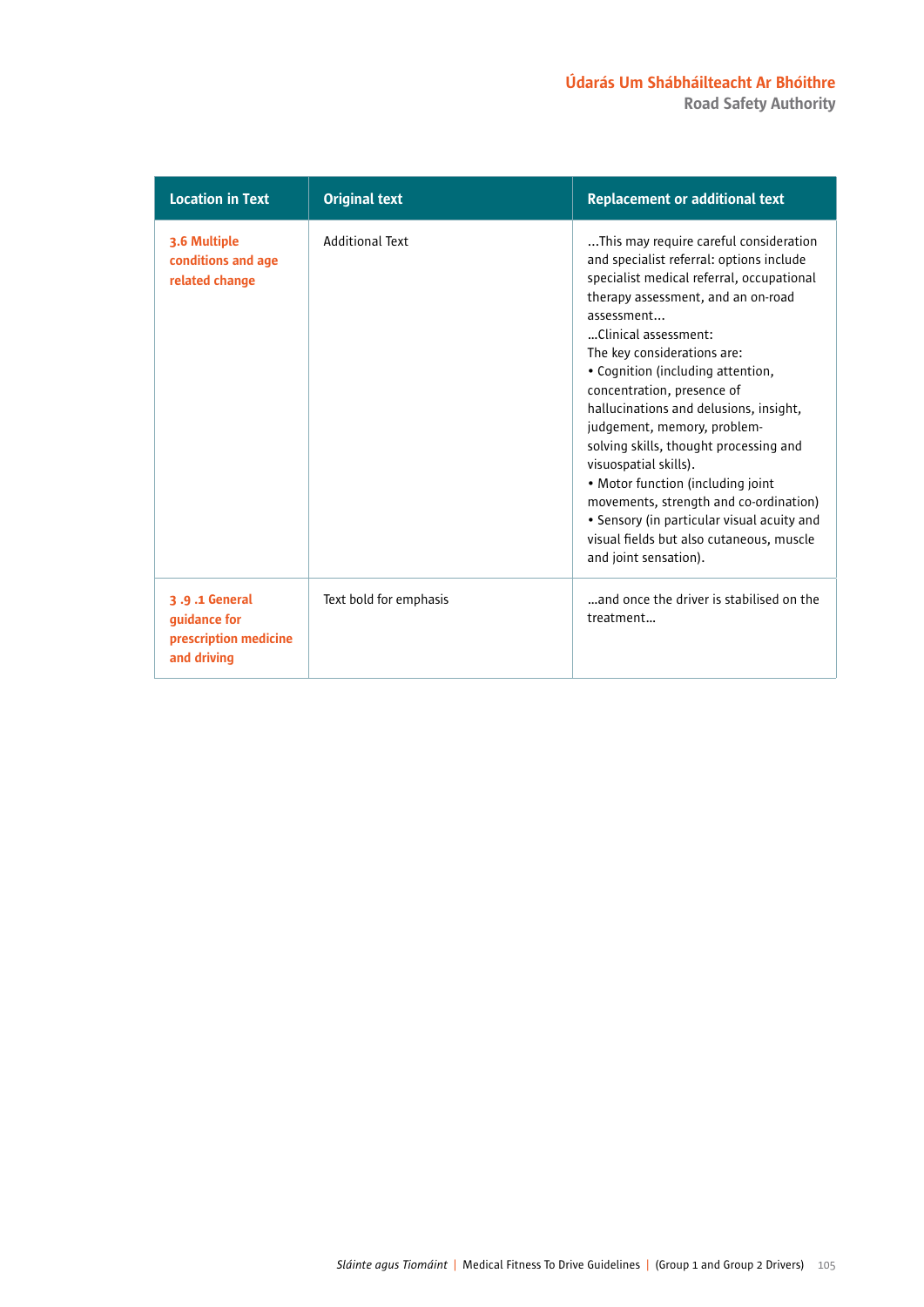Road Safety Authority

| <b>Location in Text</b>                                                           | <b>Original text</b>   | <b>Replacement or additional text</b>                                                                                                                                                                                                                                                                                                                                                                                                                                                                                                                                                                                                                                                                                                                                                                                                                                                                                                                                                                                                                                                                                                                                                                                                                                                                                                                                                                                                      |
|-----------------------------------------------------------------------------------|------------------------|--------------------------------------------------------------------------------------------------------------------------------------------------------------------------------------------------------------------------------------------------------------------------------------------------------------------------------------------------------------------------------------------------------------------------------------------------------------------------------------------------------------------------------------------------------------------------------------------------------------------------------------------------------------------------------------------------------------------------------------------------------------------------------------------------------------------------------------------------------------------------------------------------------------------------------------------------------------------------------------------------------------------------------------------------------------------------------------------------------------------------------------------------------------------------------------------------------------------------------------------------------------------------------------------------------------------------------------------------------------------------------------------------------------------------------------------|
| 3.9.2 The effects of<br>specific medicine<br>classes<br><b>Medicinal cannabis</b> | <b>Additional text</b> | For the following psychoactive<br>medications, the driver should be<br>advised about concerns over sedation<br>while initiating and changing treatment,<br>and that driving should cease if such<br>signs are noted: resumption should only<br>recommence when such sedating side-<br>effecthave ceased.                                                                                                                                                                                                                                                                                                                                                                                                                                                                                                                                                                                                                                                                                                                                                                                                                                                                                                                                                                                                                                                                                                                                   |
|                                                                                   |                        | Medicinal cannabis<br><b>Medicinal Cannabis</b><br>The Health Products Regulatory<br>Authority (successor to the Irish<br>Medicines Board) authorised, in July<br>2014, by issue of a product license, an<br>approved human medicine containing<br>the active ingredients of cannabis which<br>may be prescribed as treatment for<br>symptom improvement in adult patients<br>with moderate to severe spasticity<br>due to multiple sclerosis (MS). The<br>therapeutic indication is for patients<br>with MS who have not responded<br>adequately to other anti-spasticity<br>medication and who demonstrate<br>clinically significant improvement in<br>spasticity related symptoms during<br>an initial trial of therapy. Medicinal<br>cannabis may impair judgment and<br>performance of skilled tasks. Research<br>however suggests that patients adapted<br>to their medicinal dose generally, but<br>not always, maintain their driving<br>ability (Freidel, M., et al. "Drug<br>resistant MS spasticity treatment with<br>Sativex" add-on and driving ability."<br>Acta Neurologica Scandinavica (2014).).<br>Patients should be advised about<br>potential effects of the medication<br>on their driving and also advised<br>to self-monitor accordingly for any<br>indications of impairment of driving<br>particularly when they first start to<br>take the medication and until they are<br>established on a stable daily dose. |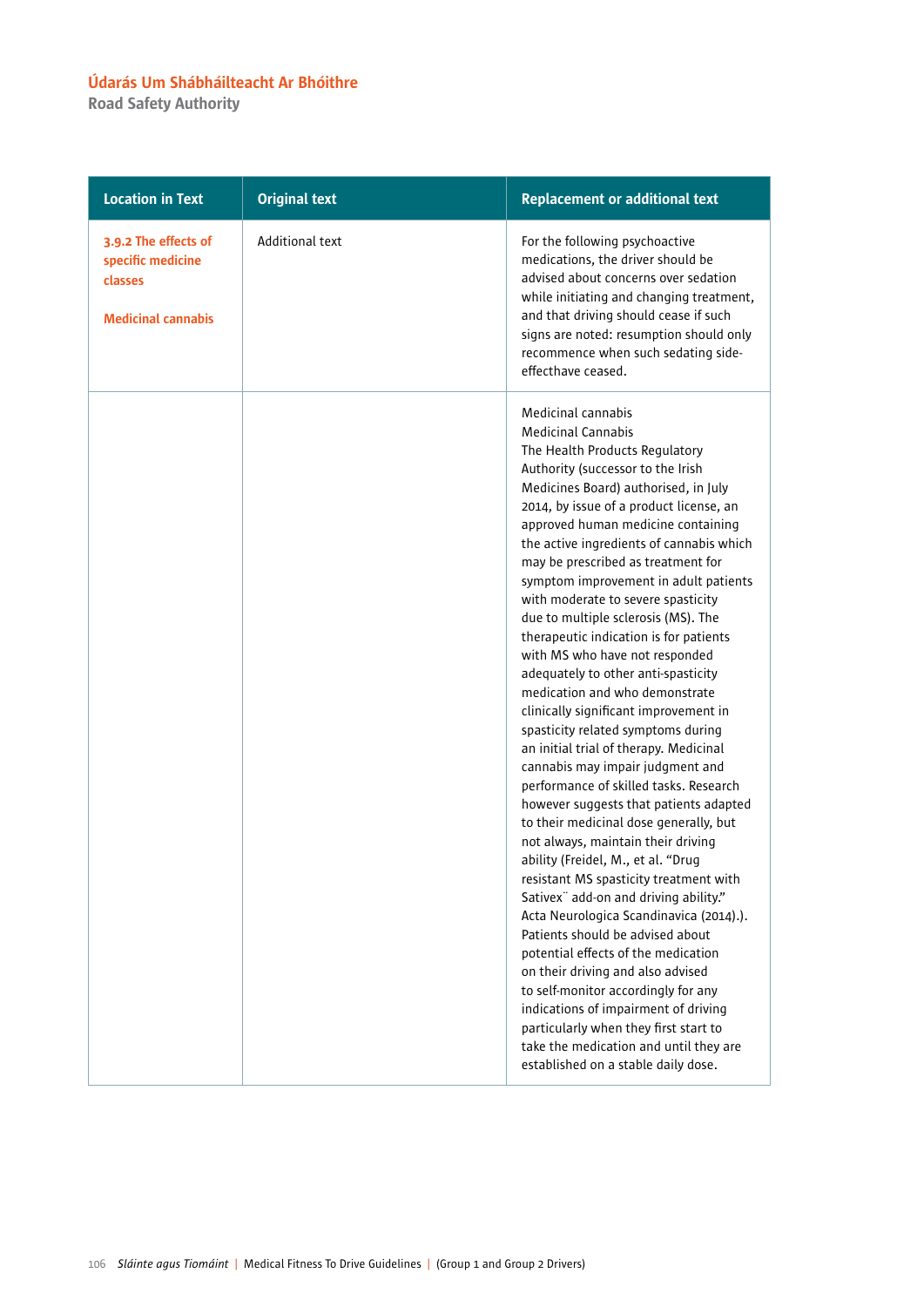| <b>Location in Text</b>                                                                | <b>Original text</b>                                                                    | <b>Replacement or additional text</b>                                                                                      |
|----------------------------------------------------------------------------------------|-----------------------------------------------------------------------------------------|----------------------------------------------------------------------------------------------------------------------------|
| 5.0 Useful resources<br>Moved from Chapt 1<br>to Chapt 10 Drivers<br>with disabilities | Changes to text to reflect information<br>available on both the RSA and NDLS<br>website | RSA web resources: at Licenced<br>Drivers - Medical conditions www.rsa<br>.ie/ merged NDLS info notating any<br>difference |

#### Chapter 2 Neurological disorders

| <b>Location in Text</b>                                                                                           | <b>Original text</b>                                                 | <b>Replacement or additional text</b>                                               |
|-------------------------------------------------------------------------------------------------------------------|----------------------------------------------------------------------|-------------------------------------------------------------------------------------|
| <b>Chronic Neurological</b><br><b>Disorders</b>                                                                   | <b>Additional Text</b>                                               | Some of these conditions may also<br>impact on cognition, perception and<br>affect. |
| <b>Subarachnoid</b><br><b>Haemorrhage</b><br><b>Surgery Craniotomy</b><br><b>Endovascular</b><br><b>Treatment</b> | on clinical recovery<br>on clinical recovery<br>on clinical recovery | if no residual disability<br>if no residual disability<br>if no residual disability |
| <b>Chapter 2</b>                                                                                                  | Additional footnote                                                  | Footnote 16                                                                         |
| <b>Appendix Chapter 2</b>                                                                                         | Additional footnote                                                  | Footnote 17                                                                         |

# Chapter 3 Cardiovascular disorder

| <b>Location in Text</b>                                                 | <b>Original text</b> | <b>Replacement or additional text</b> |
|-------------------------------------------------------------------------|----------------------|---------------------------------------|
| <b>Implantable</b><br><b>Cardioverter</b><br><b>Defibrillator (ICD)</b> | LVEF is $> 35\%$     | LVEF is $\geq$ 35%                    |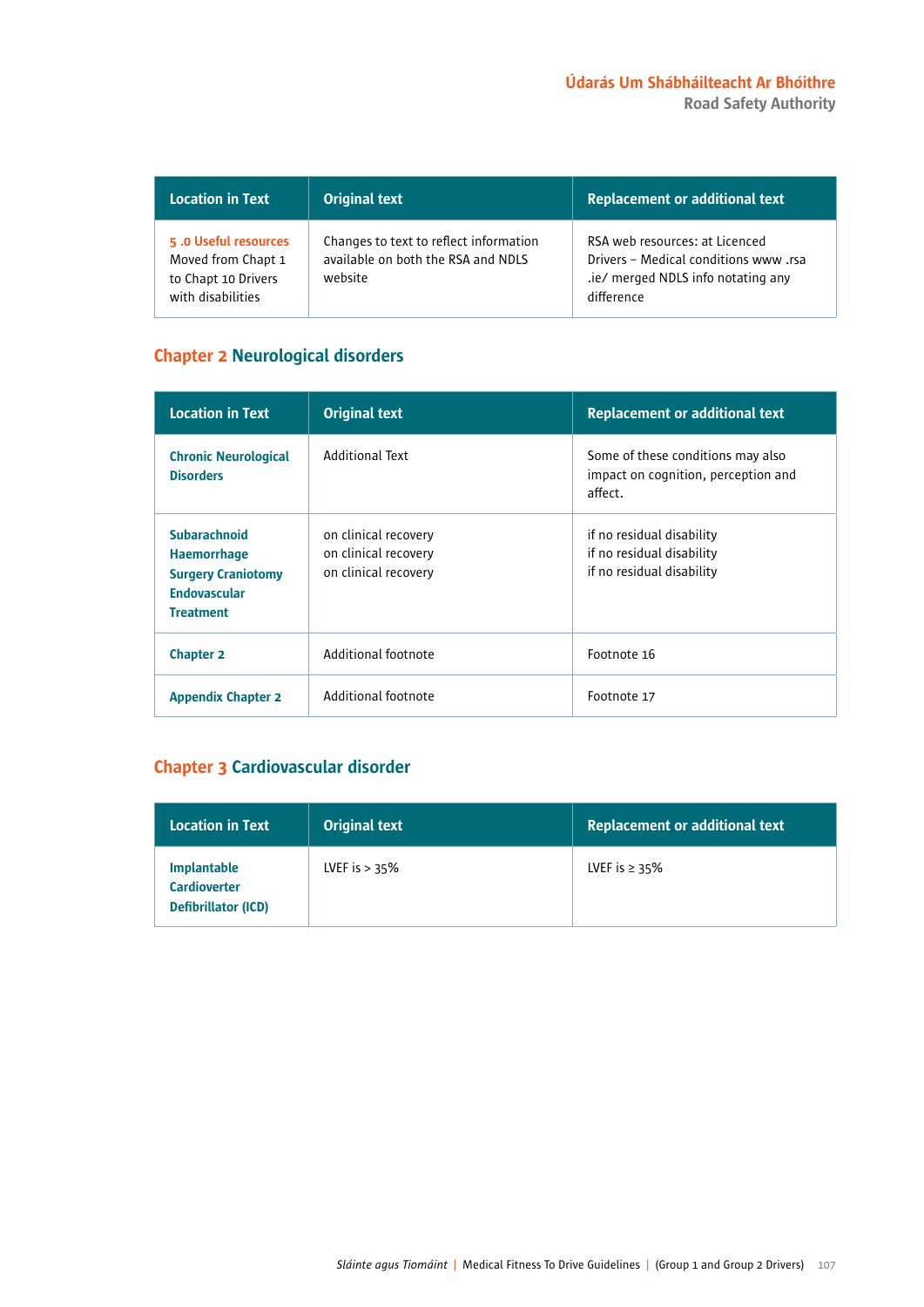Road Safety Authority

#### Chapter 4 Diabetes Mellitus

| <b>Location in Text</b>           | <b>Original text</b>                                                                                                                           | <b>Replacement or additional text</b>                                                                                                                                            |
|-----------------------------------|------------------------------------------------------------------------------------------------------------------------------------------------|----------------------------------------------------------------------------------------------------------------------------------------------------------------------------------|
| <b>Chapter 4</b>                  | Additional Footnote                                                                                                                            | Footnote 19                                                                                                                                                                      |
| <b>Insulin Treated</b><br>Group 1 | • Must not have had more than one<br>episode of hypoglycaemia requiring<br>the assistance of another person in the<br>preceding twelve months. | • Must not have had more than one<br>episode of severe hypoglycaemia<br>requiring the assistance of another<br>person in the preceding twelve months.<br>Driver must notify NDLS |
| Appendix – Chapter 4              | 4.2 Information for Drivers with<br>Diabetes Treated by Other Non-Insulin<br>Medication, Diet or Both                                          | 4.2 Information for Drivers with<br>Diabetes Treated by Other Non-Insulin<br>Medication, Diet or Both (For Group 1<br>and Group 2 Drivers)                                       |

# Chapter 5 Psychiatric Disorders

| Location in Text                                                                         | <b>Original text</b> | <b>Replacement or additional text</b>                                                                                                              |
|------------------------------------------------------------------------------------------|----------------------|----------------------------------------------------------------------------------------------------------------------------------------------------|
| <b>Psychiatry Chapter</b><br><b>Mild Cognitive</b><br><b>Impairment (MCI)</b><br>Group 1 | Additional Text      | Given that a significant proportion of<br>people with MCI progress to dementia<br>over time, yearly review of diagnostic<br>status is recommended. |

### Chapter 6 Drug and alcohol misuse and dependence

| <b>Location in Text</b> | <b>Original text</b>                           | <b>Replacement or additional text</b>                                                                                                                                                                                                                                                                                                                                                      |
|-------------------------|------------------------------------------------|--------------------------------------------------------------------------------------------------------------------------------------------------------------------------------------------------------------------------------------------------------------------------------------------------------------------------------------------------------------------------------------------|
| <b>Cannabis</b>         | Additional text far left column<br>description | The non-prescribed use of this drug and/<br>or the use of supra-therapeutic dosage<br>constitutes misuse/ dependence for<br>licensing purposes.<br>The prescribed use of medicinal<br>cannabis at therapeutic doses<br>(MIMS/BNF/PIL), without evidence<br>of impairment, does not amount to<br>misuse/dependence for licensing<br>purposes (although clinically<br>dependence may exist). |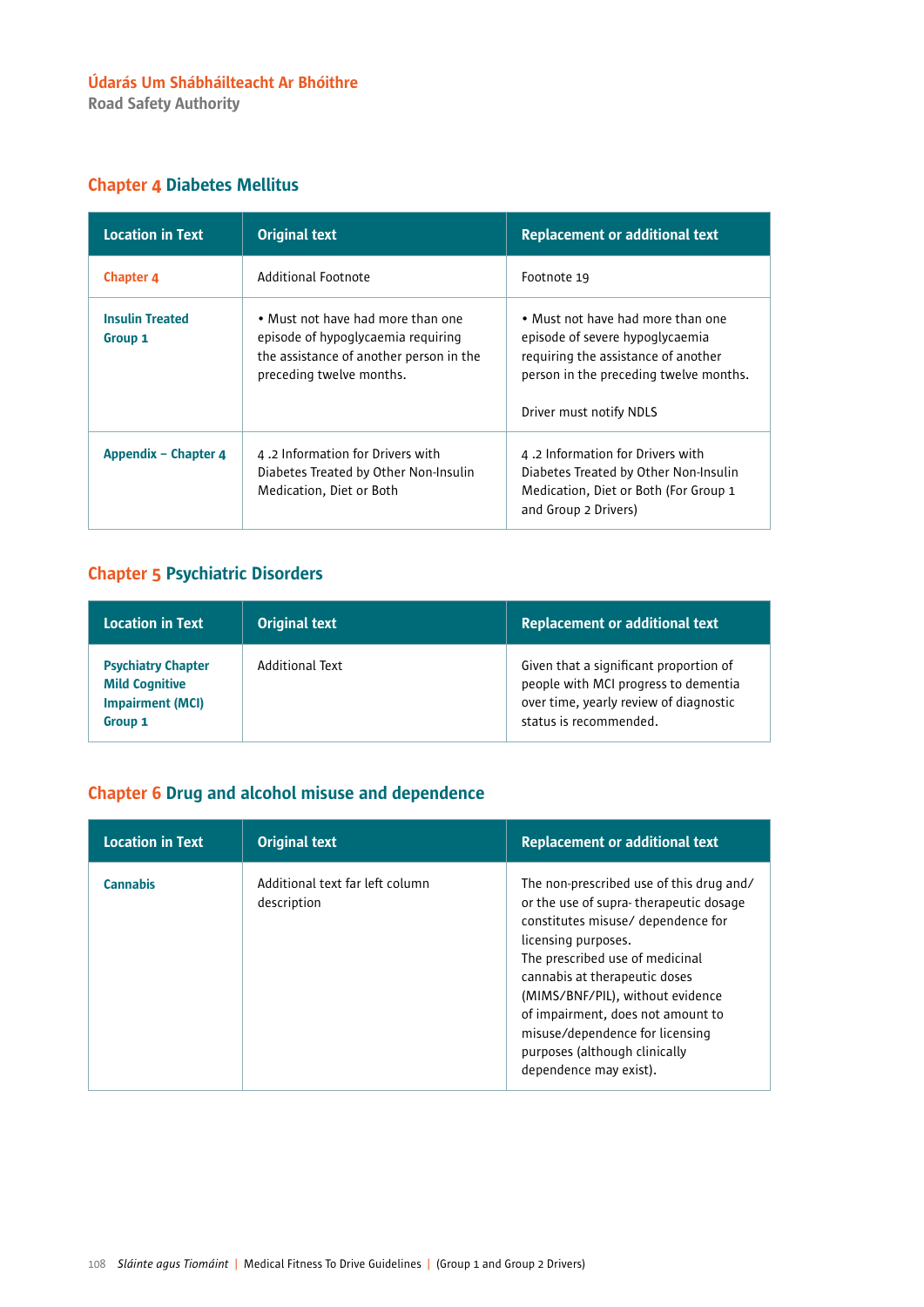| <b>Location in Text</b>              | <b>Original text</b>                                                                                                  | <b>Replacement or additional text</b>                                                                                  |
|--------------------------------------|-----------------------------------------------------------------------------------------------------------------------|------------------------------------------------------------------------------------------------------------------------|
| Chapter 7 - Visual<br>disorders      | Additional text                                                                                                       | Bioptic telescope devices are not<br>accepted for driving by the NDLS.                                                 |
| <b>Appendix Exceptional</b><br>cases | Change in text re assessment of<br>exceptional cases                                                                  | medical eye doctor, subject to strict.<br>criteria:                                                                    |
| <b>Appendix Exceptional</b><br>cases | In order to meet the requirements of<br>European law, to provide a driving<br>licence certificate for 1, 3 or 5 years | In order to meet the requirements of<br>European law, to provide a driving<br>licence certificate for 1, 3 or 10 years |

#### Chapter 7 Visual Disorders

#### Chapter 8 Renal Disorders

No Amendments

#### Chapter 9 Respiratory and sleep disorders

| <b>Location in Text</b>                           | <b>Original text</b>      | <b>Replacement or additional text</b>                                                                                                                                                                                                                    |
|---------------------------------------------------|---------------------------|----------------------------------------------------------------------------------------------------------------------------------------------------------------------------------------------------------------------------------------------------------|
| <b>Respiratory and</b><br><b>Sleep Disorders-</b> | Additional text added     | Including moderate or severe<br>Obstructive Sleep Apnoea Syndrome<br>causing excessive daytime/awake time<br>sleepiness (while driving).                                                                                                                 |
| <b>Respiratory and</b><br><b>Sleep Disorders</b>  | Additional text - Group 1 | Driving must cease until satisfactory<br>control of symptoms has been<br>attained with ongoing compliance<br>with treatment, confirmed by medical<br>opinion.<br>Periodic Medical review, 1-3 year licence<br>may be granted<br>Driver must notify NDLS. |
| <b>Respiratory and</b><br><b>Sleep Disorders-</b> | Change in text – Group 2  | compliance with treatment, confirmed<br>by-consultant specialist medical opinion                                                                                                                                                                         |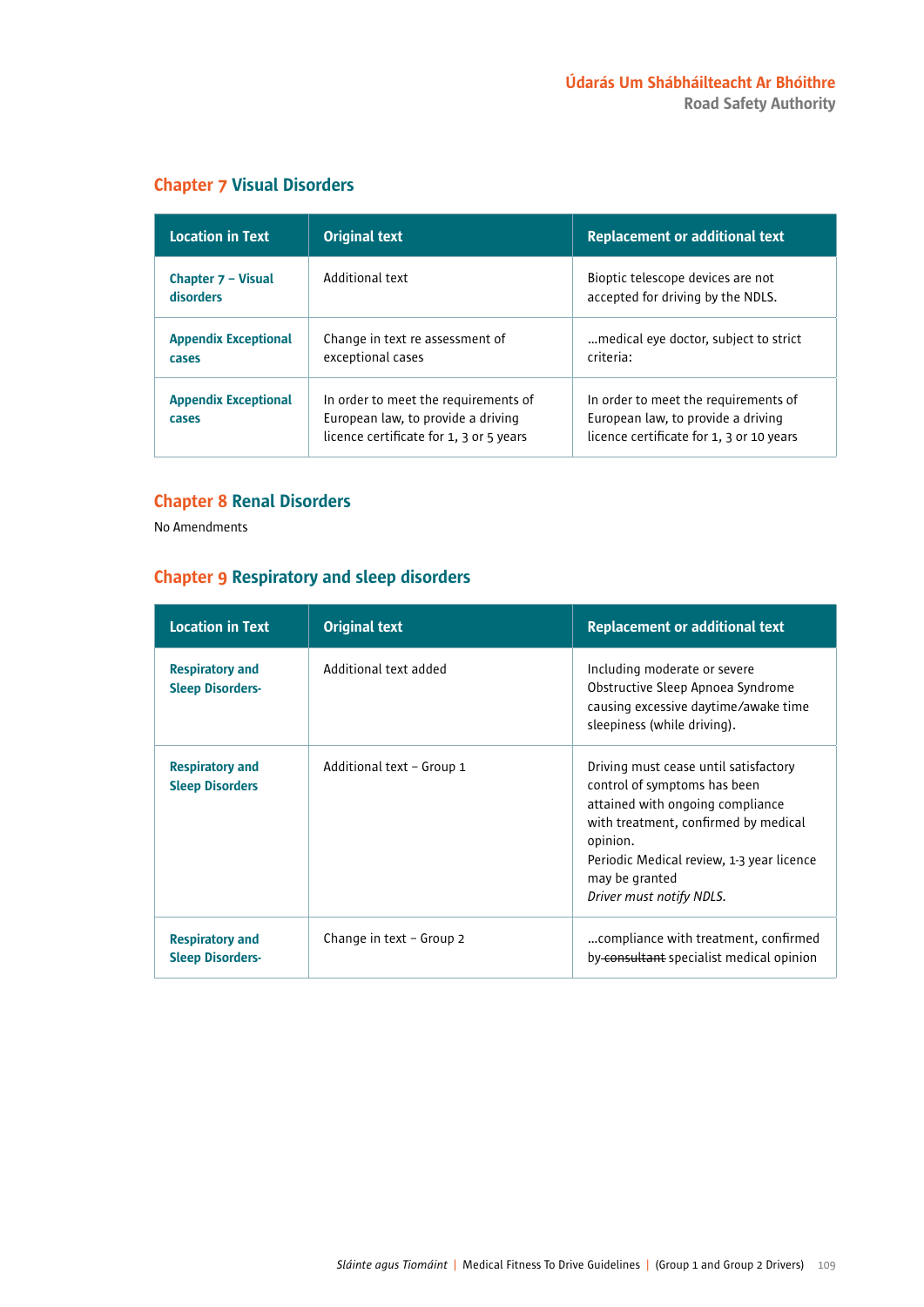# Chapter 10 Miscellaneous Conditions and Drivers with disabilities

| <b>Location in Text</b>                                                                     | <b>Original text</b>                                    | <b>Replacement or additional text</b> |
|---------------------------------------------------------------------------------------------|---------------------------------------------------------|---------------------------------------|
| <b>Miscellaneous</b><br><b>Conditions and</b><br><b>Drivers with</b><br><b>disabilities</b> | Miscellaneous Conditions and Disabled<br><b>Drivers</b> | Drivers with disabilities             |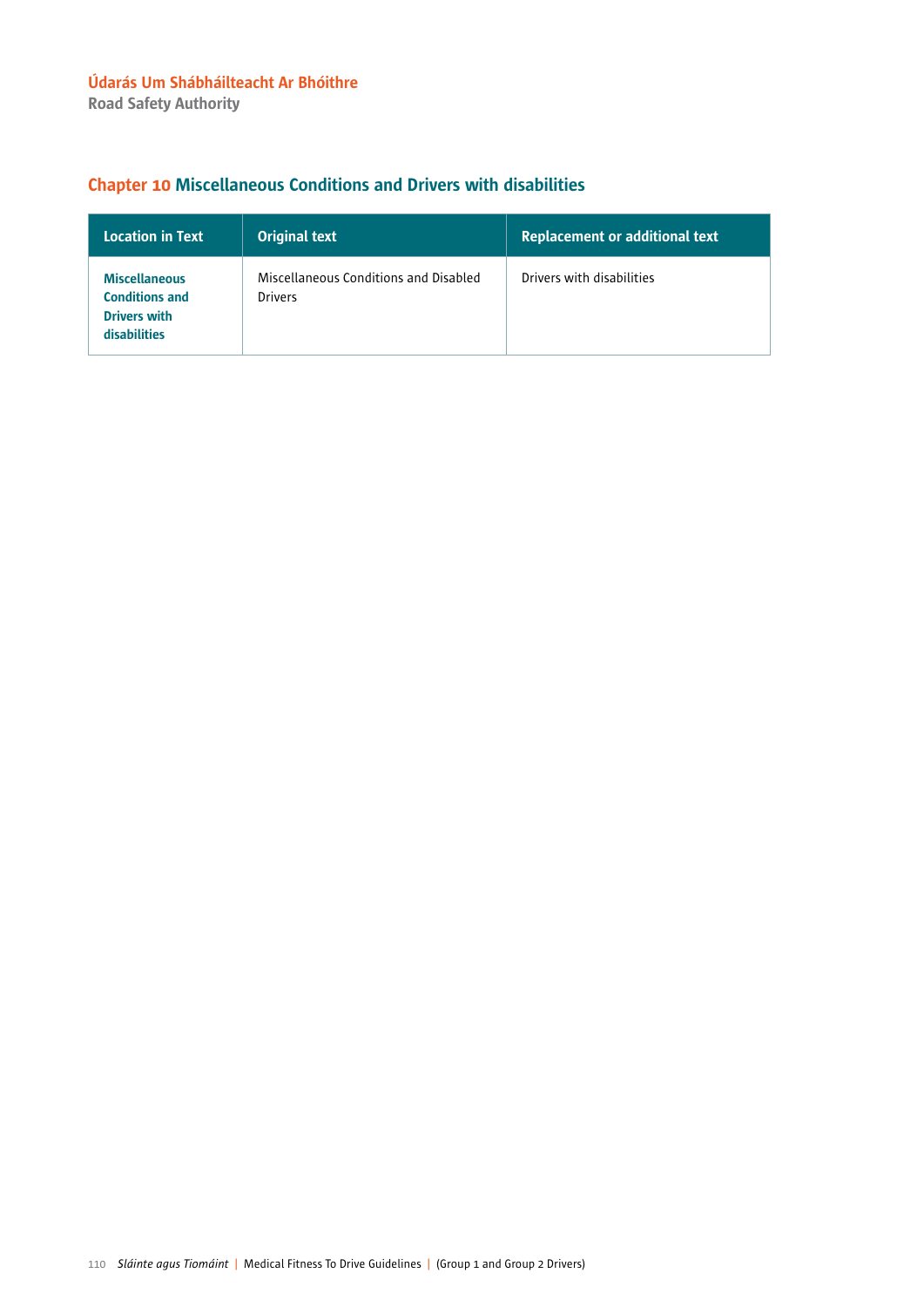#### Údarás Um Shábháilteacht Ar Bhóithre Road Safety Authority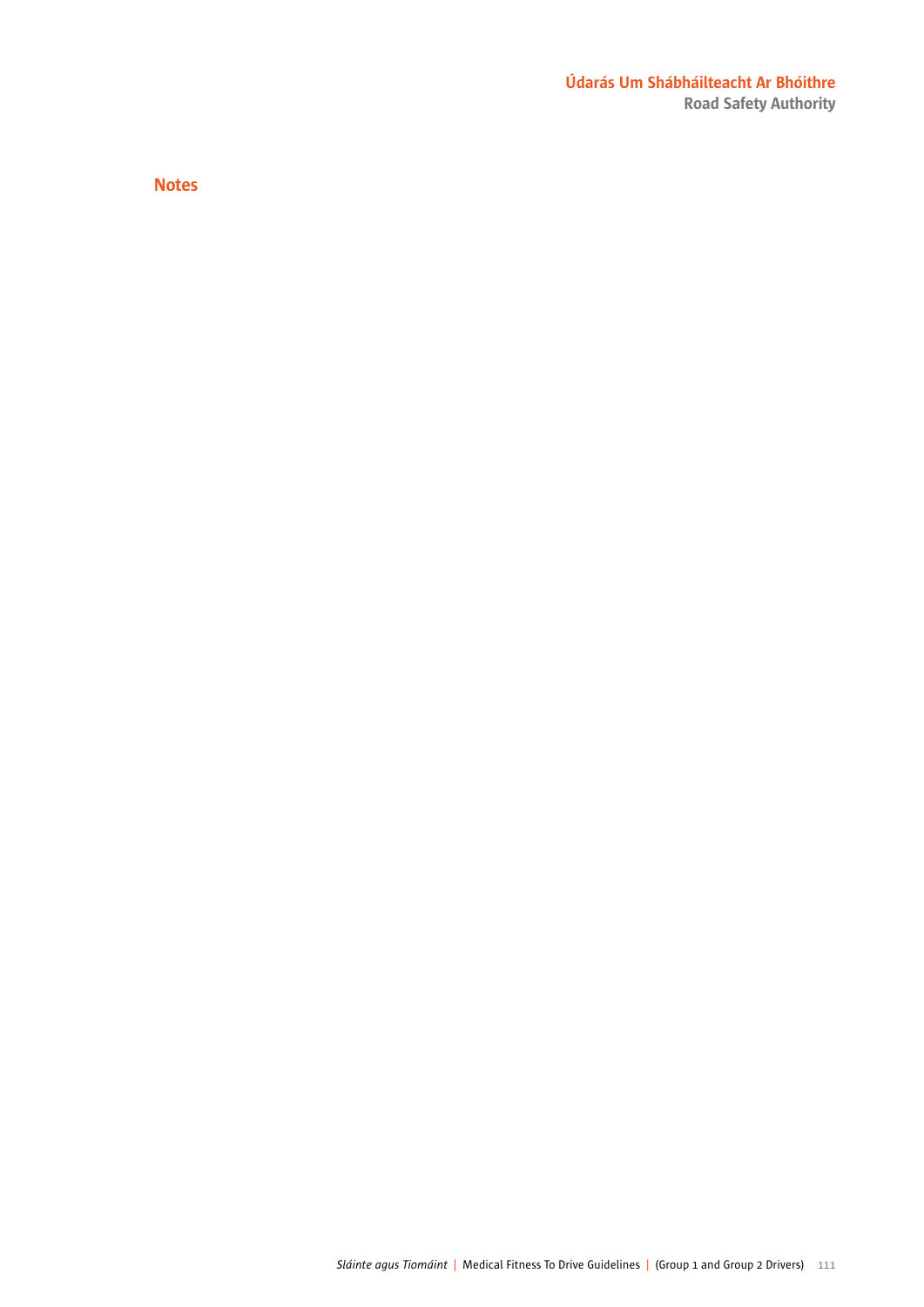Road Safety Authority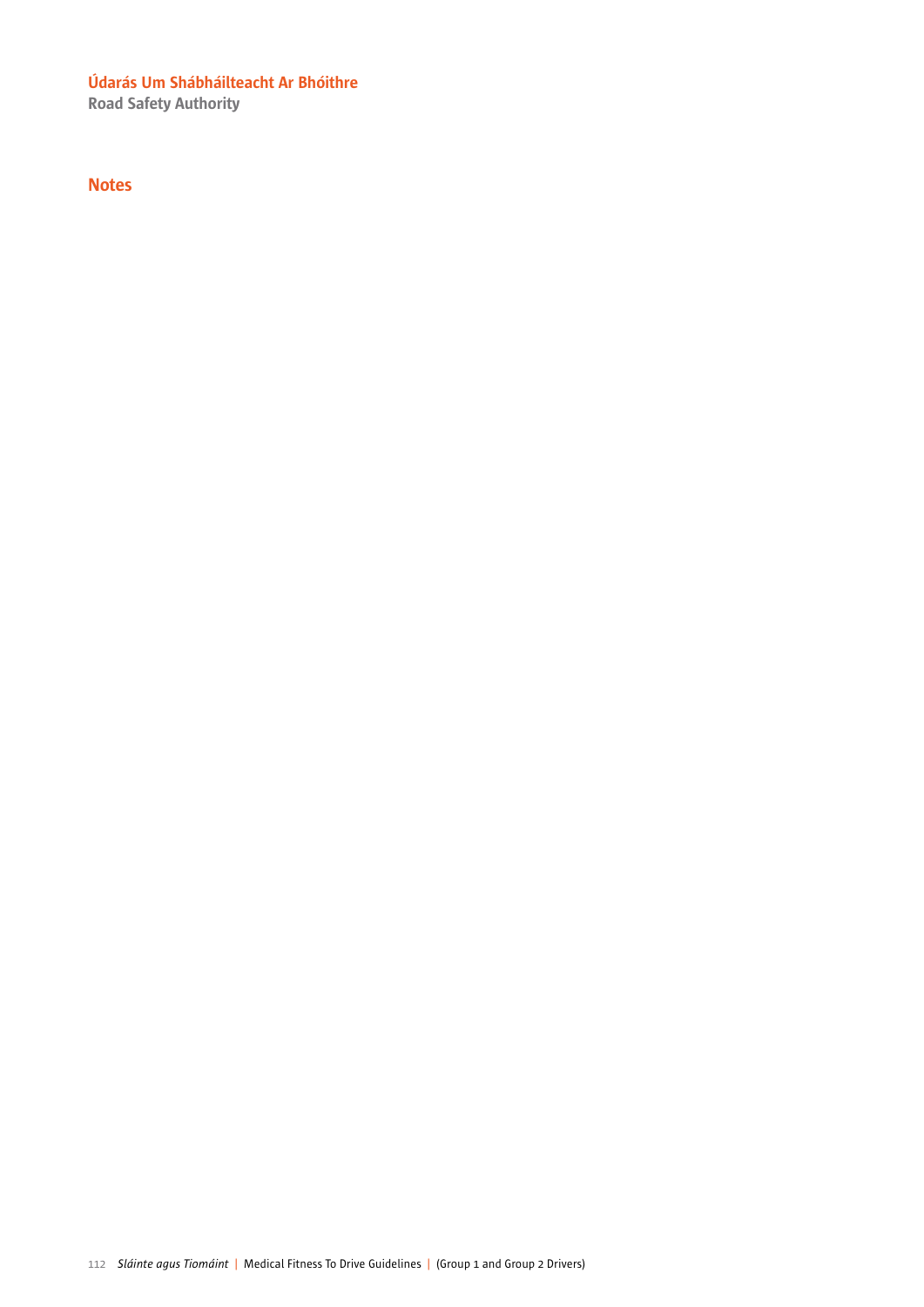#### Údarás Um Shábháilteacht Ar Bhóithre Road Safety Authority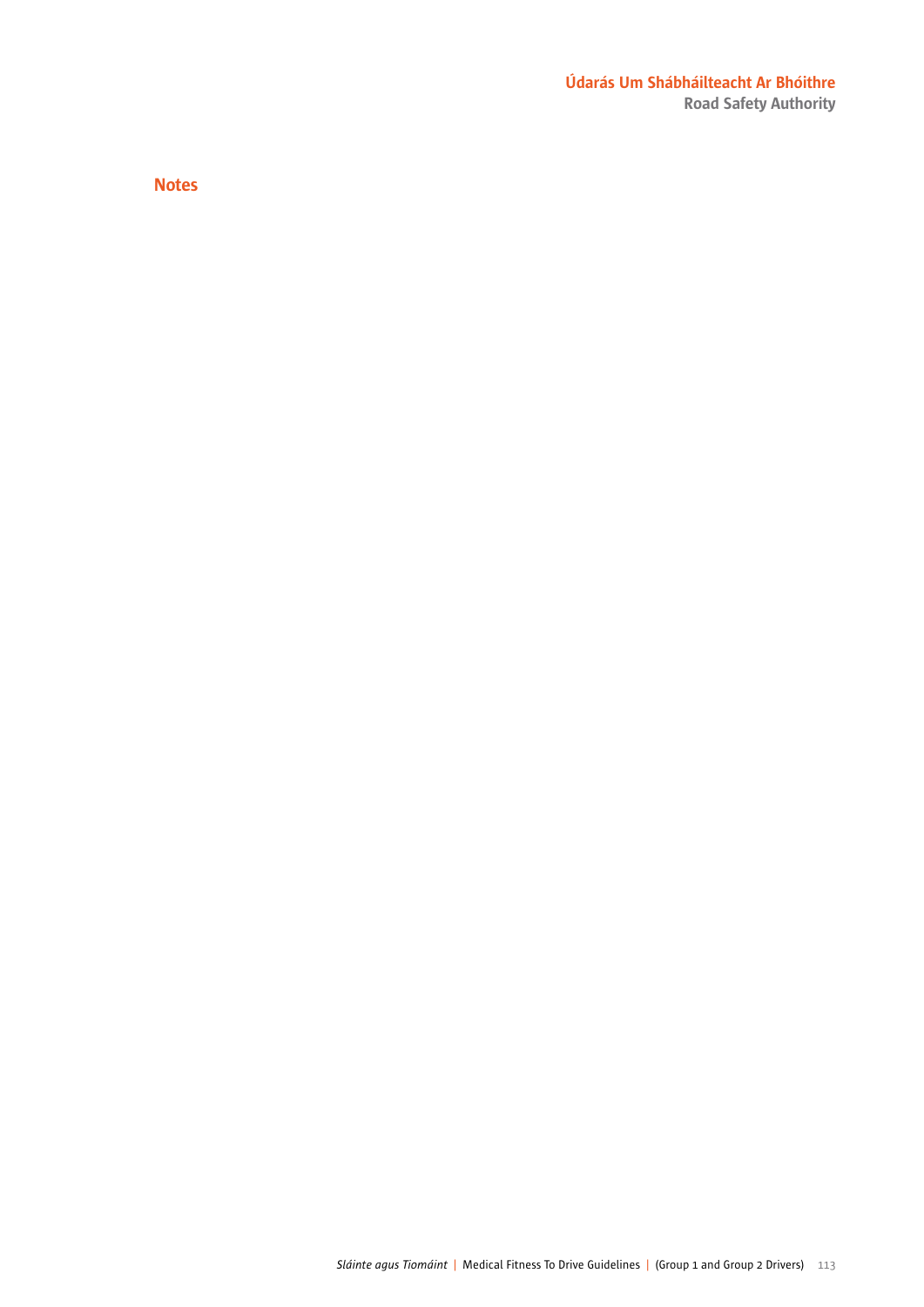Road Safety Authority